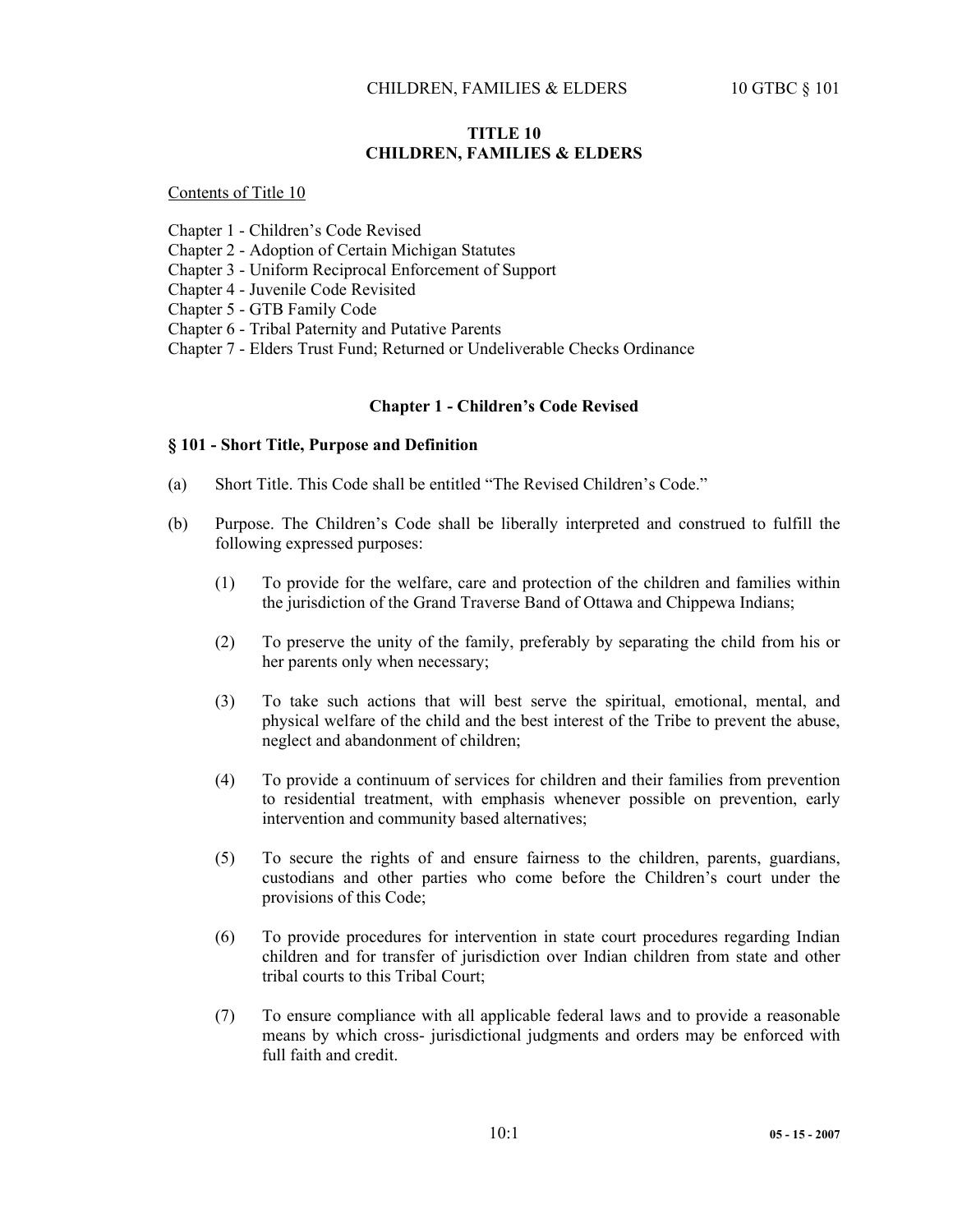# 10 GTBC § 102 CHILDREN, FAMILIES & ELDERS

- (8) To recognize and acknowledge the tribal customs and traditions of the Grand Traverse Band regarding child-rearing;
- (9) To preserve and strengthen the child's cultural and identity whenever possible and to protect the sovereignty of the Grand Traverse Band of Ottawa and Chippewa Indians.

History: Revised Children's Code, adopted by Tribal Council on January 13, 1999; as amended by Tribal Council October 1, 1999; as amended by Tribal Act #05-23.1603 enacted by Tribal Act #05-23.1603 enacted by Tribal Council on March 29, 2006.

## **§ 102 - Definitions**

As used in this Code:

- (a) "Adult": A person eighteen (18) years of age or older or a person under the age of eighteen (18) who has been emancipated by order of a court of competent jurisdiction.
- (b) "Aggravated Circumstances": Incidents of abuse or neglect perpetrated upon a child which demonstrate such depraved indifference to the health and wellbeing of children, and the community's standards for the care of children, that reunifications efforts are deemed inappropriate and termination of parental rights may be immediately sought by petition. Aggravated circumstances shall include: the use of a weapon in an act of child abuse, abandonment of a child, addiction at birth, conviction of homicide, sexual abuse of a child or physical abuse which results in permanent injury to, the maiming or death of a child.
- (c) "Anishinaabek Family Service": The Tribal agency responsible for administering the protective services provided for in this Children's Code, including but not limited to, investigating reports of abuse or neglect, planning and implementing reunification efforts, placement, monitoring family progress, permanency planning and serving as the representative services agency of the GTB government in all actions involving member children within other jurisdictions.
- (d) "Best Interests of the Child": As used in this Code, the sum total of the following factors to be considered, evaluated, and determined by the Court:
	- (1) The love, affection, and other emotional ties existing between the parties involved and the child.
	- (2) The capacity and disposition of the parties involved to give the child love, affection, and guidance and to continue the education and raising of the child in his or her religion or creed, if any.
	- (3) The capacity and disposition of the parties involved to provide the child with food, clothing, medical care or other remedial care recognized and permitted under the laws of this Tribe in place of medical care, and other material needs.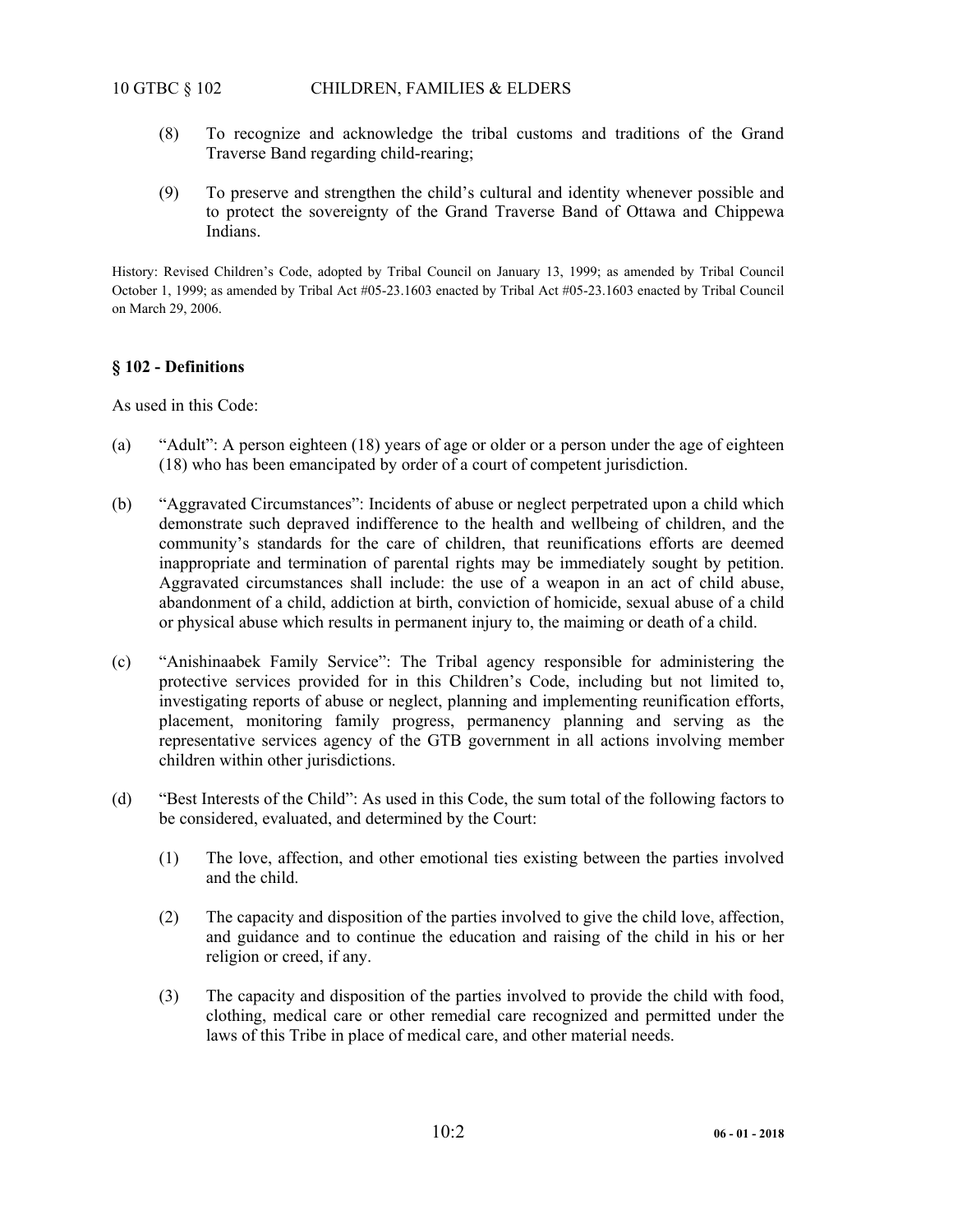- (4) The length of time the child has lived in a stable, satisfactory environment, and the desirability of maintaining continuity.
- (5) The permanence, as a family unit, of the existing or proposed custodial home or homes.
- (6) The moral fitness of the parties involved including the criminal history of any person living in the same household as the minor child.
- (7) The mental and physical health of the parties involved.
- (8) The home, school, and community record of the child.
- (9) The reasonable preference of the child, if the Court considers the child to be of sufficient age to express preference.
- (10) The willingness and ability of each of the parties to facilitate and encourage a close and continuing parent-child relationship between the child and the other parent or the child and the parents.
- (11) Domestic violence, regardless of whether the violence was directed against or witnessed by the child.
- (12) Any other factor considered by the Court to be relevant to a particular child custody dispute.
- (13) The willingness to provide the child with a strong cultural identity and to expose the child to the customs, values and mores that may form the child's cultural.
- (e) "Child": A person under the age of eighteen (18) who has not been emancipated by order of a court of competent jurisdiction.
- (f) "Child Abuse": Includes but is not limited to:
	- (1) Any case in which:
		- (A) The death of a child has occurred due to, or a child exhibits evidence of, skin bruising, bleeding, malnutrition, failure to thrive, burns, fractures of any bone, head or spinal injury, soft tissue swelling; and
		- (B) Such condition is not reasonably explainable as due to accident or illness; or medically deemed not likely to be the result of an accident or illness; and
	- (2) A child is or has been subjected to sexual assault, sexual molestation, sexual exploitation, sexual contact, or prostitution or exposure to other sexually inappropriate behavior of an adult in the presence of a child.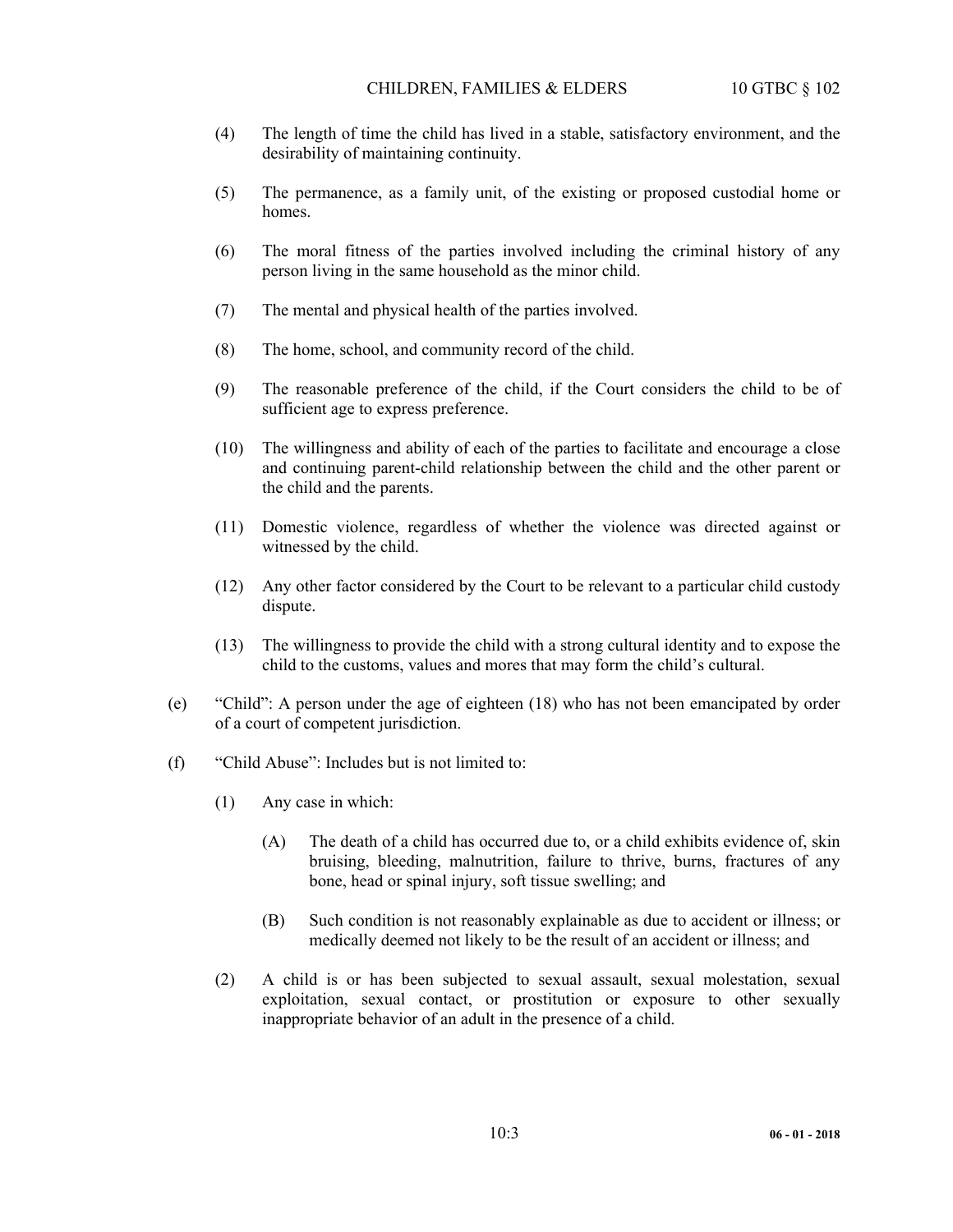# 10 GTBC § 102 CHILDREN, FAMILIES & ELDERS

- (3) A child is, or may be placed at risk of sexual assault, molestation, contact or sexually inappropriate contact by prolonged or unrestricted contact with a person who has been convicted of a crime of sexual misconduct.
- (4) The gross or intentional neglect of child's basic needs including but not limited to the provision of food, clothing, shelter, medical care and education to the degree that the child's development has been or is likely to be significantly adversely affected, or in which a child manifests severe physical or emotional pathology as a direct result of prolonged or severe neglect.
- (5) Children are left without proper supervision for prolonged periods or in conditions or in a manner resulting in or likely to result in physical harm to the child.
- (g) "Child Born Out Of Wedlock": A child conceived and born to a woman who is unmarried from the conception to the birth of the child, or a child determined to have been conceived or born during a marriage but who is not the issue of that marriage, or a child who has not been legally adopted by any person.
- (h) "Child Neglect": Includes, but is not limited to, Intentional or unintentional negligent treatment or maltreatment of a child, by act or omission, by any person including one who is responsible for the child's health, welfare and/or safety under circumstances which indicate that the child is at risk for physical, emotional or developmental harm.
- (i) "Custodial Interference": Any action which obstructs the reasonable exercise of dominion and control over the life of child by that child's lawful custodian.
- (j) "Custody": Dominion and control over the daily life of a child conducted in the best Interests of the child.
- (k) "Dependent Child" is one:
	- (1) For whom no adult person has the legal authority and responsibility to assume care and control over the child and to provide the basic necessities of food, clothing, shelter and a healthy environment in which to develop.
	- (2) Who has suffered or is likely to suffer physical, emotional or developmental harm inflicted by other than accidental means.
	- (3) Who has been deprived of adequate food, clothing, shelter, medical care, education, or supervision necessary for his or her health and well-being. The fact that some person is providing adequate food, clothing, shelter, medical care, education, or supervision necessary for the health and well-being of a child, shall not be a defense to allegations of neglect unless such care was arranged for by the Respondent for a time certain.
	- (4) Whose parent has or had a reasonable opportunity to prevent child abuse or neglect and failed to do so, or is or has been in the care and control of any adult person who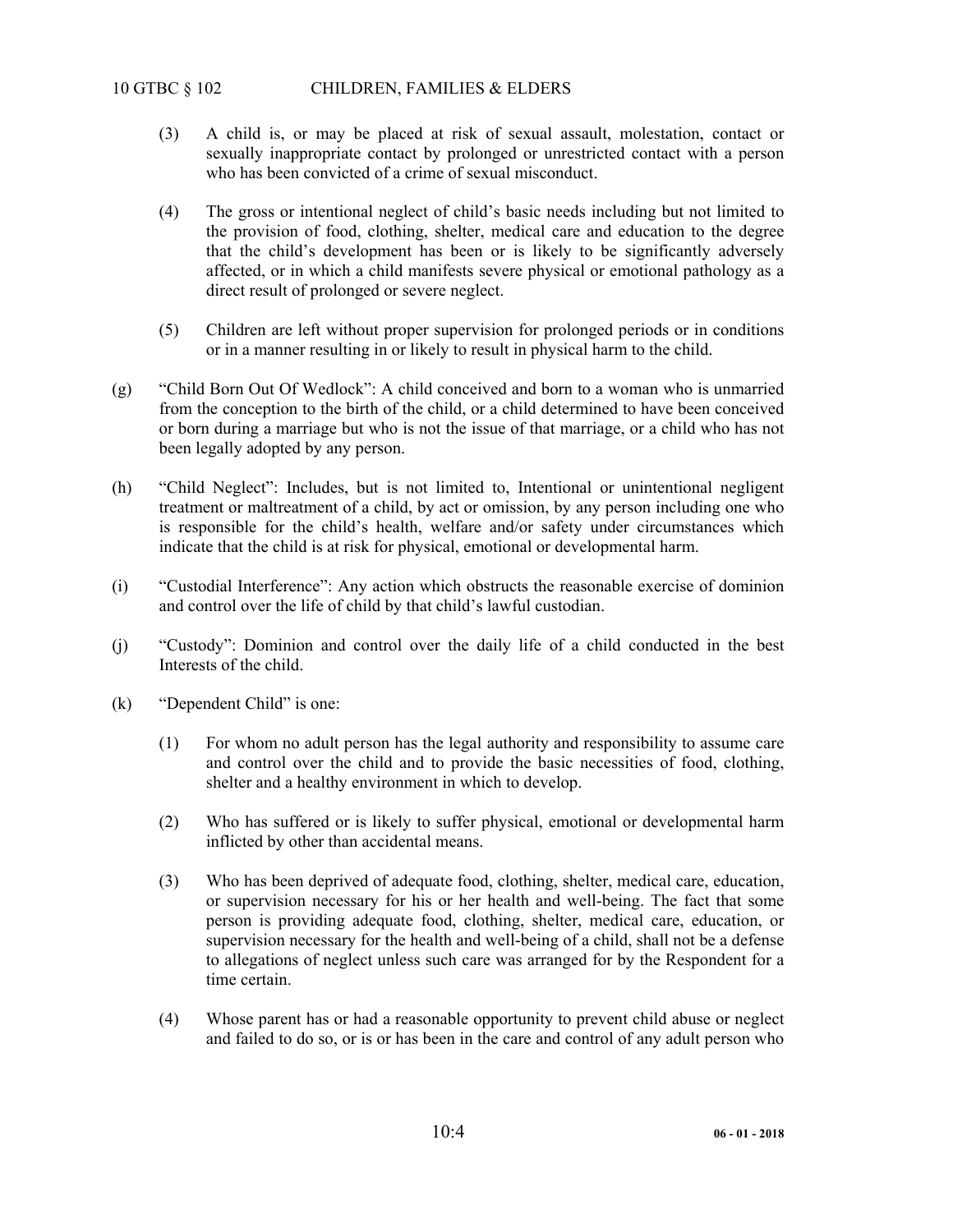knew or should have known of a significant risk of harm to a child and intentionally failed to protect that child from harm;

- (5) Who has committed delinquent acts as a result of parental pressure, guidance, approval or failure to properly supervise;
- (6) Who has been sexually abused and/or who has been exposed to age inappropriate sexual conduct, sexually explicit materials including but not limited to all media products and objects;
- (7) Who is born addicted to alcohol, cocaine or any other controlled substance or who substantially manifests symptoms or physical and/or developmental effects of such addition within the first ninety (90) days of life;
- (8) Whose parents are separated or divorced and no court of competent jurisdiction has issued a temporary custody and support order;
- (9) Whose parent custodian, or guardian has been convicted of a violent felony or sexual crime against children or a family member.
- (10) Whose parent custodian or guardian has been convicted of a crime or series of crimes that are of a nature which demonstrates an inability, unwillingness and/or unfitness to adequately parent the child and protect the child from harm.
- (11) A child who has been subjected to ongoing violence In the home whether or not directed toward the child.
- (l) (Reserved)
- (m) "Controlled Substance": A controlled substance as defined now or hereafter by the Public Acts of Michigan. Currently such controlled substances are defined by Act No. 368 of the Public Acts of 1978, as amended, being Sections 333.7101 to 333.7544 of the Michigan Compiled Laws, including methcathinone ("cat").
- (n) "Court" or "Children's Court": The Court of the Grand Traverse Band of Ottawa and Chippewa Indians asserting jurisdiction over matters involving children.
- (o) "Custodian": A person other than a parent or guardian, to whom legal custody of the child has been sanctioned by a court of competent jurisdiction.
- (p) "Dependency": A determination made by a court of competent jurisdiction after a hearing, that a child is at risk of, or has been subject to child abuse or neglect as defined in this Code.
- (q) "Domestic violence": Any act or acts of physical, sexual or emotional abuse, assault, threats, intimidation, unreasonable economic deprivation, stalking, harassment, public embarrassment, sexual coercion perpetrated by one family member against another,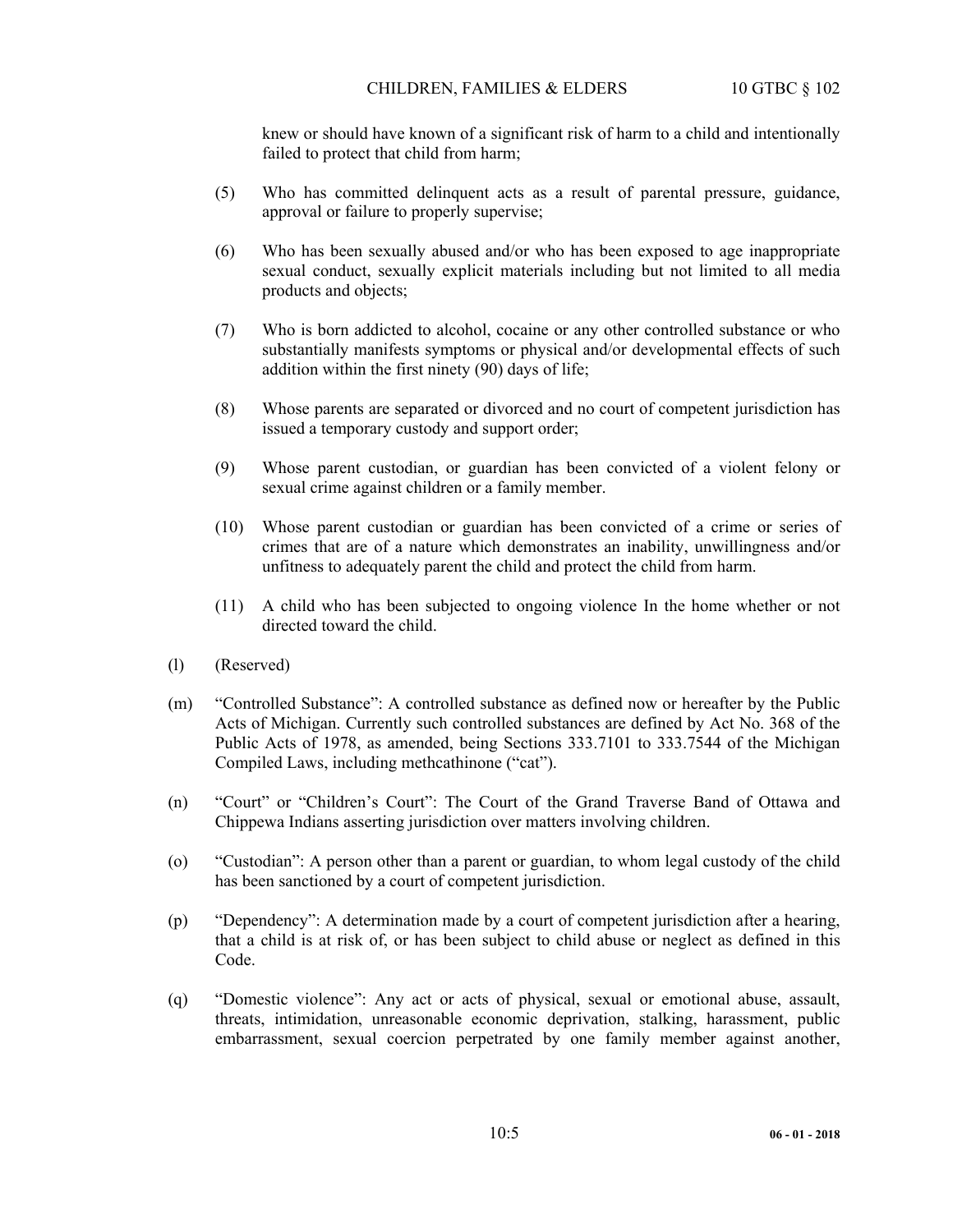## 10 GTBC § 102 CHILDREN, FAMILIES & ELDERS

whether or not residing within the same household, however for purposes of this Code, all members of a household shall be considered "family members."

- (r) "Domicile": The usual and common residence of person defined by a clear intent to maintain residency continuously despite any periodic physical absence from the home. The domicile of a child is presumed to be that of the custodial parent, legal guardian or custodian.
- (s) "Extended Family": A person who is the child's grandparent, aunt, uncle, brother or sister, brother-in-law or sister-in-law, niece or nephew, first, second cousin, or stepparent.
- (t) "Father": A man legally married to the mother of a child at any time from a child's conception to the minor's birth; or
	- (1) A man who legally adopts a child; or
	- (2) A man whose paternity has been established in one of the following ways within time limits, when applicable, set by the Court pursuant to this chapter:
		- (A) The man joins with the mother of the child and acknowledges the child as his child in a writing, executed and acknowledged by them in the same manner provided by law for the execution and acknowledgement of ex parte court orders and recorded at any time during the child's lifetime in the office of the Tribal Court or in any other court of competent jurisdiction.
		- (B) The man signs a declaration of paternity upon the birth of the child or the man and the mother file a joint, written request for a correction of the certificate of birth to name the declarent man as the child's father, and such a revised birth certificate is issued.
		- (C) The biological father has abandoned a child and a man has held himself out as the father of the child and substantially fulfilled parental responsibilities during the course of the child's life; or both a man and a child of at least eight (8) years of age have maintained a mutually acknowledged relationship of parent and child.
		- (D) A man, who by order of filiation, or by biological proof of paternity, is determined to be the father of the child in any court of competent jurisdiction.
- (u) "Guardian": A person assigned by a court of competent jurisdiction, other than a parent, having the duty and authority to provide care and control of a child as set forth in § 128 of this Code.
- (v) "He/His": The use of he/his means he or she, his or her, child/children, and singular includes plural.
- (w) "Immediate Family": Parents, stepparents, siblings, half-siblings.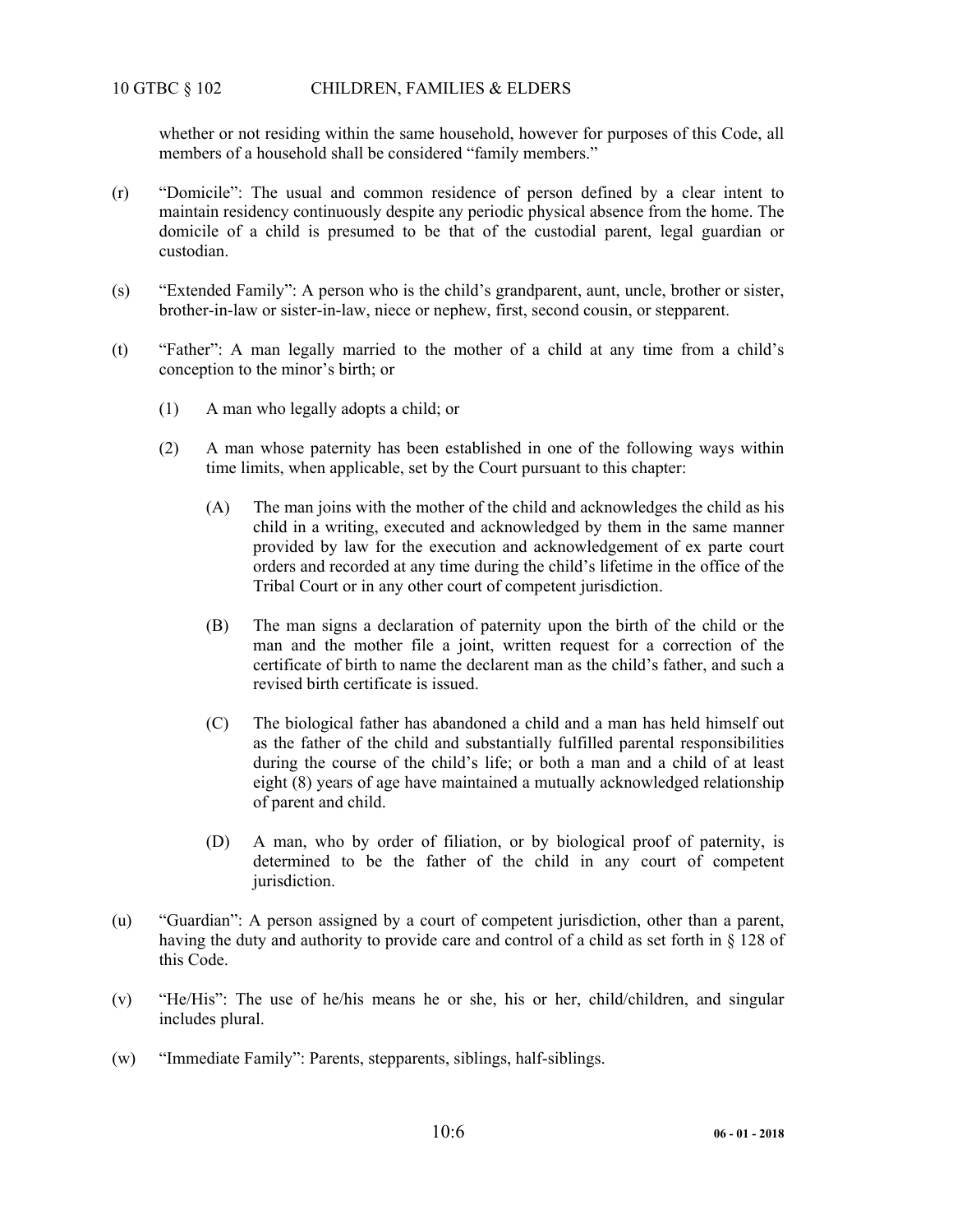- (x) "Indian": Any member of a federally recognized Indian tribe, band or community, or Alaska Natives, any member of an historic tribe or band recognized by the GTB or the State of Michigan or a person acknowledged by the community to be a Native American.
- (y) "Indian Child": A child who is a member of a tribe or band that is acknowledged to exist as a tribe or band by the United States, the Secretary of the Interior or a member of an historic tribe or band recognized by the State of Michigan. A child who is eligible for such membership who is the natural child of at least one (1) parent who is an Indian as defined herein.
- (z) "Least Restrictive Alternative": A placement alternative which creates the least disruption, upheaval or adverse effects upon the child and family; when considering the best interests of the child, for obtaining the objectives of the Court and this Code.
- (aa) "Legal Custodian": One who by maternity, paternity or valid Order of a Court of competent jurisdiction has custody and control over a minor child.
- (bb) "Minor": A person less than eighteen (18) years of age.
- (cc) "Multidisciplinary Team": A team established to assist in the prosecution of sexual and physical abuse cases.
- (dd) "Parent": A person who is legally responsible for the control and care of a child, including a natural or adoptive parent, a legal guardian or custodian; excluding persons whose parental rights have been terminated and/or a father whose paternity has not been acknowledged or established as provided for in this Code.
- (ee) "Parental Rights": Legal rights attached to and associated with parenthood and all attendant responsibilities, duties and obligations including, but not limited to:
	- (1) Care, custody, maintenance and protection. Parent has the right to lawfully provide for a child's care, custody, maintenance and protection according to his/her own beliefs, customs and values so long as the child is not placed at risk of physical, emotional or developmental harm.
	- (2) Adequate guidance. It is presumed that parental guidance is given in good faith and in the best interest of the child. This presumption may only be rebutted by clear and convincing evidence that guidance provided to a child has directly resulted in physical, emotional or developmental harm to the child,
	- (3) Right to discipline. Parent has right to correct the child by reasonable and timely punishment, including corporal punishment which must be corrective and not punitive and may not result in physical injury to the child. Deprivation of basic needs such as food, shelter, education, medical care or clothing shall not be considered lawful punishment.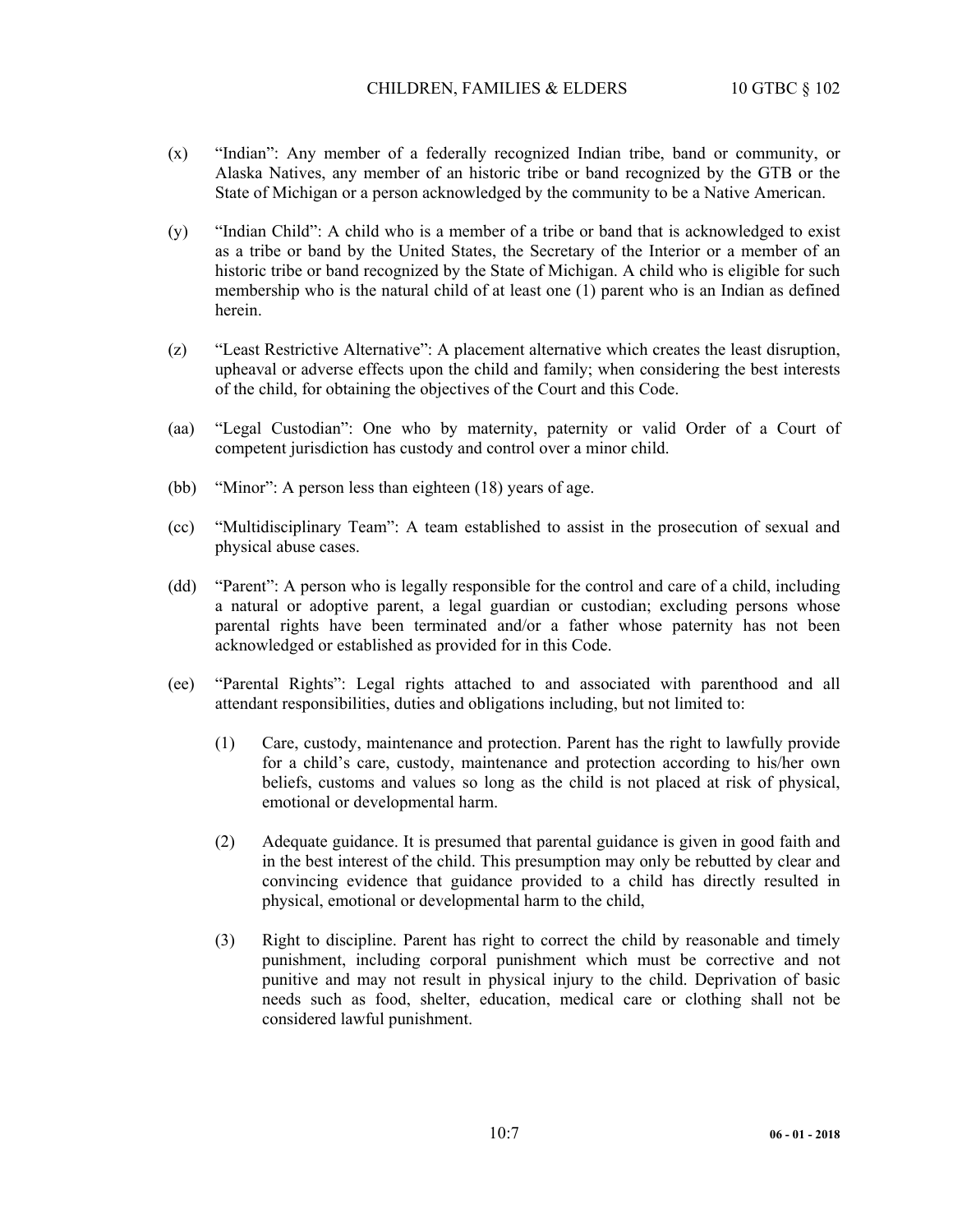- (4) Control of education. Parents may educate children as they see fit so long as the child's intellectual development is age appropriate and meets minimum community standards for academic progress.
- (5) Religious training. The religious training of minor children, or lack of it, is a matter solely within the parent's discretion.
- (6) The right to a child's services and earnings so long as the child is not exploited.
- (ff) "Parental Kidnapping": The act of a non-custodial parent denying or causing the denial of dominion and control over a child by one lawfully charged with custody of that child. The act of a non-custodial parent to remove a child from the jurisdiction of the Court which rendered or is in the process of rendering a custody or placement determination.
- (gg) "Parenting Time": Scheduled times in which a Respondent and other approved family members may engage in interaction with a child who has been removed from his or her domicile pursuant to this Code.
- (hh) "Party in Interest": In any court action pursuant to this Code, the Petitioner, the Respondent and the Child(ren) who are the subject of any legal proceeding arising from enforcement of this Code.
- (ii) "Permanency Plan": A plan for long-term placement and care of a child who has been adjudicated Dependent under the provisions of this Code and has remained in protective placement for a period of time that would indicate that long-term or permanent placement and care are in the best interests of the child.
- (jj) "Petitioner": The person, agency or entity seeking relief or remedy under the provisions of this Code.
- (kk) "Presenting Officer": The Tribal prosecuting attorney or an assistant Tribal prosecuting attorney who represents the Tribe in all matters related to this Code and the Indian Child Welfare Act 25 U.S.C. § 1901 et seq.; or one charged by the Chief Judge of Tribal Court to present cases involving abuse and neglect to the GTB Children's Court for adjudication and to represent the interests of GTB in court cases involving GTB member families.
- (ll) "Protective Placement": Provision of residence for a child outside of the child's domicile intended to be temporary pending investigation or adjudication of allegations of Child abuse or neglect as defined herein.
- (mm) "Protective Services Worker": The protective services worker, social services worker, law enforcement personnel or any person who performs the duties and responsibilities set forth in § 110 of this Code.
- (nn) "Reasonable Efforts": The mandated responsibility of GTB to provide individually specific services in support of reunification which are conducive to altering individual and family behaviors and attitudes that pose a risk to children. Services should, whenever possible, be culturally specific and always remedial in intent.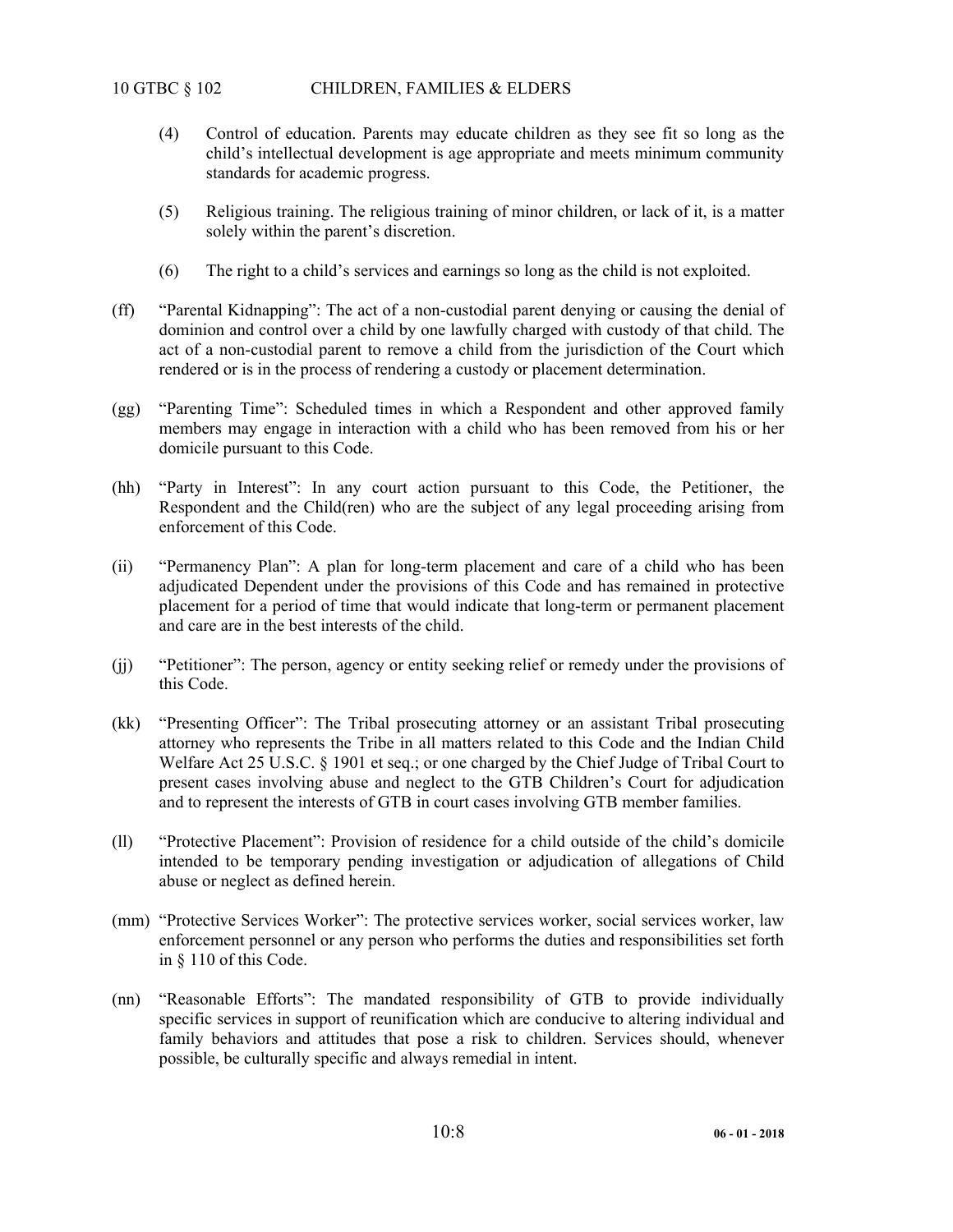- (oo) "Respondent": The person or persons alleged to have violated provisions of this Code.
- (pp) "Reunification": The preferred goal of remedial plans to eliminate or alleviate circumstances within family life that may cause or contribute to a risk of physical, emotional or developmental harm to the child.
- (qq) "Reunification Plan": The plan for the provision of services, participation and compliance by parties in interest, placement, parenting time and other relevant factors that are reasonably designed to facilitate the eventual reunification of a family under provisions of this Code or to prevent the breakup of a family under provisions of this code.
- (rr) "Six-County Primary Service Area": The U.S. Department of Interior's administrative designation of Charlevoix, Antrim, Grand Traverse, Leelanau, Benzie and Manistee Counties as the Grand Traverse Band's primary service area.
- (ss) "Termination of Parental Rights": A judgment by a court of competent jurisdiction that, after trial and deliberation, it is in the best interest of a child to permanently terminate a respondent's legal rights to custody and control over the child and to permanently place the child in the custody and care of a person or entity suited to assume the parental responsibilities of custody and care of a child,
- (tt) "Tribal Council": The elected governing body, exercising the legislative and executive powers, of the Grand Traverse Band of Ottawa and Chippewa Indians as set forth in the GTB Constitution.
- (uu) "Tribal Court": The Tribal Court of the Grand Traverse Band of Ottawa and Chippewa Indians. A court of general jurisdiction functioning within the Tribal Judiciary, the Appellate Court functioning within the Tribal Judiciary, the judicial branch of the Grand Traverse Band government as set forth in the GTB Constitution.
- (vv) "Tribe": The Grand Traverse Band of Ottawa and Chippewa Indians.
- (ww) "Tribal Lands": Lands owned by the Grand Traverse Band of Ottawa and Chippewa Indians; lands owned by the United States of America in Trust for the Grand Traverse Band of Ottawa and Chippewa Indians; lands within the exterior boundaries of the Grand Traverse Band; and Indian Country as defined in 18 U.S.C. § 1151.
- (xx) "Ward": A child who has been adjudicated a dependent child, over whom the Tribal Court has jurisdiction. A dependent child is a temporary ward of the Court until the time the case is dismissed and/or jurisdiction terminates. In cases where parental rights are terminated, the child becomes a permanent ward of Tribal Court.

History: Revised Children's Code, adopted by Tribal Council on January 13, 1999; as amended by Tribal Council October 1, 1999; as amended by Tribal Act #0220.1147, as enacted by Tribal Council in Special Session on August 28, 2002; as amended by Tribal Act #05-23.1603, enacted by Tribal Council on March 29, 2006; and amended by Tribal Council motion, enacted on July 27, 2016.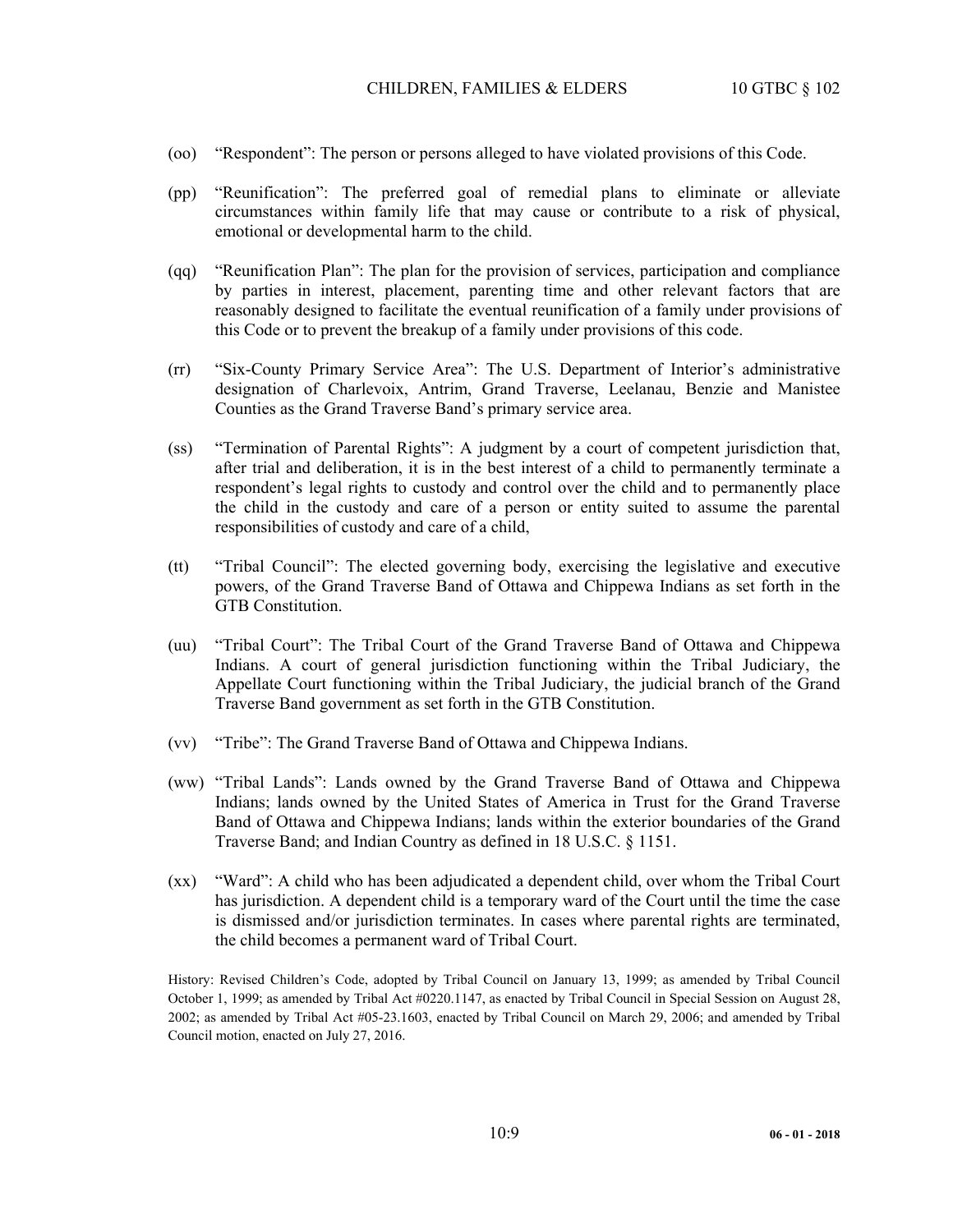## 10 GTBC § 103 CHILDREN, FAMILIES & ELDERS

## **§ 103 - Jurisdiction of the Children's Court**

- (a) Children's Court. There is for the Grand Traverse Band of Ottawa and Chippewa Indians, a court known as the Children's Court within the GTB judiciary. The jurisdiction of the Children's Court is civil in nature and retains the right to issue all orders and judgments necessary to insure the safety, well-being and best interests of children living within the GTB service areas. The Children's Court is empowered to enforce subpoenas and orders of restriction, fines, contempt, confinement and other orders as appropriate.
- (b) General Jurisdiction. The Children's Court is empowered to enforce the valid judgments and orders of the Courts of the State of Michigan and other jurisdictions pursuant to MCLA 722.1100 et seq. and MCR 2.615.
- (c) The Children's Court is empowered to assert jurisdiction over the following persons:
	- (1) An enrolled member of the Tribe or one eligible for enrollment who is under the age of eighteen (18) years, residing within the GTB's six (6) county primary service area and their family.
	- (2) Children who have come under the jurisdiction of a court outside that of the GTB Children's Court and whose cases have been transferred to Tribal Court; or those in which the Tribe has intervened or asserted rights pursuant to the applicable provisions of the Indian Child Welfare Act, 25 U.S.C. § 1901 1963, the Uniform Child-Custody Jurisdiction and Enforcement Act, MCL 722.1101, the Adoption and Safe Families Act 42 U.S.C. § 671 et seq. and the Parental Kidnapping Prevention Act, 28 U.S.C. § 1738A.
		- (A) Exceptions: The application of specific time lines; placement requirements, foster care regulation and licensing, adoption procedures and permanency provisions of the Uniform Child-Custody Jurisdiction and Enforcement Act, MCL 722.1101, the Adoption and Safe Families Act 42 U.S.C. § 671 et seq. and the Parental Kidnapping Prevention Act, 28 U.S.C. § 1738A, not expressly deemed applicable to Indian Tribes shall not be binding upon the GTB Children's Court. Similar provisions contained in or implied by State statutes shall be applicable under this Code only upon written directive of the Chief Judge of the Tribal Court.
	- (3) Child(ren) of enrolled member(s) of the Tribe or of other Indian Tribes, as defined in § 102 of this Code, residing on Tribal lands.
	- (4) Non-Indian Child(ren): child(ren) who is/are not an Indian child as defined herein, but who is residing or domiciled within the jurisdiction of the Children's Court.
	- (5) Any person causing a child to come within the jurisdiction of the Children's Court pursuant to this Code.
	- (6) A person who is residing on Tribal lands of the Grand Traverse Band who is pregnant and actively abusing alcohol or controlled substances.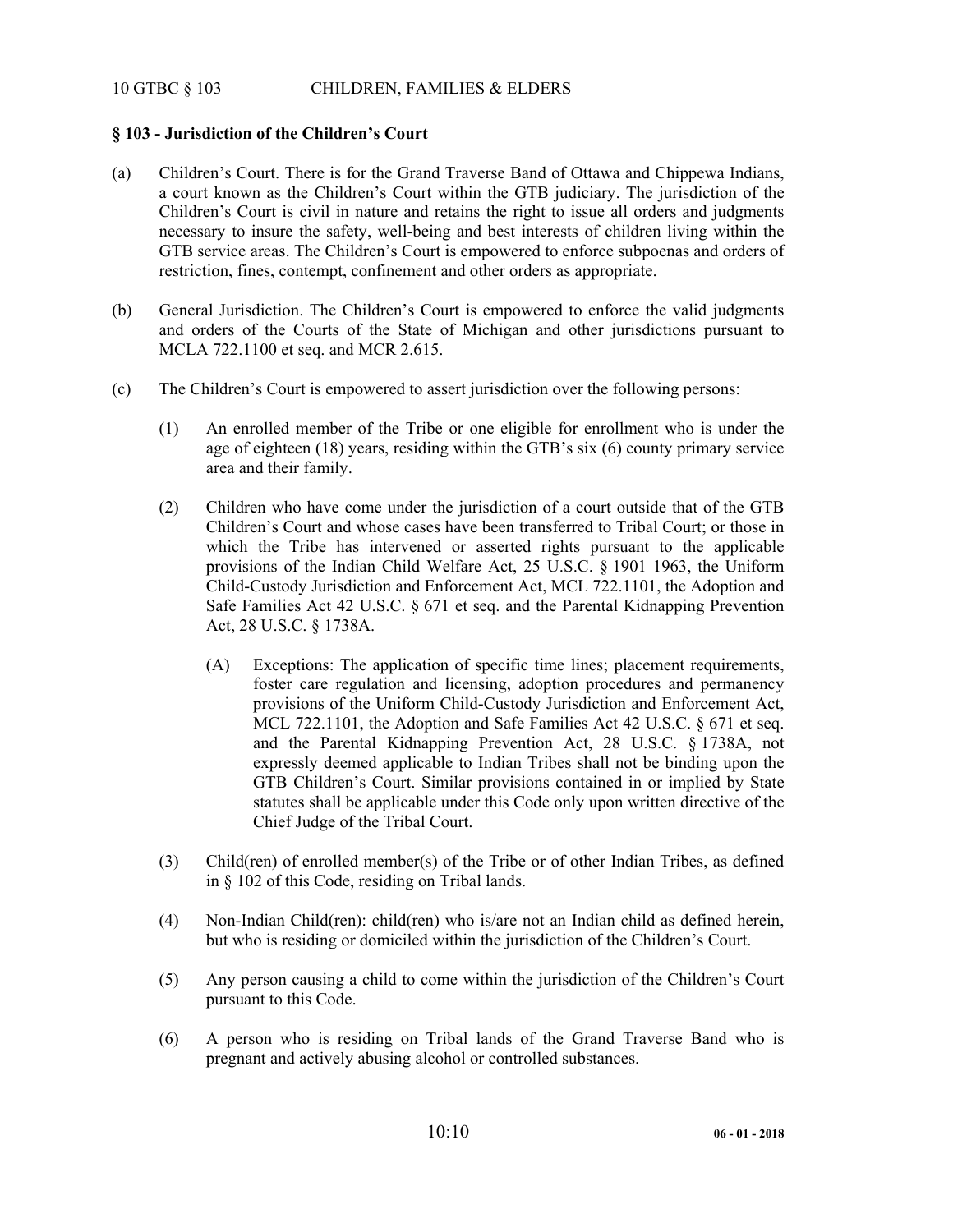(7) The extended family residing or domiciled in the same household of a child who comes under the jurisdiction of this Code.

History: Revised Children's Code, adopted by Tribal Council on January 13, 1999; as amended by Tribal Council October 1, 1999; as amended by Tribal Act #05-23.1603 enacted by Tribal Act #05-23.1603 enacted by Tribal Council on March 29, 2006.

#### **§ 104 - Transfer of Jurisdiction**

- (a) Application of the Indian Child Welfare Act. The Children's Court may apply the provisions of the Indian Child Welfare Act, 25 U.S.C. § 1901 et seq. that do not conflict with the provisions of this Code. State Court procedures regarding the Indian Child Welfare Act shall not be binding upon the Children's Court except when specifically provided for in this Code.
- (b) GTB shall intervene in all ICWA cases involving member children and those deemed qualified for tribal enrollment. Acceptance of Transfer of jurisdiction to tribal court in ICWA cases shall be at the sole discretion of a Tribal Court Judge.
- (c) Transfer to State Court or Other Tribal Court. In any proceeding within the jurisdiction of the GTB Children's Court, the Court may transfer the proceedings to an appropriate state or tribal court when concurrent jurisdiction exists or upon a finding that another jurisdiction has a significant interest in the outcome and transfer of jurisdiction would be in the best interest of the child.
- (d) The Children's Court shall transfer jurisdiction to other jurisdictions when required pursuant applicable provisions of MCLA 722.1100 et seq.; the Kidnapping Prevention Act, 28 U.S.C. § 1738A or under the UCCJA (MCL § 722.1101 et seq.) or when the Court deems it appropriate as a matter of comity and/or full faith and credit pursuant to MCR 2.615.
- (e) Transfer from Other Courts. The Children's Court may seek, accept or decline transfer of jurisdiction from other jurisdictions pursuant to applicable provisions of the UCCJA (MCL § 722.1101 et seq.) or a judicial request so long as a determination is made for the record that the Children's Court is empowered by this Code to assert jurisdiction in the case proposed for transfer.

History: Revised Children's Code, adopted by Tribal Council on January 13, 1999; as amended by Tribal Council October 1, 1999; as amended by Tribal Act #05-23.1603 enacted by Tribal Act #05-23.1603 enacted by Tribal Council on March 29, 2006.

#### **§ 105 - Procedures for Intervention and Transfer**

(a) Receipt of Notice. The presenting officer shall be the agent for service of notice of the state court child custody proceedings, as required by the Indian Child Welfare Act.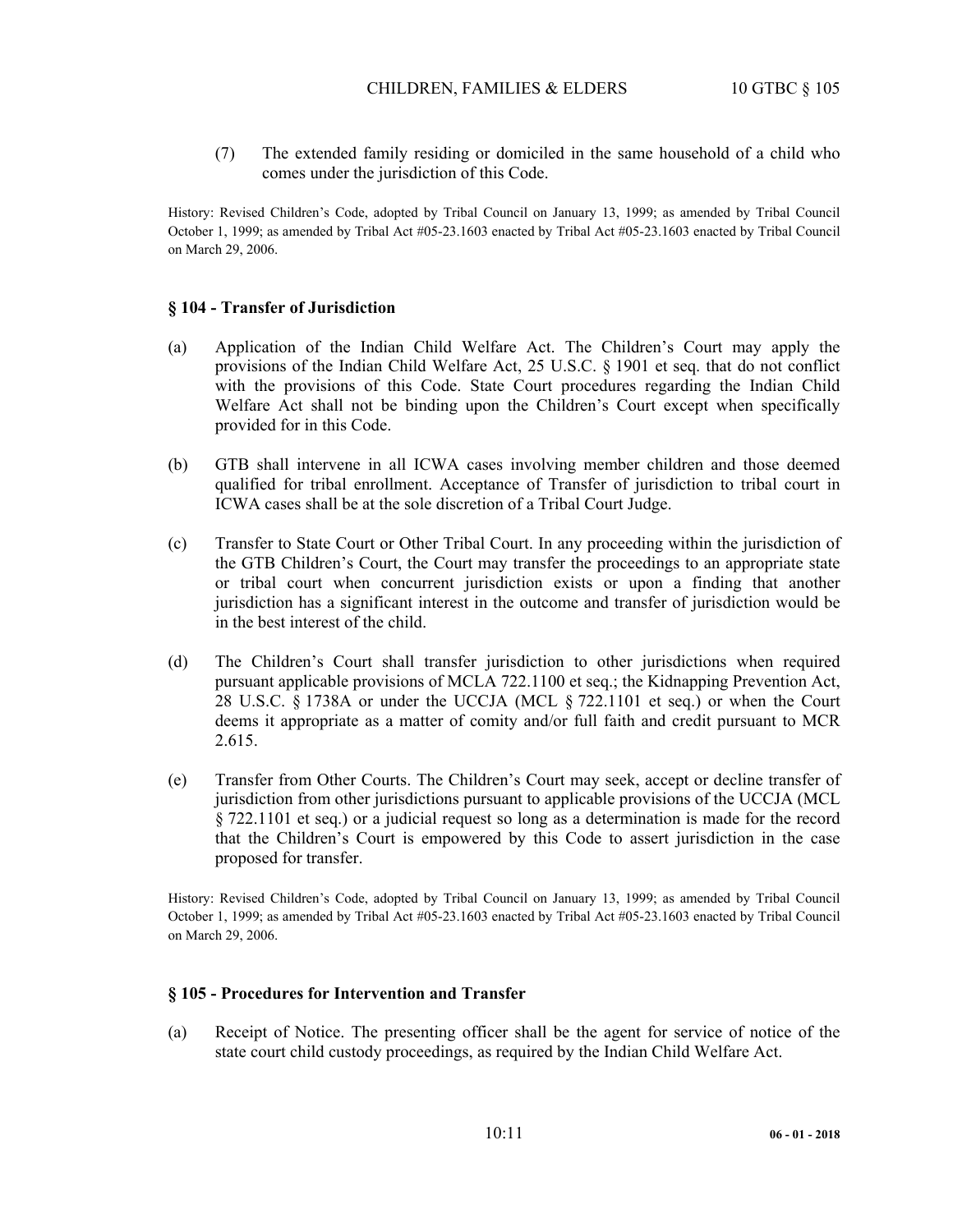## 10 GTBC § 105 CHILDREN, FAMILIES & ELDERS

- (b) Intervention. The presenting officer shall file a motion to intervene with the state court within five (5) days of receipt of notice upon certification by the GTB Membership Office that the child is an "Indian Child" pursuant to the Indian Child Welfare Act. Whenever possible, the presiding officer or a member of AFS will attend critical hearings either in person or upon appropriate motion, telephonically.
- (c) Investigation and Pre-Transfer Report. A trained and qualified Child Protection Worker shall investigate and assess all Notifications of ICWA proceedings and file a written report to the presenting officer. The presenting officer will use the report in determining levels of intervention and whether or not to seek transfer of jurisdiction to tribal court.
- (d) (Reserved)
- (e) Decision to Transfer. AFS Child Protection Worker shall make recommendations to the presenting officer regarding whether or not the Tribe should initiate transfer of jurisdiction to tribal court or to support a Motion for Transfer from state court. When determining if and when a Motion to Transfer Jurisdiction to Tribal Court is appropriate, the presenting officer shall consider:
	- (1) The best interests of the child;
	- (2) The best interests of the Tribe;
	- (3) Availability of services for the child and his or her family;
	- (4) Prospects for permanent placement of the child; and
	- (5) Conservation of tribal resources.
- (f) Notice to Court. If the presenting officer seeks transfer of jurisdiction to GTB Children's Court, the presenting officer shall advise the Tribal Court of the intent to file or support a Motion for Transfer, indicating the County from which transfer will be sought.
- (g) Tribal Court Hearing. The Children's Court may conduct a hearing to determine if the Court should accept transfer after a petition for transfer has been filed with the state court or immediately upon receipt of service of a Motion to Transfer Jurisdiction filed by any party in interest. The Tribal Court shall consider the following factors:
	- (1) The best interests of the child;
	- (2) The best interests of the Tribe;
	- (3) Availability of services for the child and his or her family;
	- (4) Prospects for permanent placement for the child; and
	- (5) Conservation of tribal resources.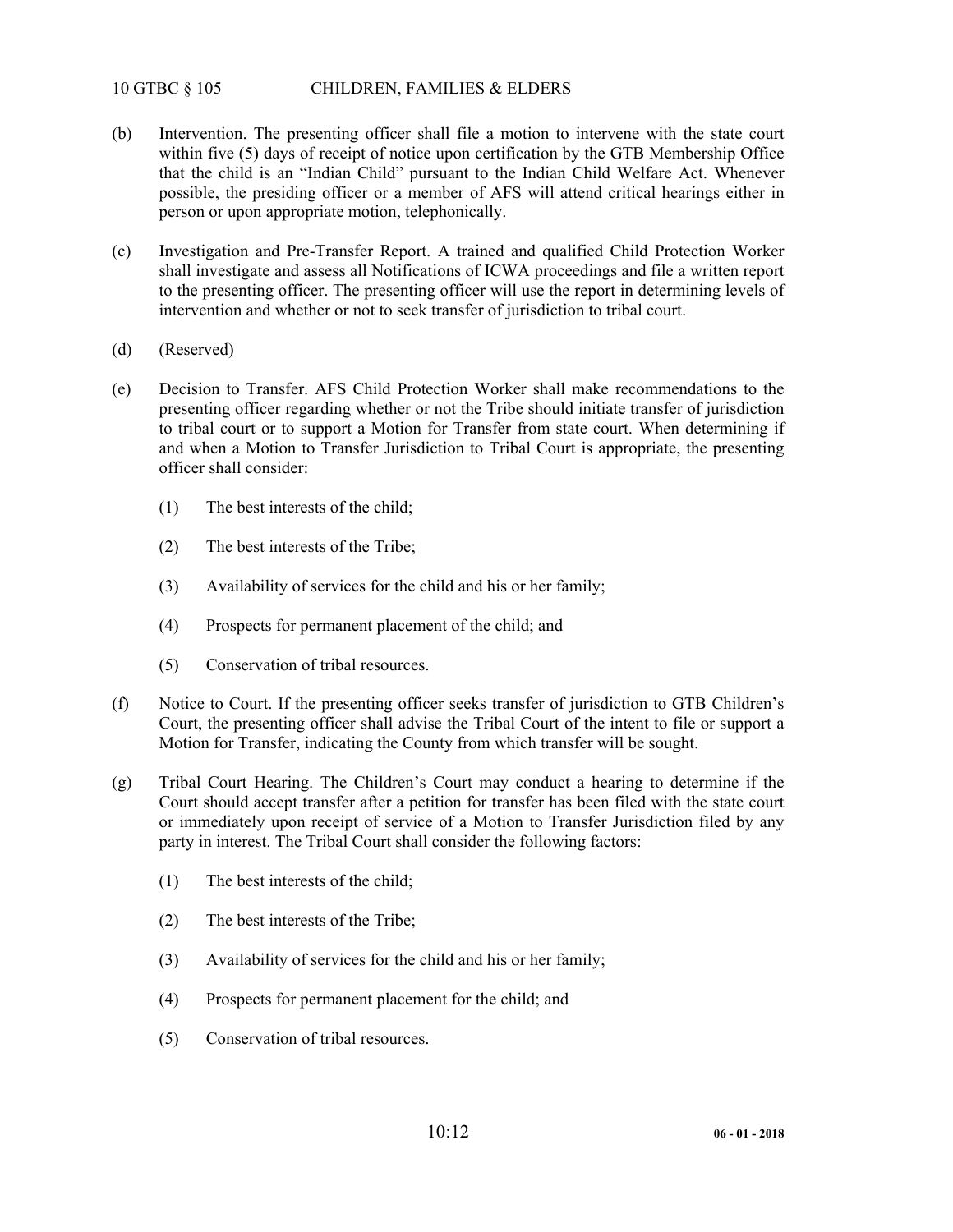### CHILDREN, FAMILIES & ELDERS 10 GTBC § 106

- (6) The family's ties to the GTB or other Indian community
- (h) The Tribal Court has sole discretion to accept or deny transfers of jurisdiction from State courts. A Judge may accept transfer of jurisdiction without hearing when exigent circumstances are presented in an ex parte motion and indicate that the best interest of the child and GTB will be clearly served best by immediate transfer of jurisdiction. Subsequent to a hearing in State Court on a valid Motion to Transfer Jurisdiction resulting in a ruling in favor of transfer, the Court must make and immediate determination regarding acceptance or denial of acceptance of jurisdiction and notify the State Court in writing of its determination.
- (i) Motion for Transfer. A petition for Transfer of Jurisdiction generated by the GTB presenting officer shall be filed in state court with Notice of Filing to the Children's Court.
- (j) Hearings upon Transfer. Upon Transfer of Jurisdiction from state court and entry of Children's Court Order of Acceptance, the Court shall proceed in accordance with provisions of this Code within fifteen (15) days.
- (k) Transfers of Jurisdiction from other courts shall be by Petition to the Children's Court by a party in interest and acceptance of jurisdiction shall be determined by hearing within ten (10) days of date of filing.

History: Revised Children's Code, adopted by Tribal Council on January 13, 1999; as amended by Tribal Council October 1, 1999; as amended by Tribal Act #0220.1147, enacted by Tribal Council in Special Session on August 28, 2002; as amended by Tribal Act #05-23.1603, enacted by Tribal Council on March 29, 2006; and amended by Tribal Council motion, enacted on July 27, 2016.

#### **§ 106 - Full Faith and Credit; Conflict of Laws**

- (a) State Court Orders. State child custody orders involving children over whom the Children's Court may assert jurisdiction must be enforced whenever those orders comport with MCR 2.615, MCLA 722.1100 et seq. and the Children's Court has conducted an independent review of such state proceedings to determine if:
	- (1) The State Court has properly assumed jurisdiction over the child; and
	- (2) The provisions of the Indian Child Welfare Act, 25 U.S.C. § 1901 1963, were properly executed; and
	- (3) Due process was provided to all interested parties participating in the state proceeding; and
	- (4) The state court proceeding does not violate the public policies, customs or common law of the tribe.
- (b) Court Orders of Other Tribal Courts. Orders of other tribal courts involving children over whom the Children's Court may assert jurisdiction shall be enforced by the Children's Court after the Court has determined: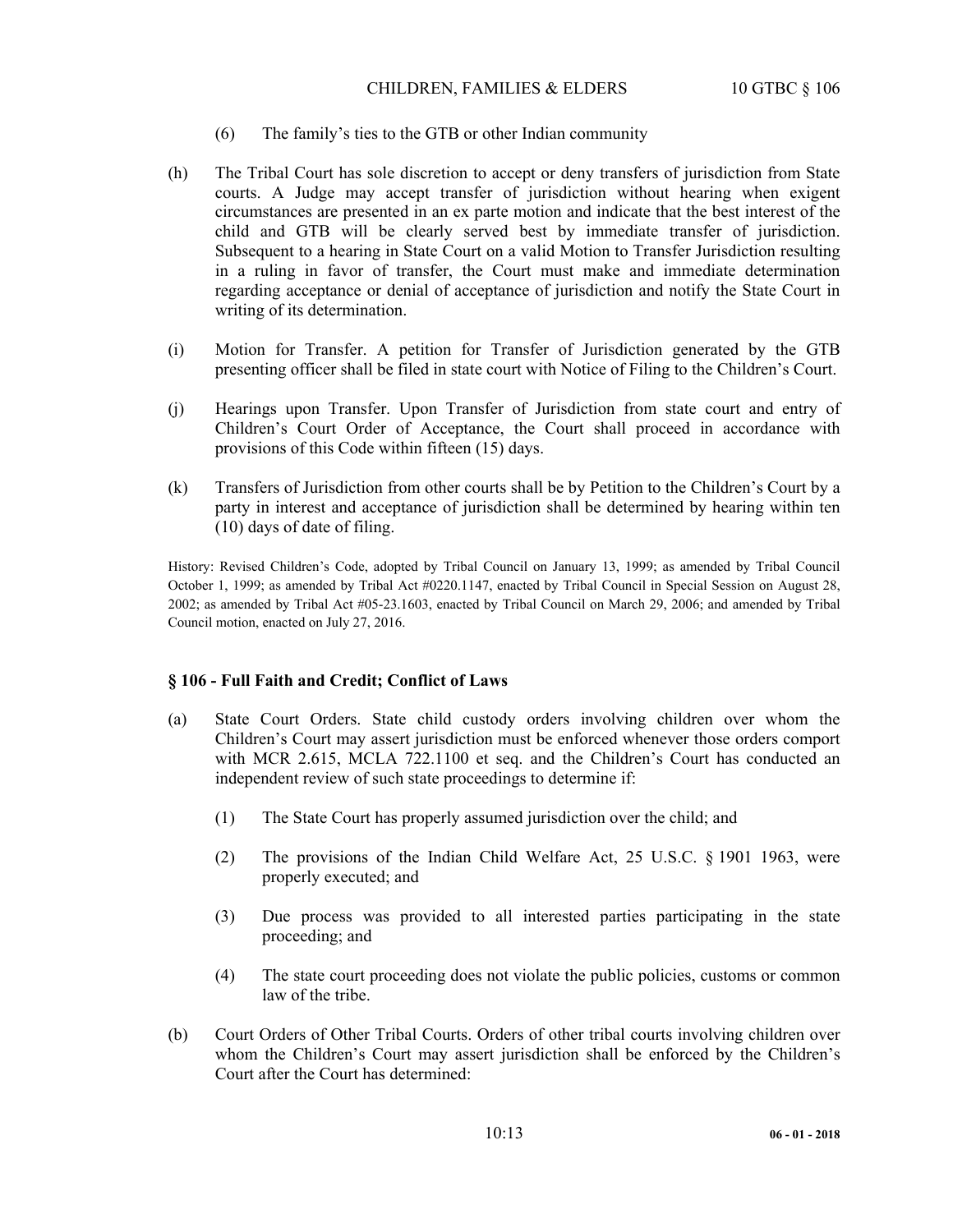- (1) That the other tribal court exercised proper subject matter and personal jurisdiction over the parties; and
- (2) Due process was provided to all interested parties participating in the other tribal court proceeding.
- (c) Tribal Interest. Because of the vital interest of the GTB in its member children and those children who may become members, the statutes, regulations, public policies, customs and common law of the GTB shall control in any Children's Court proceeding involving an Indian Child as defined herein.

History: Revised Children's Code, adopted by Tribal Council on January 13, 1999; as amended by Tribal Council October 1, 1999; as amended by Tribal Act #05-23.1603 enacted by Tribal Act #05-23.1603 enacted by Tribal Council on March 29, 2006.

#### **§ 107 - Procedures and Authorizations**

- (a) Rules of Procedure. The procedures in the Children's Court shall be governed by the rules of procedure for the Tribal Court, not in conflict with this Code. In the absence of Tribal Court promulgated rules of procedure, the Michigan Rules of Civil Procedure shall be utilized as a guide.
- (b) Cooperation and Grants. The Children's Court is authorized to cooperate fully with any federal, state, tribal, public or private agency in order to participate in any appropriate foster care, shelter care, treatment or training program(s) which may be available, and to receive grants-in-aid to carry out the purposes of this Code. This authority is subject to the availability of funds.
- (c) Social Services. The Children's Court shall utilize such social services as may be furnished by any tribal, federal, or state or private agency provided that it is economically administered without unnecessary duplication and expense.
- (d) Contracts. The Children's Court may negotiate contracts with tribal, federal or state agencies and/or departments on behalf of the Tribal Council for the care and placement of children before the Children's Court subject to the availability of funds and federal laws governing the custody and control of children.
- (e) Promulgation of Rules: The Chief Judge of the Tribal Court shall promulgate or cause to be promulgated, and maintain the Court Rules of Procedure which facilitate the efficient and fair execution of this Code.

History: Revised Children's Code, adopted by Tribal Council on January 13, 1999; as amended by Tribal Council October 1, 1999; as amended by Tribal Act #05-23.1603 enacted by Tribal Council on March 29, 2006.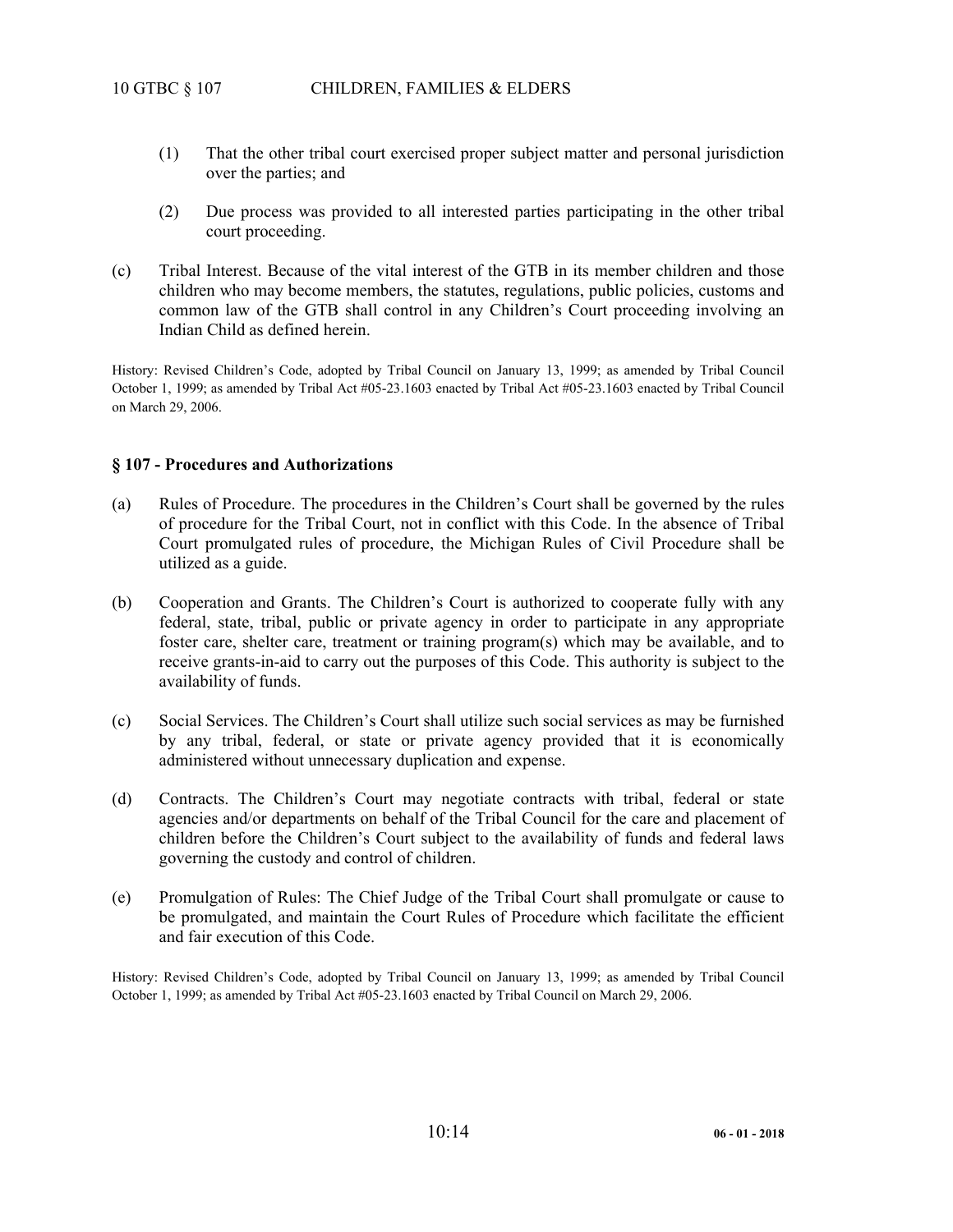### **§ 108 - Children's Court Personnel, Officers of the Court:**

- (a) Children's Court Judge. Shall preside over cases involving minor children and their families.
	- (1) Appointment. The Children's Court Judge(s) shall be appointed in the same manner as the Tribal Court Judges.
	- (2) Qualifications. The general qualifications for Children's Court Judges shall be the same as the Tribal Court Judges.
	- (3) Powers and Duties. In carrying out the duties and powers specifically enumerated under this Code, judges of the Children's Court shall have the same duties and powers as judges of the Tribal Court, including, but not limited to, the contempt power, the power to issue arrest or custody warrants, and the power to issue search warrants. The Chief Judge shall retain the power to delegate certain administrative duties of the Children's Court to appropriate personnel.
	- (4) Disqualification or Disability. The rules of disqualification or disability of a Children's Court Judge shall be the same as those rules that govern Tribal Court Judges.
- (b) Presenting Officer. One charged by the Chief Judge of Tribal Court to present cases involving abuse and neglect to the GTB Children's Court for adjudication and to represent the interests of GTB in State court cases involving GTB member families.
	- (1) Appointment. The Children's Court Presenting Officer shall be appointed in the same manner as the Tribal Prosecutor pursuant to the Tribal Prosecutor's Ordinance.
	- (2) Qualifications. The general qualifications for the presenting officer shall be the same as the qualifications for Tribal Prosecutor specified in the Tribal Prosecutor's Ordinance. The presenting officer must have education or experience in the adjudication of ICWA cases and be familiar with tribal court procedures.
	- (3) Powers and Duties. The Tribal presenting officer shall have the same powers and duties as the Tribal Prosecutor has in Tribal Court. The presenting officer shall represent the Tribe in all proceedings under this Code and the Indian Child Welfare Act. The presenting officer or an assistant presenting officer shall serve as legal counsel for the Anishinaabek Family Services Program.
	- (4) Removal; Disqualification or Disability. The rules of removal, disqualification or disability of the presenting officer shall be the same as those for the Tribal Prosecutor as enumerated in the Tribal Prosecutor's Ordinance.
- (c) Counsel for Parents, Parents may be represented at each stage of proceedings under this Code by an attorney or lay advocate at their own expense. Parents shall be notified of their right to representation in all dependency and termination proceedings.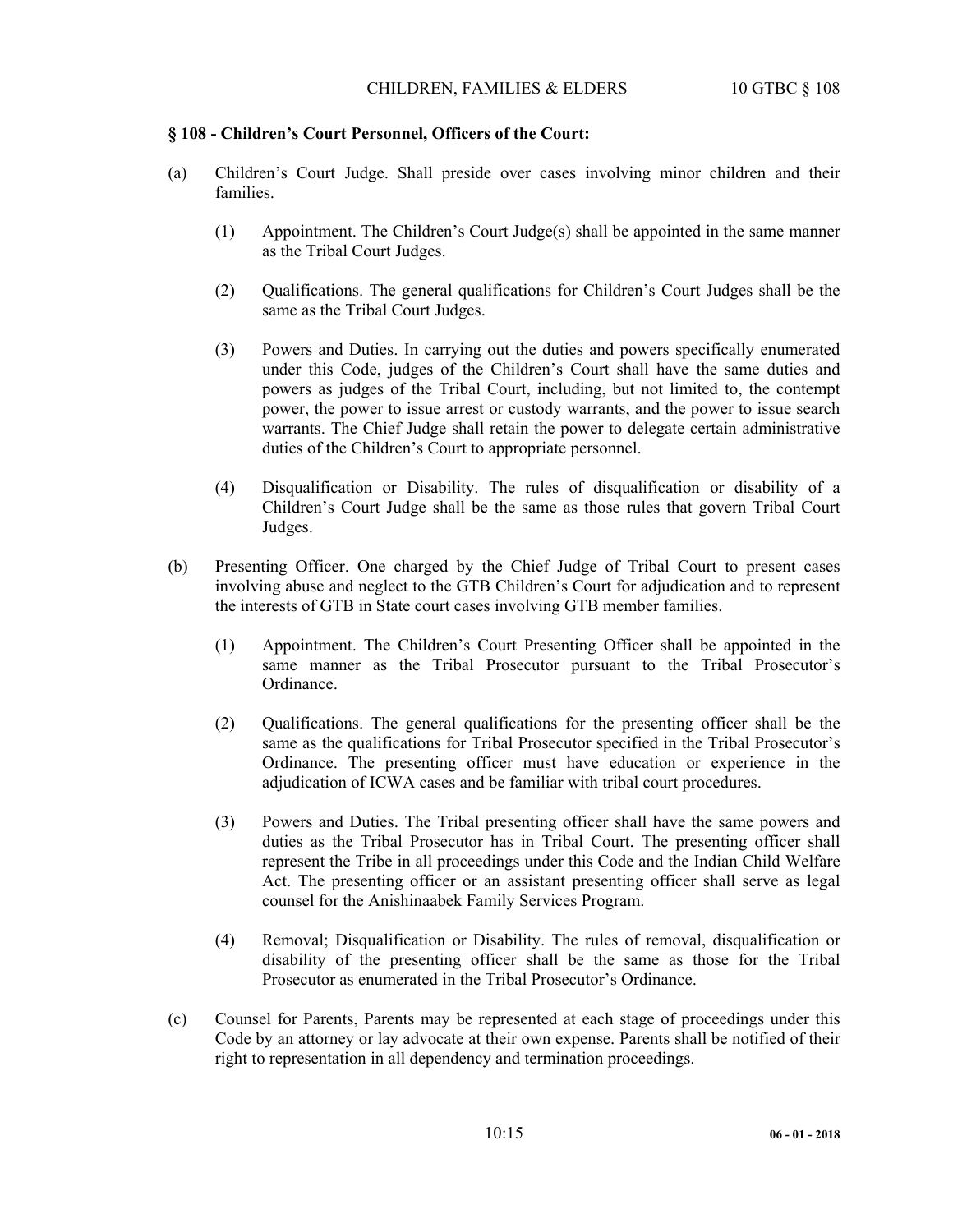- (d) Guardians Ad Litem (GAL).
	- (1) Appointment. At any stage of proceedings conducted under this Code, the Court may appoint a guardian ad litem for the child. The GAL may be a lawyer, or a disinterested lay advocate approved by the Court.
	- (2) Role of the Guardian Ad Litem. The duty of the guardian ad litem is to represent and assert the best interests of the child. A child fourteen (14) years of age or older is presumed capable of determining what is in his or her best interests and may direct the GAL accordingly. It is the duty of the guardian ad litem to represent the child's wishes in such cases. For children under the age of fourteen (14), the guardian ad litem shall make a determination as to the best interests of the child regardless of whether that determination reflects the wishes of the child. However, the wishes of the child are always relevant and shall be weighed according to the competence and maturity of the child and in consideration of the child's circumstances. The GAL is required to assert the best interests of the child and, when appropriate, the child's wishes in all placement and reunification planning procedures.
	- (3) Duties of the Guardian Ad Litem. The guardian ad litem shall perform the following duties:
		- (A) Appear at all hearings and competently and diligently represent and assert the best interests of the child in all proceedings before the Court;
		- (B) Conduct an independent investigation, including interviewing the child, parents, social workers, school personnel, care providers, and other persons to properly ascertain the facts and circumstances which are material to determining the best interests of the child;
		- (D) Provide a written report of findings of best interests as defined herein to the Court and all parties in interest regarding placement, remedial efforts and reunification prior to dependency and termination hearings or as ordered by the Court.
		- (E) Seek specific and clear orders for evaluation and assessment when appropriate as well as services and treatment for the child that will advance the goal of reunification of the family whenever possible.
		- (F) Monitor development and implementation of reunification plans and court orders to determine whether plans and orders are, under the circumstances reasonable, timely executed and are designed to accomplish clear goals.
		- (G) Assert appropriate Court action if services are in adequate or not being made available to the child and/or the family, or if such services are not achieving their purposes;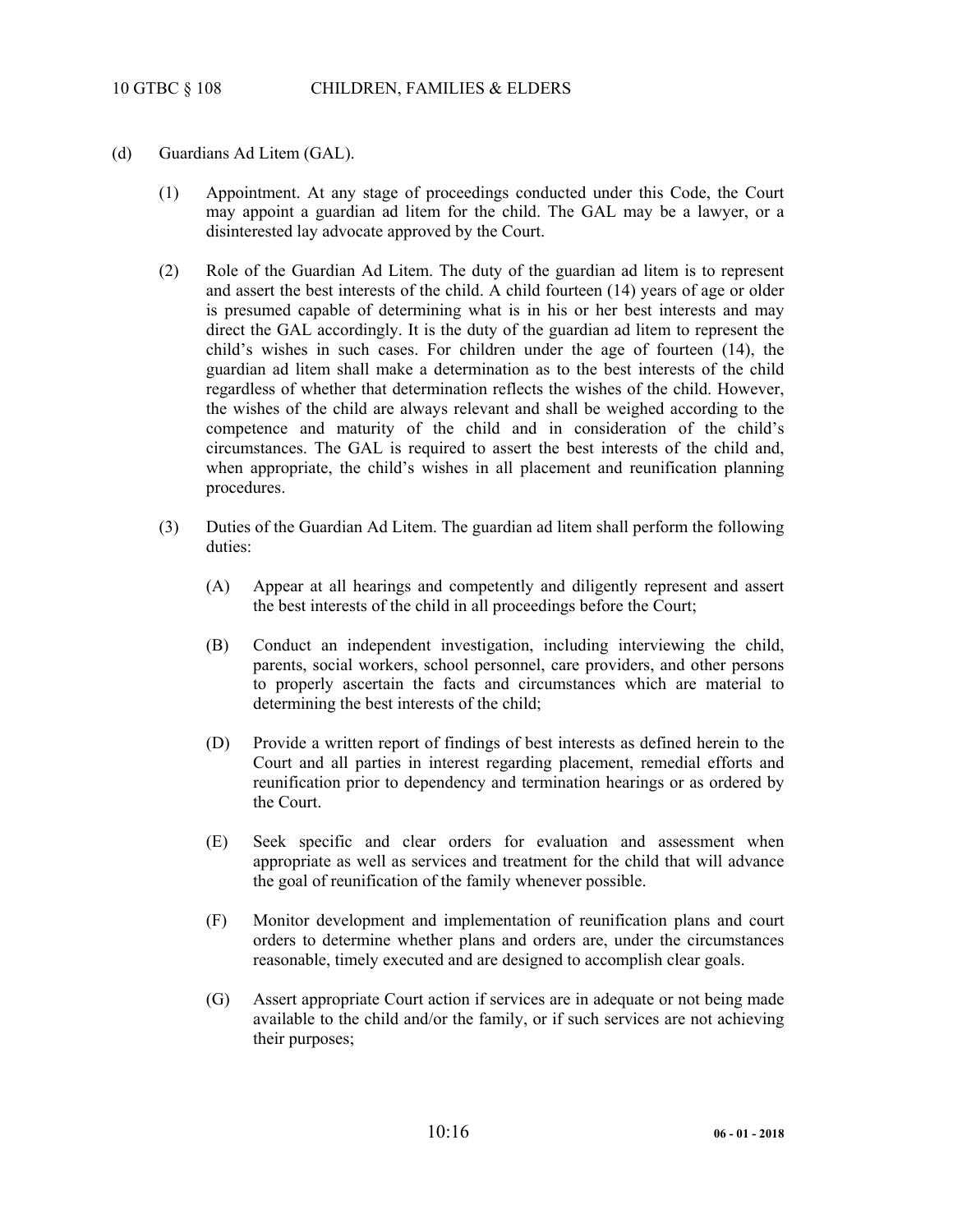- (H) Identify common interests among the parties and, when possible, promote a cooperative resolution of issues before the court;
- (I) Consult with other professionals in identifying the child's best interests, current and future placements, and necessary services;
- (J) Advocate for the best interests of the child in mental health, educational, juvenile justice, and other community systems when related to the circumstances causing the child to come within the jurisdiction of the Children's Court;
- (K) Attend training programs as recommended and provided by the Court, Anishinaabek Family Services; and
- (4) Confidentiality. Except as otherwise directed by the Court, All records, information, and reports prepared, acquired or received or reviewed by Guardians ad litem are confidential and shall only be disclosed or dispersed pursuant to this Code or other Tribal law.
- (e) Officers of the Court.
	- (1) All Court Personnel and attorneys practicing before the Court shall be considered Officers of the Court with duties of ethical and fair conduct in all dealings with the court in accordance with the Michigan Rules of Professional Conduct for attorneys. The Chief Judge shall ensure that each officer of the court upholds his or her duty to the court and that the independence and dignity of the Court is preserved.
	- (2) All GTB employees who are officers of the Court shall submit to background checks and shall adhere to all Court policies and procedures and shall uphold the law of the Grand Traverse Band of Ottawa and Chippewa Indians.
	- (3) Officers of the Court shall be immune from civil suit arising from any act or omission occurring pursuant to or in execution of their official duties as officers of the Court.
	- (4) (Reserved)
	- (5) Child Protective Services Worker: As described in § 110 of this Code shall be considered officers of the Court for purposes of final oversight and immunity in all matters brought before the Children's Court pursuant to this Code.
	- (6) Investigator: Any law enforcement officer or agent who has engaged in investigation of child abuse and neglect charges and/or assisted in determining the grounds for a Child Dependency Petition shall be considered officers of the court for purposes of immunity in all matters brought before the Children's Court pursuant to this Code.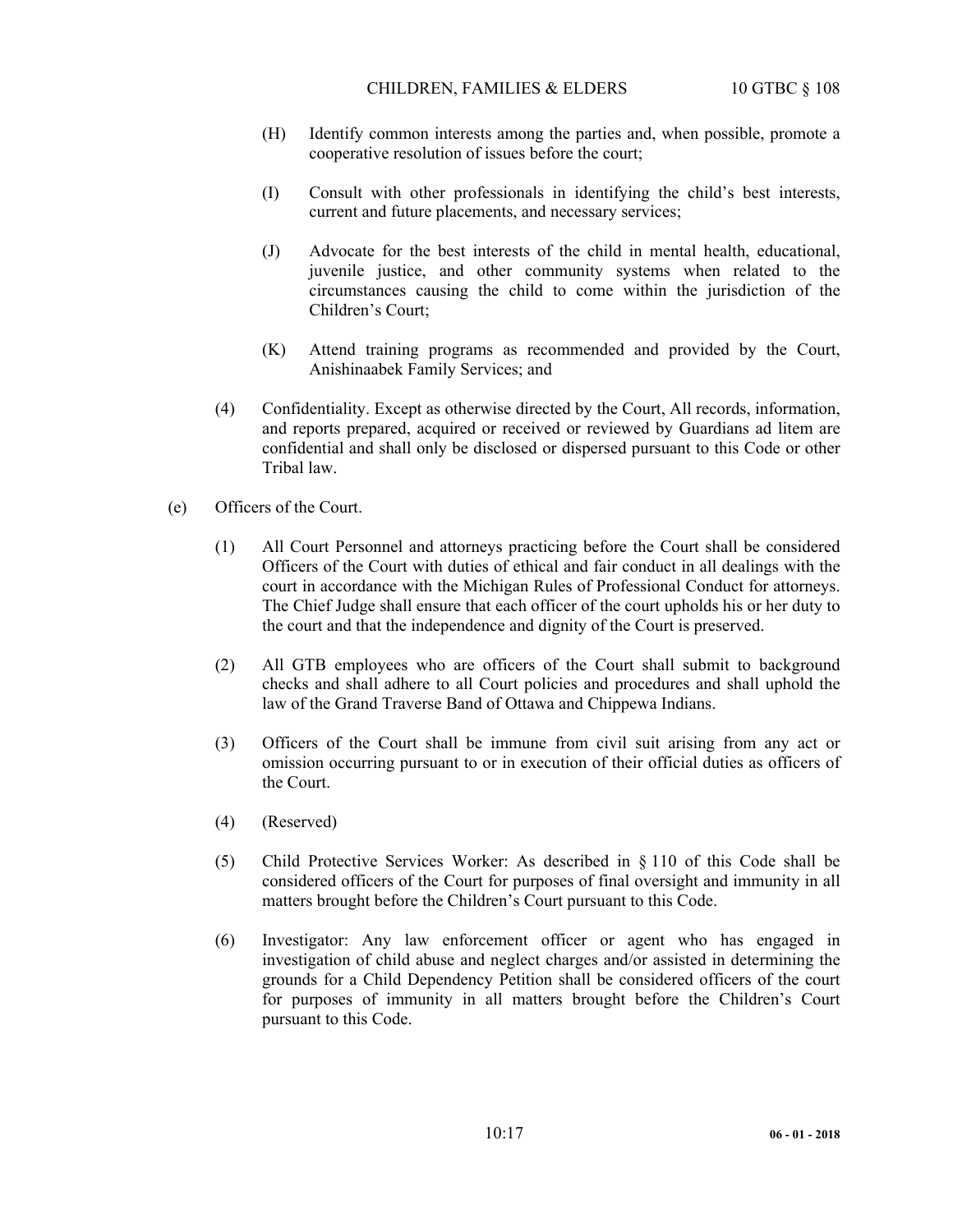# 10 GTBC § 109 CHILDREN, FAMILIES & ELDERS

 (7) Presenting Officer: As described in this code shall be considered an officer of the court for purposes of final oversight and immunity in all matters brought before the Children's Court pursuant to this Code.

History: Revised Children's Code, adopted by Tribal Council on January 13, 1999; as amended by Tribal Council October 1, 1999; as amended by Tribal Act #0220.1147, enacted by Tribal Council in Special Session on August 28, 2002; as amended by Tribal Act #05-23.1603, enacted by Tribal Council on March 29, 2006; and by Tribal Council motion, enacted on July 27, 2016.

## **§ 109 – Family Service Policy and Procedure**

- (a) The Director of AFS shall be responsible to recommend policies and procedures for internal operations and for interactions with other agencies to Tribal Council for approval. The Director may work in conjunction with other departments as needed to develop and present recommendations.
- (b) The Director shall maintain a standard of criteria for foster care homes to satisfy in order to be licensed by the Department. The Director or a designee shall monitor licensed foster care homes to ensure compliance with the criteria.
- (c) Tribal Council shall convene as a critical incident/lethality review board if a child under the care of AFS is permanently injured or killed. Tribal Council may also convene as a lethality review board to review the death of a minor tribal member residing in the sixcounty service area.
	- (1) AFS shall present a report documenting the procedural processes of all agencies involved in the event. If Tribal Council deems it necessary and appropriate, it may appoint an independent investigator to present a report on all agencies involved and to make recommendations for mitigation and prevention.
	- (2) Critical incident/lethality review boards shall be presented in a closed portion of a Tribal Council meeting.
	- (3) AFS or the independent investigator shall present the report within thirty (30) days of receiving notice of death or critical incident. Incidents of abuse within the GTB foster care system shall be reported as critical incidents.

History: Revised Children's Code, adopted by Tribal Council on January 13, 1999; as amended by Tribal Council October 1, 1999; and as amended by Tribal Act #0119.996, enacted by Tribal Council on May 16, 2001; as amended by Tribal Act #0220.1147, enacted by Tribal Council in Special Session on August 28, 2002; as amended by Tribal Act #05-23.1603, enacted by Tribal Council on March 29, 2006; and by Tribal Council motion, enacted on July 27, 2016.

## **§ 110 - Protective Services Workers**

(a) Powers and Duties.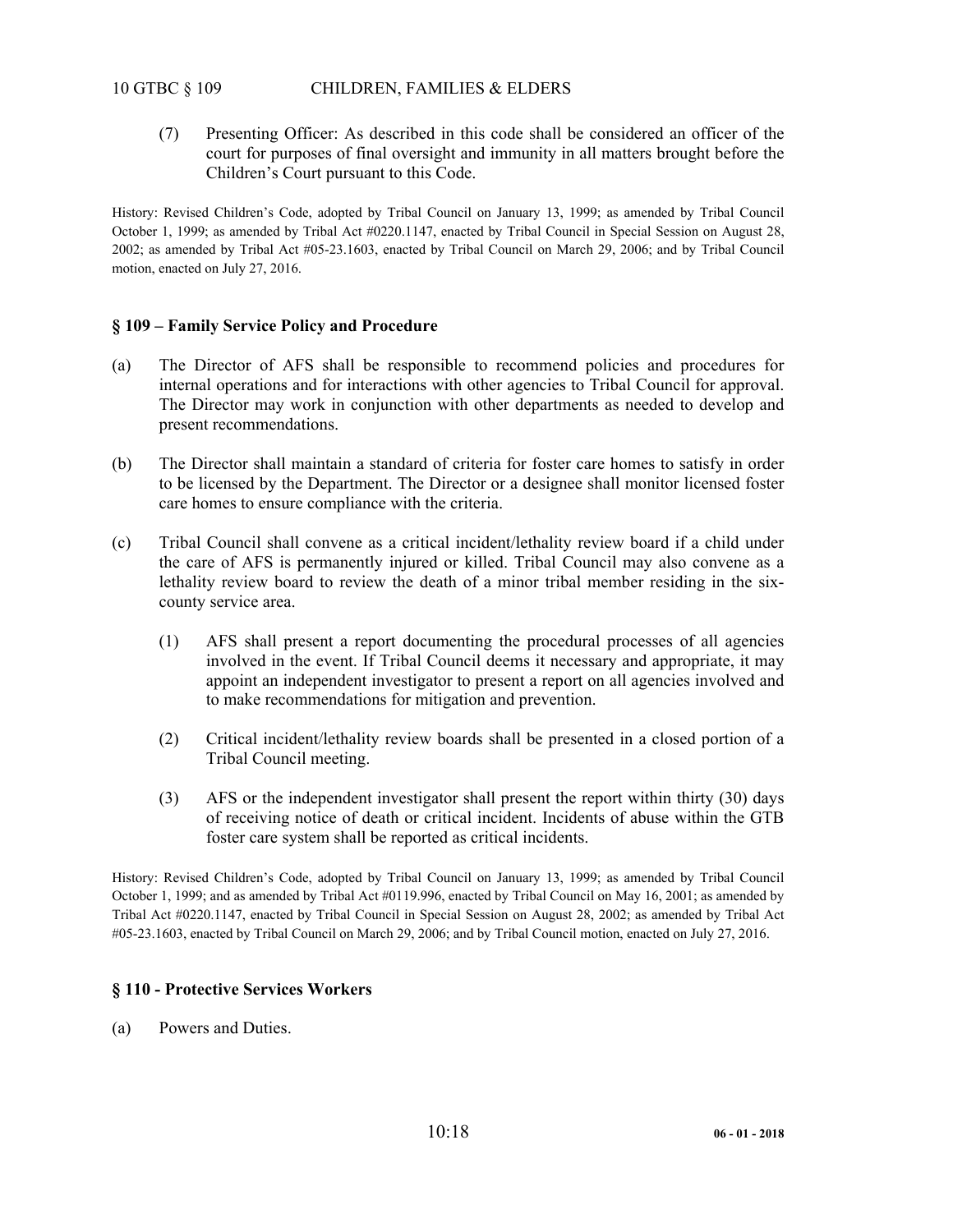- (1) Employment. The Anishinaabek Family Services shall employ or contract for at least one (1) protective services worker.
- (2) Cooperation with Other Agencies. The Anishinaabek Family Services shall cooperate with such state and community services as are necessary to achieve the purposes of this Code. The Anishinaabek Family Services may negotiate working agreements with other jurisdictions. Such agreements shall be subject to ratification by the Tribal Council.
- (3) Protocol. A Protective Services Worker shall:
	- (A) Receive from any source, oral or written, information regarding a child who may meet the definition of a Dependent Child as defined in sec. of this Code. The identity of the reporting party shall be kept confidential.
	- (B) Upon receipt of any report or information under  $\S 110(a)(3)(A)$ , initiate a prompt and thorough investigation within twenty-four (24) hours which shall include a determination of the nature, extent, and cause of any condition or circumstances which would demonstrate just cause to bring the child(ren) under the jurisdiction of the Children's Court.
	- (C) In conducting an investigation of child abuse or neglect, the protective service worker shall seek the assistance of, and cooperate with law enforcement officials within twenty-four (24) hours after becoming aware that one or more of the following conditions exist:
		- (i) Abuse or neglect is the suspected cause of a child's death;
		- (ii) A child is the suspected victim of sexual abuse, sexual misconduct or sexual exploitation;
		- (iii) Allegations of Abuse or neglect resulting in severe physical, mental or emotional injuries to a child which require medical treatment For purposes of this subsection, "severe injury" includes but is not limited to physical trauma, biological dysfunction medically determined to be caused by the act or omission of another, illness due to injury of undetermined origin for which abuse or neglect is a reasonably likely cause or causative factor.
		- (iv) Intervention is necessary to ensure the immediate protection of a child, a member of a allegedly abused or neglected child's household, the protective worker, a witness or reporting party, or another person involved in the investigation; or
		- (v) Any alleged perpetrator of the child's injury is not a person responsible for the child's health or welfare but resides in the same home as the child or has significant contact with the child.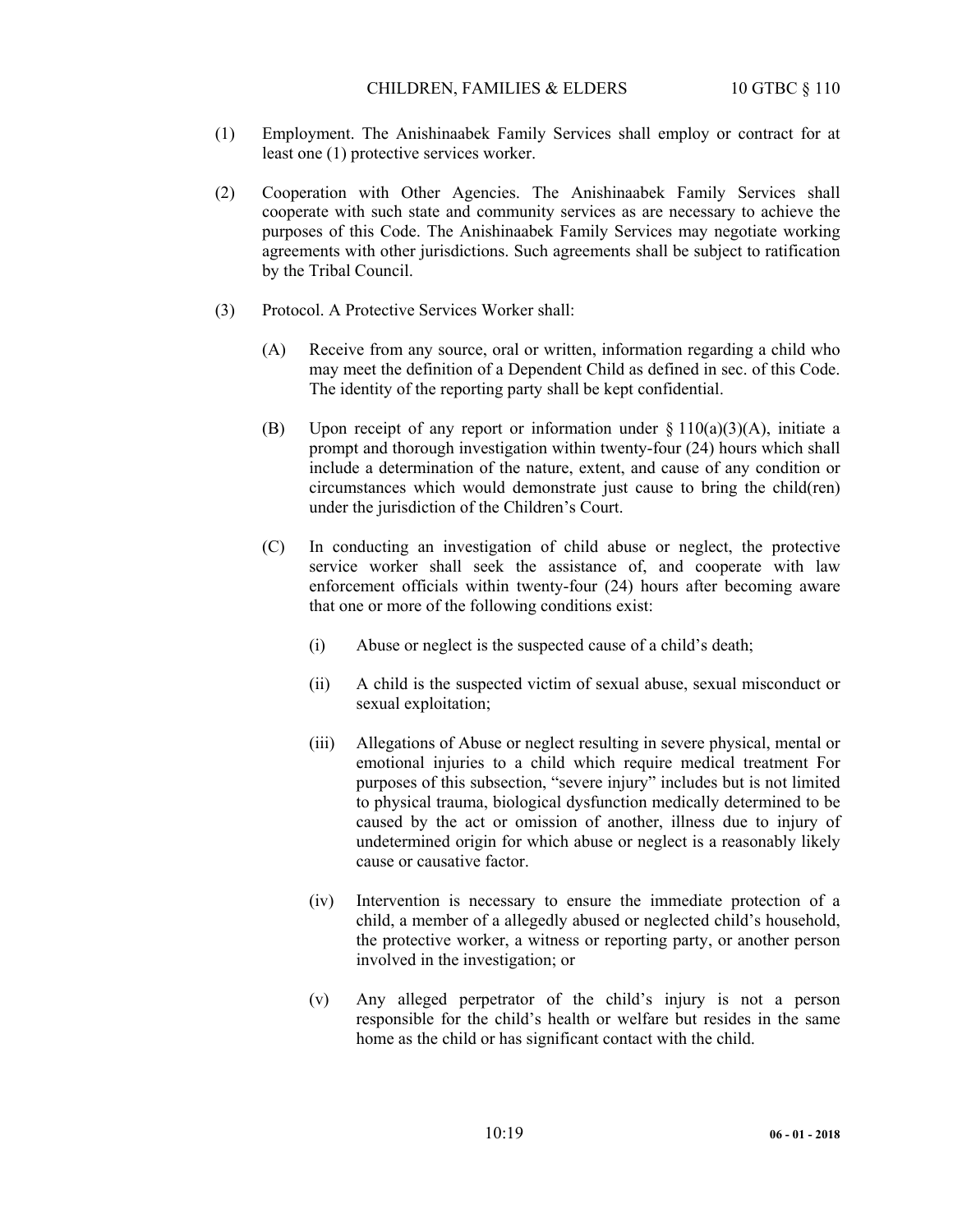- (vi) A child has committed an act which, if the child were an adult, would be considered a violent felony or the child demonstrates serious substance abuse that has not been addressed under the GTB Juvenile Code.
- (D) Emergency Removal; In removing a child from the custody of his/her parents, legal guardian, or custodian, pursuant to § 114, Law enforcement officials shall cooperate with social services personnel and act to protect the child, members of the child's household and social services personnel whenever necessary to facilitate removal of a child into tribal custody;
- (E) During and after investigation, assess the risk to any children remaining in the residence or domicile or those with whom the alleged perpetrator(s) are like to have contact, and all other facts or matters found to be material to, and probative of allegations of abuse and/or neglect;
- (F) Substantiate and secure evidence of abuse and/or neglect and that which supports probable cause to believe that a child; has been abused or neglected, the identity of the perpetrator(s) and that removal is the least restrictive means by which the safety of the child may be secured;
- (G) Offer to the child and family appropriate available services and assistance in obtaining services;
- (H) Within thirty (30) days of referral or removal of a child submit a written report of the investigation and evaluation which shall be included in the official case files maintained by the Anishinaabek Family Services. The report shall include a determination as to whether the report of abuse or neglect was substantiated or unsubstantiated and disposition of placement; and
- (I) Upon completion of investigation inform a person who initiates a report of abuse or neglect as whether the allegations have been substantiated or not. No other information may be imparted to a reporting party.
- (J) Assist in developing individualized, reunification and concurrent permanency plans which reasonably anticipate both the success and failure and include contingency plans for each.
- (K) Assist in determining when a reunification plan has been successful and when it has, for whatever reason, failed. When a reunification plan has failed, provide evaluation of the plan and make remedial recommendations as to any elements of the plan which appear to have failed because of systemic or procedural flaws.
- (4) Cooperation of Law Enforcement Officials. Law enforcement officials shall fully cooperate with protective services worker(s) and Anishinaabek Family Services in conducting investigations pursuant to this section. Law enforcement shall be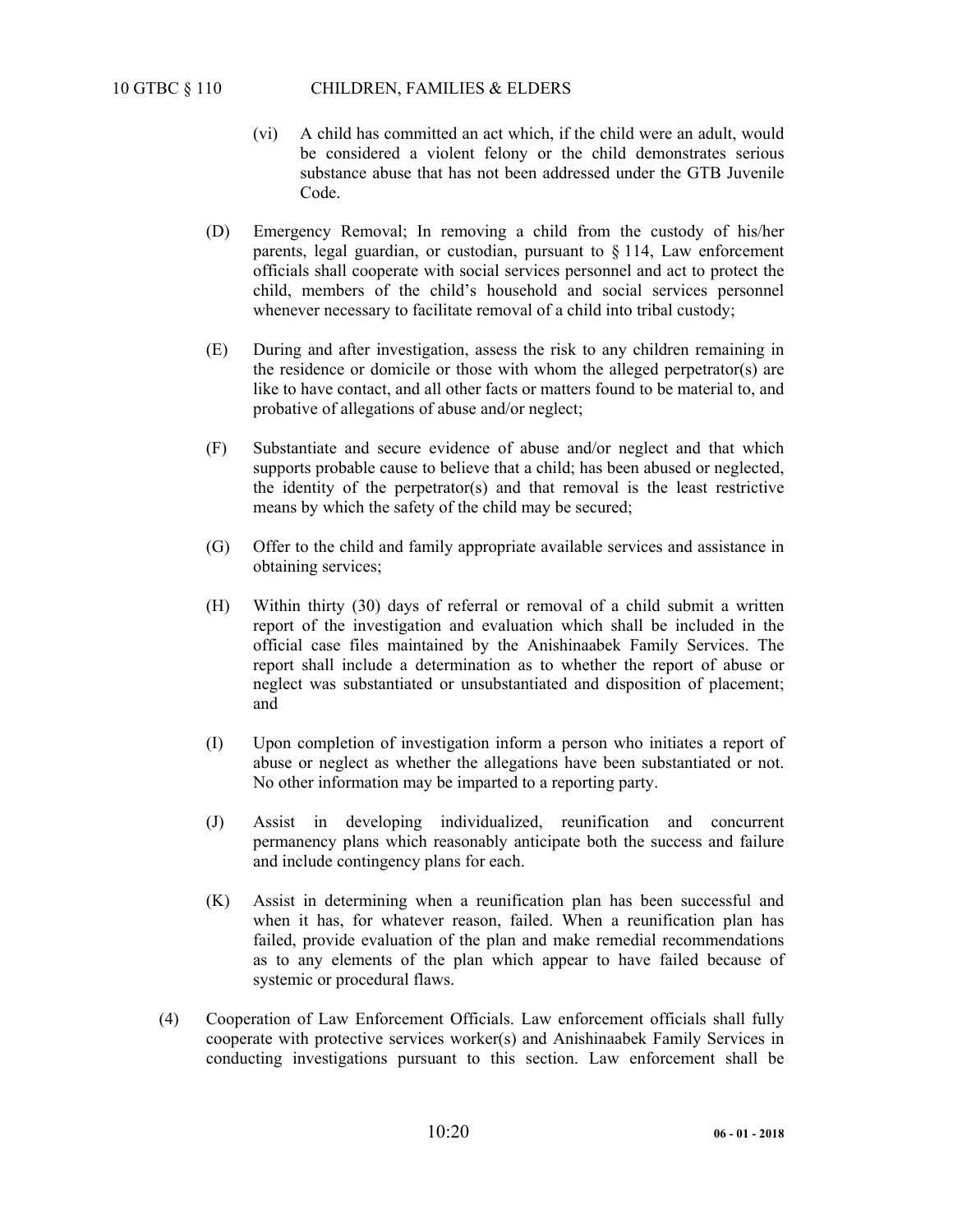### CHILDREN, FAMILIES & ELDERS 10 GTBC § 111

responsible for identifying and securing evidence and maintaining police procedures and the chain of custody of such evidence.

- (5) Substance Abuse by Pregnant Woman. If a report is received alleging abuse of alcohol or a controlled substance by a pregnant woman, protective services workers shall arrange for appropriate assessments and offer services. Services may include, but are not limited to, a referral for chemical dependency assessment and treatment, pre-natal care, and parenting classes. Protective services workers also may seek court ordered services under § 116. Protective services workers shall seek court ordered treatment under said § 116 if the voluntary services are refused or fail.
- (6) In cases in which a child abuse or neglect report cannot be substantiated, or those in which informal intervention seems most appropriate, the protective services worker may meet informally with all interested parties to discuss concerns and remedies with the intent of preventing further intervention.
- (b) Limitations on Authority; Duty to Inform.
	- (1) No Legal Authority. Before offering informal, preventative protective services to a family, a child protection worker shall inform the family that he/she has no legal authority to compel the family to accept such services.
	- (2) If Family Declines. If a family declines informal preventative protective services, the child protection worker(s) may request authorization from the presenting officer to initiate a Dependency petition in Children's Court if evidence warrants such action If evidence remains insufficient to substantiate abuse or neglect the case shall be closed.
	- (3) No Limitation of Authority. Nothing in this section limits the authority of protective services worker(s) to act in emergency situations or to obtain a medical evaluation of the child pursuant to § 114.
	- (4) Communications between family members and AFS staff shall remain confidential. Nothing in this clause is intended to mitigate any mandated reporter's duty to report child abuse and neglect.

History: Revised Children's Code, adopted by Tribal Council on January 13, 1999; as amended by Tribal Council October 1, 1999; as amended by Tribal Act #0220.1147, enacted by Tribal Council in Special Session on August 28, 2002; as amended by Tribal Act #05-23.1603 enacted by Tribal Council on March 29, 2006.

## **§ 111 - Reserved**

History: No § 111 was included in Tribal Council in Special Session on August 28, 2002; as amended by Tribal Act #05-23.1603 enacted by Tribal Council on March 29, 2006.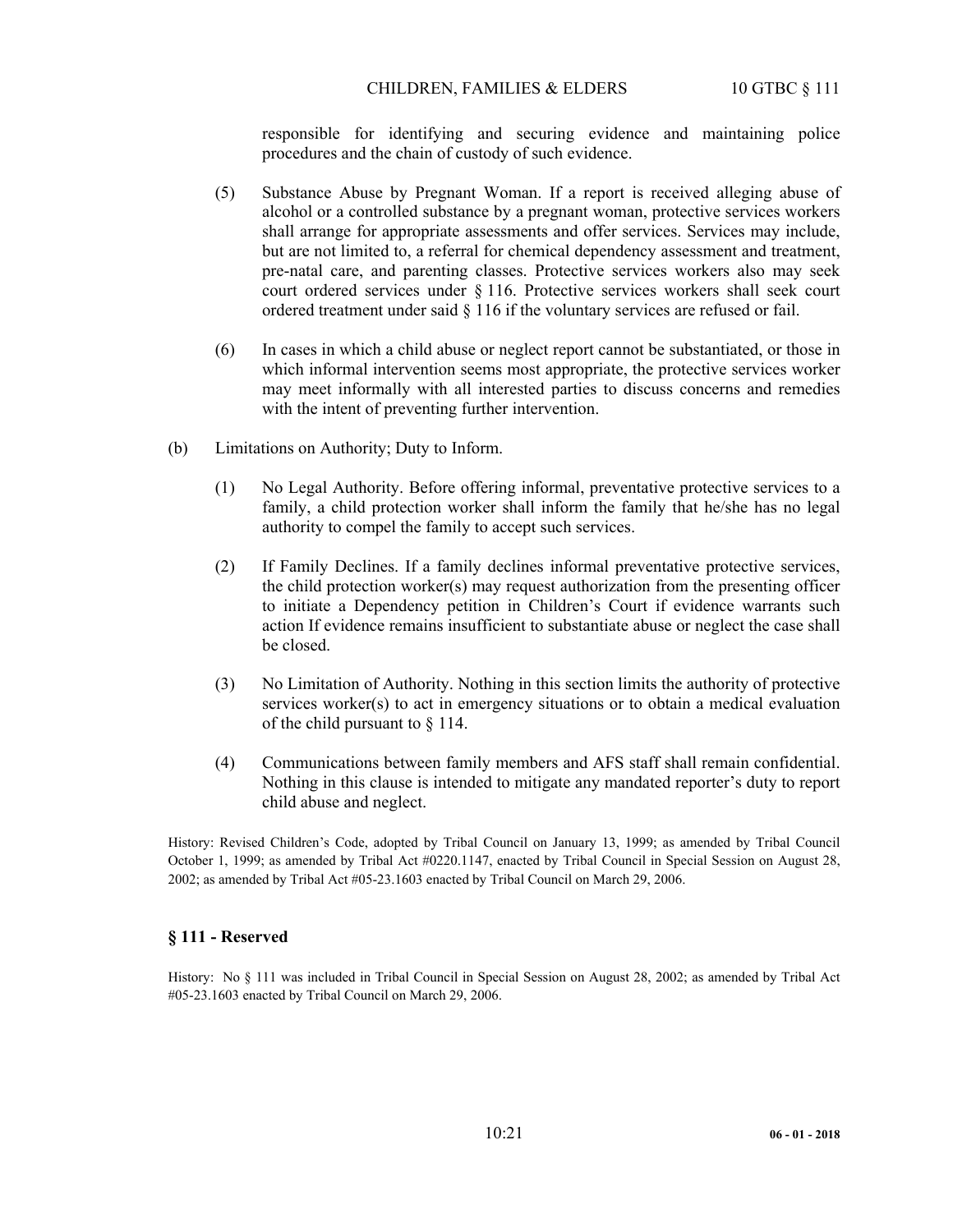# 10 GTBC § 112 CHILDREN, FAMILIES & ELDERS

# **§ 112 - Duty to Report Child Abuse and Neglect**

- (a) Duty to Report. Any person who has reasonable cause to suspect that a child is or has been abused or neglected shall immediately make a report to the Anishinaabek Family Services or the Tribal law enforcement department. Those persons reporting, except those specified in § 112(b) below, may remain anonymous.
- (b) Mandated Reporting. The following persons are specifically required to report child abuse and neglect, and pregnant women suspected of abusing alcohol or controlled substances:
	- (1) All GTB employees, any physician, nurse, dentist, optometrist, or any other medical or mental health care professional, including community health representatives; school principals, school teachers, or other school officials; social workers; child day care center workers or other child care staff members, including GTB certified foster parents, residential care or institutional personnel; counselors; peace officers or other law enforcement officials. Any mandated reporter who has reasonable cause to suspect that a child may be a the victim of neglect or abuse shall immediately report the suspected abusive or neglectful situation condition or circumstances to Anishinaabek Family Services or Tribal law enforcement.
	- (2) A person mandated to report under § 112(b)(1) shall immediately report to Anishinaabek Family Services if the person knows or has reason to suspect that a woman who is pregnant has abused alcohol or used a controlled substance for a nonmedical purpose during pregnancy.
	- (3) Within seventy-two (72) hours after making the initial report, the mandated reporter shall file a written report with law enforcement or AFS. If the reporter is a GTB member, the staff of a clinic, hospital, agency or school, the reporter shall notify their immediate supervisor of the report. One (1) report from any person, department or agency shall be considered adequate for purposes of the reporting requirement. No mandated reporter shall be disciplined or suffer adverse consequences in the workplace for making a good faith report of abuse or neglect.
- (c) Immunity From Liability. All persons or agencies complying in good faith with the provisions of this Code shall be immune from civil liability and criminal prosecution in Tribal Court.
- (d) Abrogation of Privilege. Any legally recognized privileged communication, except that between attorney and client, is abrogated and shall neither constitute grounds for excusing a mandated report nor for excluding evidence in a civil child protective proceeding resulting from a report made pursuant to this Code.
- (e) Penalty for not Reporting. Any person mandated to report under § 112(b) who knowingly fails to do so or who willfully prevents someone else from doing so shall be subject to a charge of civil contempt with a penalty of up to ninety (90) days in jail and/or a fine of up to five thousand dollars (\$5,000).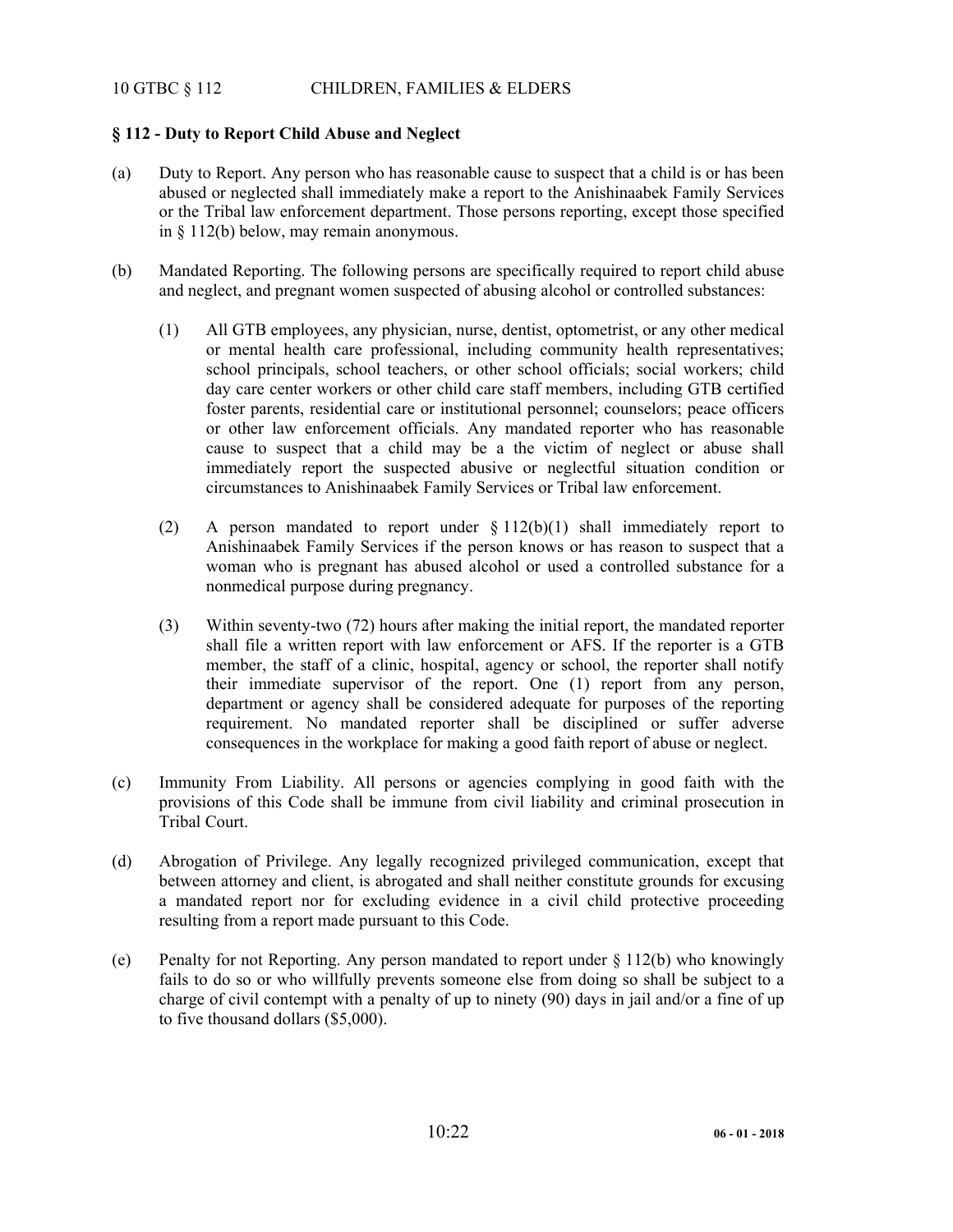- (f) Abuse and Neglect Reporting. Abuse and neglect written reports shall include the following information, if known:
	- (1) Names, addresses, and tribal affiliation of the child and his/her parents, guardian or custodian including enrollment numbers;
	- (2) The child's age and birth date and social security number;
	- (3) The nature of the suspected abuse or neglect;
	- (4) Personal knowledge of previous history of abuse or neglect of a child and/or siblings;
	- (5) The name, age, and address of anyone suspected of perpetrating abuse or neglect on a child.
	- (6) The name and address of the person and/or agency making the report.
- (g) Medical Examination.
	- (1) Court Order. The Anishinaabek Family Services may, upon a showing of good cause, request a court order for a medical evaluation of a child pursuant to § 114 of this Code. AFS or law enforcement is empowered to obtain an emergency medical evaluation without a court order if the child's life or limb is seriously endangered and a court order cannot reasonably be obtained. A medical evaluation shall be obtained in all incidents of suspected sexual assault on a child within twenty-four (24) hours or receipt of a report of such assault.
	- (2) Physician's Obligation, When a child suspected of being abused or neglected is examined by a physician, the physician shall make all necessary medical findings, which may require physical or psychological examinations, x-rays, photographs, laboratory studies, and other pertinent tests and diagnostic evaluations.
	- (3) Reporting Requirement. A physician shall, upon completion of a medical evaluation, immediately report the results to the Anishinaabek Family Services, law enforcement and the Court. A physician's written report shall contain summaries of medical findings, results of evaluations and a detailed report of any diagnostic tools used to reach the findings.

History: Revised Children's Code, adopted by Tribal Council on January 13, 1999; as amended by Tribal Council October 1, 1999; as amended by Tribal Act #0220.1147, enacted by Tribal Council in Special Session on August 28, 2002; as amended by Tribal Act #05-23.1603, enacted by Tribal Council on March 29, 2006; and by Tribal Council motion, enacted July 27, 2016.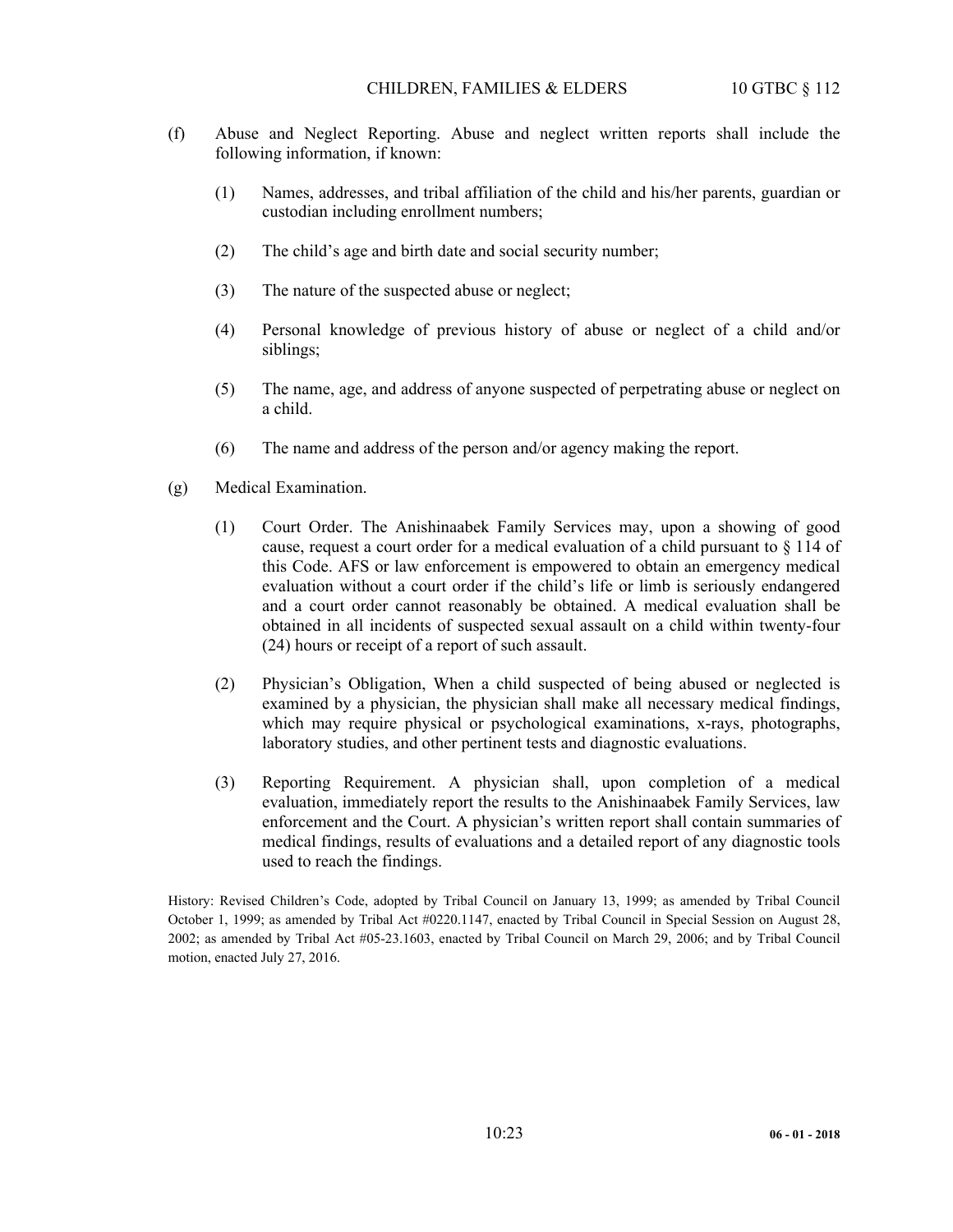# 10 GTBC § 113 CHILDREN, FAMILIES & ELDERS

## **§ 113 - Drug/Substance Abuse During Pregnancy**

- (a) Jurisdiction. The Children's Court may assume jurisdiction; upon a showing by a preponderance of the evidence, over a woman who is or has been abusing alcohol or controlled substances during her pregnancy.
- (b) Court Order. Upon assuming jurisdiction, the Court may enter orders requiring a pregnant woman to cease and desist any substance abuse, submit to reasonable measures to assure her nonuse, and to engage in community based or inpatient treatment programs and prenatal care. Such court orders may be enforced through the Court's civil contempt powers.
- (c) Privileged Information. Information made available pursuant to a Children's Court order regarding a woman's drug/substance use during pregnancy may not be used in a criminal prosecution against the woman.

History: Revised Children's Code, adopted by Tribal Council on January 13, 1999; as amended by Tribal Council October 1, 1999; as amended by Tribal Act #05-23.1603 enacted by Tribal Council on March 29, 2006.

## **§ 114 - Investigation and Emergency Removal**

- (a) Investigative Orders: Orders for Examination. The Court may, upon a clear showing that probable cause exists to determine that a child meets the definition of an abused or neglected child, order investigation and discovery, including but not limited to, taking of photographs, gathering physical evidence, and examinations or evaluations of a child, parent, guardian or custodian, conducted by a physician, dentist, psychologist, or psychiatrist. Such orders may be issued ex parte under exigent circumstances.
- (b) Authority to Remove. If the Court finds probable cause to believe a child is dependent as defined herein, and that conditions or circumstances present a substantial risk of harm to the child's life, physical health or mental well-being, the Court may issue ex parte orders to remove the child from the condition or circumstances and place the child under the protective care and custody of the GTB. The Court shall include in such an order:
	- (1) An authorization to enter a specified premises for purposes of removing a child and to gather evidence;
	- (2) To place the child in protective custody pending preliminary hearing; and
	- (3) An affidavit in support of the existence of probable cause that a child within a specific location meets the definition of a dependent child.
- (c) Emergency Removal Without a Court Order. A child may be taken into protective custody without a court order by a law enforcement officer or the Tribe's protective services worker(s) if reasonable cause exists that a child meets the definition of a Dependent child, and:
	- (1) Failure to remove the child may result in an immediate and substantial risk of death, serious injury, or serious emotional or developmental harm to the child; or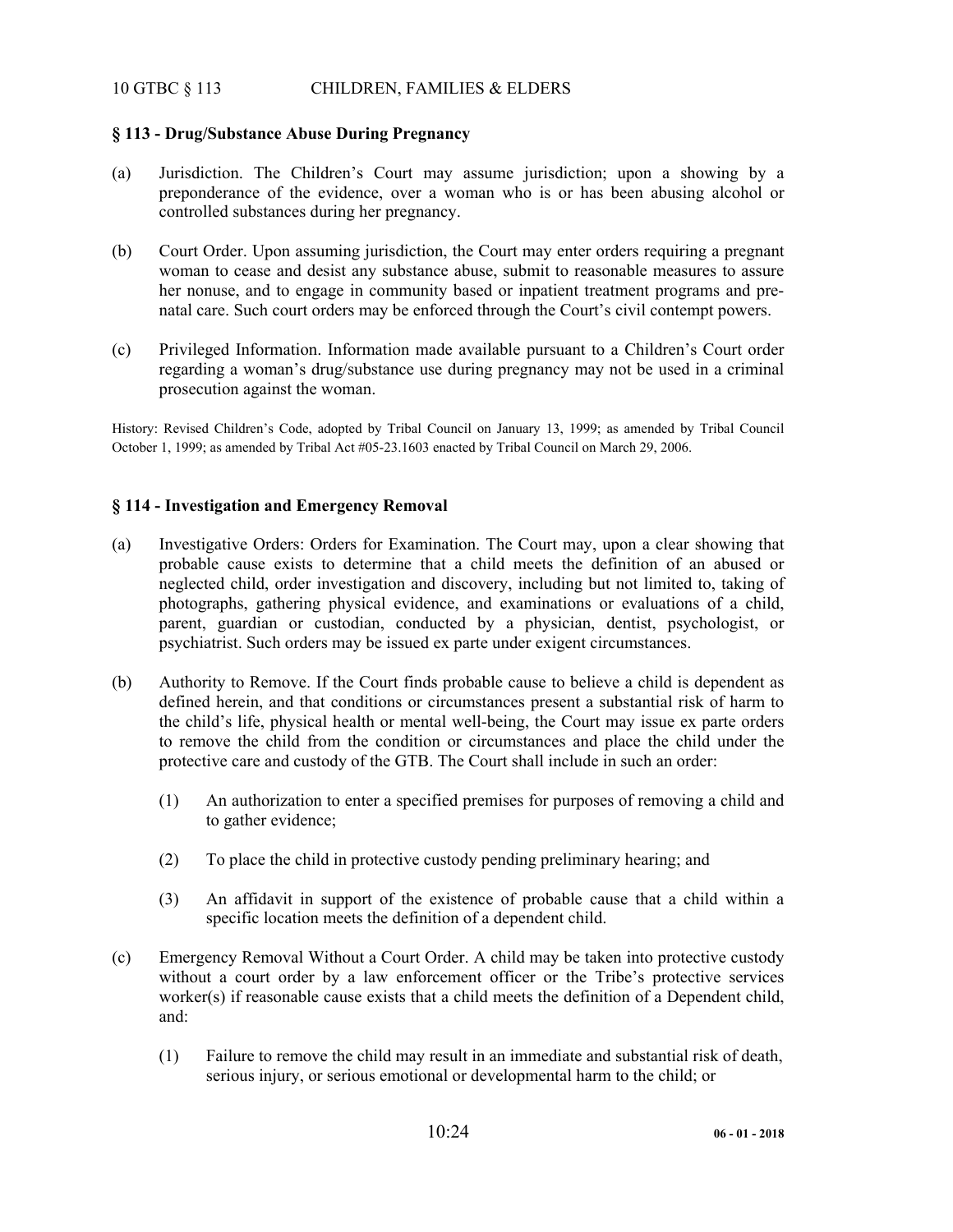# CHILDREN, FAMILIES & ELDERS 10 GTBC § 114

 (2) The parent, guardian or custodian is absent and the child will likely be deprived of the basic necessities of life, because no alternative arrangements for care and supervision have been made and removal is necessary to protect the child.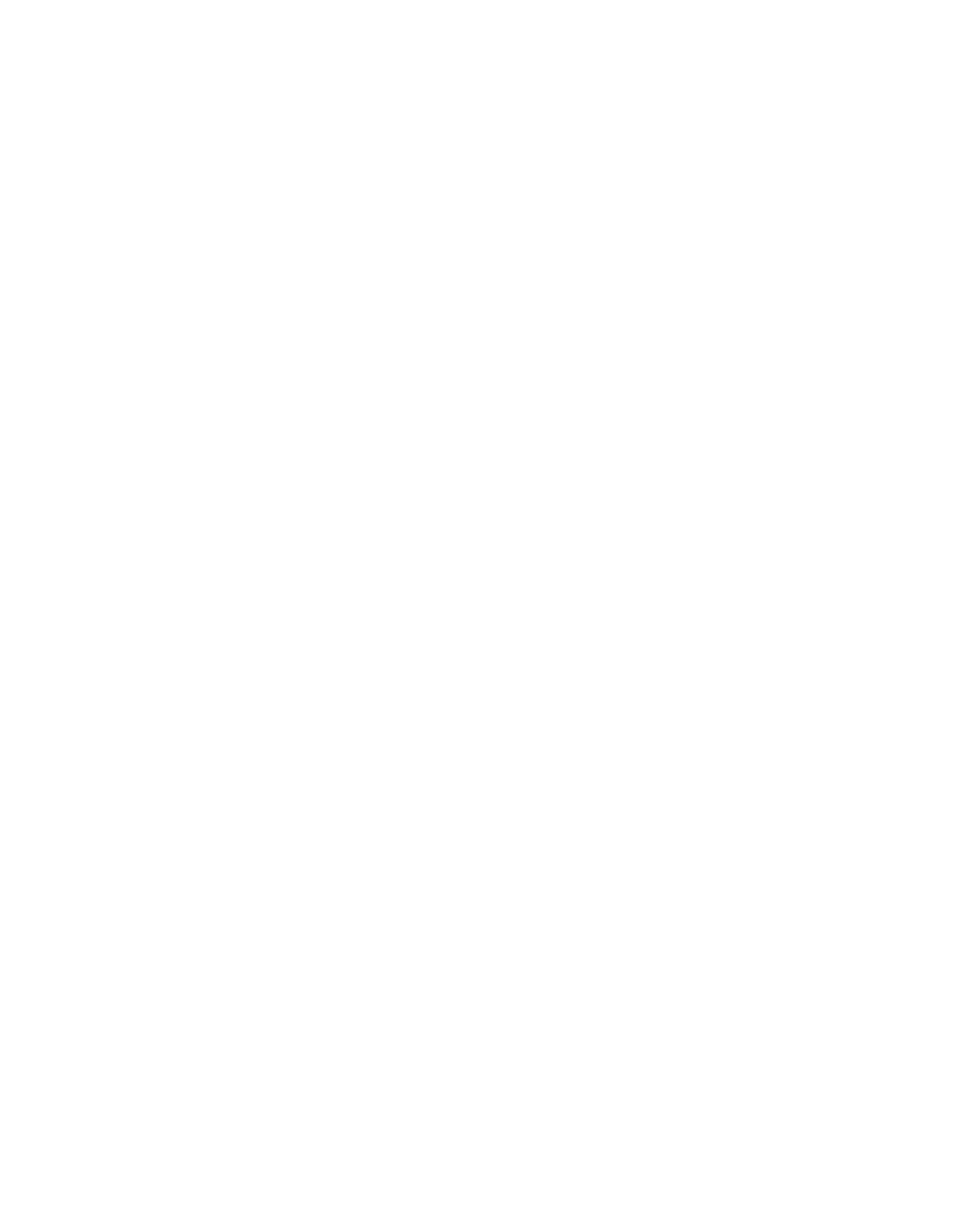(d) Removal: If it is clear at the time of contact with the child or family members that the risk of harm to the child outweighs the potential that the conditions or circumstances which form the grounds for removal can be substantially mitigated or eliminated by immediate and voluntary remedial efforts, the child and all children residing within the same domicile or residence shall be removed.

History: Revised Children's Code, adopted by Tribal Council on January 13,1999; as amended by Tribal Council October 1, 1999; as amended by Tribal Act #05-23.1603 enacted by Tribal Council on March 29, 2006.

#### **§ 115 - Notice of Removal**

- (a) Notice to the Children's Court. After removal of a child without a court order, the person who removed the child shall attempt to contact and notify the presenting officer within six (6) hours of the actual removal. Attempt(s) to contact and notify the presenting officer shall be documented in the case files. Actual notice of the removal of child shall be filed in Children's Court no later than 12:00 o'clock noon on the next official court business day following the removal.
- (b) Notice to the Parent(s), Guardian or Custodian. The person removing the child shall make diligent efforts to immediately notify the child's parents, guardian or custodian, of the removal of the child. Diligent efforts shall include personal, telephone and written contacts at their residence, place of employment, or other locations where parents, guardians or custodians are known to frequent. Notice shall be deemed adequate if, after failing to locate the parent(s), guardian or custodian within twelve (12) hours of removal, it is served upon an extended family member.
- (c) Notice to Child's Tribe if Different than Grand Traverse Band. If the Tribal Court asserts jurisdiction over a person who is a member of an Indian tribe or historic band other than the Grand Traverse Band, the Tribal Court shall immediately notify the appropriate Tribal Court that jurisdiction has been asserted by GTB.

History: Revised Children's Code, adopted by Tribal Council on January 13, 1999; as amended by Tribal Council October 1, 1999; as amended by Tribal Act #05-23.1603 enacted by Tribal Council on March 29, 2006.

#### **§ 116 - Placement of Children**

- (a) Restrictions. A child alleged to be Dependent shall not be placed in a jail or other facility intended or used for the incarceration of adults charge with criminal offenses or for the detention of children alleged to be juvenile offenders, nor may a child be placed in a facility for psychiatric care, homelessness, domestic violence victims or substance abusers unless such services are clearly indicated as an immediate need of the child.
- (b) Placement Priorities. A child may be placed in the following community based sheltercare facilities listed in order of preference: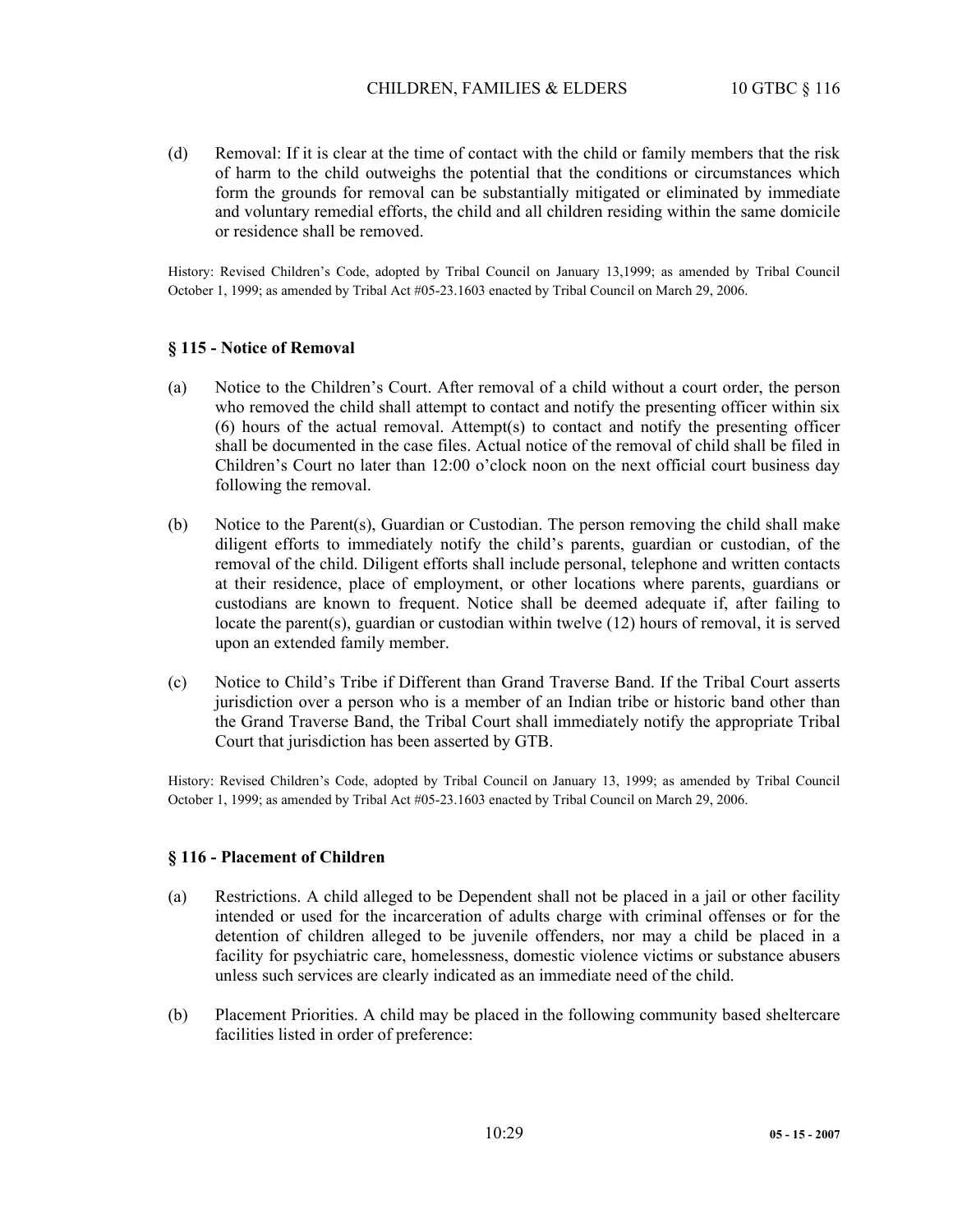- (1) Members of the child's immediate family living in a household separate from that of the child.
- (2) Members of the child's extended family;
- (3) An Indian family of the Grand Traverse Band which is licensed as a foster home or an Indian family otherwise authorized by law to provide care for the child;
- (4) A facility operated by a licensed Indian child welfare services agency; or
- (5) Any other suitable placement which meets the standards for shelter care facilities established and so certified by the Child Protection Team.
- (c) Removal of the Alleged Perpetrator. If an alleged perpetrator of child abuse or neglect is identified and resides in the same household as victim, such perpetrator may be ordered from the home until further order of the court or the issuance of findings that allegations of abuse or neglect cannot be substantiated.
- (d) Least Restrictive Setting. Until reunification is deemed appropriate, a child shall be placed in the least restrictive setting which most approximates a family environment, and in which his/her special needs, if any, may be met. The child shall also be placed in reasonable proximity to his/her home, taking into account any special needs of the child and the continuity of education, and presuming that reasonable efforts to reunify the family include parental and sibling visitation.

History: Revised Children's Code, adopted by Tribal Council on January 13, 1999; as amended by Tribal Council October 1, 1999; as amended by Tribal Council Act #0220.1147, enacted by Tribal Council in Special Session on August 28, 2002; as amended by Tribal Act #05-23.1603 enacted by Tribal Council on March 29, 2006.

#### **§ 117 - Anishinaabek Family Services Informal Preventative Intervention**

- (a) Informal Conference. Anishinaabek Family Services may hold an informal conference with the child and the child's parent(s), guardian, or custodian, before or after the filing of a petition, to discuss alternatives to formal dependency adjudication if:
	- (1) An informal intervention into family circumstances would be in the best interest of the child and the Tribe; and
	- (2) The child and the child's parent(s), guardian, or custodian consent to an informal preventative intervention conference after they have received an explanation of their rights.
- (b) No Authorization to Compel Involuntary Action. This section does not authorize the Anishinaabek Family Services to compel any involuntary action by the parties involved.
- (c) Options. At the informal preventative intervention conference, Anishinaabek Family Services, with the voluntary agreement of the parties, may: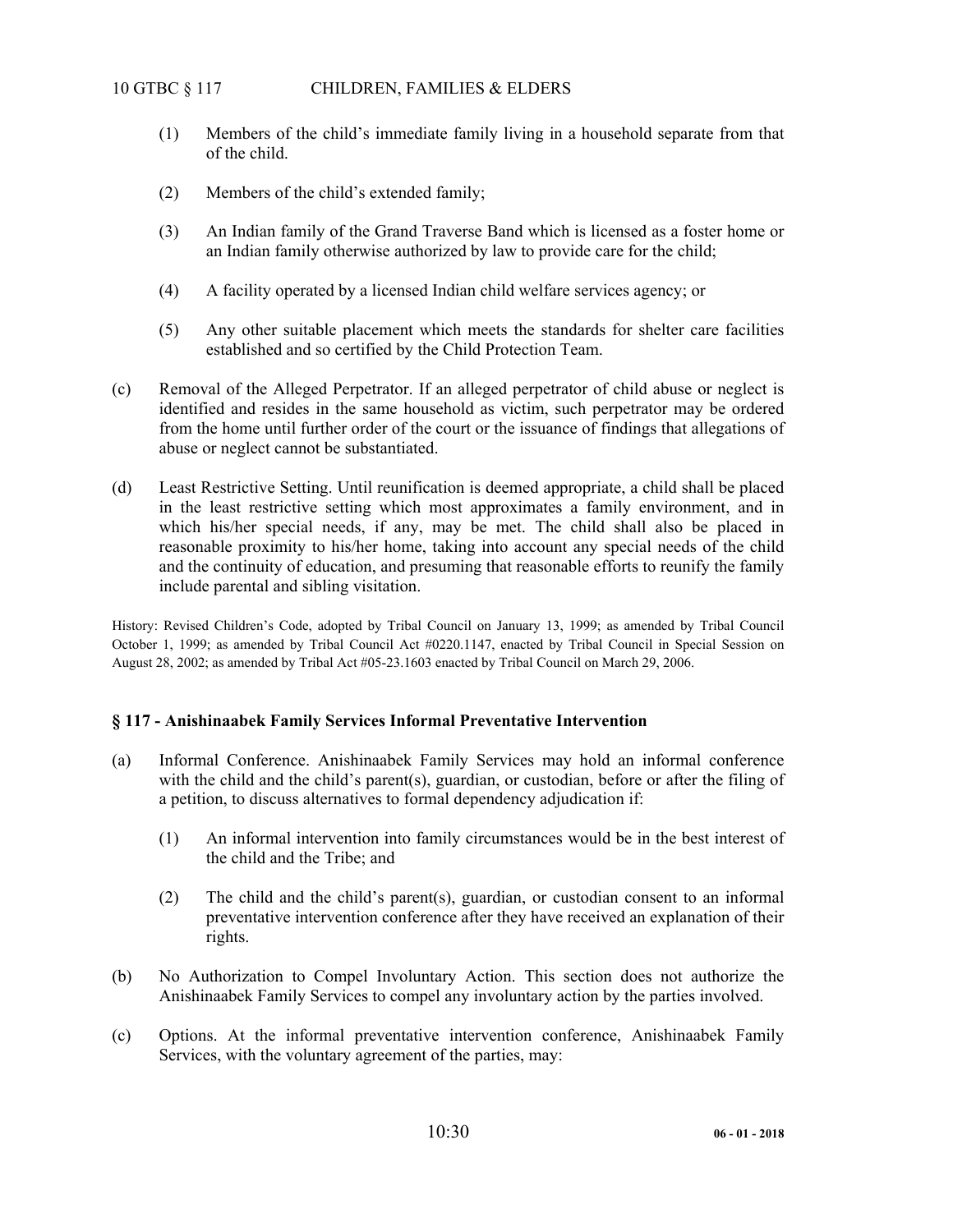### CHILDREN, FAMILIES & ELDERS 10 GTBC § 118

- (1) Refer the child and the child's parent(s), guardian, or custodian to a community agency for assistance; or
- (2) Suggest remedial strategies, including but not limited to referral to the peacemaking procedures, group or family counseling or other activities which are intended to prevent formal Dependency proceedings.
- (d) Report. Anishinaabek Family Services shall set forth, in writing, conference findings and the disposition agreed to by the parties. The report shall be made available to all parties in interest.
- (e) Petition. If an informal preventative intervention plan is agreed upon, Anishinaabek Family Services may recommend holding a petition for Dependency Adjudication in abeyance, or withdrawal of a petition reserving the option to re-file at a later date.
- (f) Duration. Any informal preventative intervention plan shall conclude within six (6) months of execution.
- (g) Monitoring the Agreement. Anishinaabek Family Services shall review a child's progress in a preventative intervention plan every thirty (30) days. If, at any time AFS concludes that positive results are not being achieved, the protective services worker may request that the presenting officer file a petition for Adjudication of Dependency.
- (h) Privileged Information. No statement during an informal preventative intervention conference may be admitted into evidence at a Dependency adjudication hearing, Termination of Parental Rights Hearing or any other tribal court proceeding involving the child.

History: Revised Children's Code, adopted by Tribal Council on January 13, 1999; as amended by Tribal Council October 1, 1999; as amended by Tribal Council Act #0220.1147, enacted by Tribal Council in Special Session on August 28, 2002; as amended by Tribal Act #05-23.1603 enacted by Tribal Council on March 29, 2006.

## **§ 118 - Filing Child Protection Petition**

- (a) Authorization to File Petition.
	- (1) Who May File. Any person may file a complaint with Anishinaabek Family Services, the presenting officer or law enforcement alleging that child meets the definition of a Dependent child.
	- (2) Formal Proceedings. The presenting officer or the child protective services worker or the Anishinaabek Family Services program director (if the presenting officer is not available), may initiate formal child protection proceedings by filing a petition for adjudication of a Dependent child in Tribal Court on behalf of the Tribe and in the best interests of the child.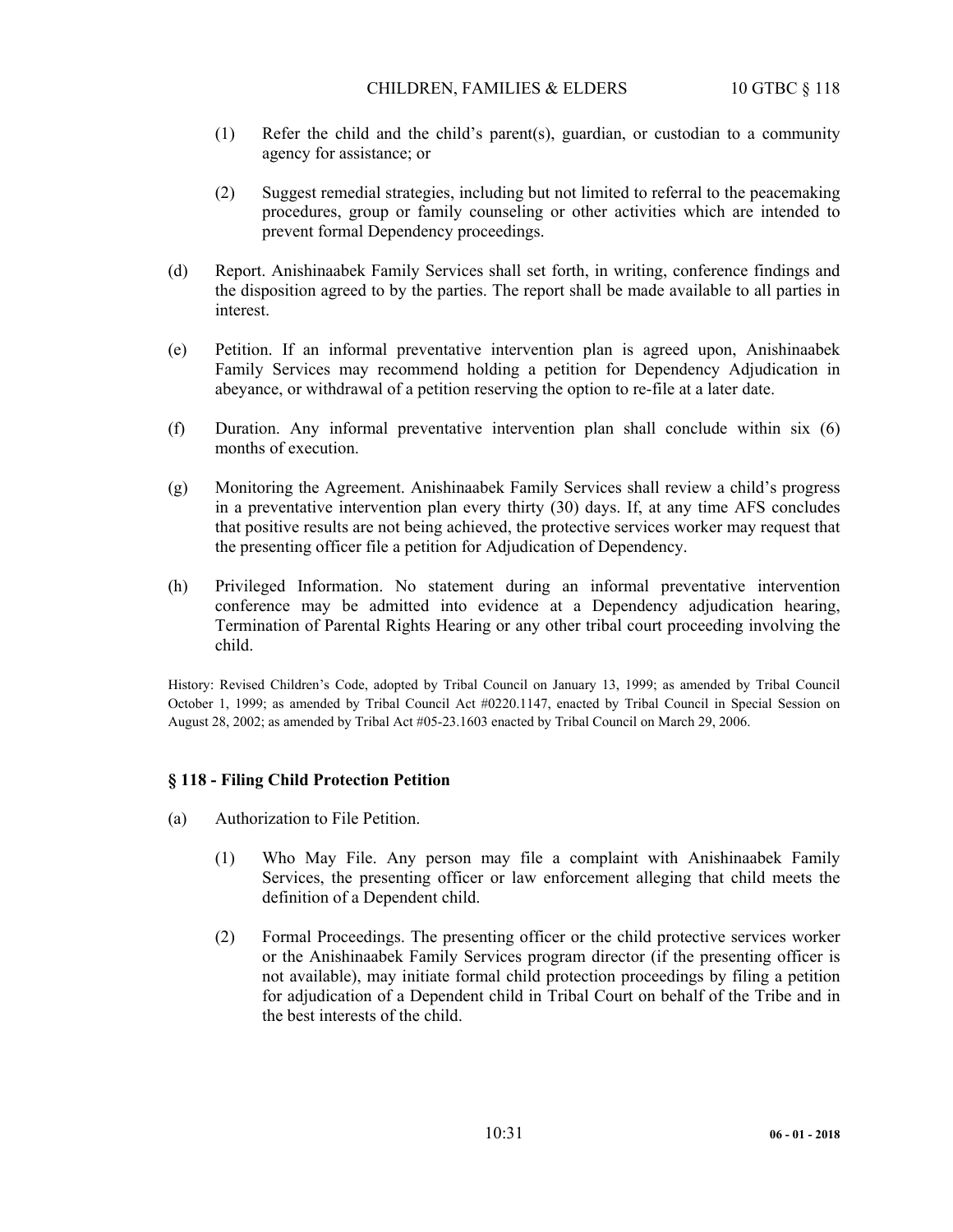- (3) Emergency Action Not Precluded. Nothing in this section shall preclude law enforcement or protective services personnel from taking emergency action under § 114 of this Code.
- (b) Time Limitations. If a child has been removed from his or her home, a petition shall be filed with the Children's Court within three (3) business days of the date of removal.
- (c) Contents of Petition. The petition shall set forth the following with specificity:
	- (1) The name, birth date, sex, address social security number and tribal affiliation of the child;
	- (2) The basis for the Court's assumption of jurisdiction over the child;
	- (3) The specific allegations against each Respondent named in the petition, which form the grounds for the assertion that the child meets the definition of a Dependent child under this Code;
	- (4) A plain and concise statement of the facts upon which the allegations contained in the petition are based, including the date, time and location at which the alleged facts occurred;
	- (5) The names, addresses, telephone numbers, social security numbers and tribal affiliation of the child's parents, guardians or custodians, if known;
	- (6) The names, relationship and addresses of all known members of the child's extended family and all former care givers, if known; and
	- (7) If the child is placed outside of the home, the name of person or agency with whom the child is placed, the facts necessitating the placement and the date and time of the placement.
	- (8) The specific provisions of the Children's Code alleged to be violated and the specific party alleged to have violated each provision.

History: Revised Children's Code, adopted by Tribal Council on January 13, 1999; as amended by Tribal Council October 1, 1999; as amended by Tribal Act #0220.1147, as enacted by Tribal Council in Special Session on August 28, 2002; as amended by Tribal Act #05-23.1603 enacted by Tribal Council on March 29, 2006.

#### **§ 119 - Service of Summons, Notices of Hearings, Subpoenas, and Notice to Putative Fathers**

- (a) General. A party to a Petition to Adjudicate a Child as Dependent shall be given notice of all proceedings in Children's Court in any manner authorized by this Children's Code or rules of Tribal Court unless summons is required pursuant to § 119(b) below.
- (b) Service. A summons and petition shall be issued and served upon each parent, guardian or custodian, and/or any adult person with whom the child resides, if other than a parent or a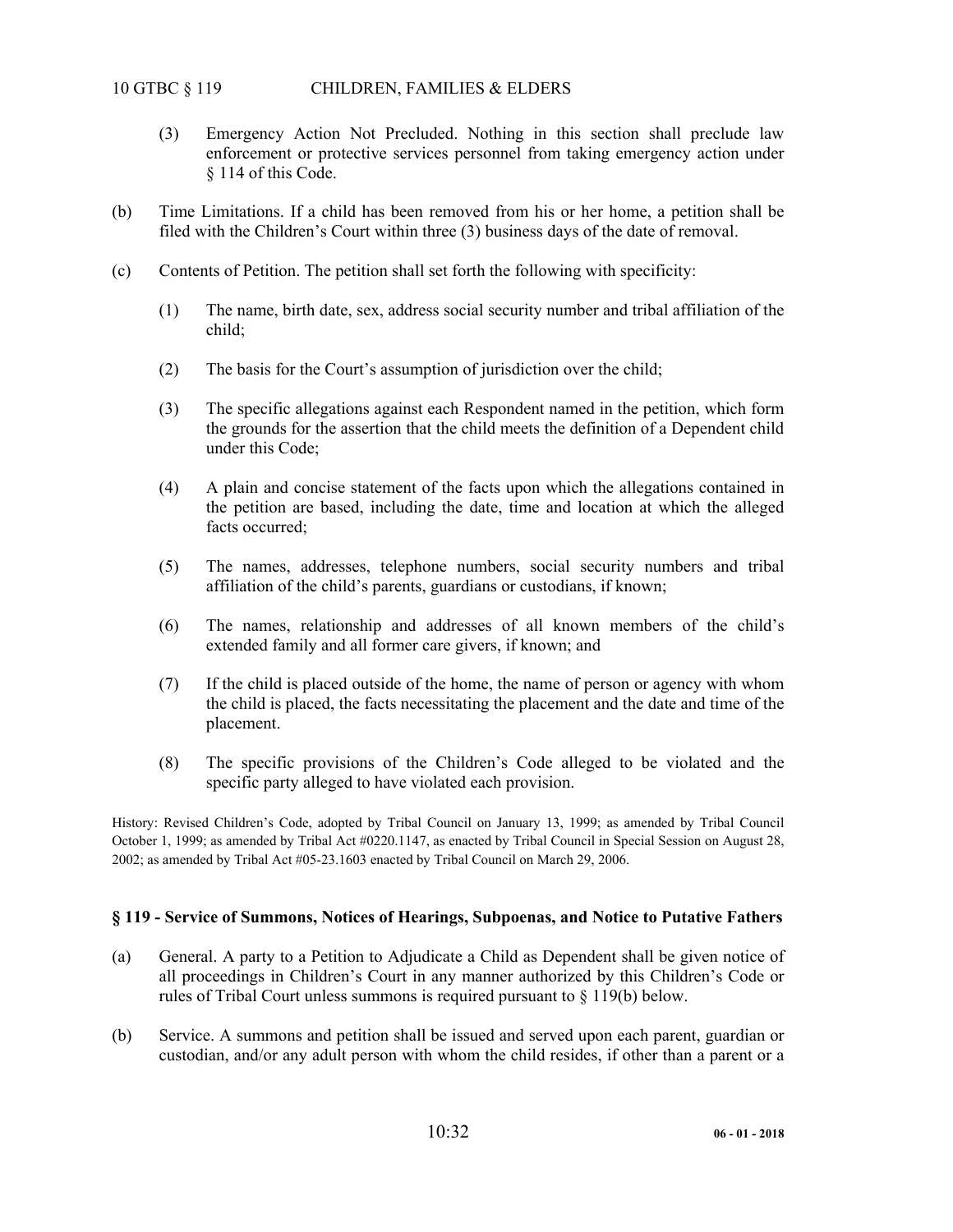court-ordered custodian, directing such person(s) to appear before the court with the child on a date certain. The Court may direct that the child's appearance in Court is waived.

- (c) Contents of Summons. The summons shall direct the Party(ies) to whom it is addressed to appear with the child, unless the child's appearance has been waived, at a time and place specified by the Court and must:
	- (1) Identify the nature of proceeding;
	- (2) Include a prominent notice that the proceedings could result in termination of parental rights and/or the possible consequences of failure to appear; and
- (d) Manner of Serving Summons. A summons shall be served as follows:
	- (1) Personal Service. A summons required under this section must be served by delivering the summons into the hands of a named party and verified by affidavit or acknowledgement of acceptance of service or;
	- (2) Service by Mail. If personal service of the summons is impractical or cannot be achieved, the Court may direct that it be served by registered or certified mail, return receipt requested, addressed to the last known address of the party, and restricted delivery to the addressee.
	- (3) Substituted Service. The Court may direct any manner of substituted service, including publication if the Court finds that service cannot be made because the whereabouts of the person to be summoned has not been determined after reasonable effort.
- (e) Time of Service. A summons shall be served as follows:
	- (1) Personal Service: Seven (7) calendar days after issuance of the Summons and at least fourteen (14) calendar days before a hearing on a petition to terminate parental rights. Summons and petition for Adjudication of a Child as Dependent shall be served at least 10 days prior to the Adjudication hearing.
	- (2) Certified or Registered Mail. Fourteen (14) calendar days after issuance of the Summons, at least twenty-one (21) calendar days before a hearing on a petition to terminate parental rights. Summons and petition for Adjudication of a Child as Dependent shall be served at least ten (10) days prior to the Adjudication hearing.
	- (3) Publication. The published notice, which does not require publication of the petition itself, shall appear in a newspaper in the county where the party resides, if known, and if not, in the county of the party's last known address, if known, and if not, the county where the action is pending. The published notice must appear one or more times fourteen (14) calendar days before the hearing.
- (f) Notice of Hearing.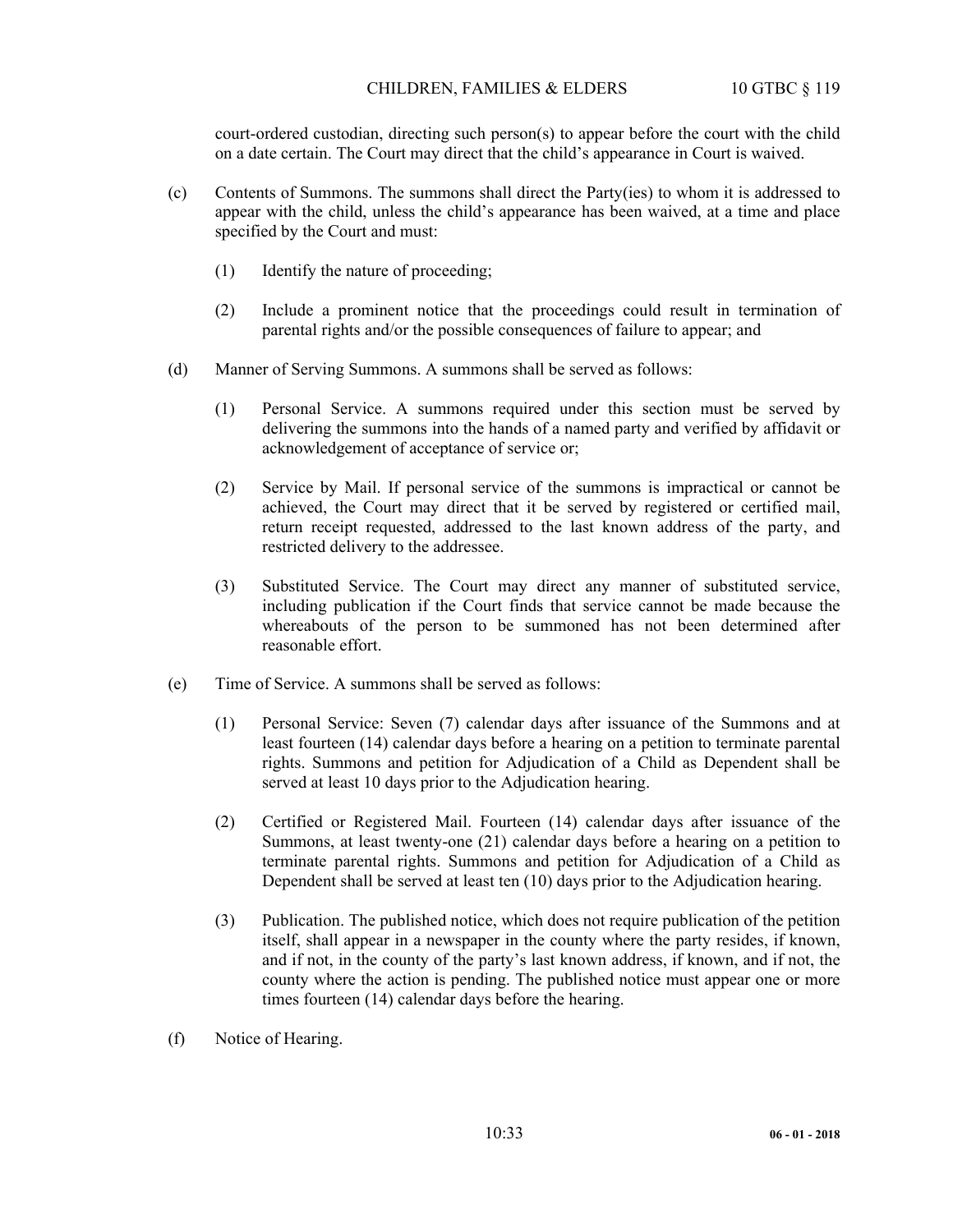# 10 GTBC § 119 CHILDREN, FAMILIES & ELDERS

- (1) Persons Entitled to Notice. The Court shall require proof that the following persons have been notified of each hearing:
	- (A) The parent(s) legal guardian or custodian;
	- (B) The attorney for each parent;
	- (C) The child if age fourteen (14) or older or a designated advocate for the child;
	- (D) All named Respondents;
	- (E) The Petitioner;
	- (F) The guardian ad litem; and
	- (G) Any other party the Court may direct to be notified.
- (2) General. Notice of hearing must be served in writing or orally by the court and may be acknowledged on the record or mailed to the last known address at least seven (7) calendar days prior to any hearing.
- (3) Preliminary Hearing. When a child is placed outside of the home, diligent efforts shall be made to notify the parents, legal guardian or custodian or an extended family member pursuant to  $\S 119(b)$  as soon as any hearing is scheduled. Notice may be in person, In writing, acknowledged on the record, or by telephone, and shall be documented and verified to the Court.
- (4) Termination of Parental Rights Proceedings. Written Notice of a hearing on a petition to terminate parental rights must be personally served on the parties or acknowledged on the record at least fourteen (14) calendar days before the hearing.
- (5) Failure to Appear. If a party fails to appear in response to a notice of hearing, the Court may order the party's appearance by summon, subpoena, or by order to show cause or the court may, upon verification of proof of service of Notice of Hearing:
- (6) Issue a Notice of Default to the party stating that because of the party's failure to appear at preliminary hearings allegations in the petition will be presumed to be true and the court will proceed accordingly. Notice of Default should include the date and time of the hearing and a warning that failure to file a Motion to Set Aside Default within receipt of Notice of Default will result in a default adjudication of the child as Dependent and/or a Termination of Parental Rights.
- (g) Subpoenas. The attorney for a party or the Court on its own motion may cause a subpoena to be served upon a person whose testimony or appearance is required. It is not necessary to tender advance fees to a person served in order to compel attendance. The court may use its civil contempt powers to enforce subpoenas.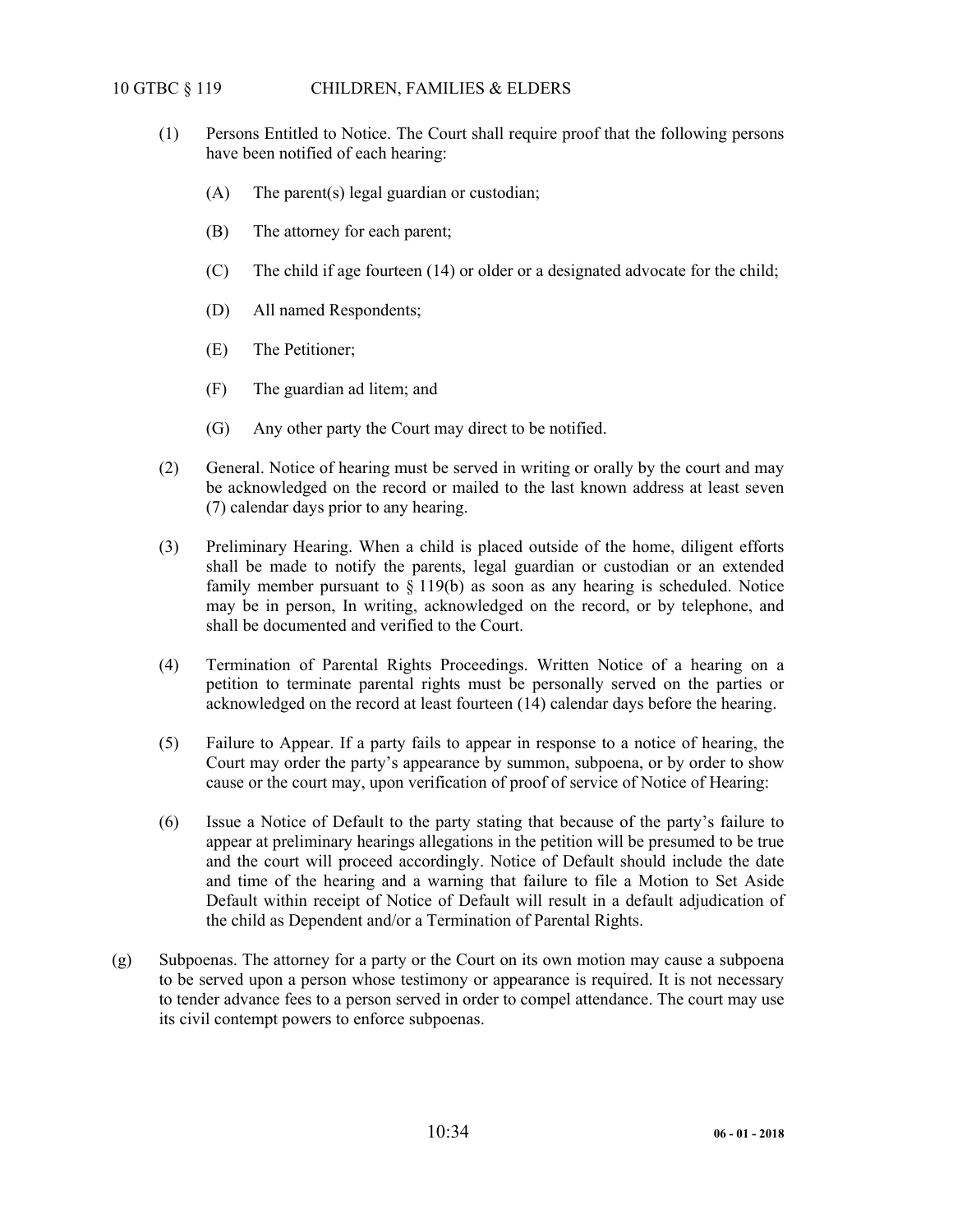- (h) Waiver of Service. Except regarding Termination of Parental Rights hearings, A person may waive notice of hearing or service of process. The waiver shall be in writing or may be acknowledged on the record.
- (i) Subsequent Notice. After a party's first appearance before the Court, subsequent notice of proceedings and pleadings shall be served on that party or, if the party has an attorney, on the attorney, either personally or by ordinary mail. A summons must be served prior to trial or termination hearing including a Notice of Hearing as provided by this Code.
- (j) Putative Fathers. If the Court determines that the child has no identified legal father as defined in  $\S$  102(o), the Court shall take appropriate action as follows:
	- (1) Initial Testimony. The Court shall take initial testimony regarding the identity and address of any putative father. If the Court finds just cause to believe that an identifiable person is the natural father of the child, the Court shall direct that notice be served on that person in the manner as provided in this section. The Notice shall include the following information:
		- (A) A petition that has been filed with the Court;
		- (B) The time and place of hearing at which the putative father is to appear; and
		- (C) Notice that failure to attend the hearing may result in a default judgment or order adverse to the putative father and may be deemed to constitute a waiver of any claim to parental rights, a waiver of notice for all subsequent hearings.
	- (2) Hearing. After proof of service of notice upon the putative father is filed, the Court may conduct a hearing to determine if:
		- (A) Service and Notice was adequate to inform the putative father of the proceedings and his potential rights. If so, the Court may declare the putative father in default, order notice of default be served upon the putative father and all parties and proceed.
			- (i) Clear and convincing evidence establishes that the putative father is the natural father of the child; or
			- (ii) There is just cause to believe that another identifiable person is the biological father of the child. If so, the Court shall proceed under the rebuttable presumption that identified person is the biological father of the child in accord with this section; or
			- (iii) If, After diligent inquiry, the identity of the natural father cannot be determined. The Court may publish notice at least once in a manner calculated to alert any person who may be the father of the child. If no person comes forward within a time certain, the Court shall terminate the parental rights of the unknown father and proceed without further notice.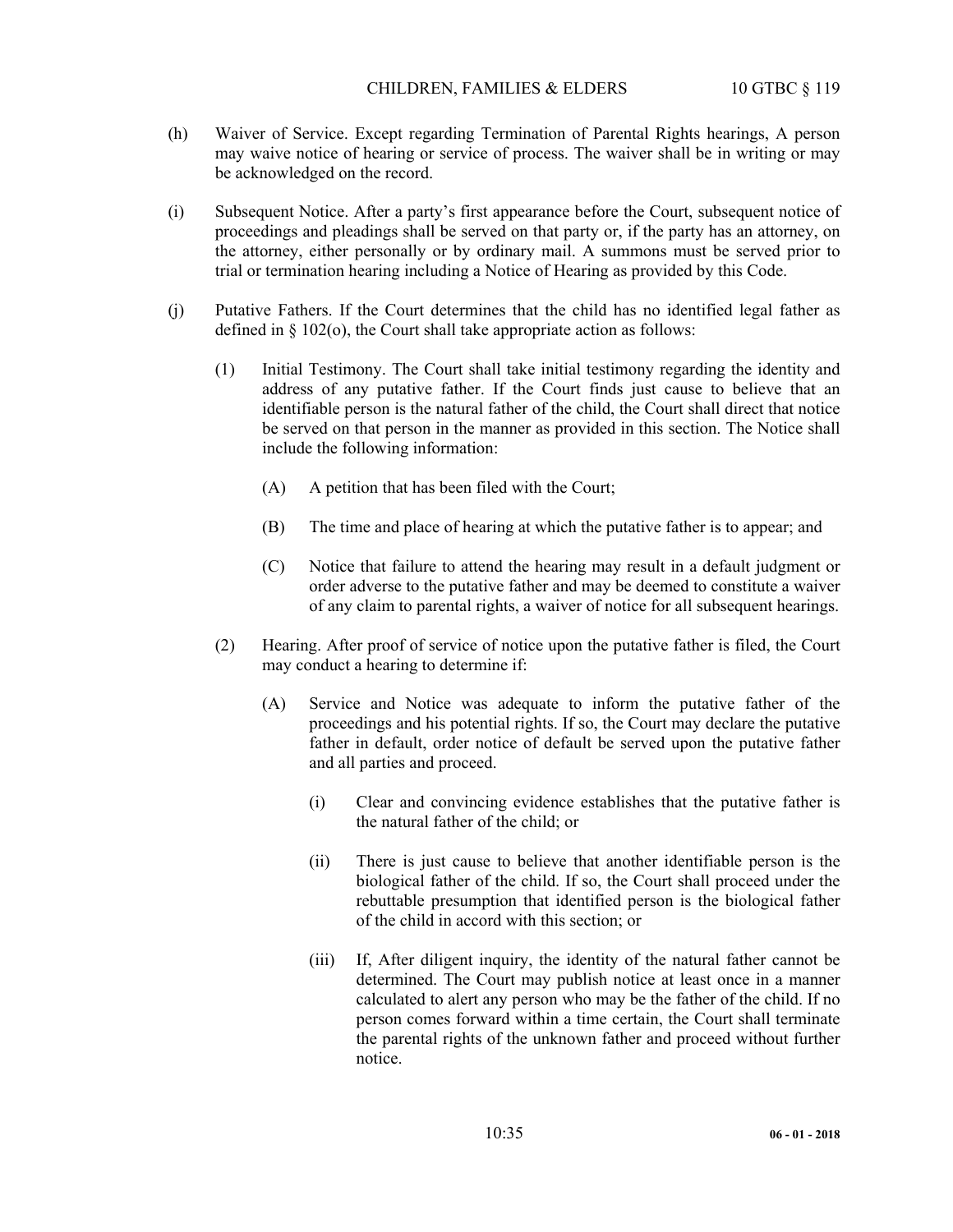- (3) Waiver of Rights. The Court may find that by failing to appear and/or failure to comply with court orders to establish paternity, the putative father waives all rights to further notice, including the right to notice of termination of parental rights.
- (4) Default: When a default judgment or order is rendered by the Court, the defaulted party must file a Motion to Set Aside Default demonstrating good cause for failing to appear at previous hearings, within seven (7) days of receipt of Notice of Default. The Court may, ten (10) days after date of service of Notice of Default, enter the order or judgment and proceed.

History: Revised Children's Code, adopted by Tribal Council on January 13, 1999; as amended by Tribal Council October 1, 1999; as amended by Tribal Act #05-23.1603 enacted by Tribal Council on March 29, 2006.

## **§ 120 - Preliminary Hearing**

- (a) Child Released to Parent. If the child has been released to his/her parent, guardian or custodian, the Court shall conduct a preliminary hearing within seven (7) working days after the filing of the petition to determine whether probable cause exists to believe that the child continues to meet the definition of a Dependent child and if further services be provided.
- (b) Child Placed Out of Home. If the child is placed out-of-home, the Court shall conduct a preliminary hearing within three (3) business days after the filing of the petition to determine if:
	- (1) Just cause exists that the child met the definition of a Dependent child at the time of removal; and
	- (2) Conditions and circumstances which gave rise to the removal continue to present a substantial risk of harm to the child's life, physical health, emotional, developmental or mental well-being; and
	- (3) Any appropriate alternative, except continued placement of the child, is reasonably available to adequately safeguard the child from such risk.
- (c) Parent, Guardian or Custodian Not Present. If the child's parent, guardian, or custodian does not appear at the preliminary hearing, the Court shall inquire about the adequacy of efforts to notify and to obtain the presence of the party. If it appears that further efforts are likely to produce the party, the Court shall recess for not more than twenty-four (24) hours and direct the petitioner to make continued efforts to obtain the presence of the party. The preliminary hearing may be conducted in the absence of the party.
- (d) Preliminary Hearing Procedure. The Court shall:
	- (1) Read the allegations in the petition in open court, unless the reading of the allegation is waived by all parties;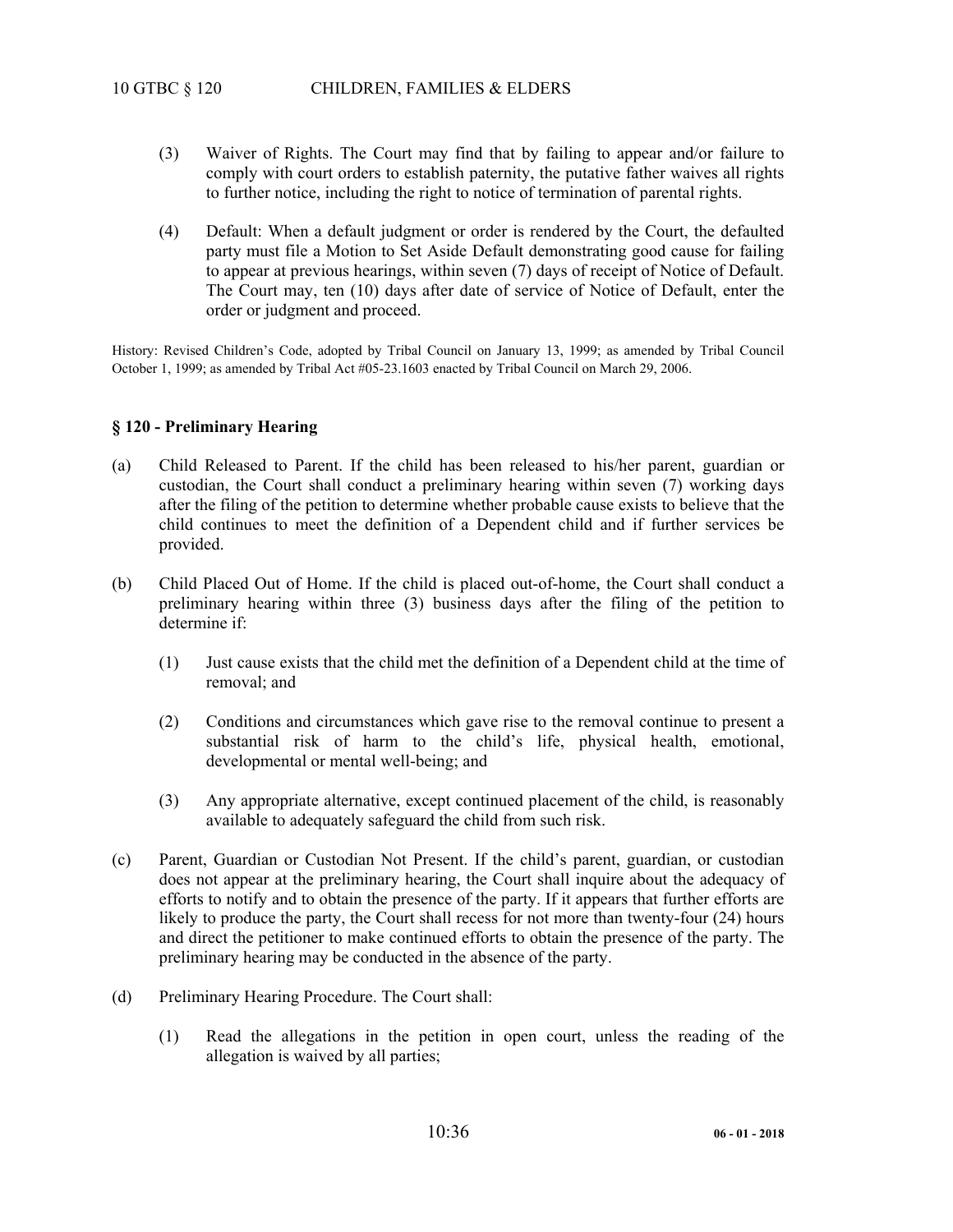- (2) Advise all Respondents, of the right to have counsel represent them, at their own expense;
- (3) Advise all Respondents of their right to a trial on the allegations in the petition;
- (4) Advise all Respondents of their right to remain silent; and
- (5) Advise all Respondents of their right to plead responsible, not responsible, no contest or stand mute as to the allegations in the petition, and accept a plea on the allegations.
- (6) Appoint a guardian ad litem for the child(ren) if deemed appropriate under the circumstances or upon request of any party in interest.
- (e) Establishing Probable Cause. The Court, in determining whether just cause exists that the child meets the definition of a Dependent child shall hear testimony and determine if:
	- (1) At the time of removal and/or filing of the petition, the child(ren) were at risk of physical, emotional or developmental harm as defined in § 102 of this Code and that those named as Respondents to the petition were likely to have caused, by act or omission, the risk of harm.
	- (2) At the time of removal, or filing of the petition, the out-of-home placement of the child was the least restrictive means of ameliorating the risk of harm and remains an appropriate placement under the circumstances.
	- (3) At the time of the preliminary hearing, The child(ren) would remain at risk of harm if returned to the custody of Respondents and that adequate services are being provided to facilitate the reunification of the family.
- (f) Just Cause Not Found. If just cause that the child meets the definition of a Dependent child is not found to exist, either at the time of removal or at the time of hearing, the Court shall dismiss the petition and the child shall be released to the custody of any or all Respondents.
- $(g)$  Just Found.<sup>1</sup> If the Court finds that just exists that the child meets the definition of a Dependent child, the Court:
	- (1) Upon entry of a plea of responsible or no contest, by any or all Respondents, the Court shall set a time and date for Disposition hearing regarding the pleading parties.
	- (2) Shall order the Respondents who plead not responsible or stand mute to appear at an adjudication hearing on a date and time set by the Court; and

1

**<sup>1</sup> Editor's Note: So in original. Apparently should be "just cause."**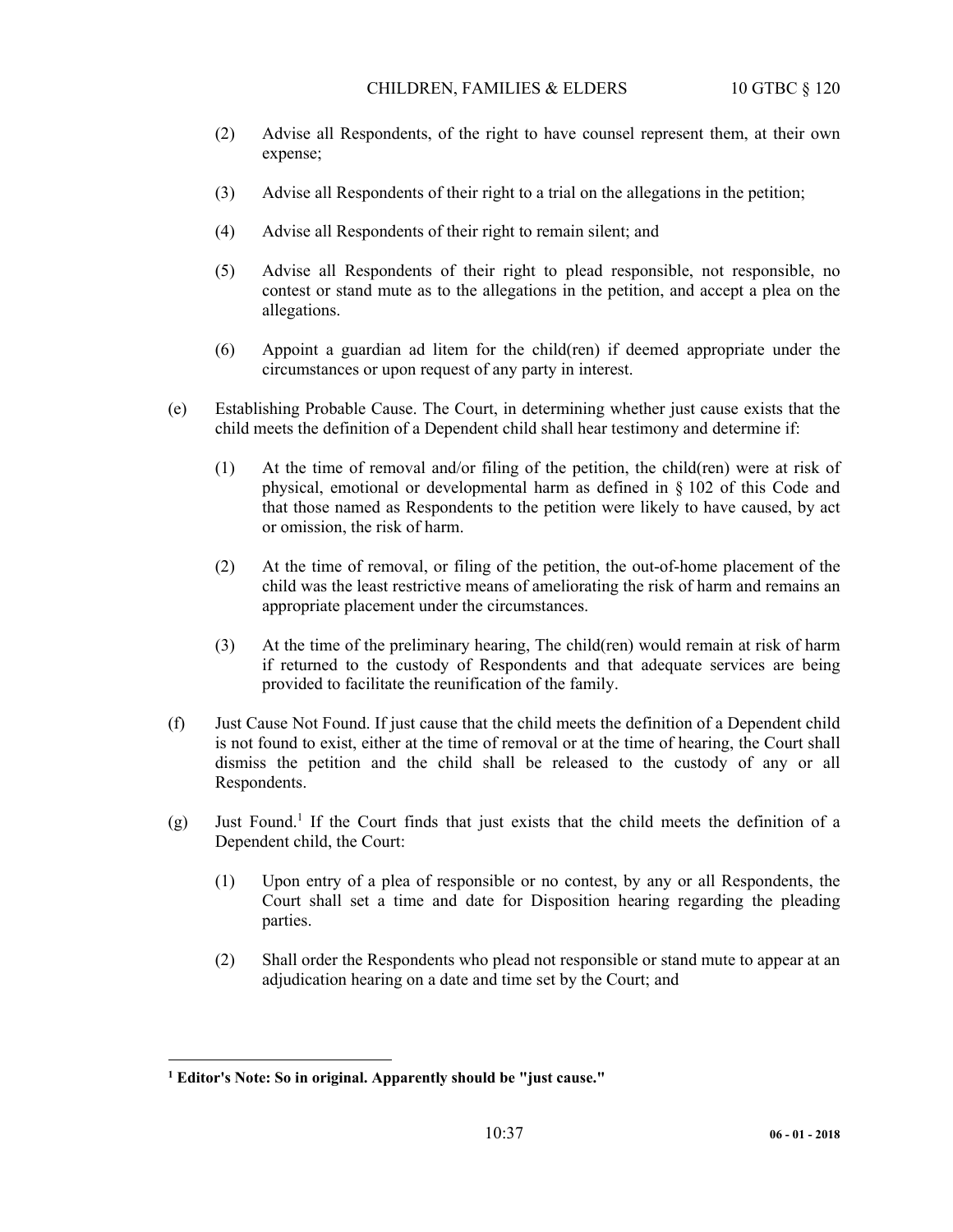# 10 GTBC § 120 CHILDREN, FAMILIES & ELDERS

- (3) May release the child to the custody of any or all Respondents under such reasonable terms and conditions as are necessary to ensure the physical, emotional, or mental and developmental well-being of the child; or
- (4) Upon entry of a plea, may order alternative placement of the child with someone other than any or all Respondents after determining that:
	- (A) Conditions of current placement of the child are inadequate to safeguard the child's health and welfare and serve the best interests of the child(ren) or that placement is not the least restrictive available as defined in this Code.
	- (B) A more appropriate or less restrictive placement has become available and the ability to needs of the child that would be met in alternative placement outweighs the adversity of transfer of placement.
	- (C) The alternative placement substantially meets GTB requirements and standards for the provision of care and criminal background check has been conducted on each person who will have care and control over the child.
- (h) Court Ordered Evaluations and Assessments. The Court may, at any time after conducting a preliminary hearing at which just cause to proceed upon a Petition for Adjudication of Dependency is found, order any involved child, parent, guardian, or custodian or any family member or extended family member, who may have contributed the conditions or situation that gave rise to the Petition to undergo a criminal background check, a physical, mental, psychological or substance abuse evaluation or assessment by a qualified professional.
- (i) Consistent with 42 U.S.C. § 670, Subchapter IV, Grants to States for Aid and Services to Needy Families with Children and for Child-Welfare Services; and specifically, 42 U.S.C. § 671, State Plans for Foster Care placement and adoption, the Tribal Council hereby finds that since the Tribe is not a direct eligible recipient for Title IV-E funding, the Tribe will follow the federal regulations governing foster care placements under 45 CFR, Section 1356.21(c), which specifically provides that following:

"(c) Contrary to the welfare determination. Under Section  $472(a)(1)$  of the Act, a child's removal from the home must have been the result of a judicial determination (unless the child was removed pursuant to a voluntary placement agreement) to the effect that continuation of residence in the home would be contrary to the welfare, of that placement would be in the best interest, of the child. The contrary to the welfare determination must be made in the first court ruling that sanctions (even temporarily) the removal of a child from home. If the determination regarding contrary to the welfare is not made in the first court ruling pertaining to removal from the home, the child is not eligible for title IV-E foster care maintenance payments for the duration of that stay in foster care."

Therefore, the Tribal Court shall make findings consistent with the above provisions of federal law for purposes of funding foster care placement.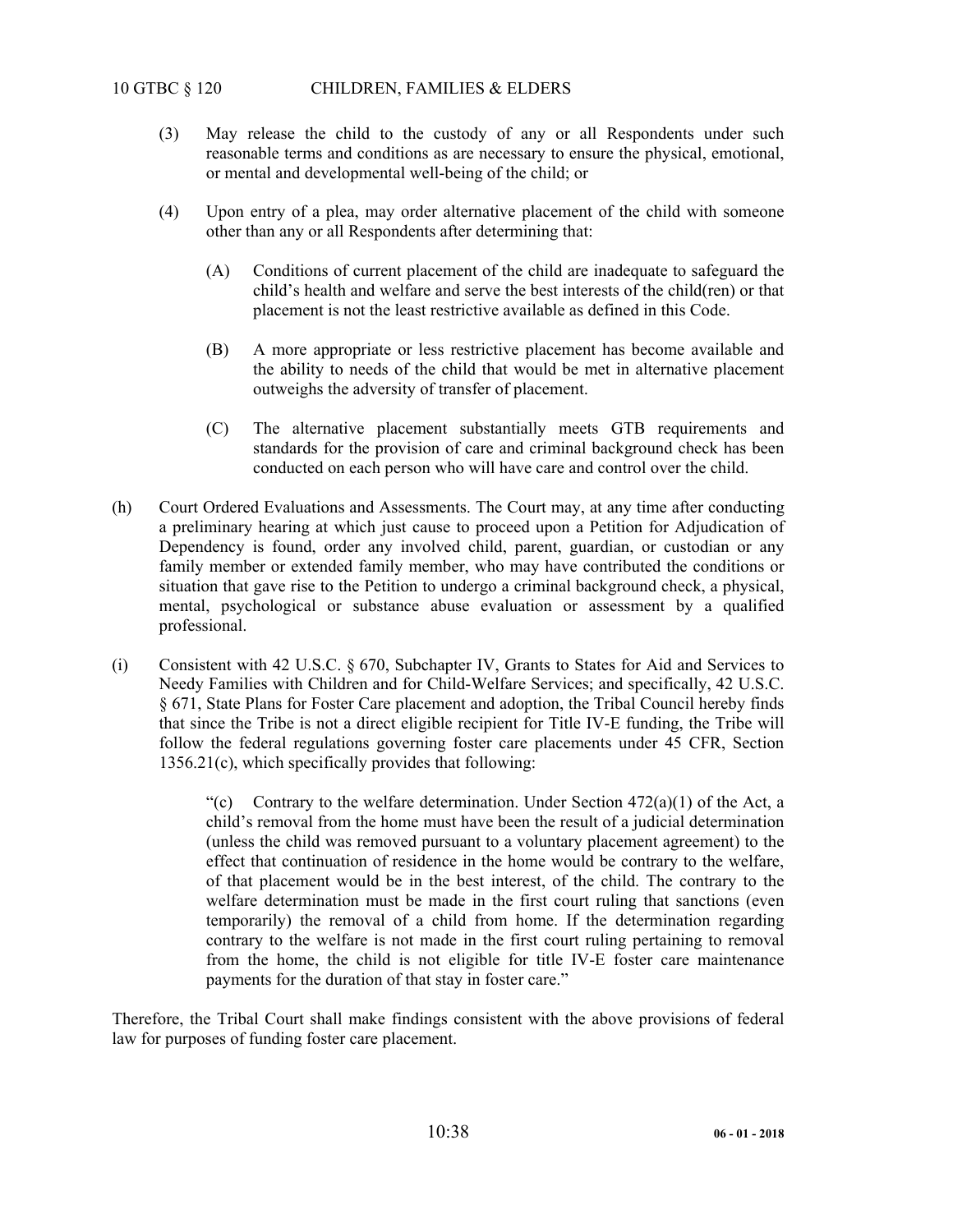History: Revised Children's Code, adopted by Tribal Council on January 13, 1999; as amended by Tribal Council October 1, 1999; as amended by Tribal Act #05-23.1603 enacted by Tribal Council on March 29, 2006; as amended by Tribal Act #06-24.1729 enacted by Tribal Council on January 17, 2007.

## **§ 121 - Adjudication Of Dependency of a Child**

- (a) Purpose. The Court shall conduct an adjudication hearing for the purpose of determining if child meets the definition of a Dependent child and that reasonable efforts to reunify the family have been made by AFS and other service providers.
- (b) Commencement. The adjudication hearing shall commence as soon as possible but no later than forty-five (45) calendar days after the preliminary hearing. Any party in interest may request an expedited Adjudication of Dependency hearing by Motion.
- (c) Continuances. Continuance or adjournment of adjudication hearings may be granted by the Court upon oral or written Motion if:
	- (1) All parties stipulate to the continuance or adjournment;
	- (2) pretrial procedures cannot reasonably be completed;
	- (3) The Court finds that the testimony of a presently unavailable witness is needed and continuance or adjournment will facilitate the appearance of the witness;
	- (4) The Court determines that material, new evidence has or will become available and that continuance or adjournment would serve the interest of justice in facilitating the timely discovery process.
	- (5) A Respondent requests an opportunity to obtain legal counsel [one (1) time only for up to fourteen (14) calendar days]; or
	- (6) For good cause shown that continuance or adjournment would serve the best interests of the child and the interest of justice.
- (d) Closed Proceedings. The general public shall be excluded from the proceedings and only the parties, their counsel, witnesses, the guardian ad litem and other persons determined to be material to the proceedings by the Court shall be admitted. Witnesses may be excluded from the courtroom during the taking of evidence from other witnesses upon direction of the court and oral Motion by any of the parties. Parties may not be excluded from the courtroom.
- (e) Evidence.
	- (1) Formal Rules Do Not Apply. The formal rules of evidence shall not apply at Children's Court. All reliable, probative and material evidence may be admitted at the trial and may be relied upon by the Court. Hearsay evidence is not admissible except as provided for MRE 804 or pursuant to any general rules of evidence promulgated under authority of the GTB Civil and Criminal Codes. In determining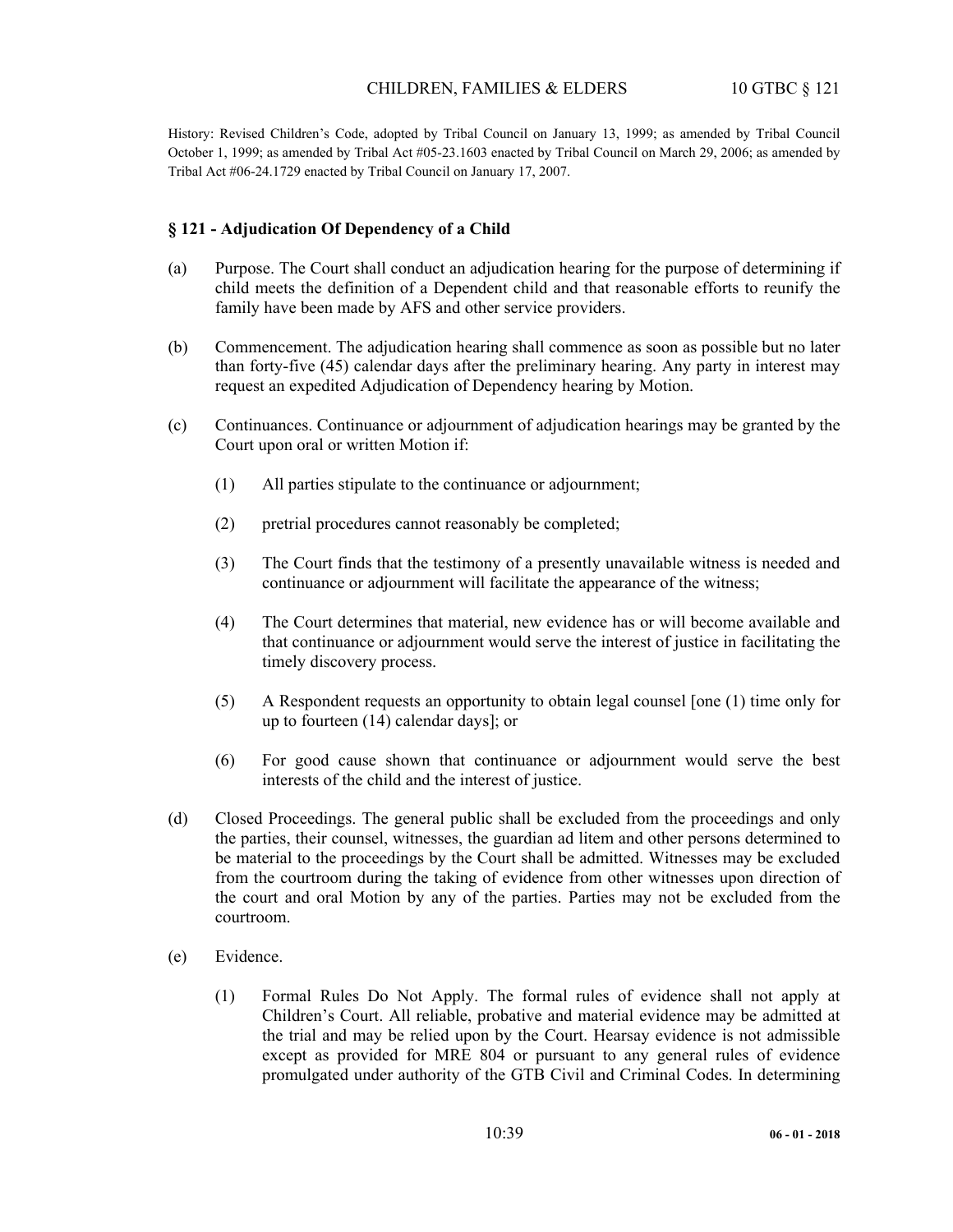the admissibility of evidence, the court may use the Michigan Rules of Evidence as a guide.

- (2) Cross-examination. The parties shall be afforded an opportunity to examine and controvert all evidence presented including written reports received by the Court and shall be allowed to cross-examine individuals who generated the reports whenever those individuals are reasonably available.
- (3) Speaker telephones. The Court may rely upon conference telephonic or other electronic devices to permit material and probative testimony by witnesses unable to appear in person to testify. The right to cross-examine telephonic witnesses must be preserved.
- (f) Burden of Proof. GTB has the burden of proving the allegations in a Petition for Adjudication of Dependency by clear and convincing evidence. If the Court finds that the Tribe has met its burden of proof, the Court shall make findings as to the specific grounds for Adjudicating a child to be Dependent and for the assumption of continued jurisdiction by the Tribal Court. The child shall become a temporary ward of the Tribal Court.(g) Allegations Not Sustained. If any or all allegations asserted as the grounds for Adjudication of a child as Dependent are not sustained, the Court shall dismiss the unsustained allegations and make findings on all remaining allegations. If all allegations are not sustained by clear and convincing evidence, the Petition for Adjudication of Dependency shall be dismissed and the child release from the custody of Tribal authority.

History: Revised Children's Code, adopted by Tribal Council on January 13, 1999; as amended by Tribal Council October 1, 1999; as amended by Tribal Act #05-23.1603 enacted by Tribal Council on March 29, 2006.

### **§ 122 - Disposition Hearing**

- (a) Purpose. A disposition hearing shall be subsequent to the entry of an Order of Dependency, conducted to determine a plan of remedial measures designed to achieve the reunification of the family or, concurrently a preliminary permanency plan for termination of parental right. Factors which shall determine disposition of a child adjudicated as dependent and a remedial plan shall include:
	- (1) A child is properly within the Court's jurisdiction, and when applicable;
	- (2) A Respondent who has been adjudicated to be responsible for the abuse or neglect of a child(ren) under the jurisdiction of the Court;
	- (3) Children residing within the same household as a child adjudicated as dependent or a child born during the period in which the Court retains jurisdiction over a child adjudicated to be Dependent.
- (b) Disposition Immediately Following Adjudication. A disposition hearing may be heard immediately after the adjudication. The interval, if any, between the adjudication and the disposition, is within the discretion of the Court but shall not to exceed 15 business days after the entry of Order of Dependency.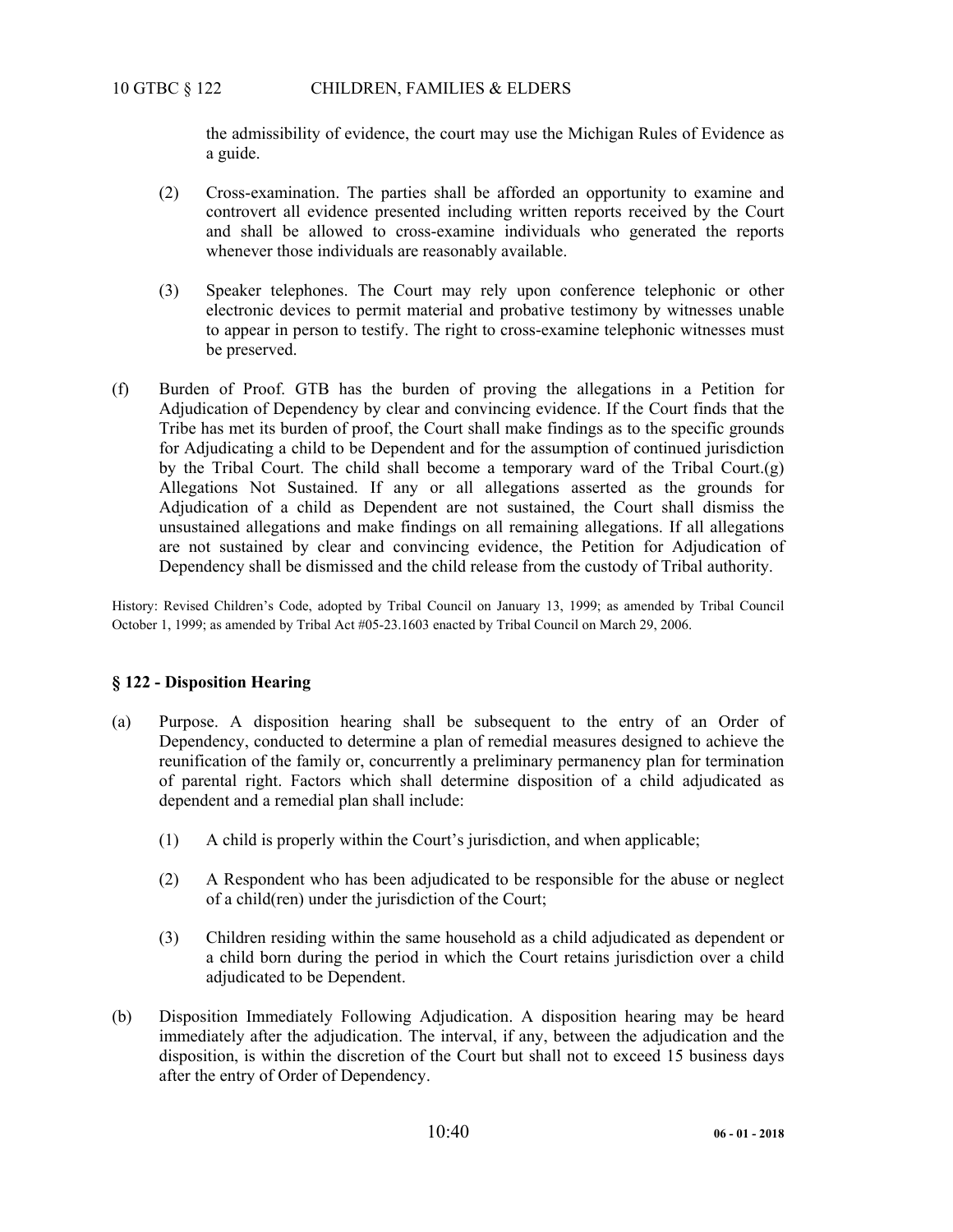- (1) Child in Placement. When a dependent child is in placement, the interval between adjudication and disposition may not exceed thirty (30) business days except for good cause.
- (2) Notice. If a disposition hearing is not held immediately after the adjudication, notice of hearing may be given by scheduling it on the record in the presence of the parties or in accordance with § 119, Service of Summons, Notices of Hearings, Subpoenas, and Notice to Putative Fathers.
- (c) Proposed Case Service Plan. The Anishinaabek Family Services or its agents shall prepare a written report describing all reasonable and appropriate alternative dispositions, including reports and recommendations of protective service workers. The report shall contain a specific, concurrent plan for placement, care and assistance to the child, and reunification requirements for all parties. A plan shall include:
	- (1) Detailed Explanation. The report shall contain a detailed explanation of the necessity for the proposed remedial or reunification plan requirements and projected benefits to the child and a rough time line for meeting requirements of the plan. Boilerplate plans are prohibited and each party shall receive individual consideration in executing plan requirements.
	- (2) Specific Reasons Underlying Placement Recommendation. If the report recommends out of home placement it shall state the specific reasons underlying the recommendation and state the proposed placement plan.
	- (3) Due Date. Anishinaabek Family Services or its agents shall present the case plan to the Court, the child advocate, and the presenting officer, the respondents' parents or the respondents' attorney(s) at least three (3) days before the disposition hearing.
	- (4) Children over the age of fourteen (14) may participate in planning and generating the reunification plan but shall participate in the planning ort generation of preliminary permanency plans for termination of parental rights. All parties in interest shall be entitled to participate in the planning and generation of reunification plans but not in the planning and generation of preliminary permanency plans for termination of parental rights.
- (d) Evidence. All probative and material evidence, including oral and written reports, may be admitted, even though such evidence may not be admissible at trial. When issuing its Disposition Orders, the Court shall consider the case Disposition plan and any report by an agency responsible for the care and supervision of the child, concerning efforts to prevent the break up of the family, or to rectify conditions that caused removal of the child from the home.
	- (1) Cross-examination. The parties shall be given an opportunity to examine and controvert evidence including written reports so received and may be allowed to cross-examine individuals generating reports. All reports entered into evidence for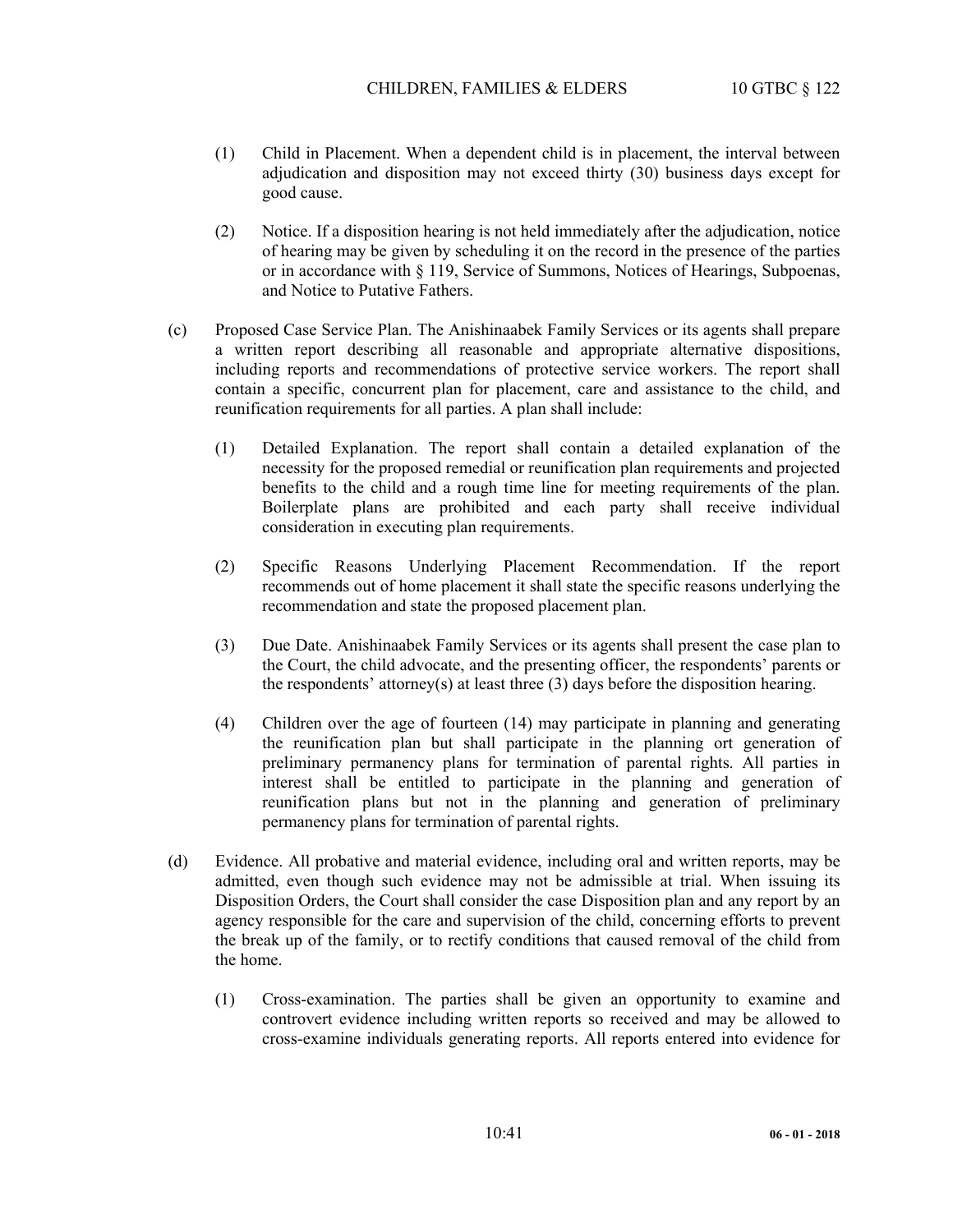purposes of Disposition Orders shall be admitted only upon establishment of proper foundation.

- (2) Speaker Phones. The Court may rely upon conference telephonic or other electronic devices that permit all those appearing or participating to hear and speak to each other.
- (3) No Assertion of Privilege. No assertion of an evidentiary privilege, other than the privilege between attorney and client, shall prevent the receipt and use, at the disposition, of materials prepared pursuant to a Court ordered examination, evaluation, assessment, interview or course of treatment.
- (e) Disposition Orders.
	- (1) Order of Disposition. The Court shall enter Disposition Orders after considering the Disposition plan and other evidence offered bearing on disposition. The Court shall approve a Disposition Plan and may order compliance with all or part of the plan. The Court may enter such orders as it deems necessary in the best interests of the child(ren). Disposition Orders shall state whether reasonable efforts have been made to prevent the breakup of the family under the circumstances of the case. The Court will advise all parties that a concurrent, preliminary permanency plan for termination has been submitted to the Court for review and that the plan may be effectuated as to a particular Respondent if and when there is a showing of substantial non-compliance with the reunification plan.
	- (2) Disposition Priorities. If a child has been adjudicated as dependent, the Court may order, by priority:
		- (A) The child and other children residing within the same household to remain with any or all of the Respondents, subject to such conditions as the Court may prescribe;
		- (B) Placement of the child and other children residing within the same household with a relative within the primary service area of the GTB, subject to such conditions as the Court may prescribe;
		- (C) Placement of the child and other children residing within the same household in a licensed foster home within the primary service area of the GTB, subject to such conditions as the Court may prescribe placement of the child and other children residing within the same household in a group home or residential care facility designated by the Court;
		- (D) Placement of the child and other children residing within the same household with a relative outside of the GTB service area, subject to a plan for monitoring, visitation and coordination with other agencies within the jurisdiction of the placement; or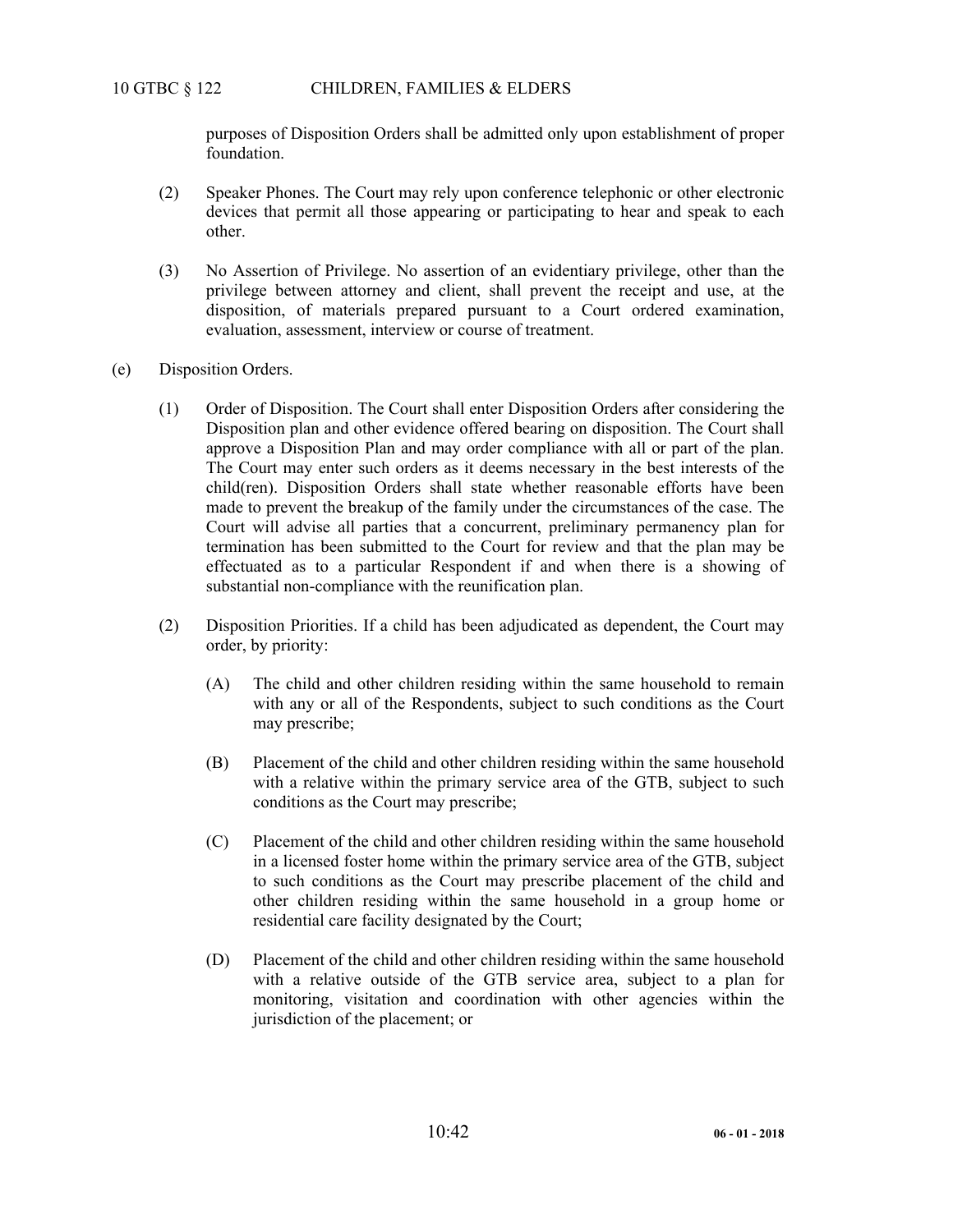- (E) The presenting officer to file an expedited petition to terminate parental rights under this Code.
- (F) Acceptance or rejection of a disposition plan in its entirety.
- (f) Order for Reimbursement for Care. Respondents may be ordered by the Court to reimburse the Tribe and/or the Michigan Family Independence Agency for the cost of care and placement. Reimbursement will be based on State of Michigan Child Support Guidelines that have been adopted by the Tribal Council.
- (g) Child Support. Respondents may be ordered by the Court to make child support payments for children placed with relatives or friends who are not eligible for foster care payments or payments are not sufficient to cover the cost of caring for the children.
- (h) Amendments. As long as a child remains a ward of the Court, a Disposition Order may, upon Motion by any party in interest, be amended or supplemented at any time. Emergency Motions to modify or supplement a Disposition order may be granted ex parte upon a finding by the Court that just cause exists and the best interests of the child will be served. Notice of ex parte modifications or supplemental Orders must be served on all parties within forty-eight (48) hours of entry of the modification or supplemental order.
- (i) Objections to ex parte modifications or supplemental Disposition Orders must be filed with the Court within seven (7) days of entry of the Order. If objections are timely filed, the Court shall set an emergency hearing within three days from the date of the date of filing of objections. The Court may Notify the parties of the hearing by telephone so long as the Notice is duly recorded in the case file.

History: Revised Children's Code, adopted by Tribal Council on January 13, 1999; as amended by Tribal Council October 1, 1999; as amended by Tribal Act #0220.1147, as enacted by Tribal Council in Special Session on August 28, 2002; as amended by Tribal Act #05-23.1603 enacted by Tribal Council on March 29, 2006.

### **§ 123 - Dependency and Disposition Review Hearing**

- (a) Review. The Disposition Order shall be reviewed at least once every six (6) months.
- (b) Notice of Review. Notice of the review hearing shall be provided to all parties by acknowledgement on the record or by ordinary mail as provided in § 119(f).
- (c) Scope of Review. At a review hearing, the Court shall make findings regarding compliance by all parties with Disposition Orders prepared pursuant to § 122 and the previous orders of the Court, including:
	- (1) Services. Compliance with the reunification requirements of the Disposition Order with respect to services provided to the child and Respondents, and whether the parties have substantially complied with requirements and demonstrate progress toward reunification.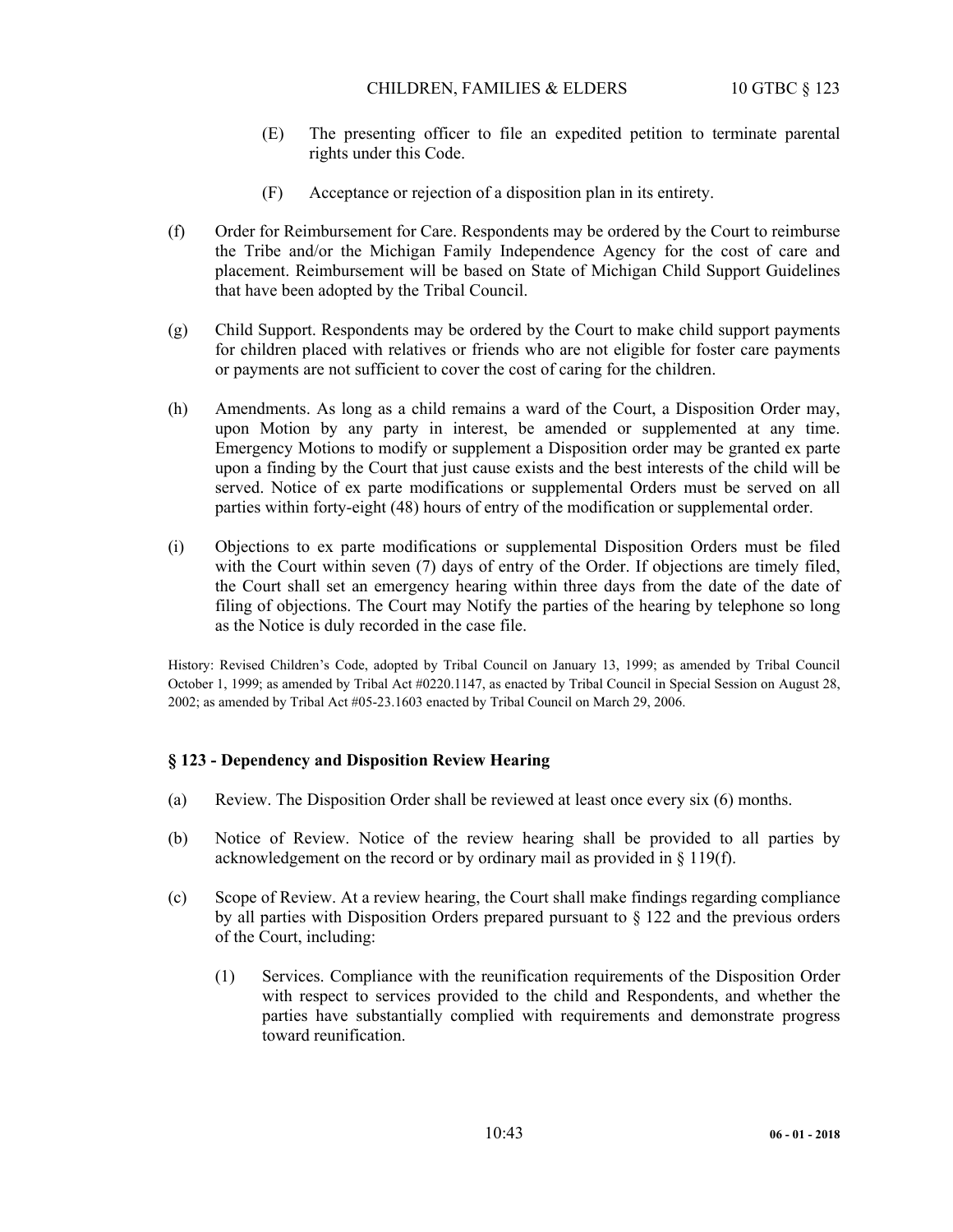# 10 GTBC § 123 CHILDREN, FAMILIES & ELDERS

- (2) The adequacy and effectiveness of the services being provided to the family and the likelihood that specific services will result in improvement in the circumstances which led to removal of the children and eventual reunification.
- (3) Visitation. Compliance with a reasonable reunification plan with respect to visitation between Respondents and child, child and siblings and child and extended family members. The Court shall make findings as to the cause of non-compliance with the orders and take action to ensure that children and their families receive appropriate and adequate visitation.
- (4) Other Provisions. The extent to which a Respondent has complied with each provision of the Disposition Order, prior Court orders and the likelihood that compliance will continue shall be considered when extending, modifying or issuing new Disposition Orders.
- (5) Continued Separation. Likely harm to the child(ren) if out of home placement is continues.
- (6) Reunification. Likeliness of continued risk of harm to the child(ren) if returned to the custody of the Respondent(s).
- (d) Extent of Progress. After review of the reasonableness of reunification portion of the disposition plan, the Court shall determine the extent of progress made toward meeting the goals of the plan within the general timelines set forth in the plan. The Court may modify any part of the plan including, but not limited to, the following:
	- (1) Additional Services. Additional services necessary to rectify the conditions and circumstances cited in the petition or new obstacles to reunification that have arisen since entry of the Order of Disposition.
	- (2) Additional Actions. Additional actions to be taken by the parties to rectify the conditions and circumstances that caused the child to become adjudicated as dependent.
- (e) Continued Placement. At a review hearing the Court shall determine the continuing necessity and appropriateness of the child's placement. The Court may continue the placement; order the return of the child; continue or modify the original Disposition Order, enter a new disposition order or commence procedures for Termination of Parental Rights including implementation of the preliminary permanency plan for termination of termination and setting a date and time for Termination hearing.
- (f) A Child Remaining in Placement. If Dependency is continued and the child remains in placement, the Court shall determine at each review hearing whether the placement should be reviewed before the next review hearing required under  $\S 123(a)$  [at least every six (6) months]. In making this determination, the Court shall consider the following:
	- (1) Respondent Motivation. The Respondents' demonstrated motivation to make necessary changes to provide a suitable environment for the child.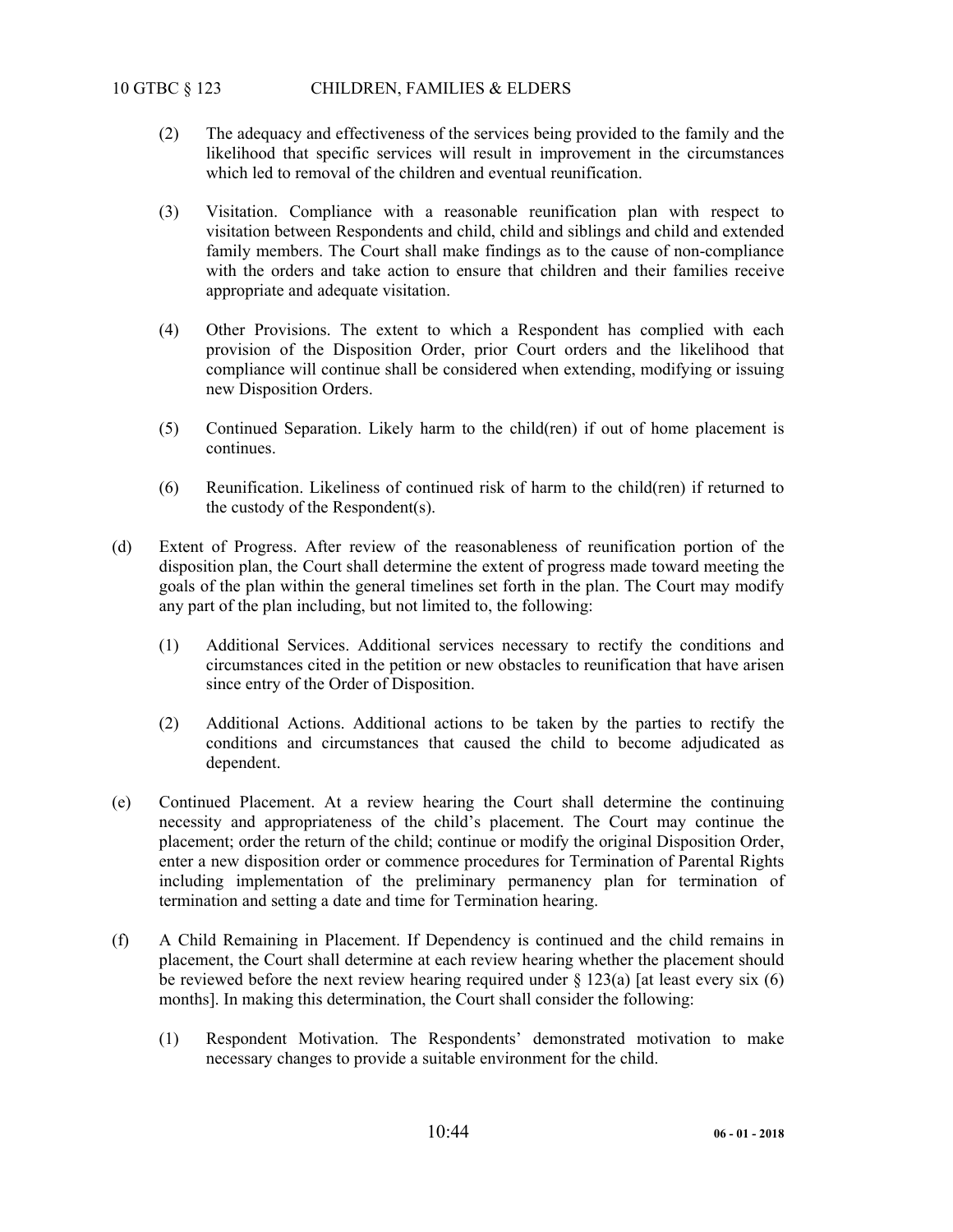- (2) Possibility of Early Return Home. Whether there is a reasonable likelihood that the family will be reunified prior to the next review hearing required by  $\S$  123(a).
- (g) Return Without Hearing. If not less than seven (7) days' notice is given to all parties prior to reunification of the family, and no party objects within seven (7) days of receipt of, the Court may issue an Order of Reunification ex parte authorizing AFS to return the child to the custody of any or all Respondents.
- (h) Reunification Upon Waiver and Consent. If all parties waive notice of hearing and consent to reunification, the AFS or another agency designated by the Court may return he child to the custody of any or all Respondents. If reunification is executed in this manner AFS shall monitor the progress of the family for a period of thirty (30) days if no cause arises to continue the Dependency of the child, the presenting officer will seek dismissal of Orders of Dependency and closure of the case.
- (i) Agency Report. An agency report shall be filed with the Court at least three (3) working days prior to the review hearing and copies provided to all parties or their representatives. The report shall be offered into evidence.

History: Revised Children's Code, adopted by Tribal Council on January 13, 1999; as amended by Tribal Council October 1, 1999; as amended by Tribal Act #05-23.1603 enacted by Tribal Council on March 29, 2006.

### **§ 124 - Permanency Planning Hearing**

- (a) Timetable. If a child is adjudicated to be Dependent and either insufficient progress toward reunification has been made, or the Court has Ordered the implementation of a preliminary permanency plan, or aggravated circumstances apply, a Petition for Termination of Parental Rights may be filed. The Court shall conduct a permanency planning hearing not more than twelve (12) months after entry of Order of Disposition and at least thirty (30) days prior to any Termination hearing. A permanency planning hearing may be combined with a disposition review hearing under § 123.
- (b) AFS shall file a proposed final permanency plan at least ten (10) business days prior to the permanency planning hearing. Copies of the proposed plan shall be served upon all parties at least seven (7) days prior to the hearing.
- (c) The Concurrent Permanency Plan: Should include a detailed proposal for shall include a strategy for continued placement, services and any potential reunification requirements that would result in dismissal of Petition to terminate and actual reunification of the family. The plan should clearly specify the goals for permanent placement, provision of services to the child and strategies for achieving those goals in the event that parental rights are terminated.
- (d) Scope of Review. A permanency planning hearing shall be conducted to review the status of the child and the progress made toward successful completion of the reunification plan when the child has remained a ward of the Court for at least one year or when reunification efforts have been substantially unsuccessful and there is little likelihood that reunification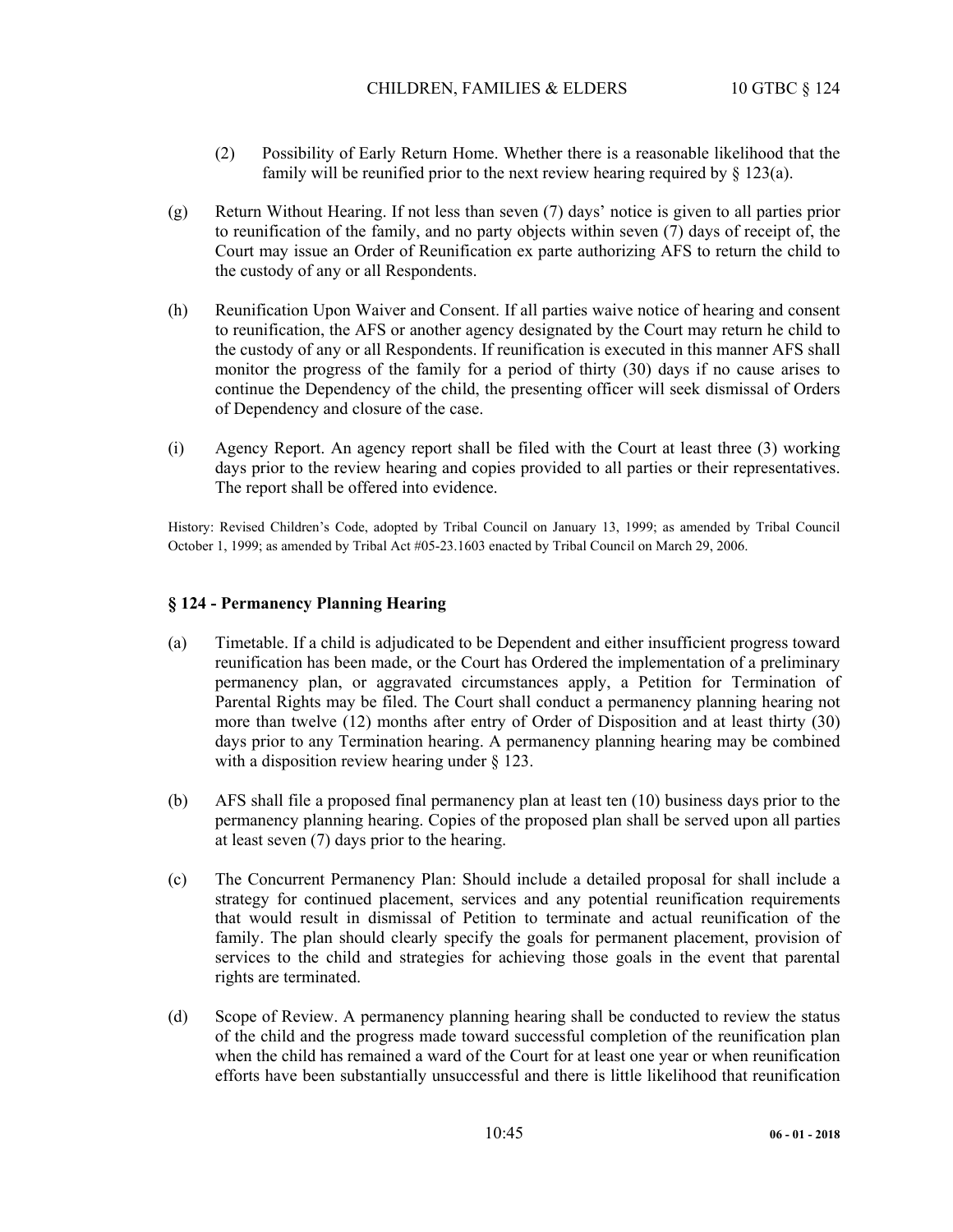goals can be achieved through new or modified plans or when aggravated circumstances as defined in this Code warrant immediate termination procedures. The Court shall weigh any evidence to support either continuation or adjournment of Termination hearing, dismissal of Petition for Termination before proceeding with Termination Hearing.

- (e) Permanency Plan Options: Pursuant to a Permanency Planning Hearing, the Court may:
	- (1) Parental Rights Not Terminated. Determine if reunification would presently cause a substantial risk of harm to the child's life, physical health, or mental well-being and issue appropriate Orders. The Court shall view substantial noncompliance with the terms and conditions of a Disposition Order as evidence that reunification efforts have failed and reunification is not in the best interest of the child or return of the child.
	- (2) If the Court finds, by clear and convincing evidence, that no substantial risk of harm exists and the Respondents have substantially complied with a reasonable reunification plan, the child shall be returned to the custody of the Respondents and the Petition for Termination of Parental Rights Dismissed.
- (f) Alternative Permanent Placement Plans. If the Court determines at a permanency planning hearing that reasonable reunification efforts have failed due to Respondent's substantial non-compliance with Disposition Orders or that abuse occurred under aggravated circumstances as defined in this Code, or that a child has been a ward of the Court for at least one year, it may order AFS to include any or all of the following in a final permanency plan:
	- (1) That the child(ren) be placed permanently with an identified relative within the primary service area of the Tribe;
	- (2) That the child(ren) be placed permanently with an identified relative who is outside the primary service area of the Tribe;
	- (3) A Termination Hearing proceed and a plan for adoptive placement be presented to the Court, including time lines;
	- (4) That a petition for guardianship under this Code be filed by the current caretaker of the child, the child or the Anishinaabek Family Services; or
	- (5) If other children from the same household as the child adjudicated to be Dependent remain in placement at the time of permanency planning, the Court shall order the final permanency plan to include those children pursuant to  $\S 124(d)(1)(2)$ or(3) or 124(d)(4)or(5).

History: Revised Children's Code, adopted by Tribal Council on January 13, 1999; as amended by Tribal Council October 1, 1999; as amended by Tribal Act #0220.1147, as enacted by Tribal Council in Special Session on August 28, 2002; as amended by Tribal Act #05-23.1603 enacted by Tribal Council on March 29, 2006.

# **§ 125 - Termination of Parental Rights**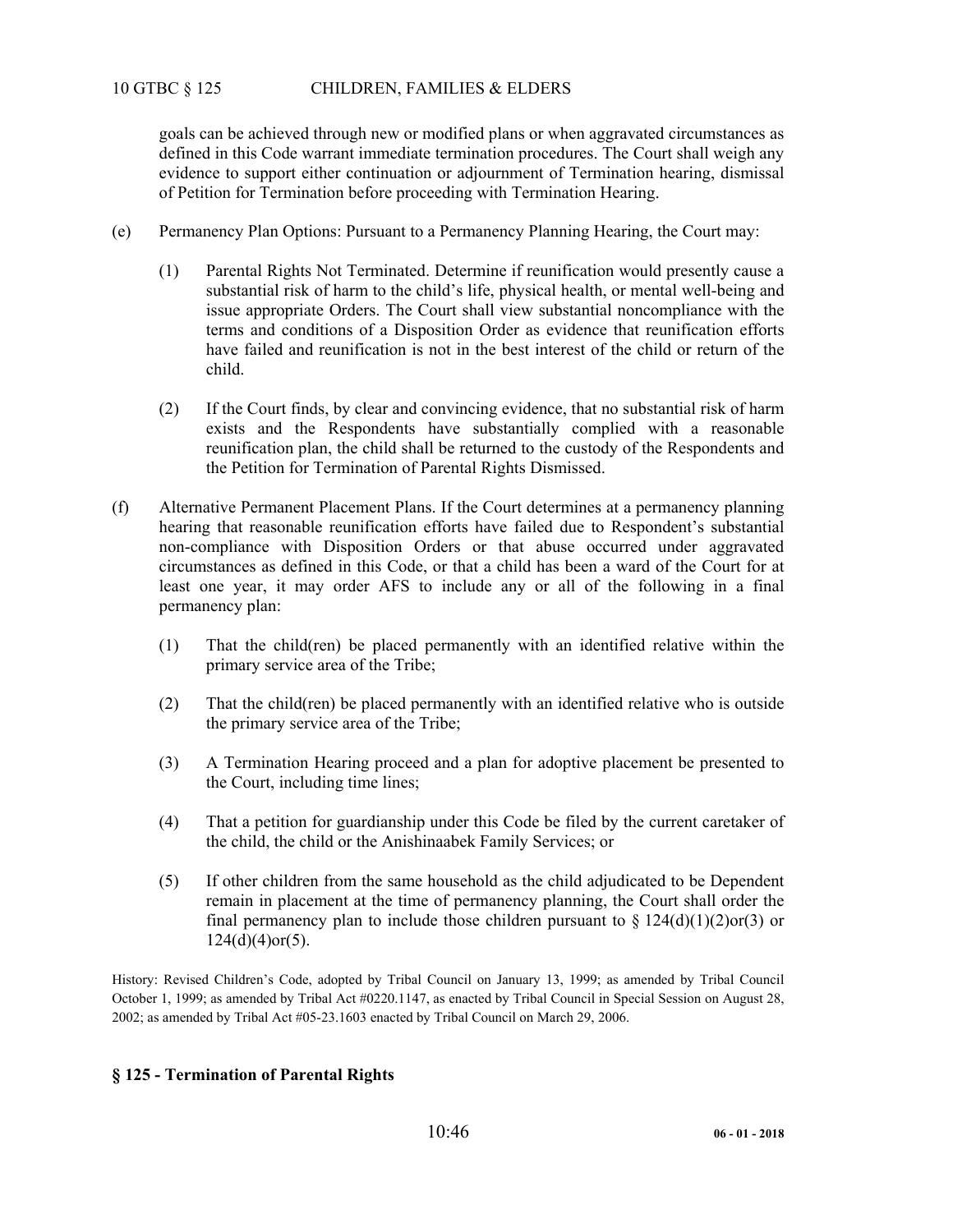- (a) Purpose. The purpose of this section is to provide for the voluntary and involuntary termination of the parent-child relationship and for the substitution of parental care and supervision by judicial process. This chapter shall be construed in a manner consistent with the philosophy that the family unit is of significant value to the community, and will preserve the family whenever possible. When the break up of a family is required to ensure the health, safety and wellbeing of a child and it has been clearly demonstrated that those charged with the rights and responsibilities of parenthood are unable to adequately provide a safe and nurturing environment in which children may grow into functioning and contributing adults, those rights of parenthood will be terminated and the responsibilities vested in those persons or entities who may adequately provide for children. Termination of the parent-child relationship should be used only as a last resort, when, in the opinion of the court, all efforts have failed to avoid termination and it is in the best interests of the child concerned to proceed under this section.
- (b) Grounds for Involuntary Termination. The Court may terminate the parental rights of a parent to a child adjudicated as Dependent and to children living within the same household as child so adjudicated, if the Court finds, by clear and convincing evidence, one or more of the following:
	- (1) Abandonment. The child has been abandoned under the following circumstances:
		- (A) A parent of a child is unidentifiable or has had substantially no contact with the child for twenty-eight (28) or more days and has not sought custody of the child during that period. For purposes of this section, a parent is unidentifiable if the parent's name and location cannot be ascertained after reasonable efforts have been made to locate and identify the parent; or
		- (B) A parent has left a child in the care of others, including a legal custodian for at least thirty (30) days and has not provided for support of the child for a period of at least six (6) months. The failure to provide support and to communicate with a child for a period of at least six (6) months shall be presumptive evidence of intent to abandon the child.
	- (2) Physical Injury or Sexual Abuse. The child or a child's sibling has suffered physical injury, severe or prolonged physical or sexual abuse under either of the following circumstances:
		- (A) A Respondent's act or omission caused injury or abuse of a child and the Court finds that there is a reasonable likelihood that the child remains at risk of injury or abuse in the foreseeable future if reunified into respondent's custody and control; or
		- (B) A respondent who has or had the opportunity to prevent the physical injury or physical or sexual abuse failed to do so and the Court finds that there is a reasonable likelihood that the child will suffer injury or abuse reunited into the custody of the Respondent.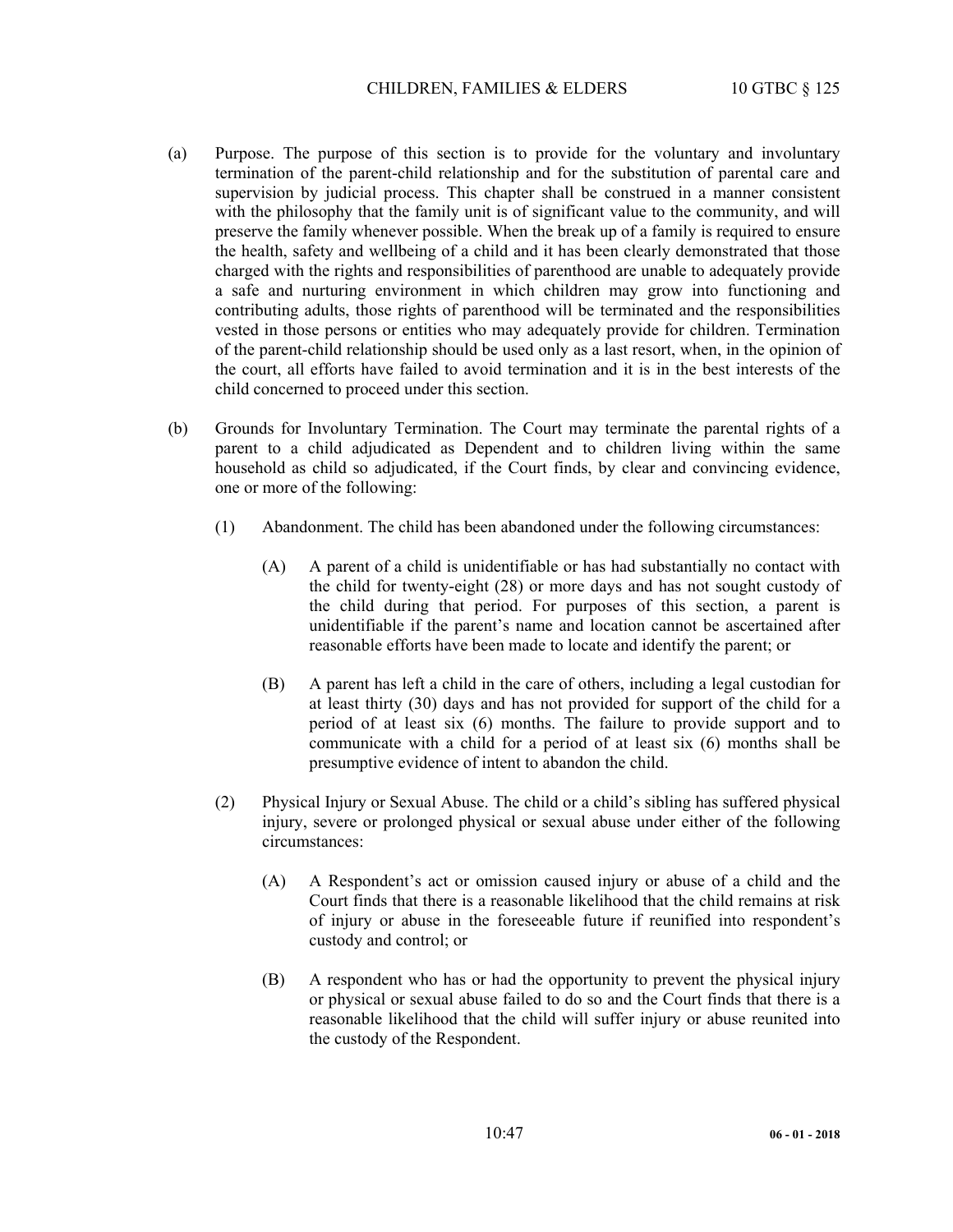# 10 GTBC § 125 CHILDREN, FAMILIES & ELDERS

- (3) Un-rectified Conditions and circumstances. The Respondent was found to be subject to provisions of the Children's Code, which resulted in the adjudication of a child as dependent, and twelve (12) or more months have elapsed since the issuance of an initial Disposition Order, and the Court, by clear and convincing evidence, finds either of the following:
	- (A) The conditions and circumstances that led to the adjudication continue to exist and there is no reasonable likelihood that the conditions will be rectified within a reasonable time considering the age of the child; or
	- (B) Other conditions exist that cause the child to meet the definition of a dependent child. The Respondent has not substantially complied with a reasonable reunification portion of a Disposition Plan and has received notice of, all applicable hearings and procedures, and it is in the best interests of the child to terminate the parental rights of the Respondent.
- (4) Failure to Provide Proper Care. The Respondent, without regard to intent, has demonstrated an inability or unwillingness to adequately provide proper care or a nurturing environment for the child and efforts to reunify the family have failed because the Respondent shows no intent or inclination to substantially comply with a reasonable reunification plan, and it is in the best interests of the child that parental rights be terminated.
- (5) Conviction of Violent or Sexual Crime. A Respondent has been convicted of a violent or sexual crime in which a family member or another child was a victim.
- (6) Conviction of a Felony. A Respondent has been convicted of a felony that is of a nature as to clearly demonstrate the Respondent's unfitness as a parent.
- (7) Imprisonment for More than Two (2) Years. A Respondent is sentenced to serve actual time of incarceration of two (2) years or more and has not provided for the child's proper care and custody and support for the period of incarceration, and there is no reasonable expectation that the Respondent will be able to provide proper care and custody within a reasonable time considering the age of the child.
- (8) Parental Rights to Siblings Terminated. Parental rights to one (1) or more siblings of a child, have been terminated within the past seven (7) years due to serious or chronic neglect, physical or sexual abuse, and prior attempts to rehabilitate the Respondent(s) have been unsuccessful. This provision does not apply to children born after parental rights have been terminated unless the after born child(ren) meet the definition of a Dependent child have as defined in this code.
- (9) Parental Kidnapping: A Respondent has absconded with a child from Court Ordered placement or has engaged in custodial interference with the Tribal Court's placement of a Dependent child.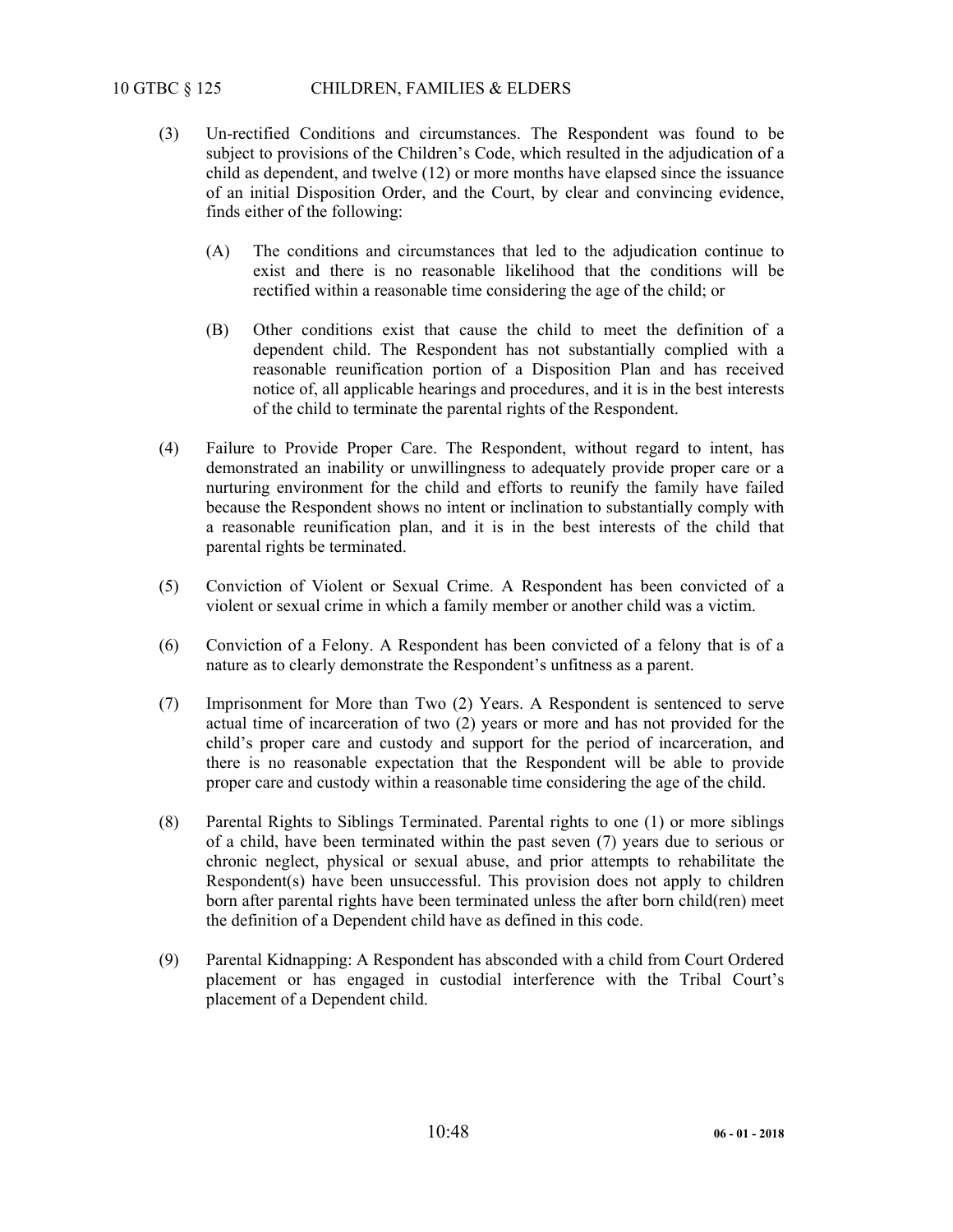- (c) Termination at Initial Disposition. If a petition to terminate parental rights is filed under  $\S 125(b)(1)(B)(5 - 9)$ , the Court may enter an order terminating parental rights under  $\S 128$ at the initial disposition hearing.
- (d) Quality of Evidence. The same rules of evidence which apply at Dependency adjudication shall apply in termination of parental rights proceedings.
- (e) Termination of Parental Rights Order. An order terminating parental rights under this Code may not be entered unless the Court makes findings of fact, states conclusions of law, and includes the statutory basis for the order. The Court may state the findings and conclusions on the record or include them in a written opinion. If the Court does not issue a decision on the record following a Termination hearing, it shall file its decision within twenty-eight (28) days after the taking of final proofs.
- (f) Voluntary Relinquishment of Parental Rights. Parental rights may be voluntarily terminated by written consent of both living parents, a legal guardian and custodian so long as parental rights of living biological parents have been terminated, executed in the presence, and with approval, of the Court. Relinquishment of Parental Rights shall not be accepted or acknowledged by the Court prior to ten (10) days after birth of a child. The Court shall make findings of fact to ensure that the person seeking to terminate parental rights has been advised of and understands their rights and the consequences of voluntary termination prior to approving Orders of Termination. A person who wishes to relinquish parental rights shall be provided an interpreter if he/she does not understand English. Consent to voluntary termination of parental rights may be withdrawn prior to the entry of the final Order of Termination.
- (g) General Provisions of Orders of Termination: Child's Continued Right to Benefits. An order terminating the parent-child relationship shall not bar entitlement of a child to any benefit due the child from any third person, agencies, state or the United States, nor shall any action under this Code be deemed to affect any rights and benefits that child derives from the child's descent from a member of a federally recognized Indian tribe.
- (h) Advise of Right to Appeal. Immediately upon entry of an involuntary order terminating parental rights, the Court shall advise the respondent orally for the record or in writing of the right to appeal the final Order of Termination. Appellate review shall be by right. The clearly erroneous standard shall be used in reviewing the findings of the Children's Court on appeal from an order terminating parental rights.
- (i) Post Termination Review Hearings. If a child remains a ward of the Court following the termination of parental rights, the Court shall conduct a review hearing, at least every six (6) months to review and modify the final permanency plan. The Court shall make findings as to whether reasonable efforts have been made to establish permanent placement for the child in compliance with the final permanency plan and may enter such orders as it considers necessary in the best interests of the child.

History: Revised Children's Code, adopted by Tribal Council on January 13, 1999; as amended by Tribal Council October 1, 1999; as amended by Tribal Act #05-23.1603 enacted by Tribal Council on March 29, 2006.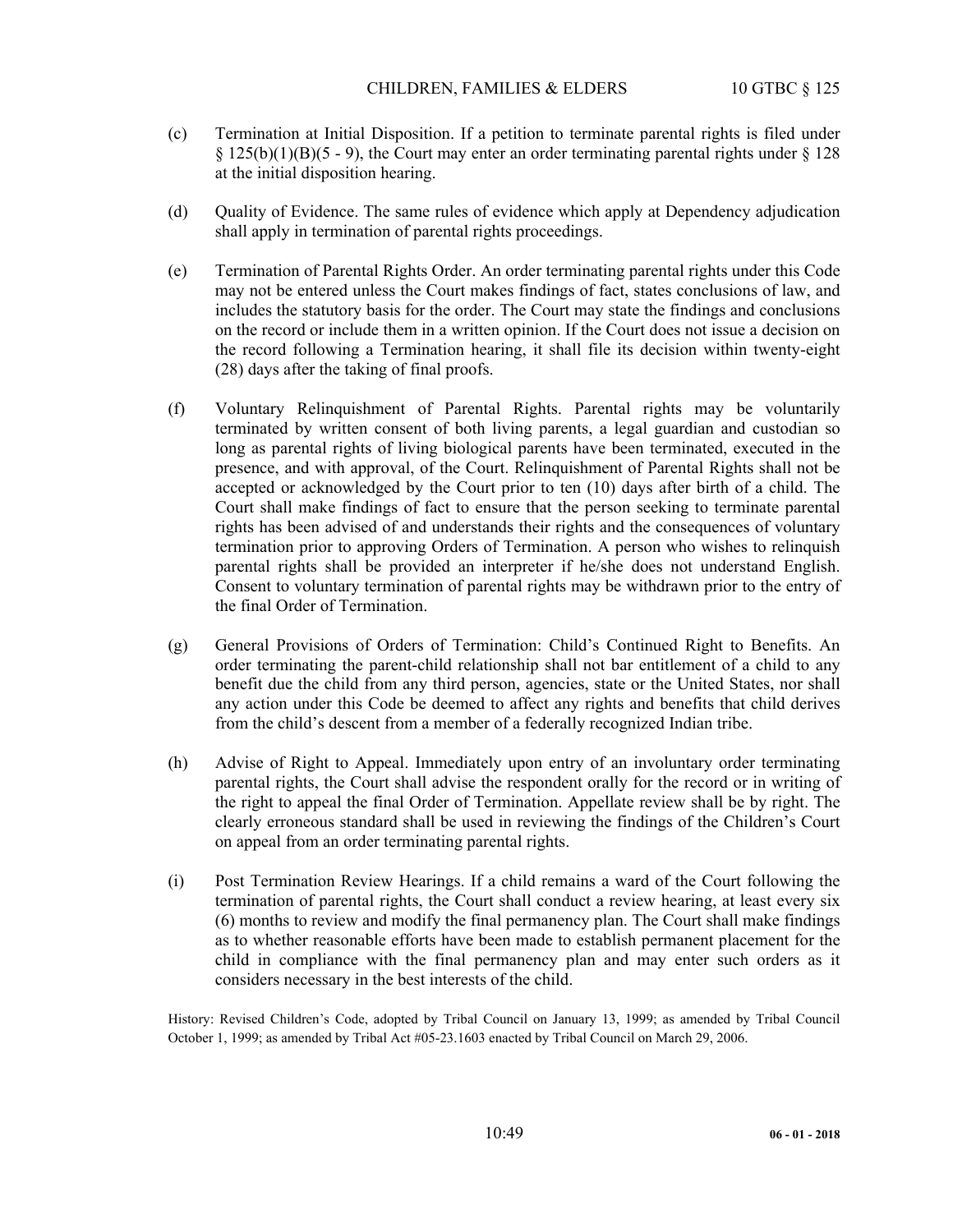# 10 GTBC § 126 CHILDREN, FAMILIES & ELDERS

## **§ 126 - Authorization of Medical Treatment**

- (a) Court Authorization. At any time, regardless of whether a child is under the custody of the Court, the Court may authorize medical or surgical care for a child when:
	- (1) Parent Not Available. A parent, legal guardian or custodian is not immediately available and cannot be found after reasonable effort in the circumstances of the case; or
	- (2) Physician's Opinion. A physician informs the Court orally or in writing that in his/her professional opinion, the life of the child would be greatly endangered without certain treatment and the parent, guardian or other custodian refuses or fails to consent. If time allows in a situation of this type, the Court shall cause every effort to be made to grant the parent, guardian, or custodian an immediate informal hearing, but this hearing shall not be allowed to further jeopardize the child's life or health.
- (b) Religious and Traditional Healing. In making its order, the Court shall give due consideration to any treatment being given the child by prayer, through spiritual means alone or through other methods approved by tribal customs or traditions or religions or if the child or his parent, guardian, or custodian are adherents of an established religious denomination that relies on this form of treatment in lieu of medical treatment, or practices the tribal customs, traditions or religion which is relied upon for such treatment of the child.
- (c) Written Authorization. After entering any authorization under this section, the Court shall reduce the circumstances, finding and authorization to writing and enter it in the records of the Court and shall cause a copy of the authorization to be given to the appropriate physician, hospital, or both.
- (d) Oral Authorization. Oral authorization by the Court is sufficient for care or treatment to be given and shall be accepted by any physician or hospital. No physician or hospital nor any nurse, technician or other person under the direction of such physician or hospital shall be subject to criminal or civil liability in the Court for performance of care or treatment in reliance on the Court's authorization, and any function performed there under shall be regarded as if it were performed with the child's and the parent's, guardian's or custodian's authorization.

History: Revised Children's Code, adopted by Tribal Council on January 13, 1999; as amended by Tribal Council October 1, 1999; as amended by Tribal Act #05-23.1603 enacted by Tribal Council on March 29, 2006.

# **§ 127 - Emancipation**

- (a) Emancipation by Operation of Law. Emancipation occurs by operation of law:
	- (1) When a minor is validly married;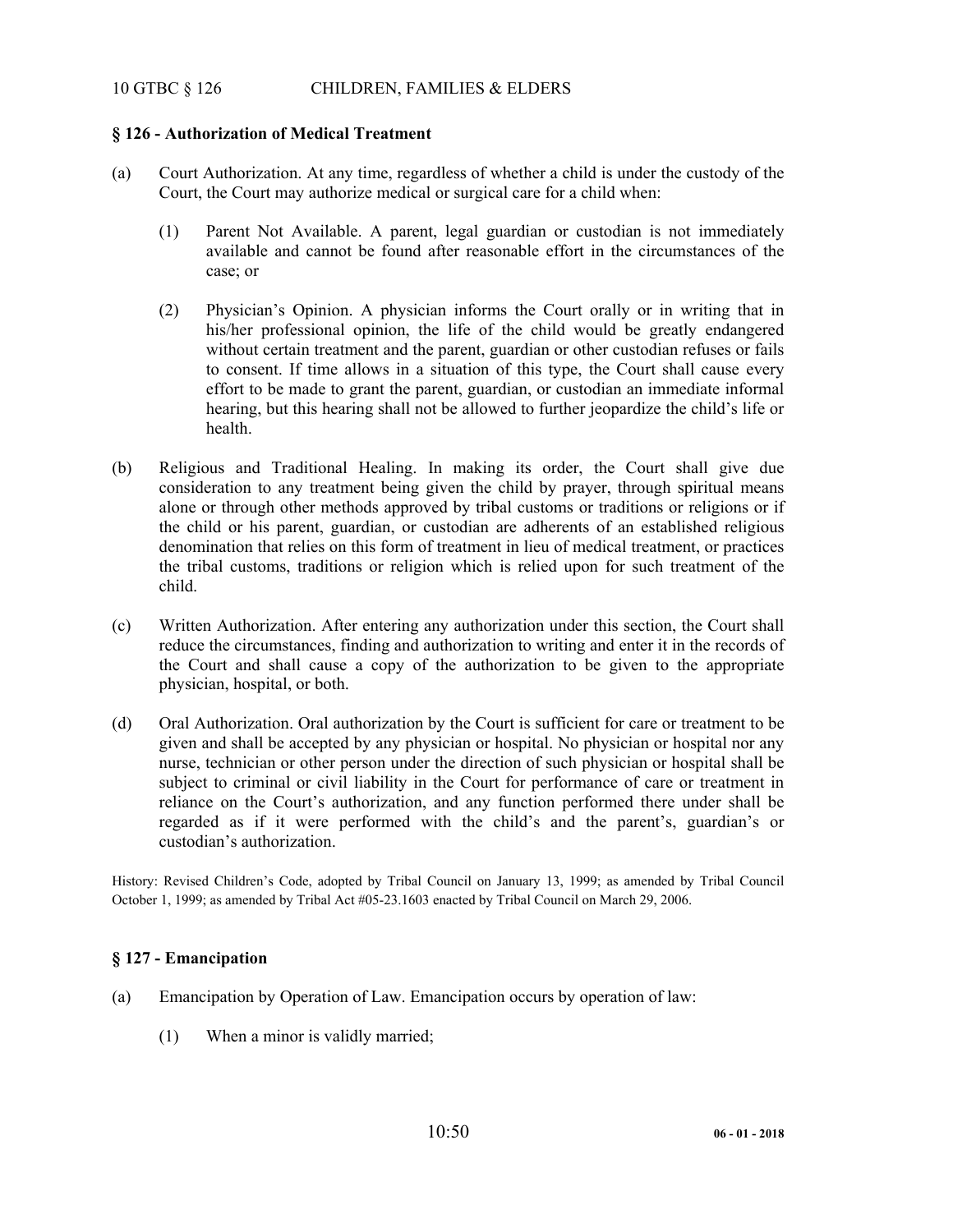### CHILDREN, FAMILIES & ELDERS 10 GTBC § 127

- (2) During any period in which a minor is on active duty with the armed forces of the United States; and
- (3) For the purposes of consenting to routine, non-surgical medical care or emergency medical treatment to a minor when the minor is in the custody of a law enforcement agency and the minor's parent, guardian, or custodian cannot be promptly located.
- (b) Emancipation by Court Order. An emancipation may also occur by Court order pursuant to a petition filed by a minor or children's advocate on behalf of the minor in the Children's Court.
	- (1) Contents of Petition. The petition must be signed by the minor and must include an affidavit by an adult individual having personal knowledge of the minor's circumstances, who believes that under the circumstances emancipation is in the best interest of the minor.
	- (2) Investigation. After the petition is filed the Court may assign AFS to investigate any allegations of abuse or neglect which arise from a petition for emancipation; appoint legal counsel for the minor; appoint legal counsel for the minor's parents, guardian, or custodian if they are indigent; or dismiss the petition if the minor's custodial parent does not consent and is providing support or if it is apparent that emancipation would not be the minor's best interests.
- (c) Emancipation Order. The Court may issue an emancipation order if it determines by a preponderance of the evidence that emancipation is in the best interest of the minor and the minor establishes that:
	- (1) The minor's parent, guardian, or custodian does not object to the petition;
	- (2) The minor is at least sixteen (16) years of age;
	- (3) The minor is a resident of the Tribe's six-county service area;
	- (4) The minor has demonstrated ability to manage his/her financial affairs, including proof of employment or other means of support;
	- (5) The minor has demonstrated the ability to manage his/her personal and social affairs; and
	- (6) The minor understands his/her rights and responsibilities as an emancipated minor.
	- (7) The minor remains engaged in an education program.
- (d) Right to Appeal; Rescission. The minor or a parent, guardian, or custodian of the minor may file an appeal from the Court's grant or denial of an emancipation petition or a minor emancipated by Court order may petition the Children's Court to rescind the order.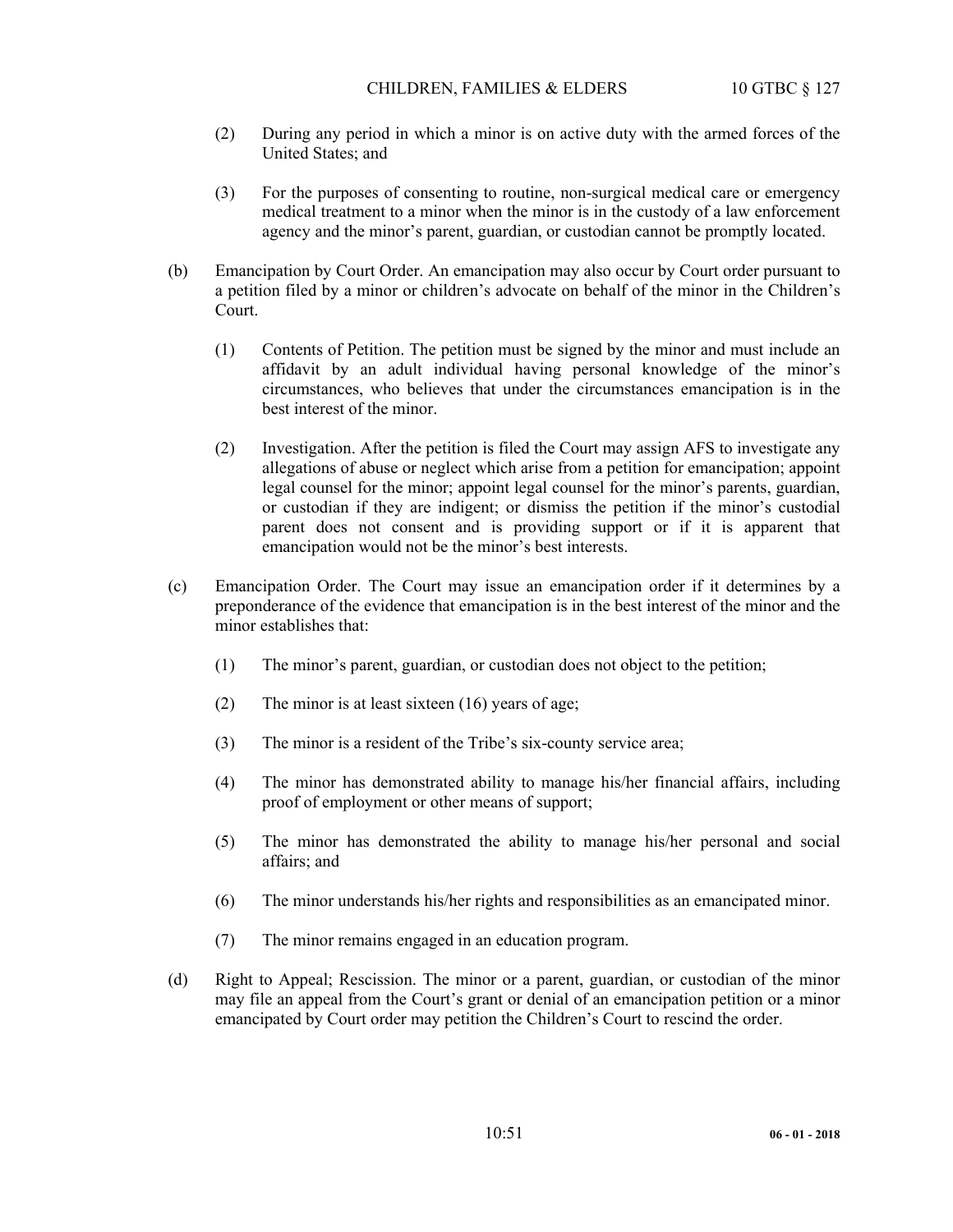# 10 GTBC § 128 CHILDREN, FAMILIES & ELDERS

- (e) Rights of Emancipated Minor. A minor emancipated by operation of law or by Court order will be considered to have the rights and responsibilities of an adult except for those specific constitutional and statutory age requirements regarding voting, use of alcoholic beverages, access to tribal minors' trusts, and other health and safety regulations relevant to the minor because of his/her age. A minor will be considered emancipated for the purpose of the following rights:
	- (1) To enter into enforceable contracts;
	- (2) To sue or be sued in his/her own name;
	- (3) To retain his/her own earnings;
	- (4) To establish a separate domicile;
	- (5) To act autonomously, and with the rights and responsibilities of an adult, in all business relationships;
	- (6) To earn a living;
	- (7) To authorize his/her own preventive health care and mental health care;
	- (8) To apply for a driver's license or other state or tribal license;
	- (9) To register for school;
	- (10) To marry;
	- (11) To apply to medical assistance programs administered under the State of Michigan Social Welfare Act or Indian Health Service or tribal health services;
	- (12) To apply for welfare assistance;
	- (13) If a parent, to make decisions and give authority in caring for his/her own minor child; and
	- (14) To make a will.
- (f) Debts of Emancipated Minor. Parents of a minor emancipated by Court order are not liable for any debts incurred by the minor during the period of emancipation.

History: Revised Children's Code, adopted by Tribal Council on January 13, 1999; as amended by Tribal Council October 1, 1999; as amended by Tribal Act #05-23.1603 enacted by Tribal Council on March 29, 2006.

### **§ 128 - Delegations of Parental Authority**

(a) Power of Attorney. A parent, guardian, or custodian, or Anishinaabek Family Services may, by a properly executed power of attorney, delegate to another person, certain parental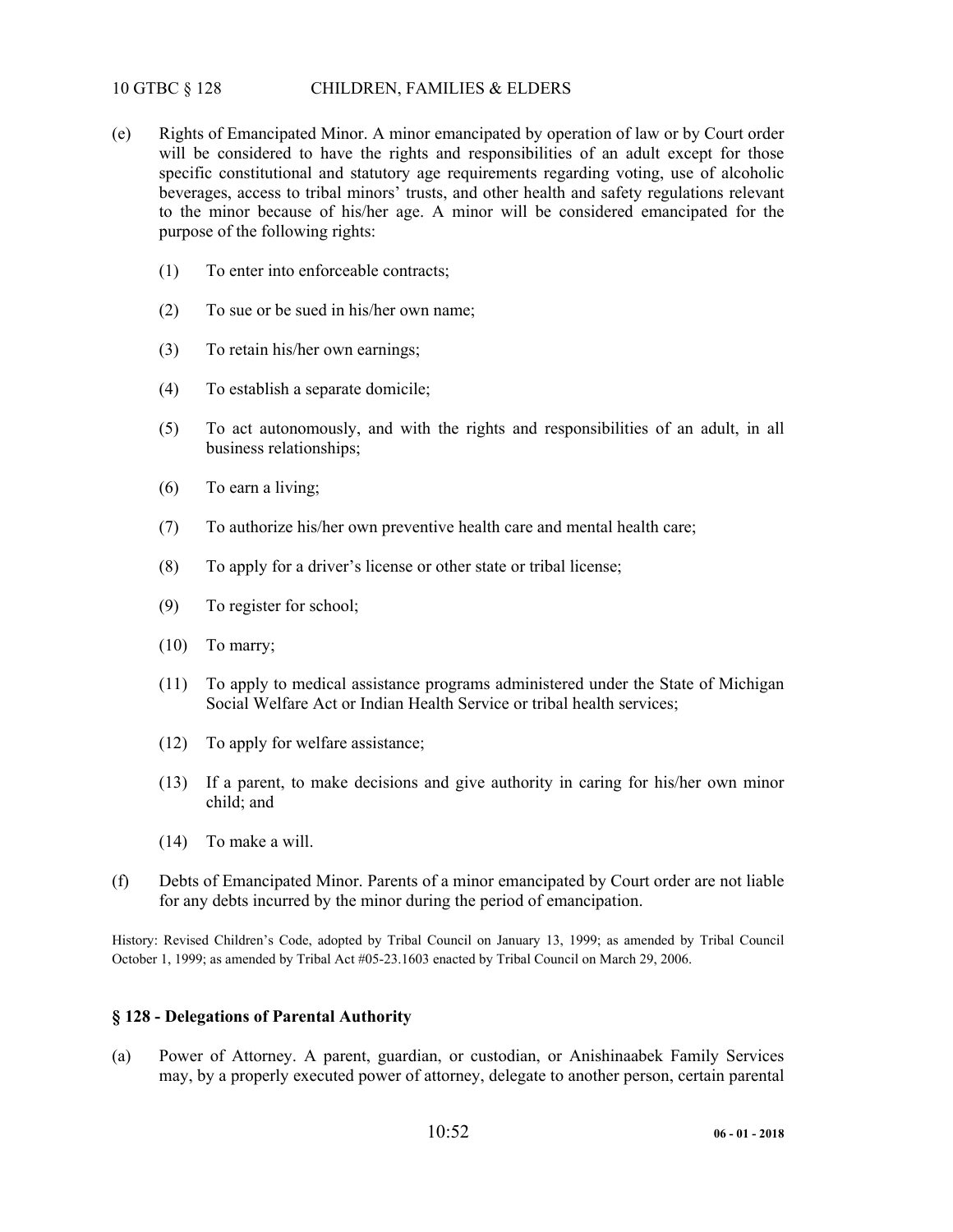### CHILDREN, FAMILIES & ELDERS 10 GTBC § 128

authority regarding the care, custody and property of a minor child. Said powers include but are not limited to: consent to admission to a hospital or school, consent to secure routine dental care, non-surgical medical care and emergency dental, medical or surgical treatment. Such delegation shall not include power to consent to marriage, non-emergency elective surgery or adoption. The delegation of parental authority shall be valid for no more than six (6) months from the date of execution, and may be revoked in writing, at any time by the person or agency delegating the power. A person acting under a power of attorney may be referred to as an "attorney in fact," "agent" or "power of attorney." The delegation is renewable upon Motion to extend the term of delegation of parental authority filed in the Children's Court.

- (b) Limited Guardianship. The Court may by written order, appoint a temporary guardian under such terms and conditions as the Court sets forth. A temporary guardianship may be modified or termination upon determination by the Court that it is in the best interests of the child to modify or terminate the guardianship. The parent and the child's extended family may be granted visitation rights with the child during the term of the guardianship by the Court. A temporary guardianship shall be established by parental consent only, and shall be terminated by the Court upon written Motion to Terminate a Guardianship. If the court finds that no visitation between parent and child shall occur during the term of the guardianship, the Court must make findings of fact to support suspension of visitation, and may direct AFS to investigate and reasonable belief that a child meets the definition of a Dependent child.
- (c) Statutory Guardianship.
	- (1) Purpose. The Children's Court, when it appears necessary or convenient, may appoint guardians for persons under the Court's jurisdiction. Unless otherwise specified by the Court, an appointed guardian shall be responsible for the care, custody and education of the child until such child arrives at the age of eighteen (18) years, dies, is emancipated by a Court of competent jurisdiction, or until the guardian is legally discharged.
	- (2) Grounds. The Court may appoint a statutory guardian for a child if:
		- (A) Parental rights of both parents or of the surviving parent have been terminated or suspended by prior Court order, by judgment of divorce or separate maintenance, by death, by judicial determination of mental incompetence, by disappearance, abandonment, or by confinement in a place of detention; or
		- (B) The appointment is necessary for the immediate physical, mental or developmental well-being of a child.
	- (3) Who May File. Any person or entity with a vested interest in the wellbeing of a child, including Tribal human resources, mental health services providers and the Anishinaabek Family Services, the child, if age fourteen (14) or older, a child's representative may file a petition for statutory guardianship. The petition may be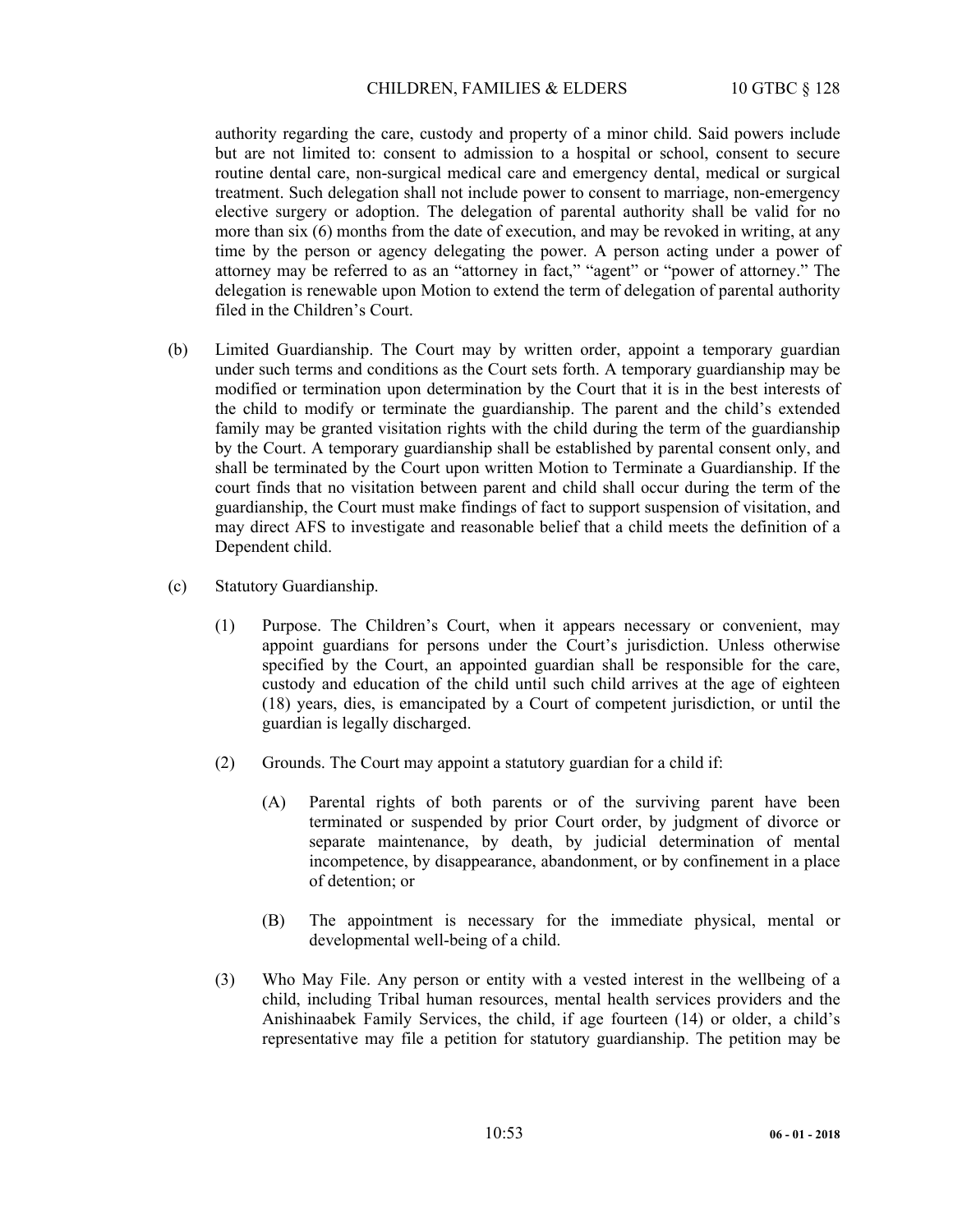initiated either by the proposed guardian or by the child if at least fourteen (14) years of age.

- (4) Notice. Before appointing a guardian, the Court must reasonably provide notice of filing of a Petition for Statutory Guardianship to all interested parties, including but not limited to, parents custodians, agencies and person having responsibility for the care of the child, to the child, and to other relatives of the child as the Court may deem proper.
- (5) Contents of Petition. A petition for guardianship shall include the following to the best of the petitioner's knowledge, information and belief:
	- (A) The full name, sex, date, social security number and place of birth, residence and tribal affiliation of the proposed ward;
	- (B) The full name, address, tribal affiliation, social security number, relationship, if any, to the minor, and interest in the proceeding of the petitioner;
	- (C) The names and addresses of the minor's parents, if living, and of other persons known to have an interest in the petition for appointment of statutory guardian; the name and date of death of the minor's deceased parent or parents (certificate attached), if appropriate;
	- (D) A statement of the basis for the Court's assumption of jurisdiction;
	- (E) The name and address of the person or agency having legal or temporary custody of the proposed ward;
	- (F) A statement of the reason that the appointment of a guardian is sought and whom the petitioner recommends as guardian; and
	- (G) A full accounting of the minor's assets and liabilities with an estimate of the value of any property owned, possessed, or in which the proposed ward has an interest, including any income and accounts receivable to which the proposed ward is entitled presently and in foreseeable future.
- (6) Certified Petition. All petitions must be dated, signed, and certified by the petitioner and notarized or witnessed by a clerk of the Court.
- (7) Statutory Guardianship Report. Upon the filing of a guardianship petition, the Court shall immediately request that the AFS, or other qualified agency provide a guardianship report including specific information regarding the proposed statutory guardian and the proposed ward.
	- (A) Contents of Report. The statutory guardianship report shall contain all pertinent information necessary to assist the Court in determining the best interests of the proposed ward; and shall include but is not limited to: a criminal background check on all adults living in the proposed guardian's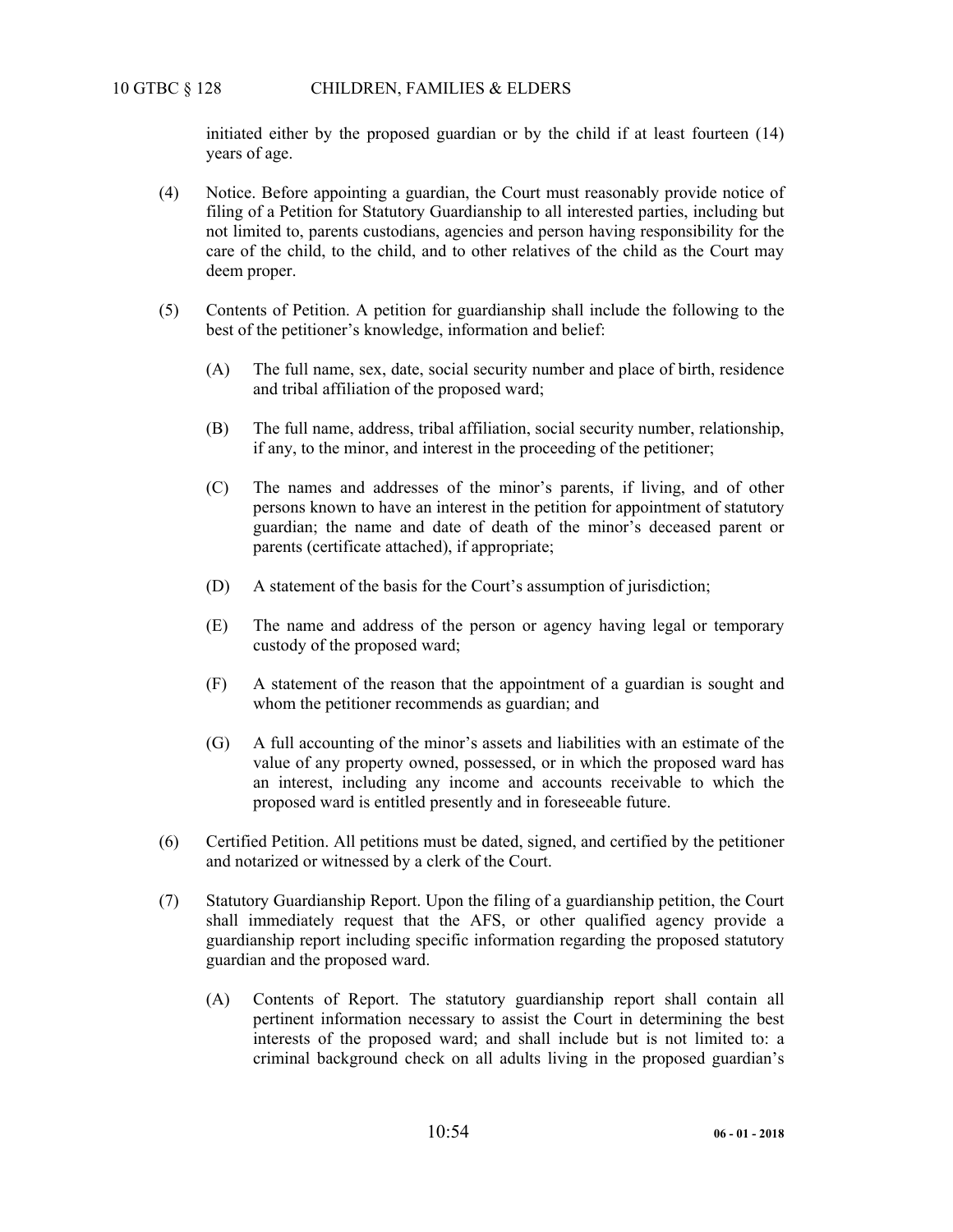### CHILDREN, FAMILIES & ELDERS 10 GTBC § 128

household, a check of tribal and state records regarding any substantiated claims of child abuse and/or neglect.

- (B) When Report Due. No Orders granting Statutory Guardianship shall be issued until the statutory guardianship report has been completed, submitted to and considered by the Court. The report shall be submitted to the Court no later than ten (10) days before a Statutory Guardianship hearing. The Court may order additional reports as it deems necessary and extend the time for filing of those reports as deemed necessary.
- (8) Powers and Duties of Guardian. To the extent that it is not inconsistent with the terms of any order of the Court, a guardian has the following powers and duties:
	- (A) The statutory guardian is entitled to custody of the ward and shall make provisions for the ward's care, comfort, and maintenance, and shall, as appropriate to the ward's needs, arrange for training, education, employment, medical care and rehabilitation. The statutory guardian shall be responsible for reasonable care of the ward's clothing, furniture, vehicles, and other personal property in the ward's possession during the term of the guardianship.
	- (B) In arranging for a ward's domicile, the statutory guardian shall give preference to places within the tribal reservation over places not on the reservation or within the GTB six-county service area, if potential domiciles are substantially equivalent. The guardian shall give preference to places that are not treatment facilities unless in-patient medical or psychological treatment has been necessary by appropriate medical evaluation. If the only available and appropriate domiciles are treatment facilities, the guardian shall give preference to tribally-based or approved treatment facilities.
	- (C) The statutory guardian shall have authority to consent to any medical, legal, psychological, or other professional care, counsel, treatment, or service on behalf of the ward. The statutory guardian may, with Court approval, give any other consent or approval on the ward's behalf that is reasonably required to ensure the health, safety and security of the ward, in the ward's best interest.
- (9) Reimbursement. The statutory guardian is entitled to reimbursement from the ward's estate for reasonable and proper expenditures incurred in the performance of his/her duties as guardian. The Court may order monthly reimbursement payments to the guardian upon written request, subject to the availability of funds and an annual accounting.
- (d) Conservatorship. The Court may, upon the filing of a Petition for Appointment of a Conservator appoint a conservator for a minor if, in the Court's opinion, a statutory guardianship is inadequate or not necessary to ensure the best interests of the child. A conservatorship shall not confer authority over the minor but shall provide the fiduciary power and duty to marshal and preserve the minor's assets and for paying the legitimate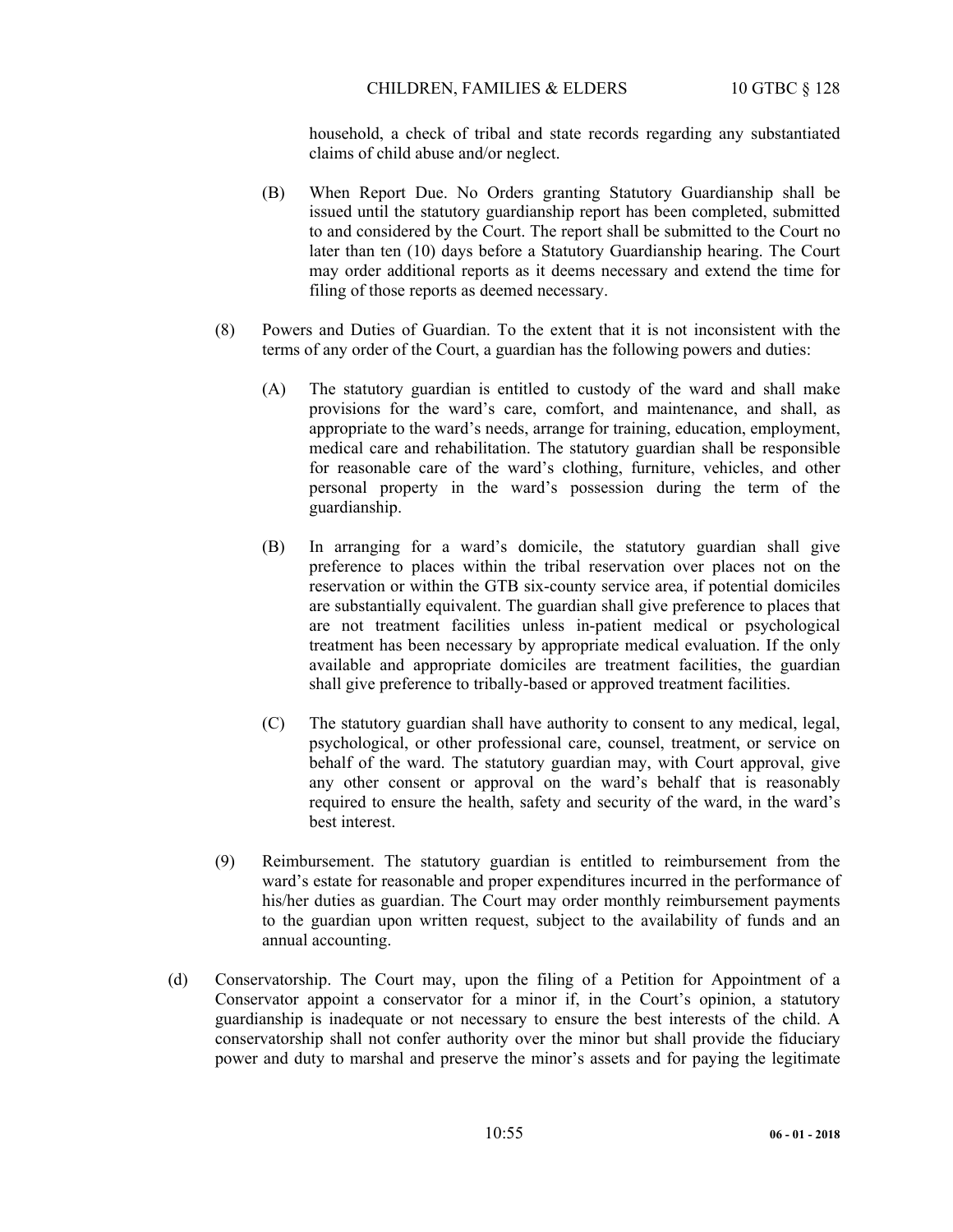# 10 GTBC § 129 CHILDREN, FAMILIES & ELDERS

expenses incurred in providing care and maintenance for the minor, subject to the availability of funds and annual accounting to the court.

- (e) Annual Reports. All limited guardians, statutory guardians and conservators shall file annual reports with the Tribal Court providing an update on the condition of the ward and an accounting of funds collected and funds expended on behalf of the ward. The reports shall be available for review by all parties demonstrating a justifiable interest in the ward.
- (f) Annual Review Hearings. Annual review hearings shall be scheduled in conjunction with the filing of annual reports by limited guardians, statutory guardians and conservators. Any party with a justifiable interest in the welfare of the ward may request additional hearings.
- (g) Resignation. Any limited guardian, guardian, or conservator who wishes to resign may petition the Court setting forth the reasons for the request. The Court shall review a final accounting prepared by the limited guardian, guardian, or conservator. If the Court is satisfied, It may accept the resignation, discharge the limited guardian, guardian, or conservator and appoint a successor. The limited guardian, guardian, or conservator remains liable for all matters occurring from the time of appointment to the time of discharge.
- (h) Appointment of Successors. Upon the removal, death, or resignation of a limited guardian, guardian, or conservator, the Court shall appoint a successor following the same criteria provided for in the original appointment.
- (i) Fiduciary Duty. All persons acting under a power of attorney, limited guardians, guardians, conservators and any person or agency appointed to act on behalf of a minor under this Code acts in a fiduciary capacity. As a fiduciary, one owes a duty to act in the best interest of the minor, exercising sound judgment and avoiding conflicts of interest. Any person acting under a power of attorney, limited guardianship, statutory guardianship, or conservatorship, who breaches or his/her fiduciary duty shall be liable for up to treble damages resulting from such breach.

History: Revised Children's Code, adopted by Tribal Council on January 13, 1999; as amended by Tribal Council October 1, 1999; as amended by Tribal Act #0220.1147, as enacted by Tribal Council in Special Session on August 28, 2002; as amended by Tribal Act #05-23.1603 enacted by Tribal Council on March 29, 2006.

# **§ 129 - Adoption**

- (a) Purpose. The purpose of this section is to protect the rights and the welfare of Indian children, natural parents, and adoptive parents. It is the policy of the Tribal Council to promote the adoption of Indian children by members of the Tribe.
- (b) Jurisdiction. The Court shall have jurisdiction over all adoptions in which the person to be adopted ("adoptee") is an enrolled member of, or eligible for enrollment in the Grand Traverse Band of Ottawa and Chippewa; or is an Indian child living within GTB's sixcounty service area who has significant ties to the GTB community.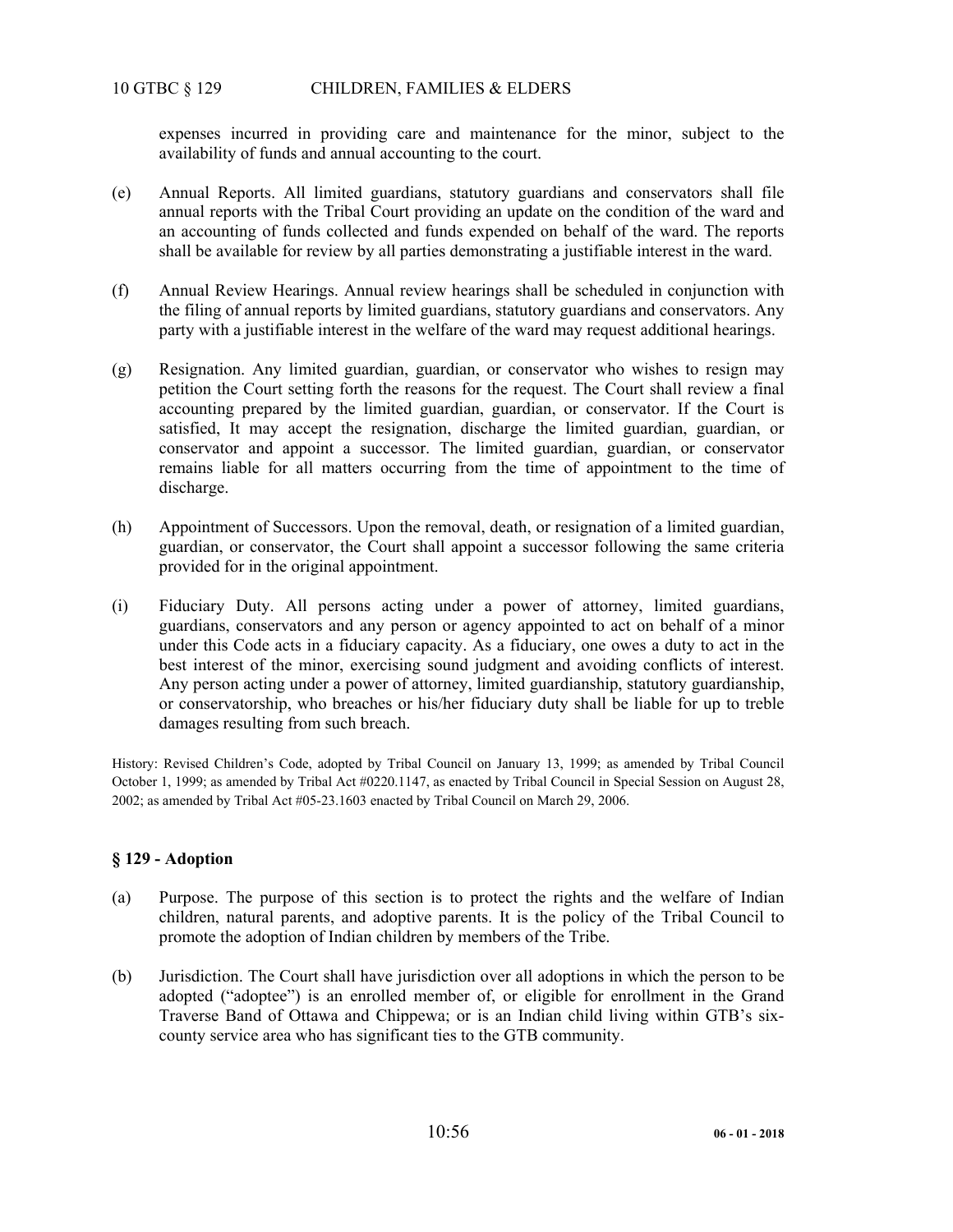- (c) Who May File a Petition for Adoption. Any person over the age of twenty-one (21) may file an adoption petition. Married or cohabitating persons maintaining a domicile together must make a joint petition, except where one person is the adoptee's natural parent.
- (d) Parental Consent to Adoption. Adoption may be ordered by the Court upon filing of a Petition and written consent to voluntary termination of parental rights by both parents or legal guardian. The consent to termination must be executed in the presence of the Court or before a Notary Public. The Court make findings of fact that persons consenting to termination of parental rights for purposes of adoptive placement have been informed of the nature and consequences of their actions and that consent is both voluntary and informed.
	- (1) Minority-Age Status. The minority-age status of parent(s) shall not be a bar to the right of consent nor shall it invalidate such consent.
	- (2) Non-Consenting Natural Parents. The parental rights of non-consenting natural parents may be involuntarily terminated pursuant to § 128 of this Code. The Court may execute consent to adoptive placement of children of parents whose parental rights have been terminated.
- (e) Withdrawal of Consent. Consent to voluntary termination of parental rights for the purposes of adoption may be withdrawn by a parent(s) at any time before the entry of the final order of adoption.
- (f) Petition for Adoption. The petition for adoption shall be filed with the Court by the adopting parties. It shall be signed by the adopting parent(s) and shall contain:
	- (1) The full name, residence, documentary proof of the date and place of birth, social security number, and the tribal affiliation and degree of Indian blood of the adoptee;
	- (2) The full name(s), residence(s), date(s) and places(s) of birth, tribal affiliation and degree(s) of Indian blood, occupation(s), of the adoptive parents and the AFS certification of fitness.
	- (3) Proof of parental consent to the adoption and notice to the grandparents if applicable;
	- (4) A statement by the adopting parent(s) that it is the desire of the adopting parent(s) that the legal relationship of a parent and child be established between them and the adoptee; and
	- (5) A full description and statement of value of all property owned or possessed by the adoptee, to the best of the petitioner's knowledge.
- (g) Investigative Report. Upon the filing of a petition for adoption, the Court shall request the Grand Traverse Band's adoption worker to inquire into, investigate, and report to the Court and the Anishinaabek Family Services, within thirty (30) days regarding the stability of the adoptee for adoption, the financial ability, moral and physical fitness, and general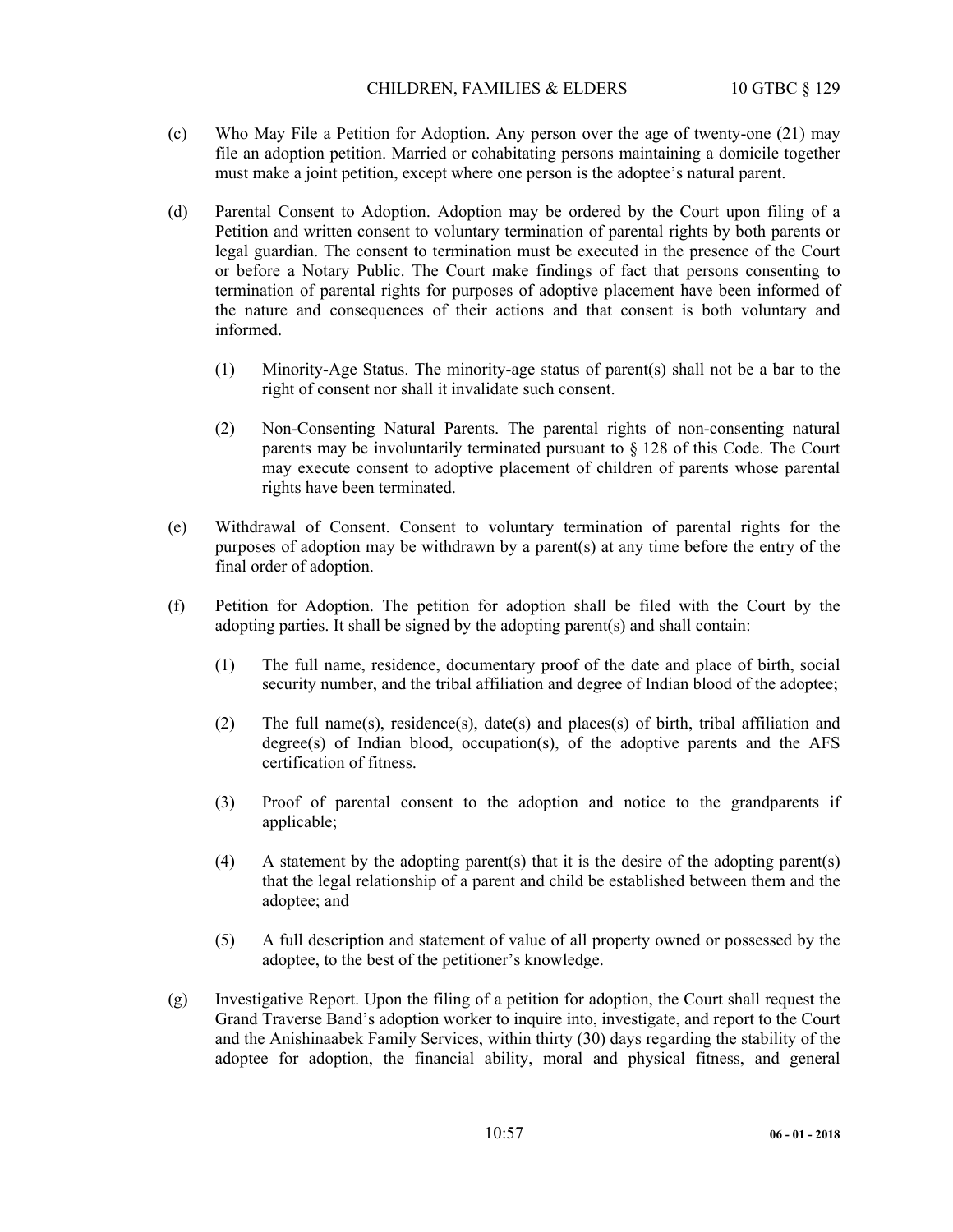background of the adopting parent(s); and to make recommendations on the proposed adoption. A criminal back ground check is required. The Court may also request any local, state or federal agency to provide assistance in obtaining information as to the suitability of the adopting parent(s) for the adoption.

- (h) Recommendation of the Anishinaabek Family Services. Upon completion of the investigative report, the Tribe's adoption worker shall submit his/her report to the AFS in order to obtain a certificate of fitness to be included with the Petition for Adoption or Motion for Order of Adoptive Placement or Motion for Entry of Final Order of Adoption.
- (i) Initial Hearing. Within ten (10) days of the receipt of certification of fitness from AFS, the Court shall schedule a hearing on the petition for adoption.
	- (1) Notice. The adoptee, adopting parent(s), and all other interested parties shall be given notice of the hearing on petition for adoption.
	- (2) Appearance Mandatory. The adoptee and adopting parent(s) shall appear in person at the initial hearing.
- (j) Waiver of Trial Custody Period. If the adoptee has been in the custody of the adoptive parent(s) for more than six (6) months and AFS recommends adoption at the initial hearing on petition for adoption, the Court, upon a motion by the presenting officer, may waive the trial custody period and enter final adoption Orders. Any party in interest may file objections to waiver of trial custody period entry of final adoption orders within seven (7) days of hearing.
- (k) Final Hearing if Trial Custody Period Not Waived. Not less than ninety (90) days, nor more than one hundred twenty (120) days, after the adoptee has been in the custody of the adoptive parent(s), the adoptee and adoptive parent(s) shall appear before the Court. They shall report to the Court about the welfare of the adoptee, the current status of their home, and the desire of the adoptive parent(s) to finalize the adoption.
- (l) Final Adoption Order; Extension of Trial Custody Period. If the Court is satisfied that the Interests of the adoptee are best served by the proposed adoption, the final decree adoption may be entered. The Court may order, or adoptive parent(s) may request, a six (6) month extension of the trial custody period, after which a final adoption decree must be entered or the adoptee returned to the custody of the Court.
- (m) Effect of the Final Adoption Order.
	- (1) Parent and Child Relationship. After the final adoption order is entered, the relationship between the adoptive parent(s) and adoptee shall be vested with all rights, duties and other legal consequences of a relationship between natural parents and a child and shall thereafter exist between the adoptee and the adoptive parent(s).
	- (2) Tribal Status Not Affected. The status of an adoptee as a member of the Tribe shall not be affected by adoption. An adoptee who is eligible for membership in the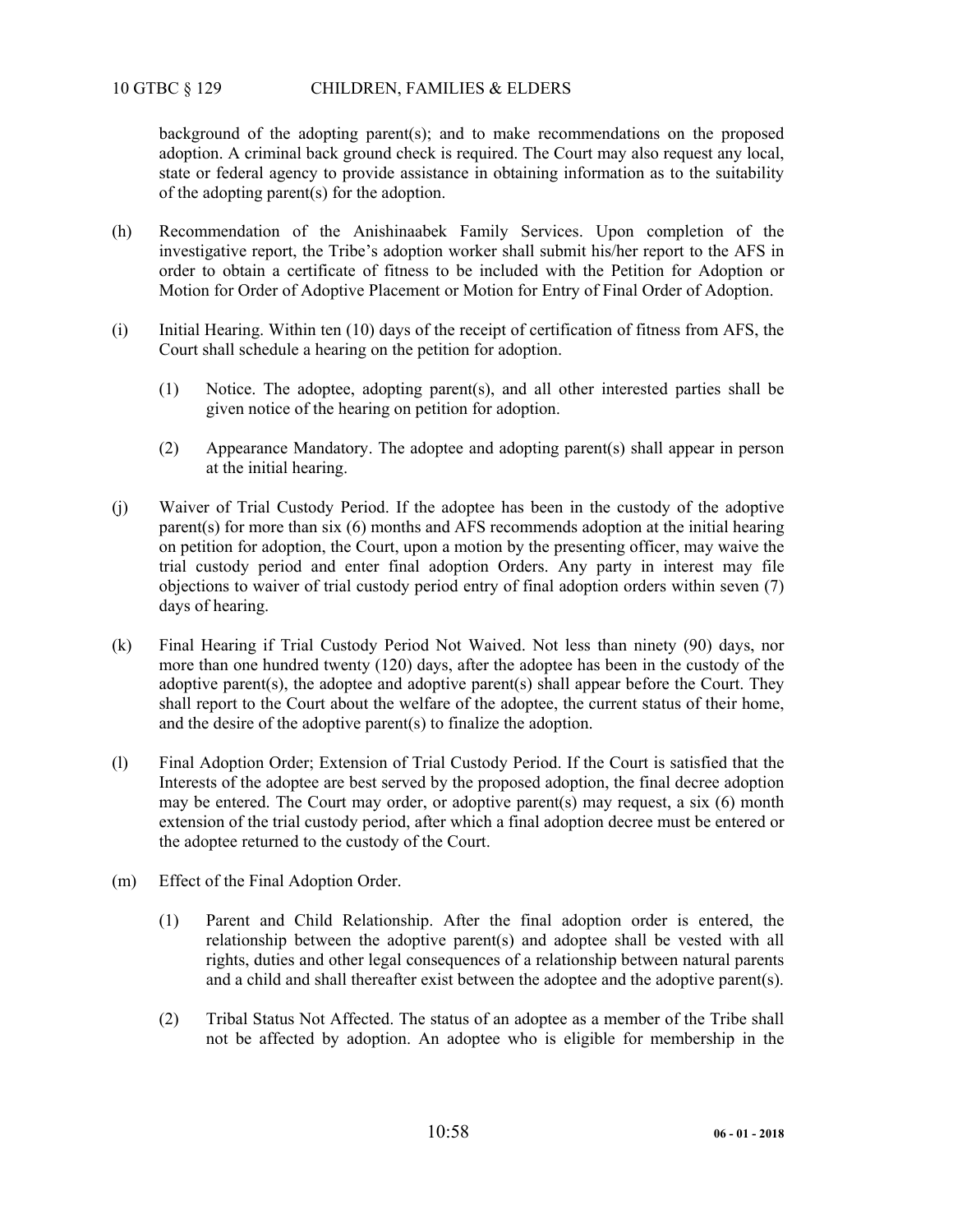Grand Traverse Band shall be enrolled as a tribal member prior to the finalization of the adoption.

- (3) Natural parents Relieved of Parental Responsibilities. After the final decree of adoption is entered, the natural parents, except a natural parent who is the spouse of an adoptive parent, shall be relieved of all parental responsibilities for such adoptee and have no right regarding the adoptee or right to inherit his/her property by descent or distribution.
- (4) Assumption of Surname. Minors adopted by order of the Court shall assume the surname of the person(s) by whom they are adopted, unless the Court orders otherwise.
- (5) Rights of Adoptees.
	- (A) Adoptees shall be entitled to the same rights of person and property as natural children or heirs of the adoptive parents.
	- (B) Adoptees shall be entitled to the society and companionship of their natural siblings.
- (n) Tribal Membership. Any child who is legally adopted by a member of the Grand Traverse Band shall have membership rights as though he/she were the natural child of the adopting parent(s) pursuant to Article II, Section 1(b)(4)a., of the Tribal Constitution.
- (o) Confidentiality of Proceedings and Record. Unless the Court otherwise orders, hearings held in proceedings under this section shall be confidential and shall be held in closed session, without the admission of any persons other than the interested parties and witnesses. All papers, records, petitions, or files pertaining to proceedings, except the final order of adoption, shall be maintained by the Court in locked files and shall not be released to anyone, except pursuant to Court order or consent of the adoptee executed after the adoptee attains the age of eighteen (18).

History: Revised Children's Code, adopted by Tribal Council on January 13, 1999; as amended by Tribal Council October 1, 1999; as amended by Tribal Act #0220.1147, enacted by Tribal Council in Special Session on August 28, 2002; as amended by Tribal Act #05-23.1603 enacted by Tribal Council on March 29, 2006.

### **§ 130 - Child Protection Records**

- (a) Children's Court Records. A record of all hearings under this Code shall be made and preserved. All Children's Court records shall be confidential and shall not be open to inspection to anyone except:
	- (1) A child who has come under the jurisdiction of the Children's court or the child's legal representative.
	- (2) The parent(s), guardian, or custodian; of a child who has come under the jurisdiction of the Children's Court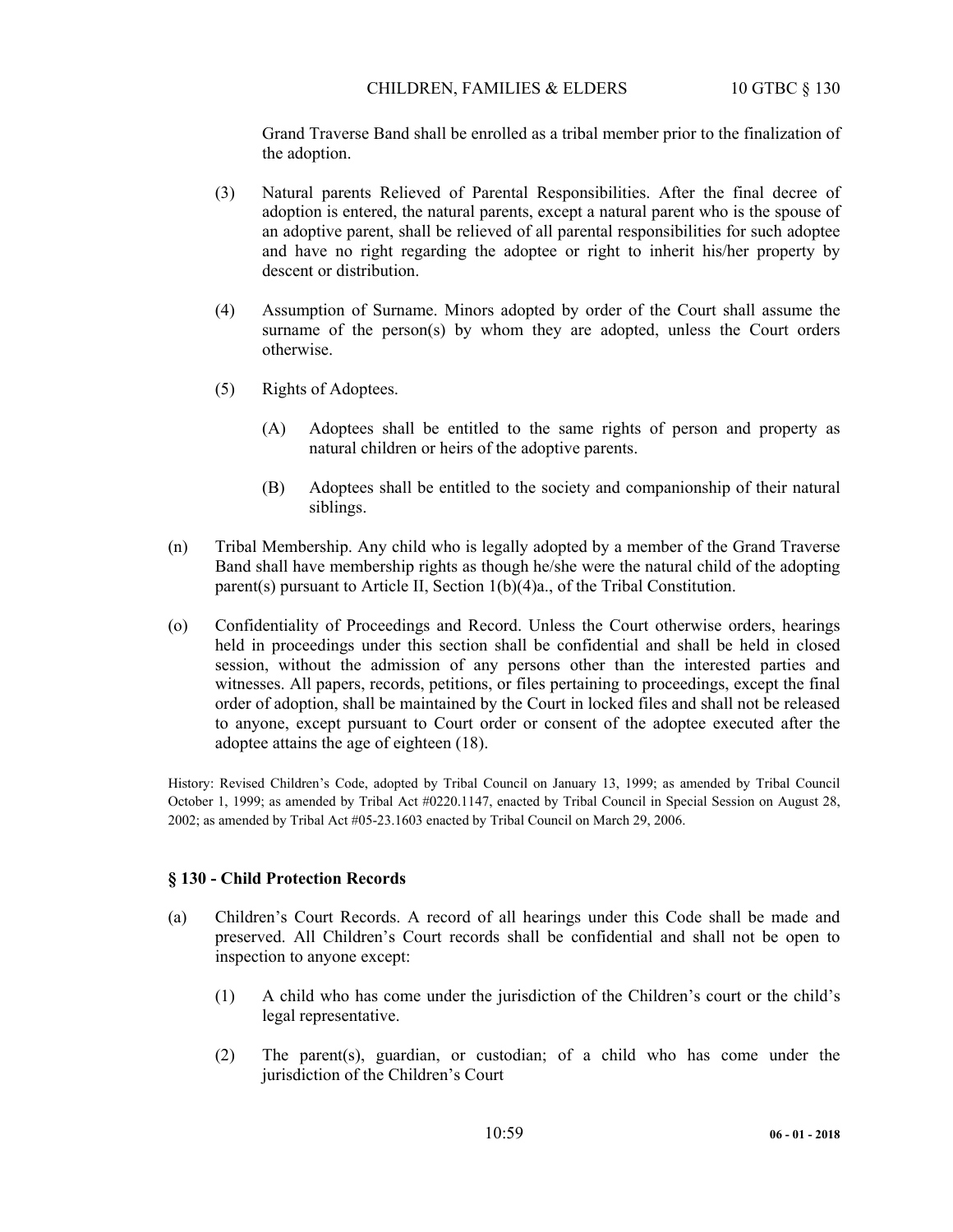- (3) The prospective adoptive parent(s); of a child who comes within the jurisdiction of the Children's Court
- (4) Children's Court personnel directly involved in the handling of the case; and
- (5) An adult who, as a child, came within the jurisdiction of the Children's Court.
- (6) Any other person by order of the Court, having legitimate interest in the particular case or the work of the Court.
- (b) Law Enforcement and Anishinaabek Family Services Records. Law enforcement and AFS records and files concerning a child shall be kept separate from the records and files of adults. All law enforcement and the Anishinaabek Family Services records shall be confidential and shall not be open to inspection to anyone except:
	- (1) The child; who is or was the subject of case opened by law enforcement or AFS.
	- (2) The parent(s), guardian, or custodian; of child who is or was the subject of case opened by law enforcement or AFS, so long as parental rights have not been terminated.
	- (3) The child's legal representative
	- (4) Law enforcement and human services personnel, including Anishinaabek Family Services, the Multi-Disciplinary Team and any tribal entity directly involved in the handling of the case;
	- (5) Children's Court personnel directly involved in the handling of the case; and
	- (6) An adult who was the subject of a case opened by law enforcement or AFS which came under the jurisdiction of the Children's Court.
	- (7) Any other person by order of the Court, having legitimate interest in the particular case or the work of the Court.

History: Revised Children's Code, adopted by Tribal Council on January 13, 1999; as amended by Tribal Council October 1, 1999; as amended by Tribal Act #0220.1147, enacted by Tribal Council in Special Session on August 28, 2002; as amended by Tribal Act #05-23.1603 enacted by Tribal Council on March 29, 2006.

### **§ 131 - Rehearings**

(a) Time and Grounds. A party may seek a rehearing or new trial by filing a written motion stating the basis for the relief sought within twenty-eight (28) days after entry of a final order. The Court may entertain an untimely motion for good cause shown. A motion will not be considered unless it presents a matter not previously presented to the Court, or presented but not previously considered by the Court, which if true, would cause the Court to reconsider the matter.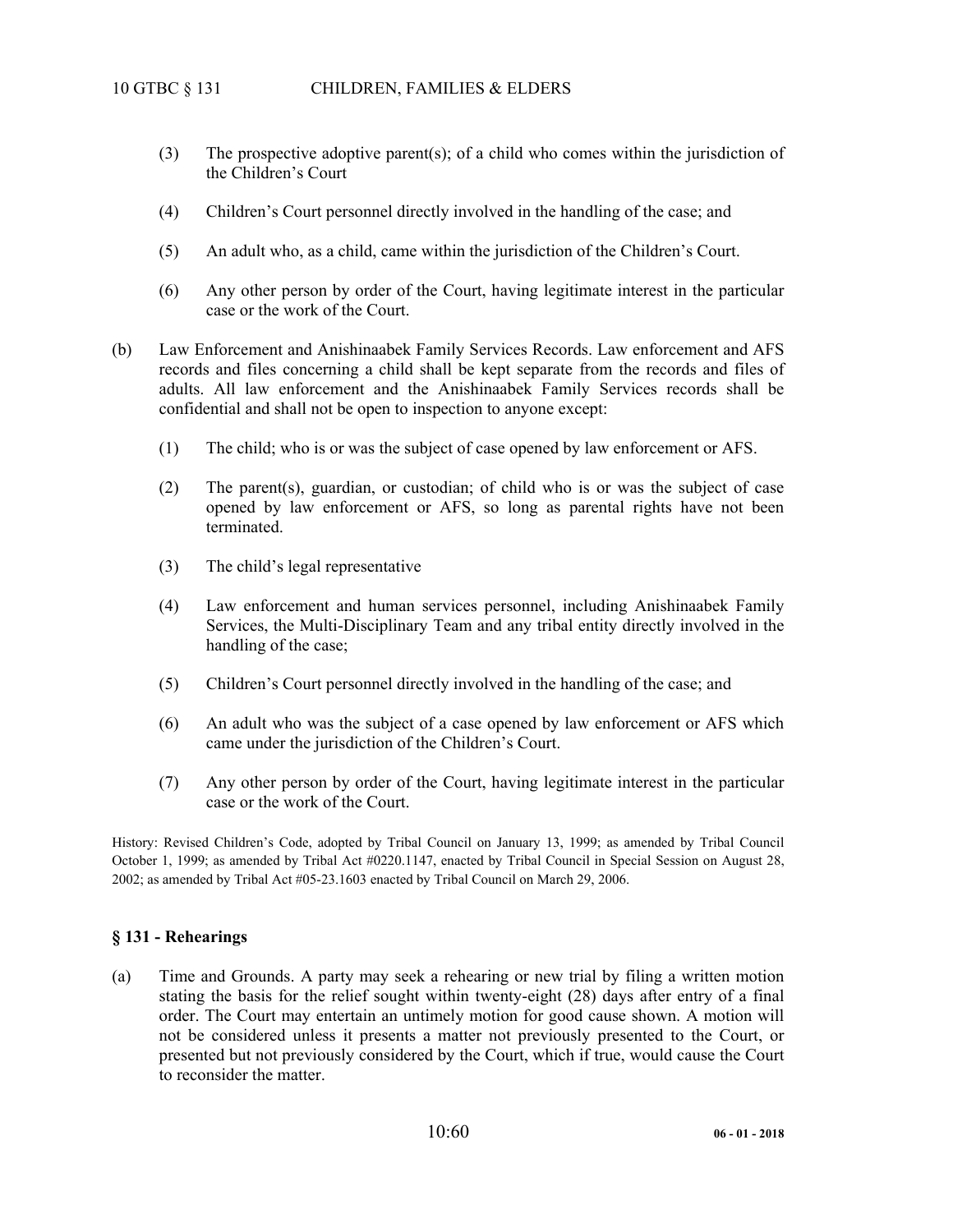- (b) Notice. All parties must be given notice of the motion for rehearing or new trial in accordance with § 119.
- (c) Response by Parties. Any response by parties must be in writing, filed with the Court, and served on the opposing parties within five (5) days after receipt of notice of the motion.
- (d) Procedure. The judge may affirm, modify, or vacate the decision previously made, in whole or in part, on the basis of the record, the memoranda prepared, or a hearing on the motion, whichever the Court in its discretion finds appropriate.
- (e) Hearings. The Court need not hold a hearing before ruling on a motion for rehearing or new trial. Any hearing conducted shall be in accordance with the rules for disposition hearings. The Court shall state the reason for its decision on the motion on the record or in writing.
- (f) Stay. The Court may stay any order pending a ruling on the motion.

History: Revised Children's Code, adopted by Tribal Council on January 13, 1999; as amended by Tribal Council October 1, 1999.

### **§ 132 - Appeals**

- (a) Who Can Appeal. Any party to a Children's Court proceeding may appeal a final decision of the Tribal Court with the GTB Appellate Court, except in those instances in which final order or judgment of the court was by consent of the parties. An order terminating parental rights is appealable by right.
- (b) Time for Taking Appeal. Any party seeking to appeal a final Children's Court order or judgment shall file a written notice of appeal with the Court within twenty-eight (28) days of entry of the final order.
- (c) Standard of Review. The clearly erroneous standard shall be used in reviewing final decisions of the Children's Court.
- (d) Record. For purposes of appeal, a record of proceedings shall be made available to all parties to the proceedings, legal counsel, and by court order, to those with a demonstrated interest in the outcome of the appeal. The party seeking the appeal shall pay all costs of obtaining the record.
- (e) Stay on Appeal. A final Tribal Court order or judgment may be stayed upon order of the Appellate Court.
- (f) Conduct of Proceedings. All appeals shall be conducted in accordance with the GTB Rules of Appellate Procedure as long as those provisions are not in conflict with the provisions of this Children's Code.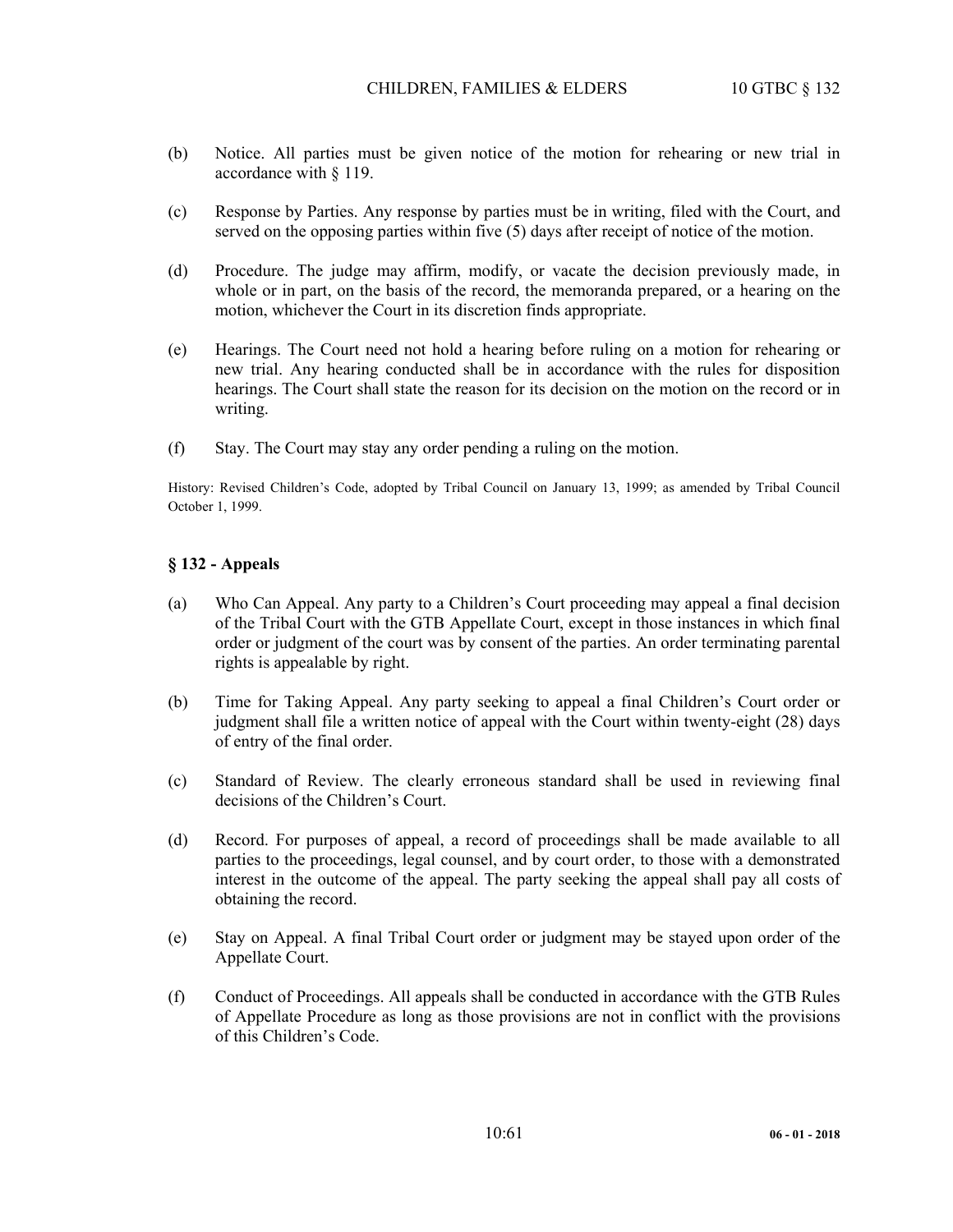## 10 GTBC § 133 CHILDREN, FAMILIES & ELDERS

History: Revised Children's Code, adopted by Tribal Council on January 13, 1999; as amended by Tribal Council October 1, 1999; as amended by Tribal Act #05-23.1603 enacted by Tribal Council on March 29, 2006.

### **§§ 133 through 136 - (Reserved)**

History: Revised Children's Code, adopted by Tribal Council on January 13, 1999; as amended by Tribal Council October 1, 1999.

### **Chapter 2 - Adoption of Certain Michigan Statutes**

#### **§ 201 - Adoption of Certain Michigan Statutes**

The Grand Traverse Band of Ottawa and Chippewa Indians Tribal Council hereby adopts and ratifies the following State of Michigan statutes and Acts to authorize the Tribal Court of the Grand Traverse Band to commit wards of the Court to the Department of Social Services for placement and supervision:

MCL 400.201; MSA 25.381; MCL 712.A.2; MSA 27.3178 (598.2); MCL 803.301 (Y.R.A.); MSA 25.399 (51); MCL 400.55 (h); MSA 16.455 (h); 82 PA 398; 74 PA 150.

History: Tribal Act #89-777, enacted by Tribal Council on November 18, 1989.

### **§ 202 - Adoption of Michigan Child Support Formula Manual**

**Legislative Background**: The preamble to the resolution adopting the State of Michigan's Child Support Formula Manual reads as follows:

**WHEREAS:** The Grand Traverse Band of Ottawa and Chippewa Indians (GTB) became federally recognized as an Indian Tribe having a government-to-government relationship with the United States effective May 27, 1980 (see 45 Fed. Reg. 18321-322 (March 25, 1980)); and

WHEREAS: GTB is organized under a Tribal Constitution approved by the Secretary of the Interior on March 29, 1988; and

**WHEREAS:** GTB has a full governmental Tribal Council currently consisting of George E. Bennett, Tribal Chairman; Melvin Wilson, Vice Chairman; Gregory Bailey, Treasurer; Joyce Duford, Secretary; John McSauby, Councilor; Helen Paul, Councilor; and Michael Shananaquet, Councilor; and

**WHEREAS:** Pursuant to Article IV, Section 1(a), of the Tribal Constitution, the Tribal Council has the power to promote and protect the health, education, and general welfare of the Tribe and its members; and

WHEREAS: Pursuant to Part D of Title IV of the social security act, 42 U.S.C. 651 to 669, 45 C.F.R. 300-399, and MCL 552-517 et al., and the Michigan Friend of the Court Act of 1982, State Court Administrative Office's Friend of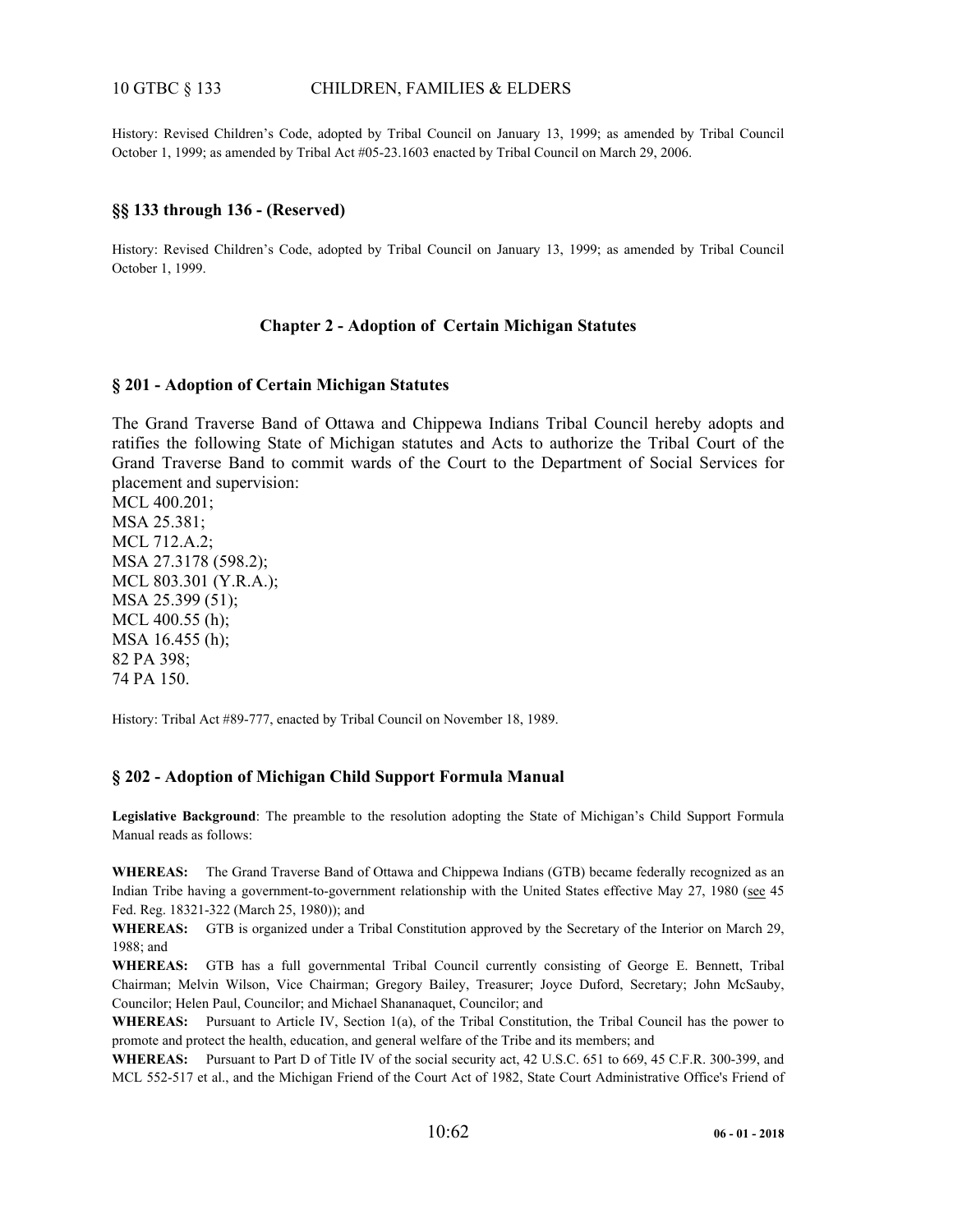the Court Bureau have developed Michigan-based "formula to be used in establishing and modifying...child support." MCL 552.519(3)(a)(vi), consistent with Title IV(D); and

**WHEREAS:** Howe v. Ellen Becker, 796 F.Supp. 1276 (D.S.D. 1992), 8 F.3d 1258 (8th Cir. 1993) held that the State and the United States Office of Child Support Enforcement must negotiate with Indian tribes to implement a tribal plan consistent with Title IV(D) or in the alternative negotiate cooperative agreements with Indian tribes concerning enforcement of child support obligations; and

**WHEREAS:** Shomin v. Raphael, File No. 91-2853-DP, is currently pending before the 13th Judicial Circuit Court for the County of Leelanau, State of Michigan, on a motion to vacate filed by the putative father based on the lack of subject matter jurisdiction; and

**WHEREAS:** The Tribal Council has filed a motion to intervene as amicus party; and

**WHEREAS:** The Tribal Council recognizes the validity of defendant putative father's motion and the holding in Howe; and

**WHEREAS:** The Tribal Council desires to adopt a Title IV(D) plan consistent with the State of Michigan.

- (a) The Tribal Council hereby adopts the Michigan Child Support Formula Manual [M.C.S.F.M.], attached hereto, 1997, as the Tribal plan for purposes of Title IV(D), 42 U.S.C. §§ 651-669.
- (b) The Tribal Council directs that the rules of decision for purposes of Tribal child support matters shall be governed by the guidelines in M.C.S.F.M. (1997).
- (c) Matters subject to the exclusive jurisdiction of the Tribal Court under Title IV(D) actions shall be handled consistent with the policies and procedures of the Michigan Friend of the Court.

History: Tribal Act #97-15.432, enacted by Tribal Council on February 25, 1997.

### **Chapter 3 - Uniform Reciprocal Enforcement of Support**

#### **§ 301 - Short Title**

This ordinance shall be known, and may be cited, as the "Uniform Reciprocal Enforcement of Support".

History: Uniform Reciprocal Enforcement of Support Ordinance, adopted by motion by Tribal Council on December 20, 1994.

#### **§ 302 - Authority and Purposes**

This ordinance is adopted pursuant to Article IV, Sections  $1(a)$ ,  $(b)$ ,  $(c)$ ,  $(f)$ ,  $(i)$  and  $(l)$  of the Tribal Constitution (the "Constitution") of the Grand Traverse Band of Ottawa and Chippewa Indians (the "Grand Traverse Band"). The purposes of this ordinance are to improve and extend by reciprocal legislation the enforcement of duties of support and to make uniform the law with respect thereto.

History: Uniform Reciprocal Enforcement of Support Ordinance, adopted by motion by Tribal Council on December 20, 1994.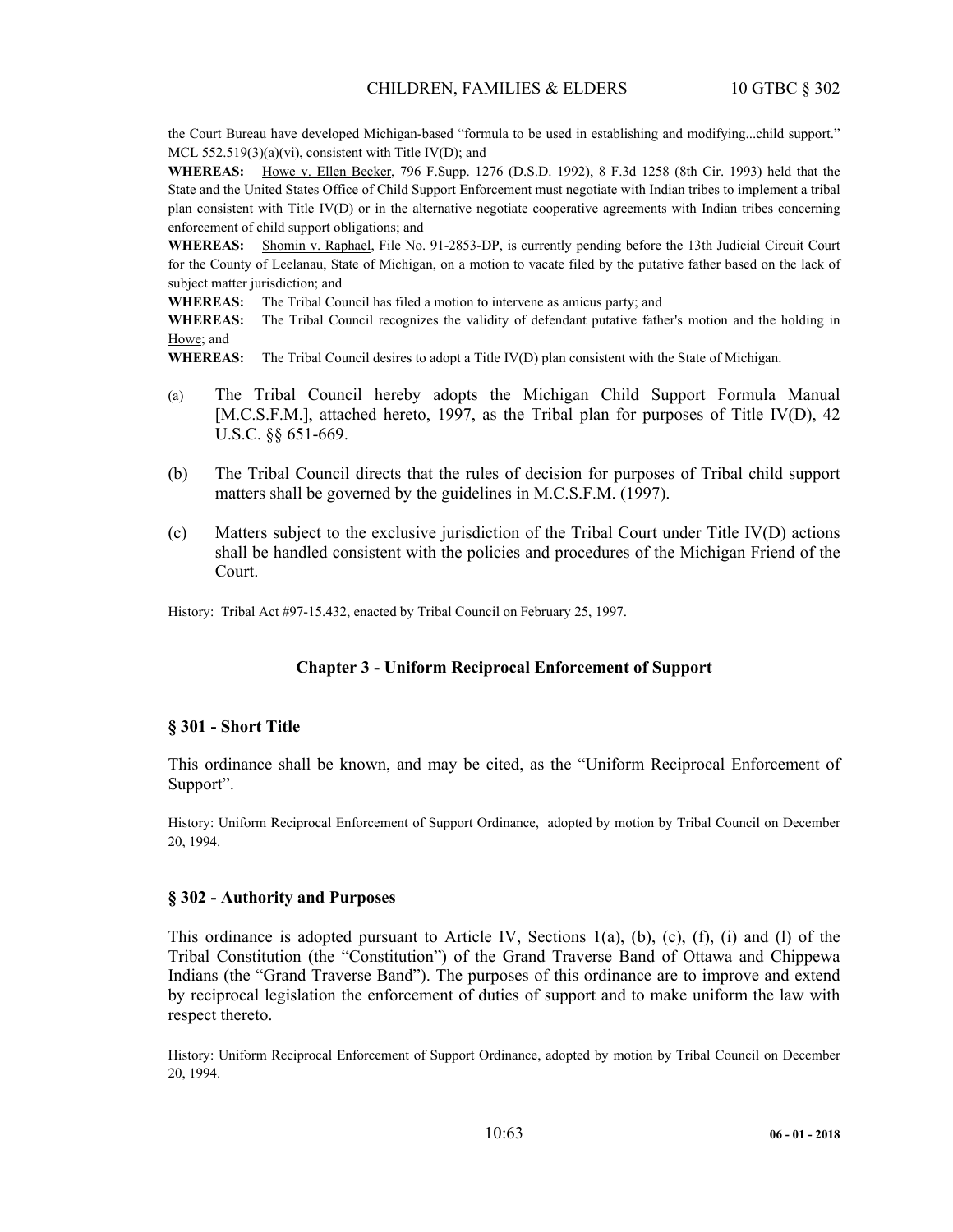#### **§ 303 - Definitions**

As used in this ordinance, unless the context requires otherwise:

- (a) "state" includes any state, territory or possession of the United States and the District of Columbia and any federally-recognized Indian tribe having jurisdiction over divorce decrees and child support orders and any foreign state in which this or a substantially similar reciprocal law has been enacted.
- (b) "initiating state" means any state in which a proceeding pursuant to this or substantially similar reciprocal law is commenced.
- (c) "responding state" means any state in which any proceeding pursuant to the proceeding in the initiating state is or may be commenced.
- (d) "court" means the chancery division of any of the circuit courts of this state and when the context requires means the court of any other state as defined in a substantially similar reciprocal law.
- (e) "law" includes both common and statute law.
- (f) "duty of support" includes any duty of support imposed or imposable by law, or by any court order, decree of judgment, whether interlocutory or final, whether incidental to a proceeding for divorce, judicial (legal) separation, separate maintenance or otherwise.
- (g) "obligor" means any person owing a duty of support.
- (h) "obligee" means any person to whom a duty of support is owed.

History: Uniform Reciprocal Enforcement of Support Ordinance, adopted by motion by Tribal Council on December 20, 1994.

#### **§ 304 - Remedies Additional**

The remedies herein provided are in addition to and not in substitution for any other remedies.

History: Uniform Reciprocal Enforcement of Support Ordinance, adopted by motion by Tribal Council on December 20, 1994.

#### **§ 305 - Duty of Support**

The duty of support imposed by laws of this state or by the laws of the state where the obligee was present when the failure to support commenced as provided in § 308 and the remedies provided for enforcement thereof, including any penalty imposed thereby, bind the obligor regardless of the presence or residence of the obligee.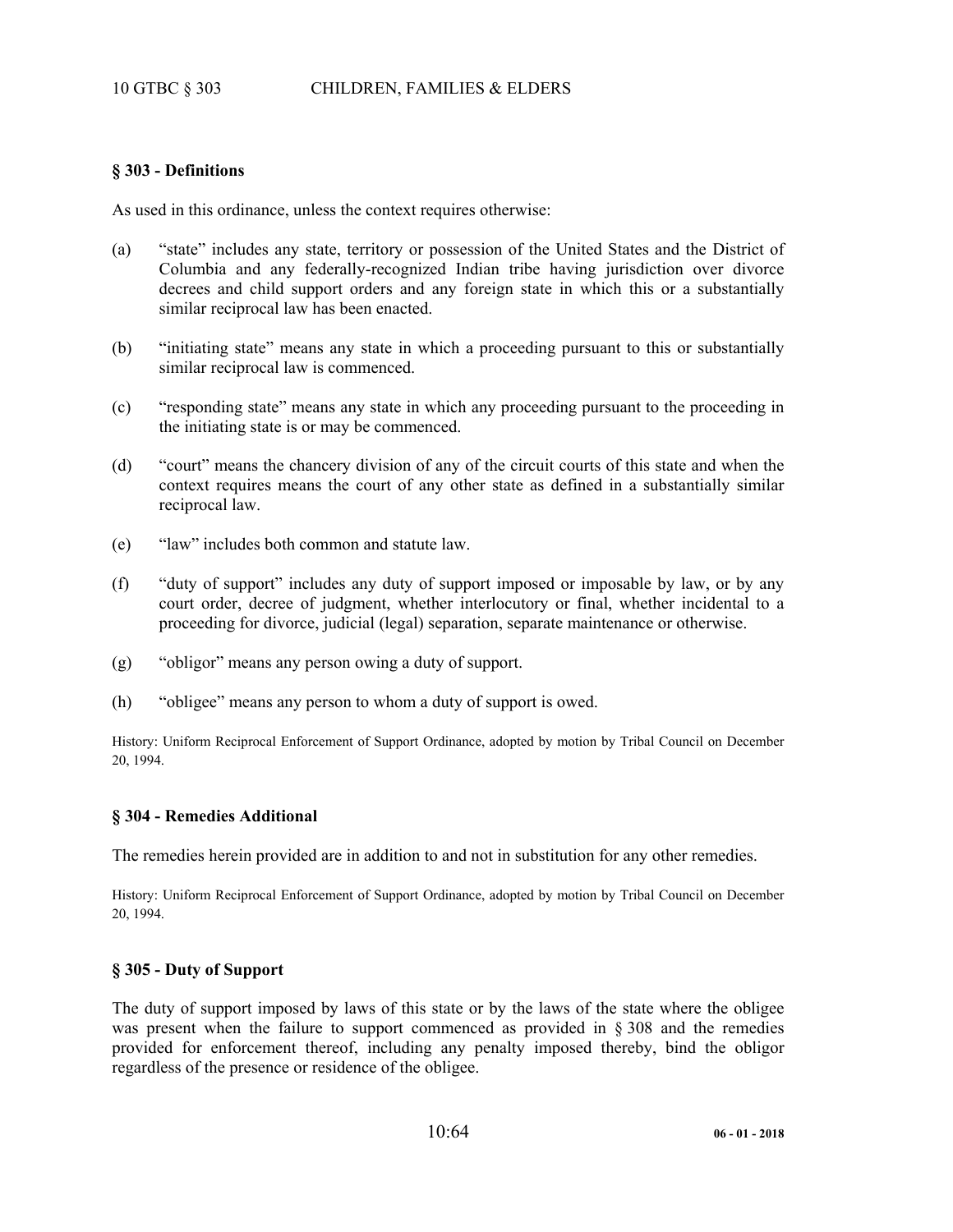History: Uniform Reciprocal Enforcement of Support Ordinance, adopted by motion by Tribal Council on December 20, 1994.

#### **§ 306 - Demanding Surrender; Extradition Provisions Applicable**

- (a) The Tribal Council of the Grand Traverse Band may:
	- (1) demand from the governor of any other state or the Tribal Council of any other federally-recognized Indian tribe the surrender of any person found in such other state who is charged in this state with the crime of failing to provide for the support of any person in this state; and
	- (2) surrender on demand by the governor of any other state or Tribal Council of any federally-recognized Indian tribe any person found in this state who is charged in such other jurisdiction with the crime of failing to provide for the support of a person.
		- (A) The provisions for extradition of criminals not inconsistent herewith shall apply to any such demand, although the person whose surrender is demanded was not in the demanding state at the time of the commission of the crime and although he had not fled therefrom.
		- (B) Neither the demand, the oath, nor any proceedings for extradition pursuant to this section need state or show that the person whose surrender is demanded has fled from justice, or at the time of the commission of the crime was in the demanding or the other state.

History: Uniform Reciprocal Enforcement of Support Ordinance, adopted by motion by Tribal Council on December 20, 1994.

### **§ 307 - Relieved of Extradition**

Any obligor contemplated by § 306 who submits to the jurisdiction of the court of such other state and complies with the court's order of support, shall be relieved of extradition for desertion or non-support in the courts of this state during the period of such compliance.

History: Uniform Reciprocal Enforcement of Support Ordinance, adopted by motion by Tribal Council on December 20, 1994.

### **§ 308 - Duties of Support Enforceable, Presumption**

(a) Duties of support enforceable under this ordinance are those imposed or imposable under the laws of the any state where the alleged obligor was present during the period for which support is sought.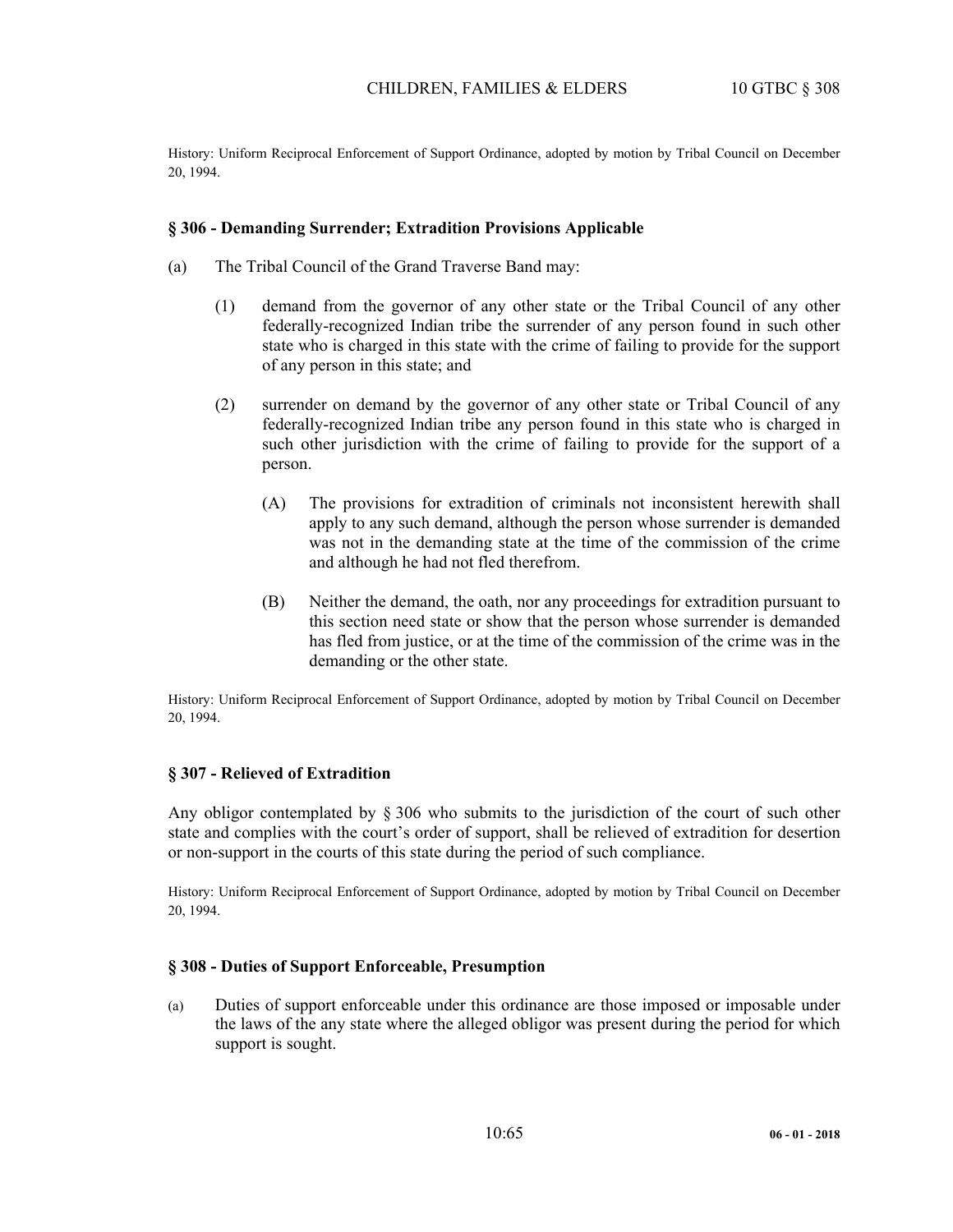# 10 GTBC § 309 CHILDREN, FAMILIES & ELDERS

(b) The obligor is presumed to have been present in the responding state during the period for which support is sought until otherwise shown.

History: Uniform Reciprocal Enforcement of Support Ordinance, adopted by motion by Tribal Council on December 20, 1994.

## **§ 309 - Reimbursement of Expenditures**

Whenever the state or a political subdivision thereof has furnished or is furnishing support to an obligee, it shall have the same right to invoke the provisions hereof as the obligee to whom the support was furnished for the purpose of securing reimbursement of expenditures so made and of obtaining continuing support.

History: Uniform Reciprocal Enforcement of Support Ordinance, adopted by motion by Tribal Council on December 20, 1994.

# **§ 310 - Jurisdiction; Petition**

- (a) Jurisdiction of all proceedings hereunder shall be vested in the Grand Traverse Band Tribal Court. Proceedings for support hereunder may be initiated by petition filed in the Tribal Court of the Grand Traverse Band irrespective of the relationship between obligor and obligee.
	- (1) In all instances in which a public support burden has been incurred or is threatened, it shall be the duty of the prosecuting attorney to represent the petitioner in initiating and conducting proceedings under this ordinance; provided, that the petitioner may be represented in any proceedings by private counsel, at his own expense.
	- (2) Payments made to Grand Traverse Band Tribal members, wherever they may reside, from per capita distributions shall be subject to attachment under this ordinance.
	- (3) County Friend of the Court offices shall be recognized as initiating parties under this section.

History: Uniform Reciprocal Enforcement of Support Ordinance, adopted by motion by Tribal Council on December 20, 1994.

### **§ 311 - Petition; Verification; Contents; Information; Filing**

- (a) The petition shall be verified and shall state the name and, so far as known to the petitioner, the addresses and circumstances of the respondent, his dependents for whom support is sought and all other pertinent information.
- (b) The petitioner may include in or attach to the petition any information which may help in locating or identifying the respondent, including, but without limitation, by enumeration, a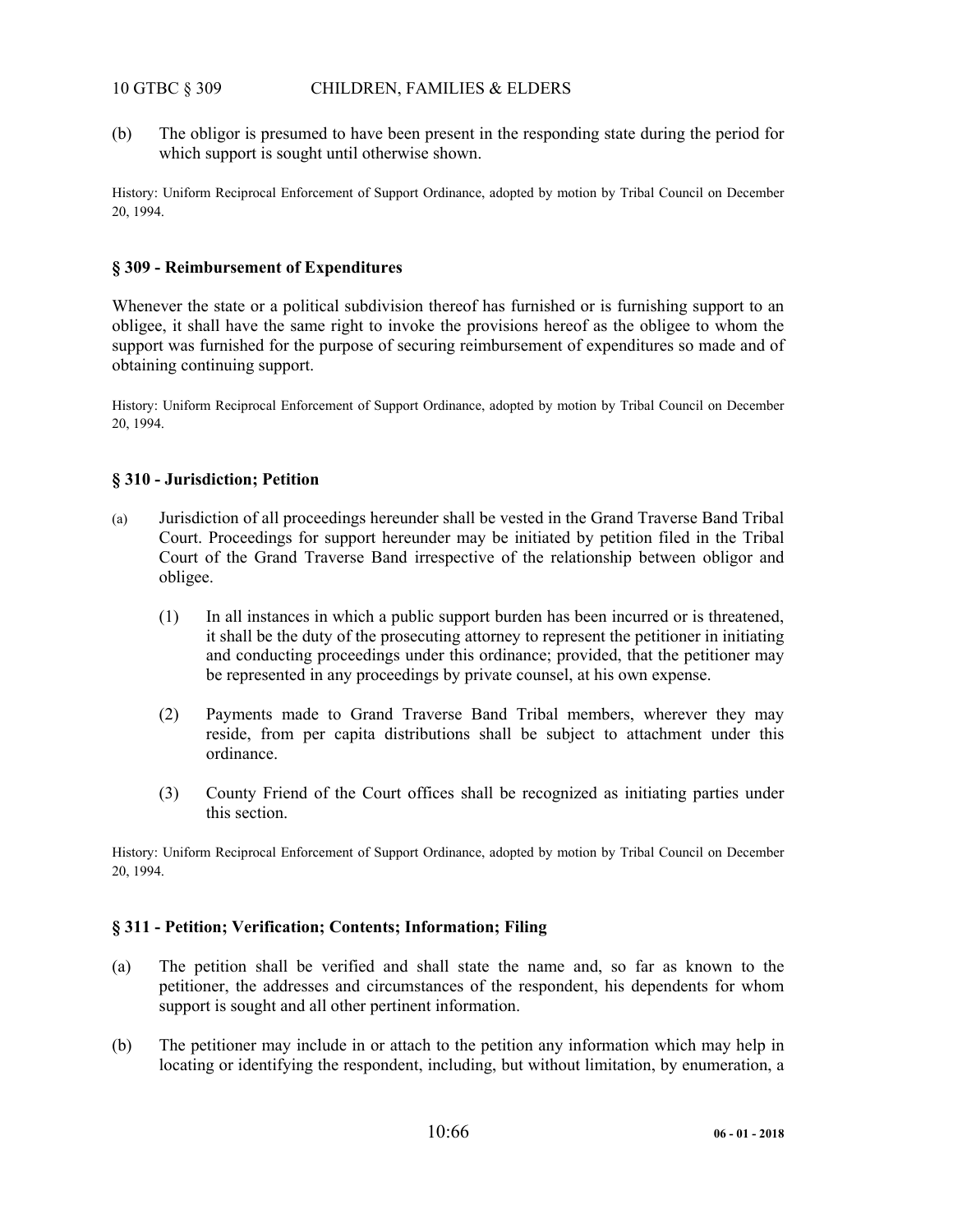### CHILDREN, FAMILIES & ELDERS 10 GTBC § 312

photograph of the respondent, a description of any distinguishing marks on his person, other names and aliases by which he has been or is known, the name of his employer, his fingerprints, tribal enrollment number or social security number.

- (c) All petitions filed in accordance with this ordinance shall be filed by the clerk of the court as a miscellaneous matter.
- (d) A petition on behalf of a minor obligee may be brought by a person having legal custody of the minor without permission as next friend.

History: Uniform Reciprocal Enforcement of Support Ordinance, adopted by motion by Tribal Council on December 20, 1994.

### **§ 312 - Petition; Copy to Court of Responding State; Forwarding and Filing**

- (a) If the Tribal Court of the Grand Traverse Band, acting as an initiating state, finds that the petition sets forth facts from which it may be determined that the respondent owes a duty of support and that a court of the responding state may obtain jurisdiction of the respondent or his property, he shall so certify and shall cause three (3) copies of the petition, the court's certificate and this ordinance, to be transmitted to the court in the responding state within the jurisdiction of which the respondent is alleged to reside or be present.
	- (1) If the name or address of such court is unknown, or if the respondent is no longer within the jurisdiction of the named court and the responding state has an information agency comparable to that established in the initiating state, such copies may be transmitted to the state information agency or other proper official of the responding state with request that it forward them to, and file them with, the proper court, and that such court acknowledge the receipt thereof to the initiating state.
	- (2) If the responding state is a foreign state, such copies shall be transmitted to the state department of social welfare for transmittal to the proper court of the responding state after determination concerning the statutes of reciprocity.
- (b) When the Tribal Court of the Grand Traverse Band, acting either as an initiating or responding state, has reason to believe that the respondent may flee the jurisdiction, it may:
	- (1) as an initiating state, request in its certificate that the court of the responding state obtain the body of the respondent by appropriate process if that be permissible under the law of the responding state; or
	- (2) as a responding state, obtain the body of the respondent by appropriate process.

History: Uniform Reciprocal Enforcement of Support Ordinance, adopted by motion by Tribal Council on December 20, 1994.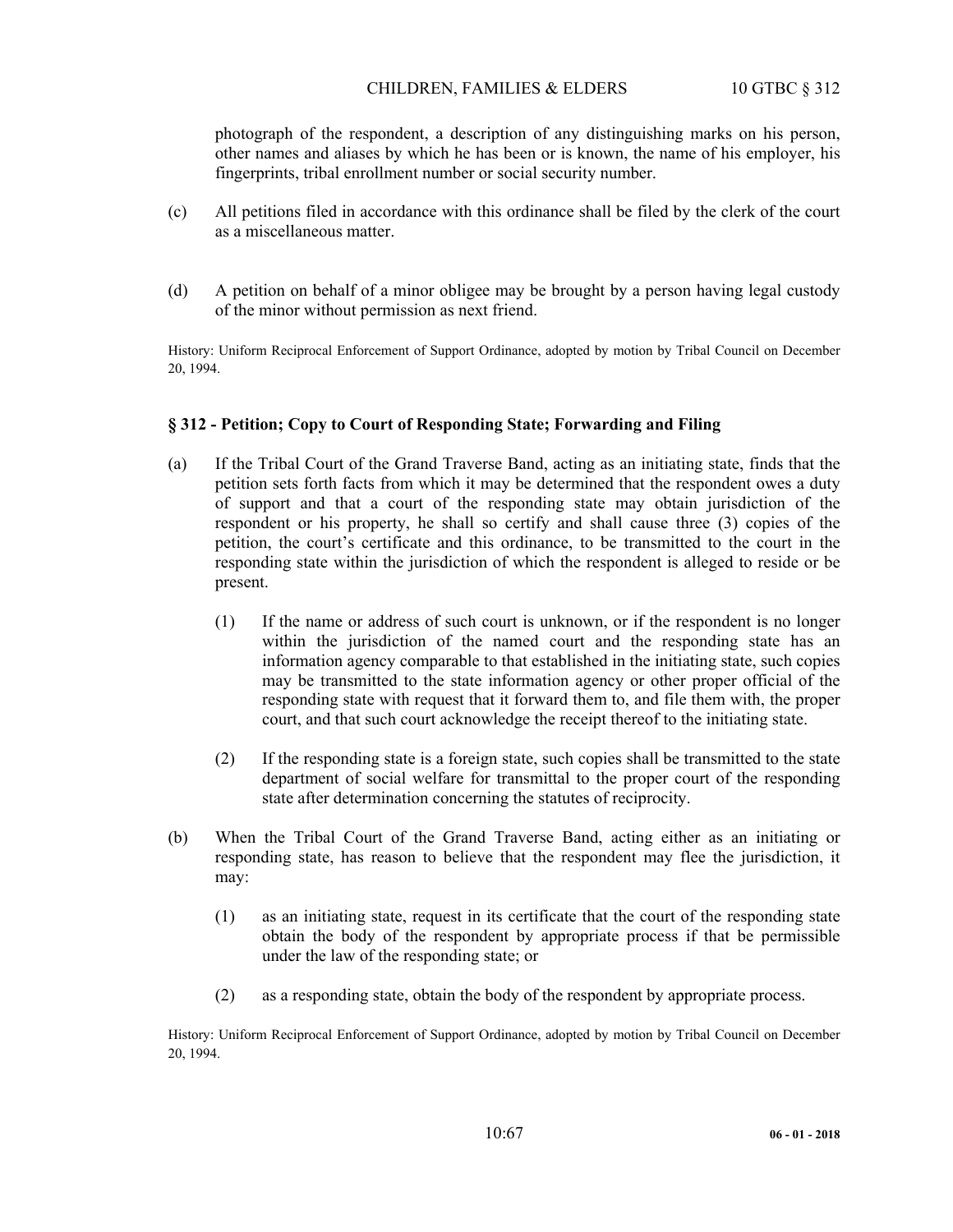# 10 GTBC § 313 CHILDREN, FAMILIES & ELDERS

# **§ 313 - Duty of Court**

- (a) When the Tribal Court of the Grand Traverse Band, acting as a responding state, receives from the court of an initiating state the aforesaid copies, it shall:
	- (1) docket the cause;
	- (2) notify the prosecuting attorney of the country, who shall be thereby charged with the duty of carrying on the proceedings;
	- (3) set a time and place for a hearing; and
	- (4) take such action as is necessary in accordance with the laws of this state to obtain jurisdiction.
- (b) If the Tribal Court of the Grand Traverse Band, acting as a responding state, is unable to obtain jurisdiction of the respondent or his property due to inaccuracies or inadequacies in the petition or otherwise, the court shall communicate this fact to the court in the initiating state, shall on its own initiative use all means at its disposal to trace the respondent or his property, and shall hold the case pending the receipt of more accurate information or an amended petition from the court in the initiating state. If the respondent has been located in some other county of this state it shall not be necessary to obtain and amended petition but the original petition shall be forwarded to the circuit court in chancery of the county where the respondent has been located which court shall have jurisdiction regardless of the language of the petition.
- (c) The court shall conduct proceedings under this ordinance in the manner prescribed by law for an action for the enforcement of the type of duty of support claimed.

History: Uniform Reciprocal Enforcement of Support Ordinance, adopted by motion by Tribal Council on December 20, 1994.

# **§ 314 - Order to Furnish Support**

If the court of the responding state finds a duty of support, it may order the respondent to furnish support or reimbursement therefor and subject the property of the respondent to such order.

History: Uniform Reciprocal Enforcement of Support Ordinance, adopted by motion by Tribal Council on December 20, 1994.

### **§ 315 - Orders Transmitted to Court of Initiating State**

The Tribal Court of the Grand Traverse Band, when acting as a responding state, shall cause to be transmitted to the court of the initiating state a copy of all orders of support or orders for reimbursement therefor.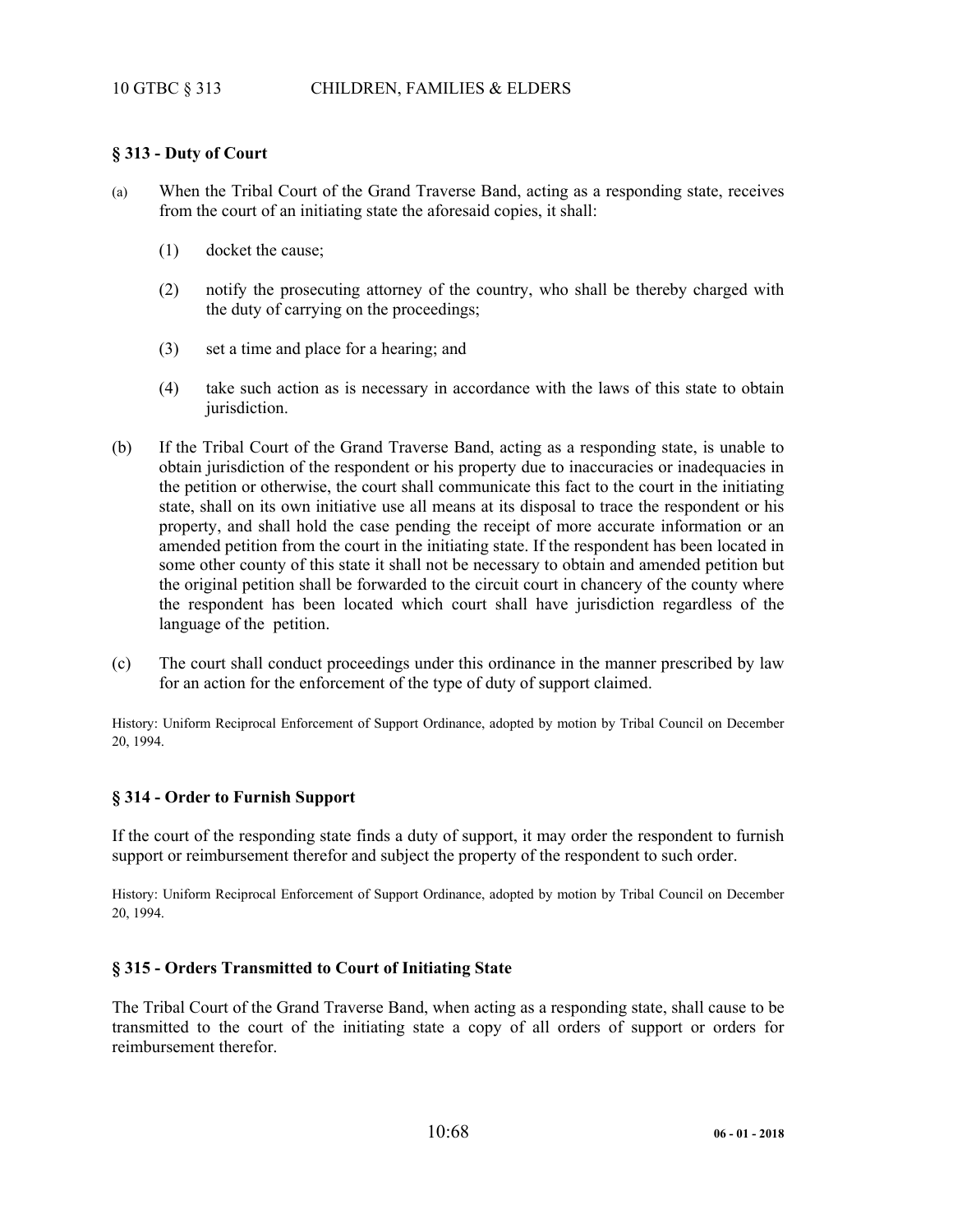History: Uniform Reciprocal Enforcement of Support Ordinance, adopted by motion by Tribal Council on December 20, 1994.

#### **§ 316 - Additional Powers of Court**

- (a) In addition to the foregoing powers, the Tribal Court of the Grand Traverse Band when acting as the responding state has the power to subject the respondent to such terms and conditions as the court may deem proper to assure compliance with its orders, and in particular:
	- (1) Recognizance. To require the respondent to furnish recognizance in the form of a cash deposit or bond of such character and in such amount as the Court may deem proper to assure payment of any amount required to be paid by the respondent.
	- (2) Payment; Report. To require the respondent to make payments at specified intervals to the clerk of the court or the friend of the court, as specified in the order, and to report personally to such clerk or friend of the court at such times as may be deemed necessary and as required by such order.
	- (3) Contempt; Punishment. To punish the respondent who fails and refuses to obey and comply with the order of the court, having sufficient ability to comply, such punishment shall be imposed by the Court as a contempt of court, placing the respondent on probation or committing the respondent to jail for such period as said respondent shall continue to be in contempt, not to exceed one (1) year.
- (b) The Court may also order an assignment to the friend of the court of the salary, wages or other income of the person responsible for the payment of support and maintenance, which assignment shall continue until further order of the court.
	- (1) The order of assignment shall be effective one (1) week after service upon the employer of a true copy of the order by personal service or by certified mail. Thereafter, the employer shall withhold from the earnings due the employee the amount specified in the order of assignment for transmittal to the friend of the court until further order of the court.
	- (2) The person ordered to pay the support and maintenance shall inform the friend of the court immediately of any change which would affect the assignment of the disbursement thereof.
	- (3) An employer shall not use the assignment as a basis, in whole or in part, for the discharge of an employee or for any other disciplinary action against an employee.
	- (4) Compliance by an employer with the order of assignment operates as a discharge of the employer's liability to the employee as to that portion of the employee's earnings so affected.
	- (5) The term "employer" as used in this section includes the state and any political subdivision thereof.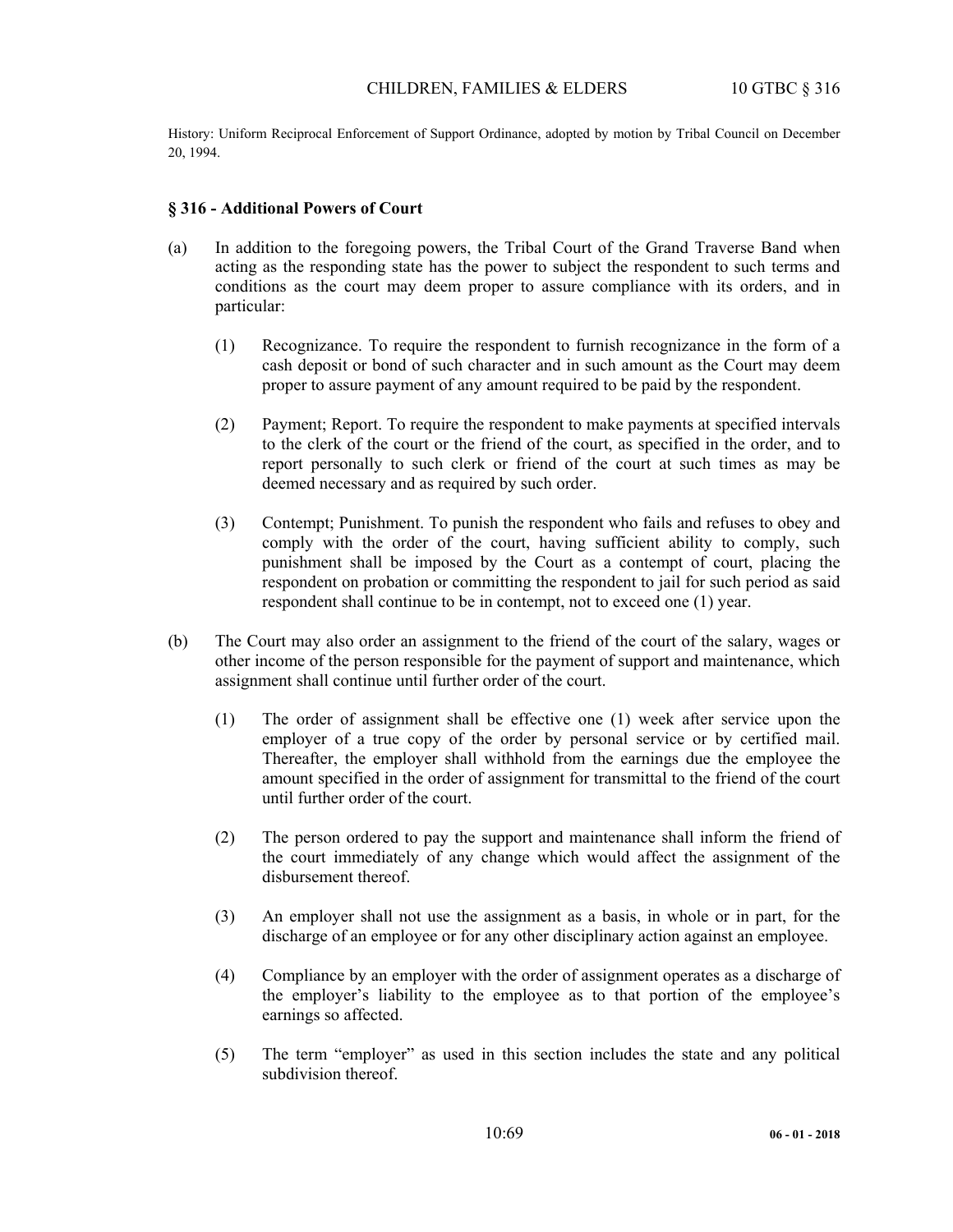# 10 GTBC § 317 CHILDREN, FAMILIES & ELDERS

History: Uniform Reciprocal Enforcement of Support Ordinance, adopted by motion by Tribal Council on December 20, 1994.

### **§ 317 - Duties of Court When Acting as Responding State**

The Tribal Court of the Grand Traverse Band, when acting as a responding state, shall have the following duties which may be carried out through the clerk of the court or the friend of the court, in counties having a friend of the court:

- (a) Upon the receipt of a payment made by the respondent pursuant to any order of the court or otherwise, to transmit the same forthwith to the court of the initiating state; and
- (b) Upon request to furnish to the court of the initiating state a certified statement of all payments made by the respondent.

History: Uniform Reciprocal Enforcement of Support Ordinance, adopted by motion by Tribal Council on December 20, 1994.

# **§ 318 - Duties of Court When Acting as Initiating State; Receipt and Disbursement of Payments**

The Tribal Court of the Grand Traverse Band, when acting as an initiating state, shall have the duty which may be carried out through the clerk of the court or the friend of the court, in counties having a friend of the court, to receive and disburse forthwith all payments made by the respondent or transmitted by the court of the responding state.

History: Uniform Reciprocal Enforcement of Support Ordinance, adopted by motion by Tribal Council on December 20, 1994.

### **§ 319 - Husband and Wife Competent Witnesses**

Husband and wife are competent witnesses (and may be compelled) to testify to any relevant matter in connection herewith.

History: Uniform Reciprocal Enforcement of Support Ordinance, adopted by motion by Tribal Council on December 20, 1994.

### **§ 320 - Orders of Support; Concurrent Jurisdiction**

(a) Any order of support issued by a court of this state when acting as a responding state shall not supersede any previous order of support issued in a divorce or separate maintenance action, but the amounts for a particular period paid pursuant to either order shall be credited against amounts accruing or accrued for the same period under both.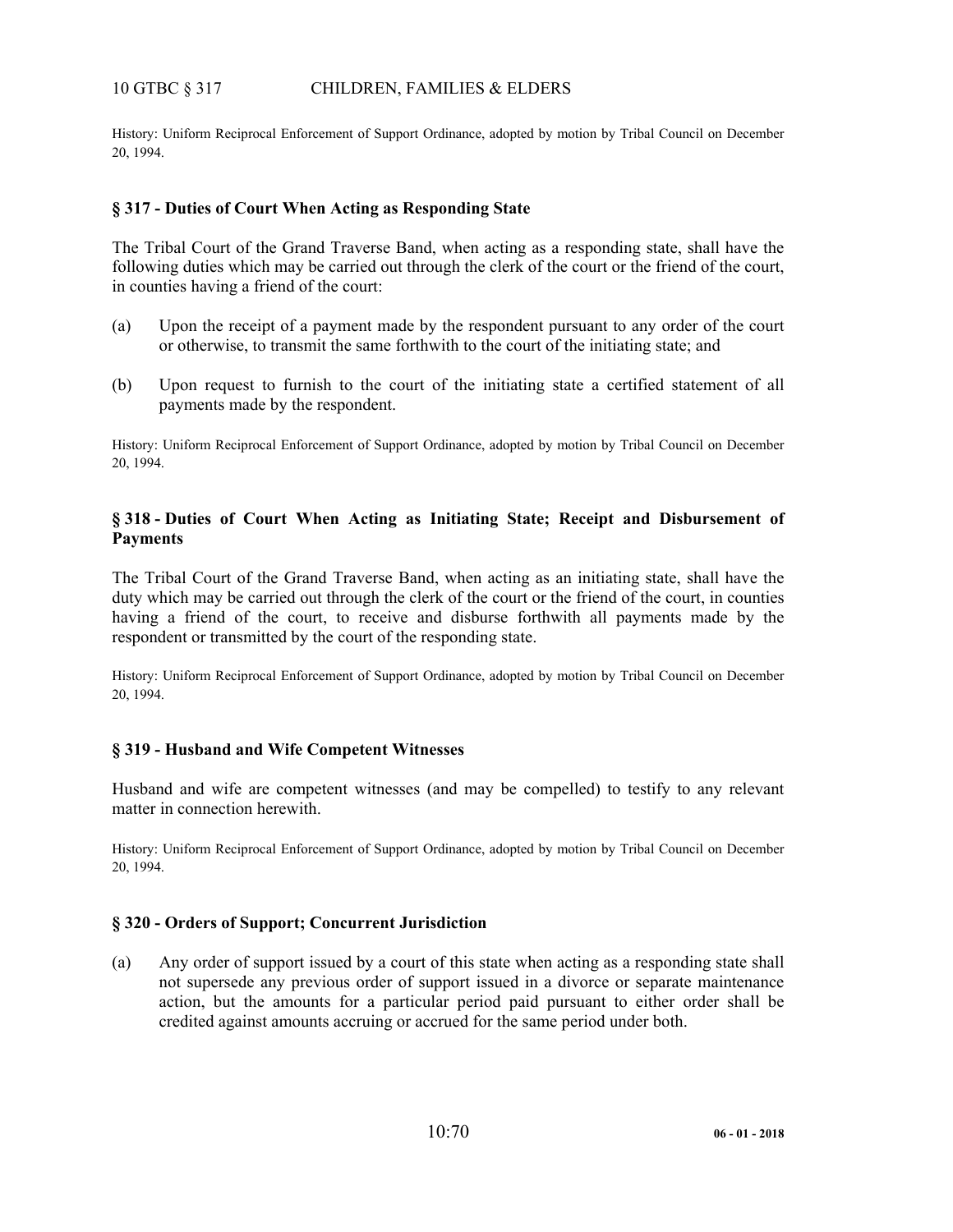(b) Every circuit court in chancery of this state shall have concurrent jurisdiction with the court issuing an order of support under this ordinance for the purpose of enforcing the order.

History: Uniform Reciprocal Enforcement of Support Ordinance, adopted by motion by Tribal Council on December 20, 1994.

### **§ 321 - Jurisdiction Not Conferred**

Participation in any proceedings under this ordinance shall not confer upon any court jurisdiction of any of the parties thereto in any other proceedings.

History: Uniform Reciprocal Enforcement of Support Ordinance, adopted by motion by Tribal Council on December 20, 1994.

#### **§ 322 - Foreign State, Declaration of Reciprocity; Revocation**

- (a) Where the social welfare commission is satisfied that reciprocal provisions will be made by any foreign state for the enforcement therein of maintenance orders made with this state, the social welfare commission, with the approval of the attorney general, may declare the foreign state to be a reciprocating state for the purpose of this ordinance.
- (b) Any such order may be revoked by the social welfare commission, and thereupon the state with respect to which the order was made shall cease to be a reciprocating state for the purposes of this ordinance.

History: Uniform Reciprocal Enforcement of Support Ordinance, adopted by motion by Tribal Council on December 20, 1994.

### **§ 323 - Severability**

If any section or provision of this ordinance or the application thereof to any party or class, or to any circumstances, shall be held to be invalid for any cause whatsoever, the remainder of this ordinance shall not be affected thereby and shall remain in full force and effect as though no part thereof had been declared to be invalid.

History: Uniform Reciprocal Enforcement of Support Ordinance, adopted by motion by Tribal Council on December 20, 1994.

#### **§ 324 - Amendment or Repeal of this Ordinance**

This ordinance may be amended or repealed only by majority vote of the Tribal Council of the Grand Traverse Band in regular session.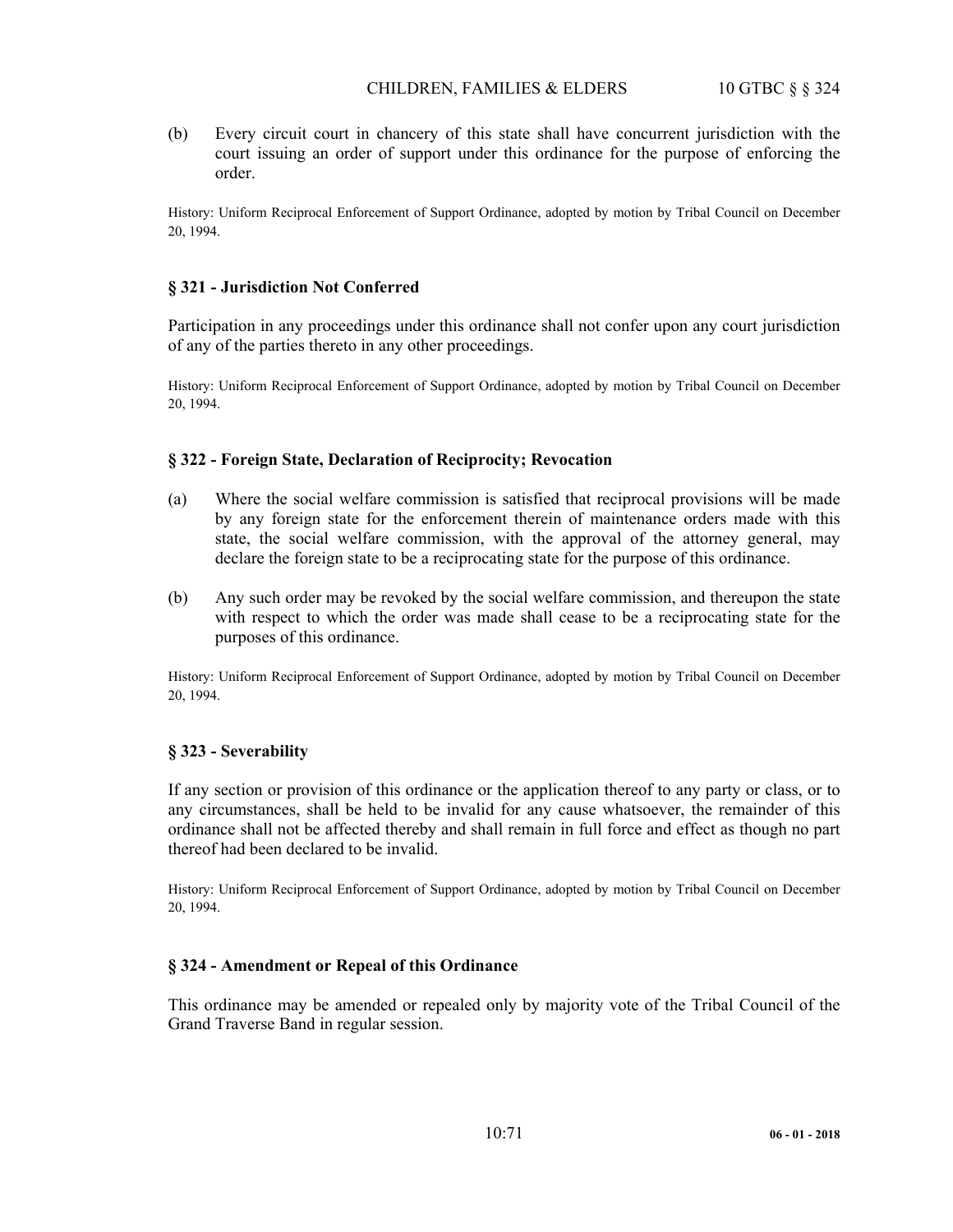### 10 GTBC § 401 CHILDREN, FAMILIES & ELDERS

History: Uniform Reciprocal Enforcement of Support Ordinance, adopted by motion by Tribal Council on December 20, 1994.

### **Chapter 4 - Juvenile Code Revisited**

### **§ 401 - Purpose of the Code**

The Grand Traverse Band of Ottawa and Chippewa Indians, referred to in this Code as "the Tribe," has determined that children are the Tribe's most valuable resource, and that the welfare of Tribal children is a vital concern of the Tribe;

- (a) It is essential that Tribal resources, identity, and culture be preserved by providing for enhancement and strengthening of the family as the primary means of securing a vital Tribal community;
- (b) The best interests of the Tribe and its children are served when the children of the Tribe receive the care and guidance necessary for their spiritual, emotional, mental, and physical development; all of which will prepare them to become contributing members of the Tribe;
- (c) When problems involving Tribal children arise, the Tribal Court, with advice from Anishinaabek Family Services on neglect and abuse cases and the Tribal juvenile justice officer and/or the juvenile probation officer on juvenile offender matters, is best able to resolve the problems and provide Tribal children with the care and guidance that is necessary for their well-being;
- (d) Tribal Court, whenever practical, is preferable to state court for consideration of matters involving Tribal children;
- (e) When problems involving Tribal children arise and the Court must make a placement outside of the home, the best interests of the Tribe and its children are served by providing for their care and placement in an environment which will ensure that Tribal children receive the care and guidance necessary for their spiritual, emotional, mental, and physical development; and
- (f) When problems involving Tribal children arise, the best interests of the community are served if Tribal Court has jurisdiction over all persons in the family or household who are a part of the problem, and/or the solution.

History: Juvenile Code, adopted by Tribal Council in Special Session on January 13, 1999; as amended by Tribal Council October 1, 1999; as amended by Tribal Act #02-20.1147, as enacted by Tribal Council in Special Session on August 28, 2002; and by Tribal Council motion, enacted December 20, 2017.

# **§ 402 - Definitions**

- (a) For purposes of this Code, the following definitions shall apply:
	- (1) Adult A person eighteen (18) years of age or older.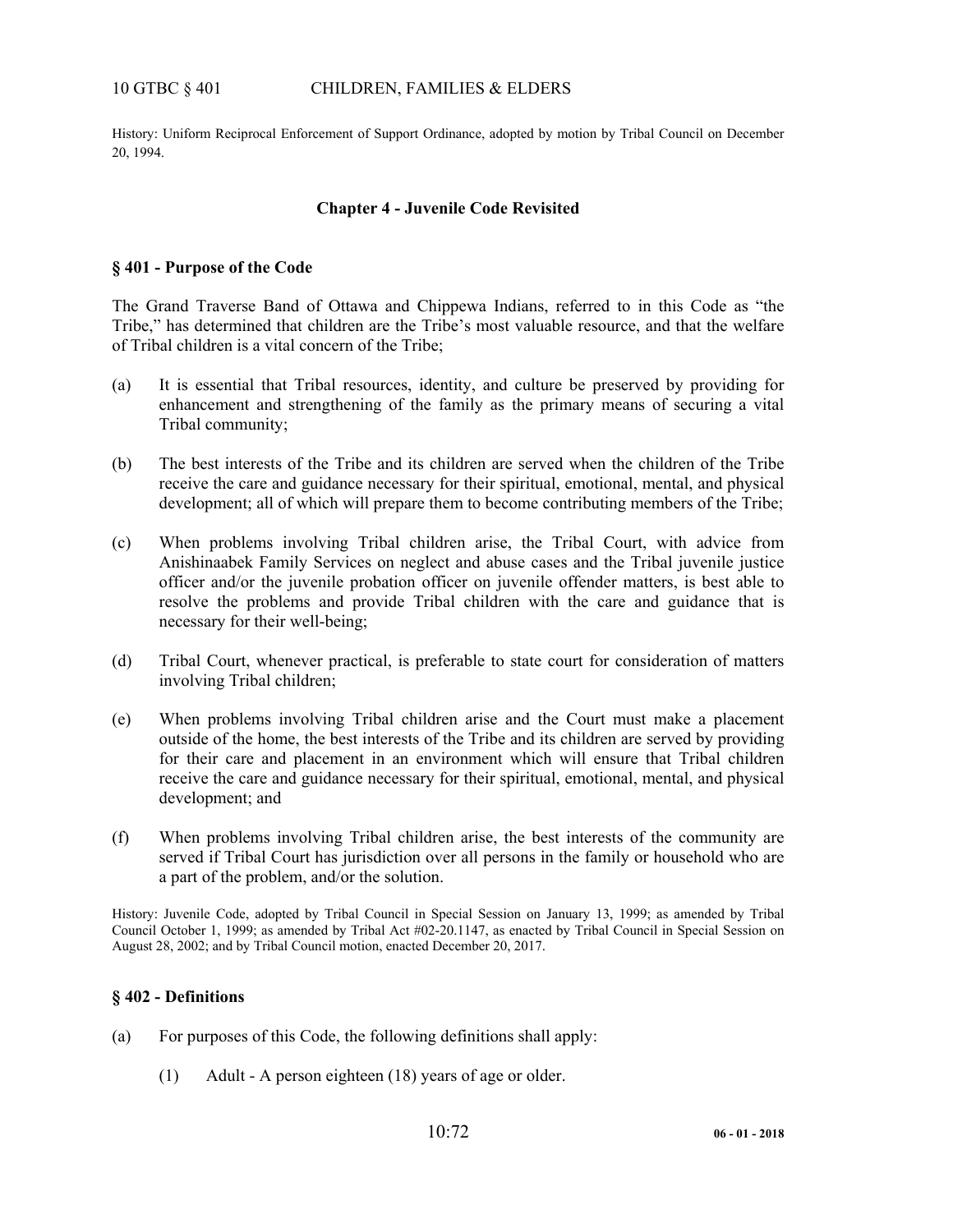- (2) Advocate A lay person permitted to represent a juvenile offender by the Tribal Court who has received training provided by the Tribal Court.
- (3) Complaint A formal or informal report to the prosecuting attorney containing allegations indicating that a juvenile under the jurisdiction of the Tribal Court has committed a delinquent act.
- (4) Counsel An attorney licensed by any state to practice law and admitted to practice in Tribal Court who, as an officer of the Court, provides legal assistance to any party during the course of any proceeding under this Code.
- (5) Custodian One who has physical custody of a juvenile and is providing food, shelter, and supervision to that juvenile.
- (6) Delinquent Act Any act or omission by a juvenile that is:
	- (A) A violation of the Grand Traverse Band Criminal Code;
	- (B) A failure to follow the lawful commands of parent(s), guardians, custodians, teachers, and administrators;
	- (C) Truancy as defined by the school in which the juvenile is enrolled or should lawfully be enrolled; or
- (7) Detention The placement of a juvenile in a physically restrictive facility.
- (8) Guardian A person other than the juvenile's parent, appointed by a court of competent jurisdiction, who is legally responsible for that juvenile.
- (9) Juvenile A person under eighteen (18) years of age. The prosecutor shall have the discretion to charge any juvenile who is seventeen (17) years of age as an adult.
- (10) Juvenile Offender A person who commits a delinquent act prior to his or her eighteenth  $(18<sup>th</sup>)$  birthday.
- (11) Least Restrictive Alternative Restrictions placed on the juvenile must be reasonably related to the Court's objective of correcting the delinquent behavior, and must be the least intrusive manner of achieving that objective.
- (12) Notice The method by which the Court informs the parties, counsel, and others of the time, and place of proceedings to be conducted by the Court.
- (13) Petition The instrument, which commences proceedings in the Court.
- (14) Summons The instrument with which the Court directs a party to appear before the Court.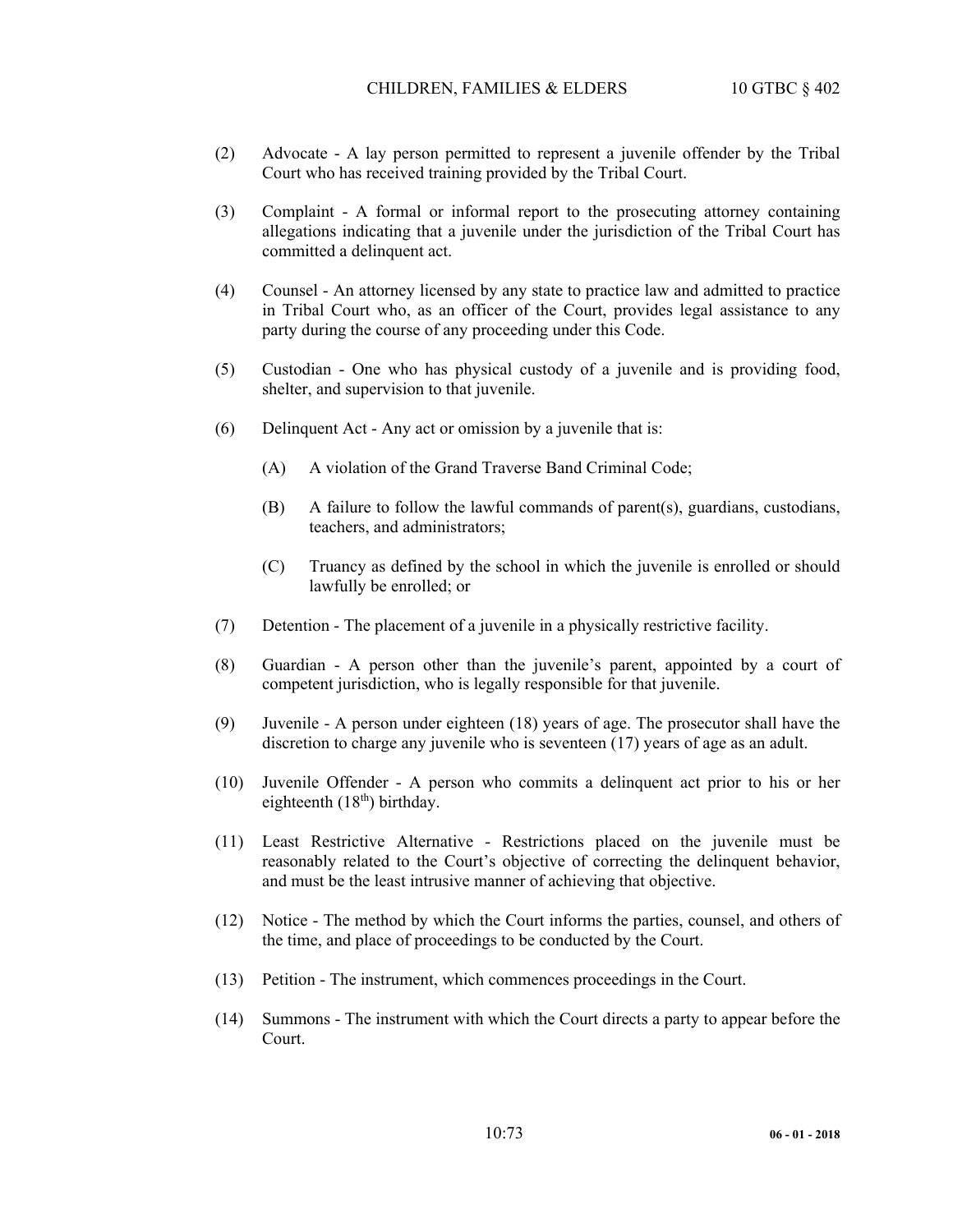# 10 GTBC § 403 CHILDREN, FAMILIES & ELDERS

 (15) Tribal Land - Land held in trust for the benefit of the Tribe by the United States; any land in which the Tribe has a beneficial ownership interest, and all lands designated as Indian Country in 18 U.S.C. 1151.

History: Juvenile Code, adopted by Tribal Council in Special Session on January 13, 1999; as amended by Tribal Council October 1, 1999; and by Tribal Council motion, enacted December 20, 2017.

### **§ 403 - Jurisdiction and Court Authority**

- (a) Statement of Jurisdiction. The Tribal Court shall have jurisdiction over juvenile offender proceedings, if the juvenile is:
	- (1) A member of the Tribe and
		- (A) The alleged offense occurred on Tribal land; or
		- (B) The juvenile's primary residence is on Tribal lands and the juvenile commits an offense while on a Tribally sponsored trip off Tribal lands; or
		- (C) Unless and until the Court transfers jurisdiction to the Adult Division of the Court, pursuant to § 414 of this Code; or
	- (2) Not eligible for membership in the Tribe but whose primary residence is on Tribal land and the alleged offense occurred on Tribal land or on a Tribally sponsored trip off Tribal land.
- (b) Transfers From State Courts. The Tribal Court may accept transfers of cases from state courts if the alleged juvenile offender is a Tribal member and resides on Tribal lands.
- (c) Transfers To State Courts. Upon the request of a parent or guardian, the Tribal Court may transfer a case to a state court if the alleged offense occurred on Tribal land, the alleged juvenile offender is a member of the Tribe or is eligible for Tribal membership, and the state court is willing to accept transfer.
- (d) Community Problem. The Tribal Court shall have jurisdiction over all members of the family or household who are a part of the problem or who may be a part of the solution to the problem.
- (e) Adjudication Classification. No adjudication of the status of any child under the jurisdiction of the Court shall be deemed criminal, unless the Court refers the matter to the Adult Division of Court.
- (f) Closed Proceedings. Juvenile proceedings shall be closed to the general public to protect the privacy interests of the parties. Disposition of any juvenile proceeding, and evidence presented at such proceedings, shall not be admissible as evidence against the child in any other proceeding heard by another division of the Tribal Court system, except when the evidence is discovered by independent means.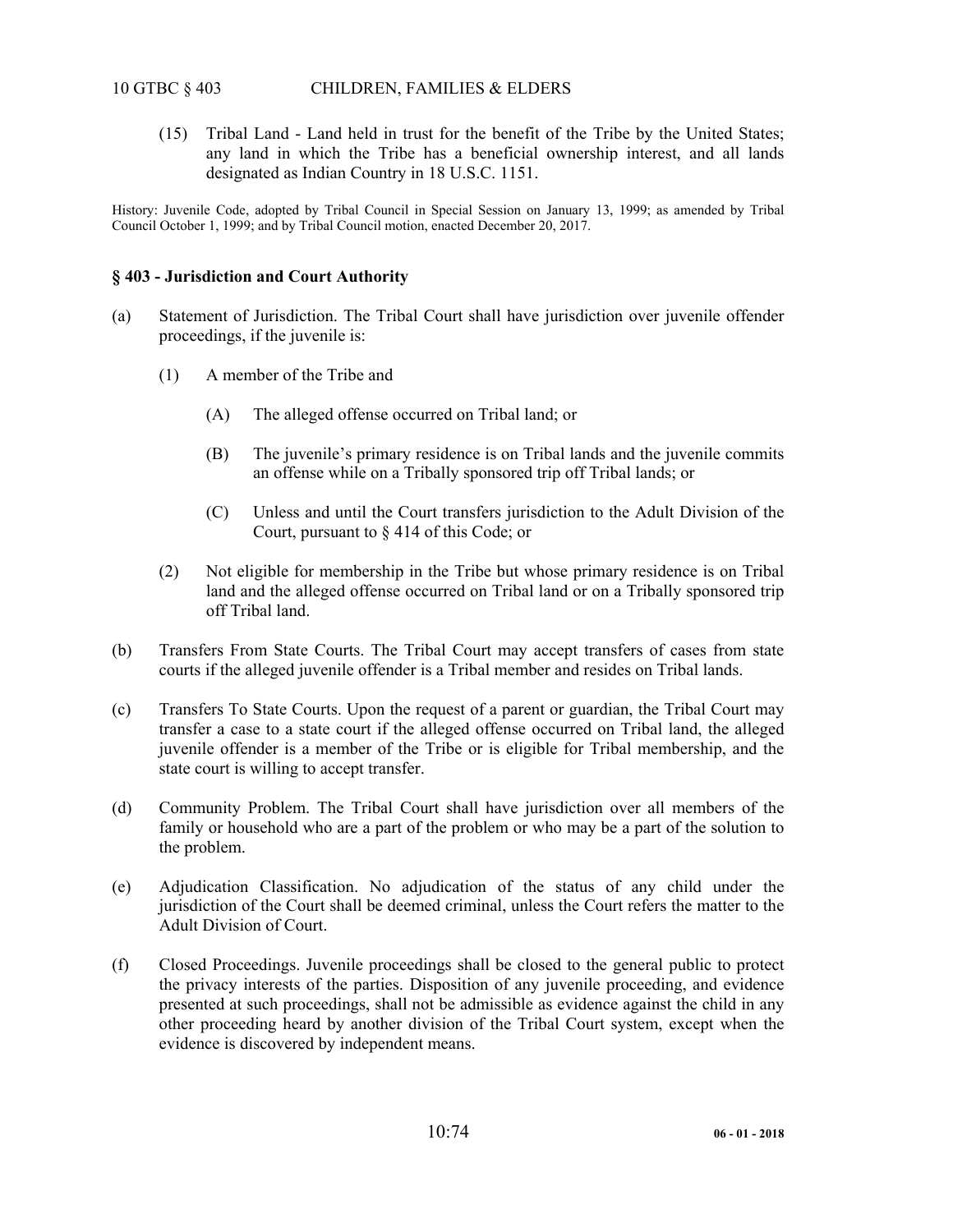## CHILDREN, FAMILIES & ELDERS 10 GTBC § 403

- (g) Authority to Cooperate. The Court is authorized to cooperate with any court or federal, state, tribal, public, or private agency; to participate in any diversion, rehabilitation, training programs, or other service programs; and to receive grants-in-aid to carry out the purposes of this code and may order any such non-tribal agency to be included in as interested parties in proceedings under this code.
- (h) Least Restrictive Alternative. The least restrictive alternative applies to all disposition actions taken by the Court under this Code.
- (i) Court Records.
	- (1) A record of all hearings under this Code shall be made and preserved.
	- (2) All Court records shall be confidential, and shall only be open to inspection by the following:
		- (A) The juvenile or his legal representative or advocate;
		- (B) The juvenile's parent(s), guardian, custodians, or their legal representatives or advocates.
		- (C) The Prosecuting Attorney.
		- (D) The Tribal Youth Intervention Specialist.
		- (E) Under 402(a)(6)(C), the Prosecuting Attorney and/or the Tribal Youth Intervention Specialist (or the designee of either) may coordinate with the school in which the juvenile is enrolled or should be enrolled and share information contained in court records sufficient to permit that school to provide intervention or services to the juvenile.
		- (F) A non-tribal agency pursuant to order of the court.
- (j) Law Enforcement Records.
	- (1) Law enforcement records and files concerning juveniles shall be kept separate from records and files of adults.
	- (2) All law enforcement records and files shall be confidential, and shall only be open to inspection by the following:
		- (A) The juvenile or his legal representative or advocate;
		- (B) The juvenile's parent(s), guardian, custodian, or their legal representative or advocate;
		- (C) The Tribal Prosecutor, who in actions under  $402(a)(6)(C)$ , may coordinate with law enforcement local to the school in which the juvenile is or should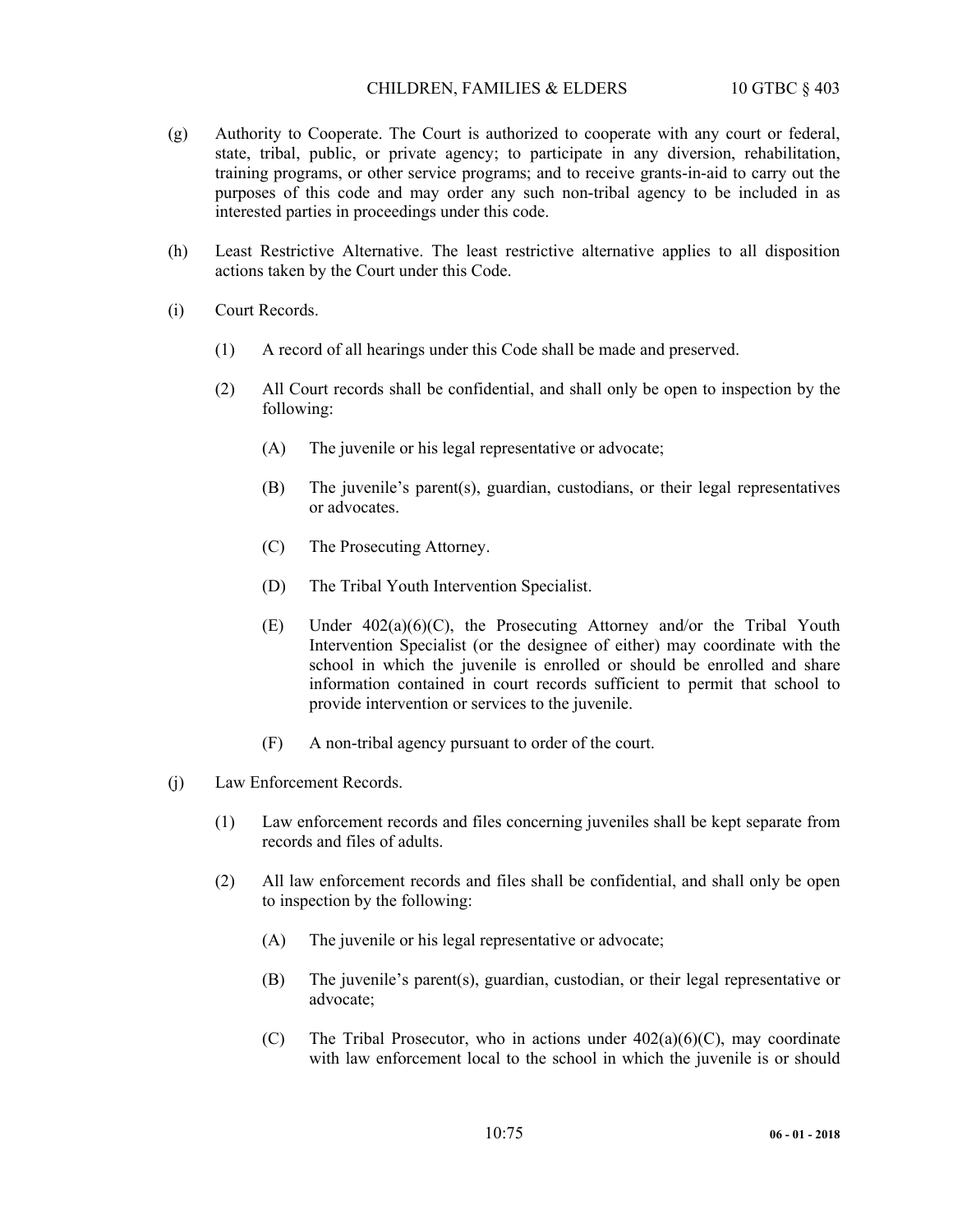be enrolled to permit an investigation into a complaint against the juvenile's parent(s), guardian, or custodian, provided that such information disclosed shall not be used to prosecute the juvenile for any offense unless gathered independently;

- (D) The Tribal Juvenile Justice Officer;
- (E) The Tribal Youth Intervention Specialist;
- (F) The Tribal Probation Officer.
- (k) Expungement. When a juvenile who has been the subject of any proceeding before the Court, other than those delinquency adjudications related to sexual offenses that count as convictions and require the offender to be registered as a sex offender as described in Section 42 U.S.C. § 16911(8), or in proceedings in which the juvenile has been tried as an adult under 10 GTBC § 414 and convicted, attains his or her twenty-first (21st) birthday, the Court shall destroy both the Court and law enforcement records relating to that juvenile.
- (l) Contempt of Court.
	- (1) Willful disobedience of, or willful interference with, an order of the Court constitutes contempt of court.
	- (2) The Court may punish an adult for contempt of court with a fine not to exceed five hundred dollars (\$500.00), a jail term not to exceed thirty (30)days, or both.
	- (3) A juvenile may be punished for contempt of court with extension of probation, additional probation conditions, a fine not to exceed three hundred dollars (\$300.00), a jail term or detention not to exceed one (1) week or any combination thereof.
- (m) Medical Examination. The Court may order a psychiatric or psychological examination of a juvenile who is alleged to be a juvenile offender if issues of competence to stand trial or insanity are raised by the defense, or for any other reason that the Court deems appropriate. Reports shall be available to the defense and prosecuting attorney.
- (n) Fingerprints. If latent fingerprints are found during the investigation of a offense and a law enforcement officer has reasonable grounds to believe that the fingerprints are those of a juvenile in custody, the officer may fingerprint the juvenile for the purpose of immediate comparison with the latent fingerprints; provided that the law enforcement officials have obtained the written approval of the Court prior to the taking of prints. Copies of the fingerprints shall be immediately destroyed if the comparison is negative or if a petition is not filed against the juvenile.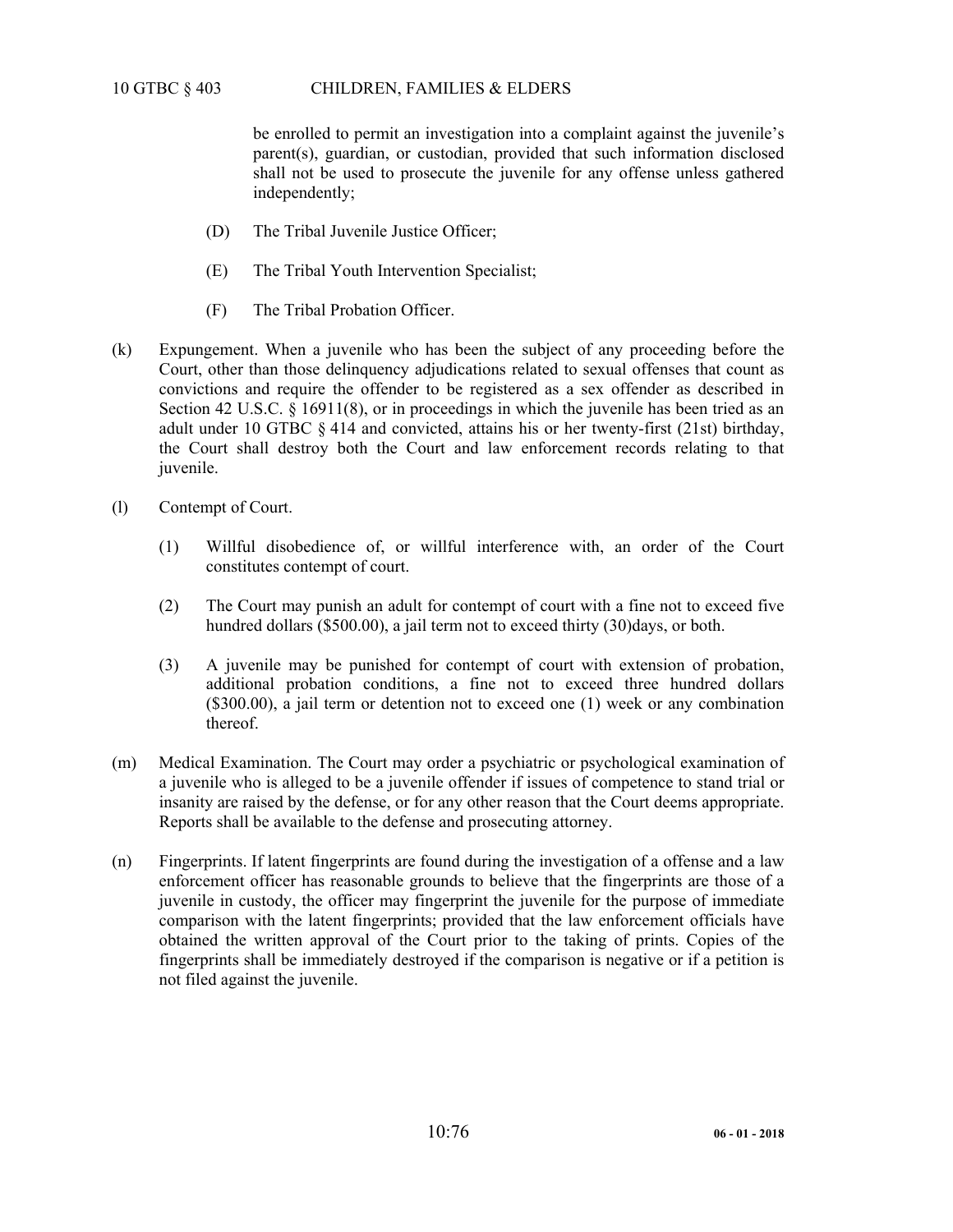- (o) Appeal.
	- (1) For purposes of appeal, a record of the proceedings shall be made available to the juvenile, the juvenile's parent(s), guardian, custodian or legal representative. The party seeking the appeal shall pay costs of obtaining this record.
	- (2) Any party to a Court hearing may appeal a final order or disposition of a case by filing a written notice of appeal with the Court within twenty-eight (28) days of the final order of disposition.
	- (3) All appeals shall be conducted in accordance with applicable Tribal Codes and Court Rules.

History: Juvenile Code, adopted by Tribal Council in Special Session on January 13, 1999; as amended by Tribal Council October 1, 1999; as amended by Tribal Act #08-26.1987, enacted by Tribal Council on December 17, 2008; ; and by Tribal Council motion, enacted December 20, 2017.

#### **§ 404 - Procedural Rights: Notice Requirements**

- (a) The notice and procedural rights listed in this Chapter shall be afforded parties in each of the following proceedings:
	- (1) Preliminary Hearing (§ 413).
	- (2) Transfer to Adult Division of Tribal Court (§ 414).
	- (3) Diversion (§ 415).
	- (4) Trial (§ 416).
	- (5) Disposition Hearing (§ 419).

History: Juvenile Code, adopted by Tribal Council in Special Session on January 13, 1999; as amended by Tribal Council October 1, 1999.

#### **§ 405 - Notice**

- (a) Notice of proceedings shall be given to:
	- (1) The juvenile.
	- (2) The juvenile's parent(s), guardian, custodian, or legal representative.
	- (3) All legal counsel of record.
	- (4) The Tribal Youth Intervention Specialist.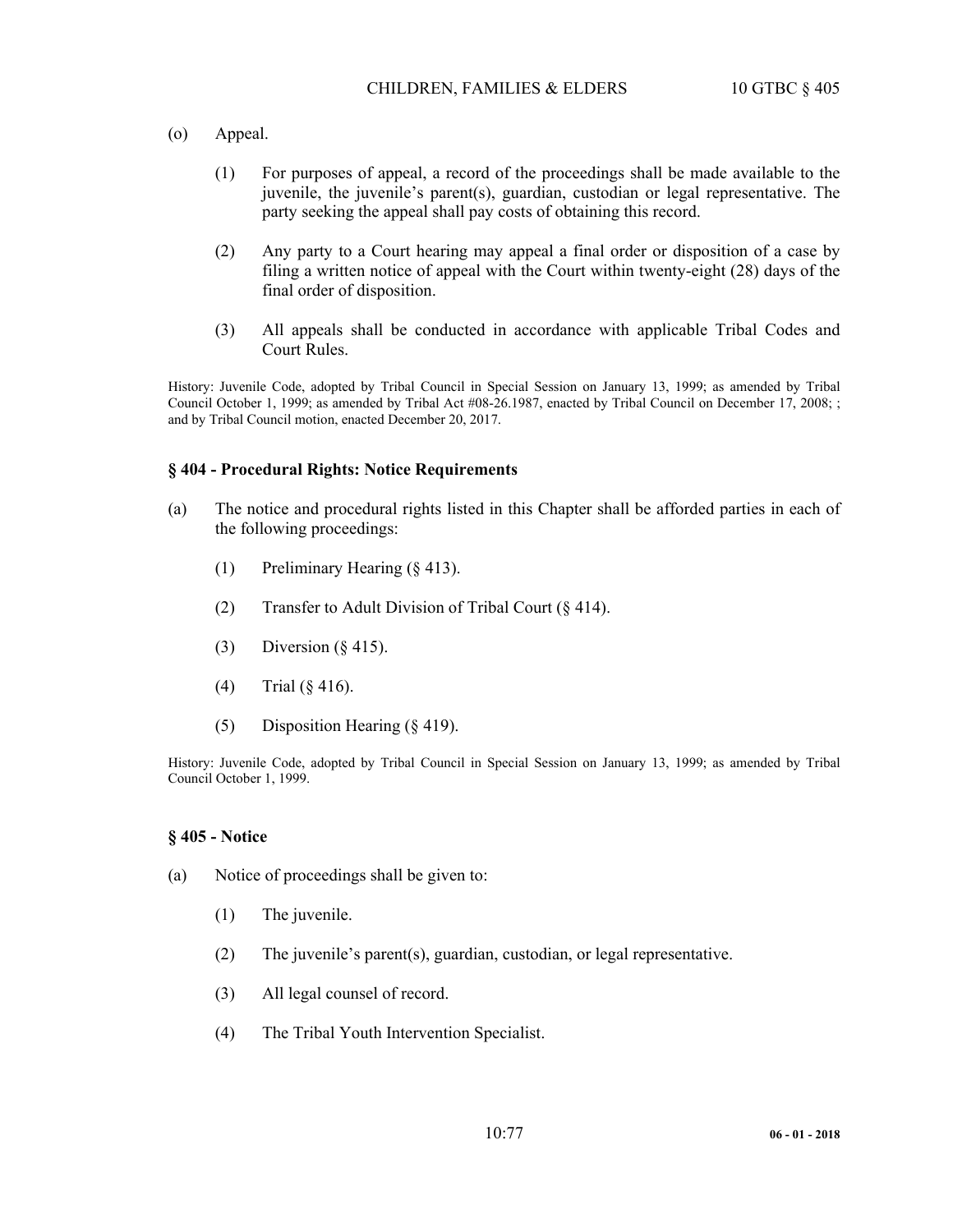# 10 GTBC § 405 CHILDREN, FAMILIES & ELDERS

- (b) Notice shall be given when a time for the proceedings has been established; provided at least ten (10) days is given before any non-preliminary hearing except in cases of emergency; provided further that notice is given as soon as possible in the case of preliminary hearings or in the event of an emergency.
- (c) The notice shall contain:
	- (1) The name of the Court;
	- (2) The title of the proceeding;
	- (3) A brief statement of the substance of the allegations against the juvenile;
	- (4) The date, time, and place of the proceeding; and
	- (5) A statement of the right to counsel, as set forth in  $\S 407(a)$  of this Code.
- (d) The notice shall be served in the following methods, if the Tribal Court feels it would be likely to provide actual notice to the party.
	- (1) Hand delivery to the person, by a Tribal law enforcement officer or appointee of the Court;
	- (2) Certified mail, if the summons cannot be served upon the person; or
	- (3) By the following method(s), if the Tribal Court feels it would be likely to provide actual notice to the party:
		- (A) Service upon relatives, neighbors, friends, or others who are likely to know the party's whereabouts. If the person, who receives the summons, denies knowledge of the party's whereabouts, such service shall not be deemed adequate;
		- (B) Service by legal notice in a daily publication or mailing of the Tribe circulated to the Tribal membership; and by posting the legal notice at the Tribal center; or
		- (C) Service by legal notice in a daily newspaper in the county of respondent's last known residence for a three- (3-) day period, the last day of which is at least ten (10) days prior to the hearing; and by posting the legal notice at the Tribal center.

History: Juvenile Code, adopted by Tribal Council in Special Session on January 13, 1999; as amended by Tribal Council October 1, 1999; and by Tribal Council motion, enacted December 20, 2017.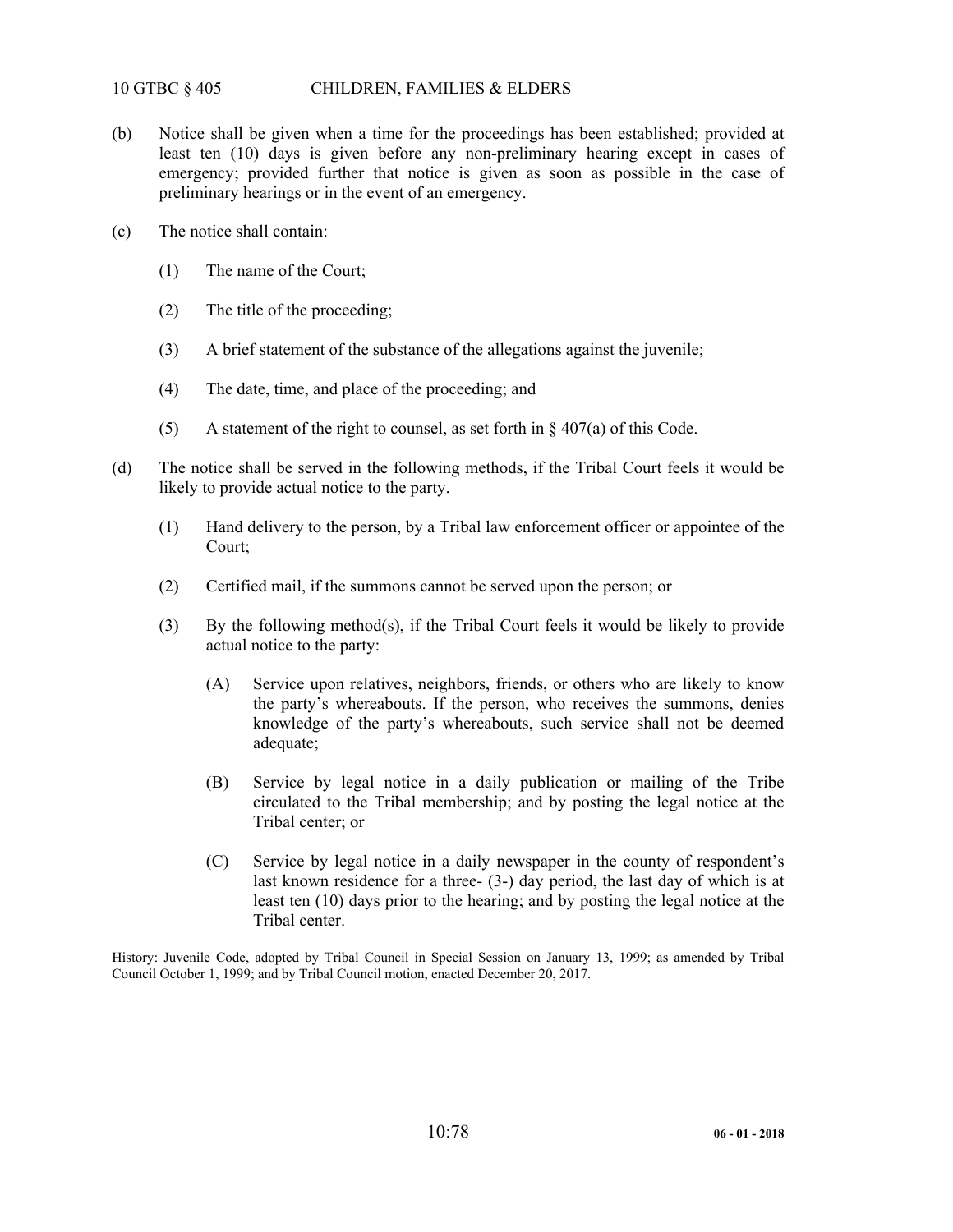# **§ 406 - Summons**

- (a) At least ten (10) days prior to a trial or disposition hearing, the Court shall issue summons to:
	- (1) The juvenile;
	- (2) The juvenile's parent(s), guardian, legal representative, or custodian;
	- (3) Any person the Court believes necessary for proper adjudication of the matter(s) before the Court; and
	- (4) Any person the juvenile believes necessary for proper adjudication of the matter(s) before the Court; subject to the Court's discretion.
- (b) The summons shall contain the name of the Court and title of the proceedings; and the date, time, and place of the hearing.
- (c) A copy of the petition shall be attached to the summons. The summons shall be served in the following order of preference:
	- (1) Hand delivery to the person, by a Tribal law enforcement officer or appointee of the Court;
	- (2) Certified mail, if the summons cannot be served upon the person; or
	- (3) By the following method(s), if the Tribal Court feels it would be likely to provide actual notice to the party:
		- (A) Service upon relatives, neighbors, friends, or others who are likely to know the party's whereabouts. If the person, who receives the summons, denies knowledge of the party's whereabouts, such service shall not be deemed adequate;
		- (B) Service by legal notice in a daily publication or mailing of the Tribe circulated to the Tribal membership; and by posting the legal notice at the Tribal center; or
		- (C) Service by legal notice in a daily newspaper in the county of respondent's last known residence for a three- (3-) day period, the last day of which is at least ten (10) days prior to the hearing; and by posting the legal notice at the Tribal center.
- (d) A person who has been issued a summons, who has received notice of hearing, and who fails to appear at the hearing, shall be held in contempt of court, unless good cause is shown why that person did not appear.

History: Juvenile Code, adopted by Tribal Council in Special Session on January 13, 1999; as amended by Tribal Council October 1, 1999.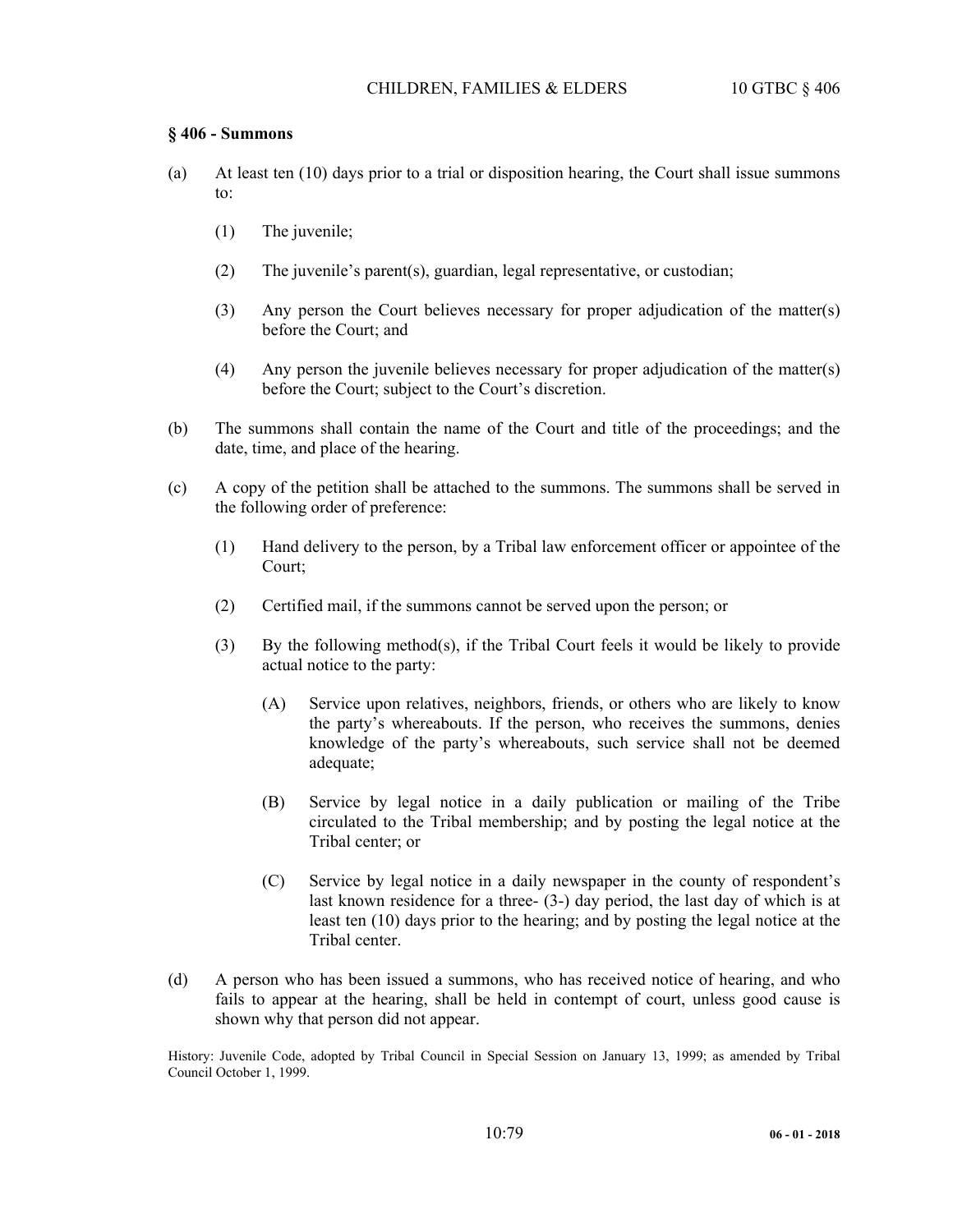## **§ 407 - Rights of Parties**

- (a) Right to Counsel:
	- (1) The judge shall inform the juvenile and the juvenile's parent(s), guardian, legal representative or custodian of their right to retain counsel by reading the following statement: "you have a right to have a lawyer or other person represent you at this hearing. However, you or your family must pay any fees for such representation."
	- (2) If the parties are unable to pay for counsel, the judge shall make known to them any available services providing representation of which the judge is aware.
	- (3) If the parties appear at the hearing without counsel, the judge, after informing the parties of their right to counsel and the availability of legal representation, may grant a continuance, if they need additional time to seek counsel.
- (b) The juvenile need not be a witness against, nor otherwise incriminate him/herself.
- (c) A parent, guardian, or custodian may not be compelled to give testimony against him/herself or against the juvenile, consistent with Section 1(d), Article X of the Tribal Constitution.
- (d) The Court shall give the juvenile, the juvenile's parent(s), legal representative, or custodian the opportunity to introduce evidence, to be heard on their own behalf, and to examine all witnesses.

History: Juvenile Code, adopted by Tribal Council in Special Session on January 13, 1999; as amended by Tribal Council October 1, 1999.

## **§ 408 - Juvenile Offender Procedure**

- (a) Complaint. A complaint may be filed with the Tribal Prosecutor by a law enforcement officer or by a person who has knowledge of the facts alleged. The person who files the complaint shall sign the complaint, under oath. The complaint shall contain:
	- (1) Name, age, date of birth, address, name of custodial parent or guardian, tribal affiliation, tribal ID  $#$  if applicable;
	- (2) A concise statement of the facts upon which the allegations are based, including the date, time, and location at which the alleged act(s) occurred; and
	- (3) A list of witnesses known to the person who files the complaint.
- (b) Petition. Proceedings under this Code shall commence upon the filing of a petition by the Tribal Prosecutor on behalf of the Tribe. The petition shall include:
	- (1) The name, birth date, address, tribal affiliation and ID  $\#$  if applicable.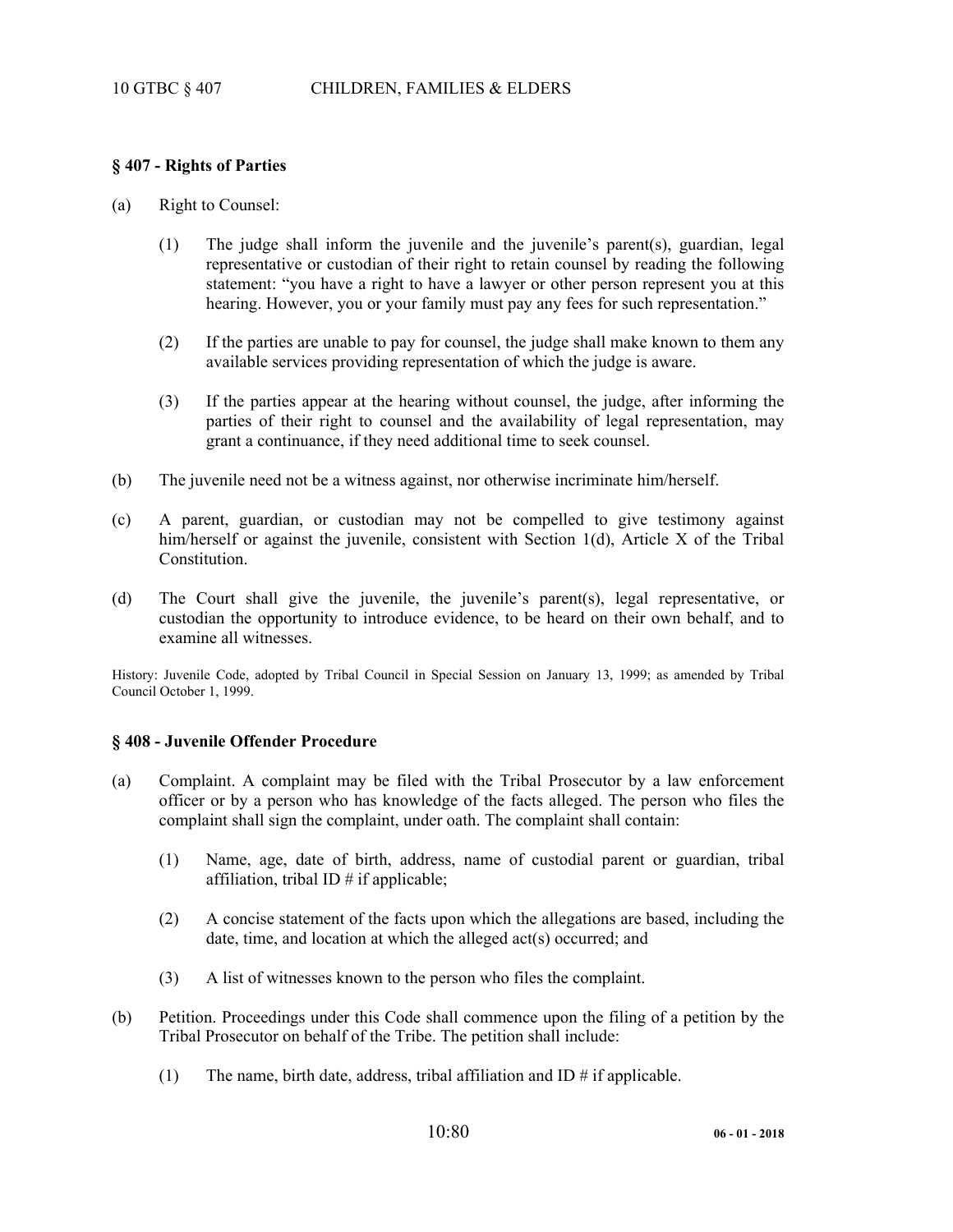- (2) The names and addresses of the juvenile's parent(s), guardians, or custodian;
- (3) Citation to the specific provision(s) of this Code which gives the Court jurisdiction of the proceedings;
- (4) Citation to the Tribal Criminal Code provision(s) which the minor is alleged to have violated;
- (5) If the juvenile is in detention or shelter care, the place of detention or shelter care and the time he/she was taken into custody;
- (6) A statement of the facts which brings the juvenile within the jurisdiction of the Court; and
- (7) A list of witnesses known to the tribe upon filing of the petition.

History: Juvenile Code, adopted by Tribal Council in Special Session on January 13, 1999; as amended by Tribal Council October 1, 1999.

#### **§ 409 - Warrant**

The Court may enter an order called a warrant, directing that a juvenile be taken into custody if:

- (a) The Court finds probable cause to believe that the juvenile committed the delinquent act alleged in the complaint and there is probable cause to believe that the juvenile will fail to appear for a hearing on the matter; or
- (b) If the juvenile is not taken into custody she/he is likely to endanger himself/herself or others.

History: Juvenile Code, adopted by Tribal Council in Special Session on January 13, 1999; as amended by Tribal Council October 1, 1999.

#### **§ 410 - Custody**

A juvenile may be taken into custody by a law enforcement officer if:

- (a) The officer has reasonable cause to believe that a delinquent act has been committed and that the juvenile has committed the delinquent act; or
- (b) A warrant pursuant to  $\S 409$  of this Code has been issued for the juvenile.

History: Juvenile Code, adopted by Tribal Council in Special Session on January 13, 1999; as amended by Tribal Council October 1, 1999.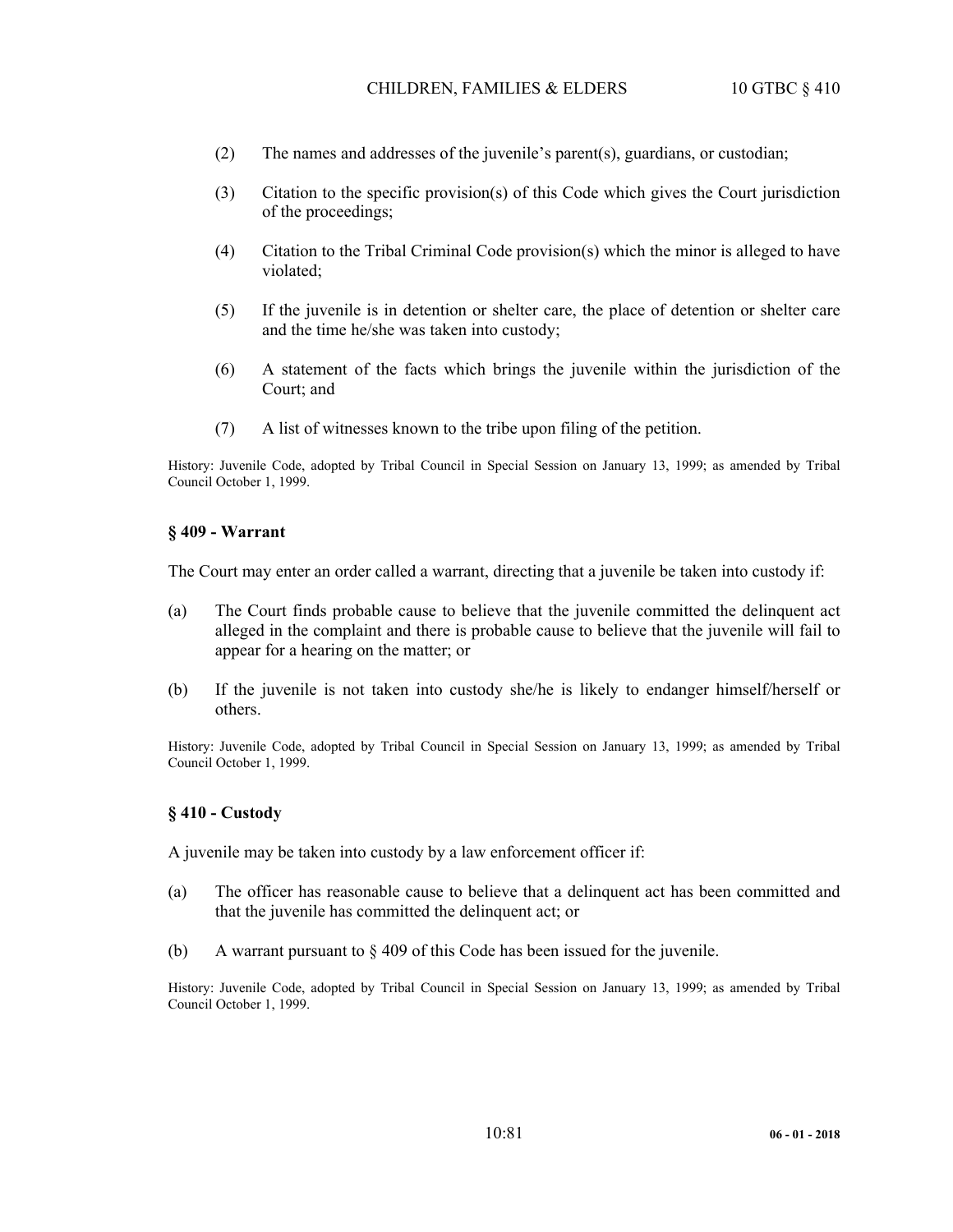# 10 GTBC § 411 CHILDREN, FAMILIES & ELDERS

# **§ 411 - Law Enforcement Officer's Duties**

A law enforcement officer who takes a juvenile into custody, pursuant to  $\S 410$  of this Code, shall proceed as follows:

- (a) Explain the following rights to any juvenile taken into custody prior to questioning:
	- (1) The juvenile has a right to remain silent;
	- (2) Anything the juvenile says can be used against the juvenile in court; and
	- (3) The juvenile has the right to the presence of an attorney or advocate during questioning.
- (b) Release the juvenile to the juvenile's parent(s), guardian, or custodian and give such counsel and guidance as may be appropriate, unless shelter care or detention is necessary because:
	- (1) The juvenile is in danger of injury;
	- (2) The juvenile is under the influence of alcohol or controlled substances; or
	- (3) The juvenile will not cease illegal conduct and release is likely to result in injury to the juvenile or others.
- (c) If the juvenile is not released, an officer shall make immediate and recurring efforts to notify the juvenile's parent(s), guardian, or custodian to inform them that the juvenile has been taken into custody and inform them of their right to be present with the juvenile until a determination of the need for shelter care or detention is made by the Juvenile Justice Officer or the Juvenile Probation Officer.
- (d) If the juvenile is not released, the juvenile shall be taken, as soon as is practical, to the tribe's Juvenile Justice Officer or Juvenile Probation Officer for assistance with placement in detention or shelter.

History: Juvenile Code, adopted by Tribal Council in Special Session on January 13, 1999; as amended by Tribal Council October 1, 1999.

## **§ 412 - Detention and Shelter Care**

- (a) A juvenile alleged to be a juvenile offender may be detained pending a court hearing, in any of the following locations, listed in order of preference:
	- (1) A foster care home on the reservation that has been approved by GTB Department of Human Services;
	- (2) A foster care facility on the reservation that has been approved by the GTB Department of Human Services;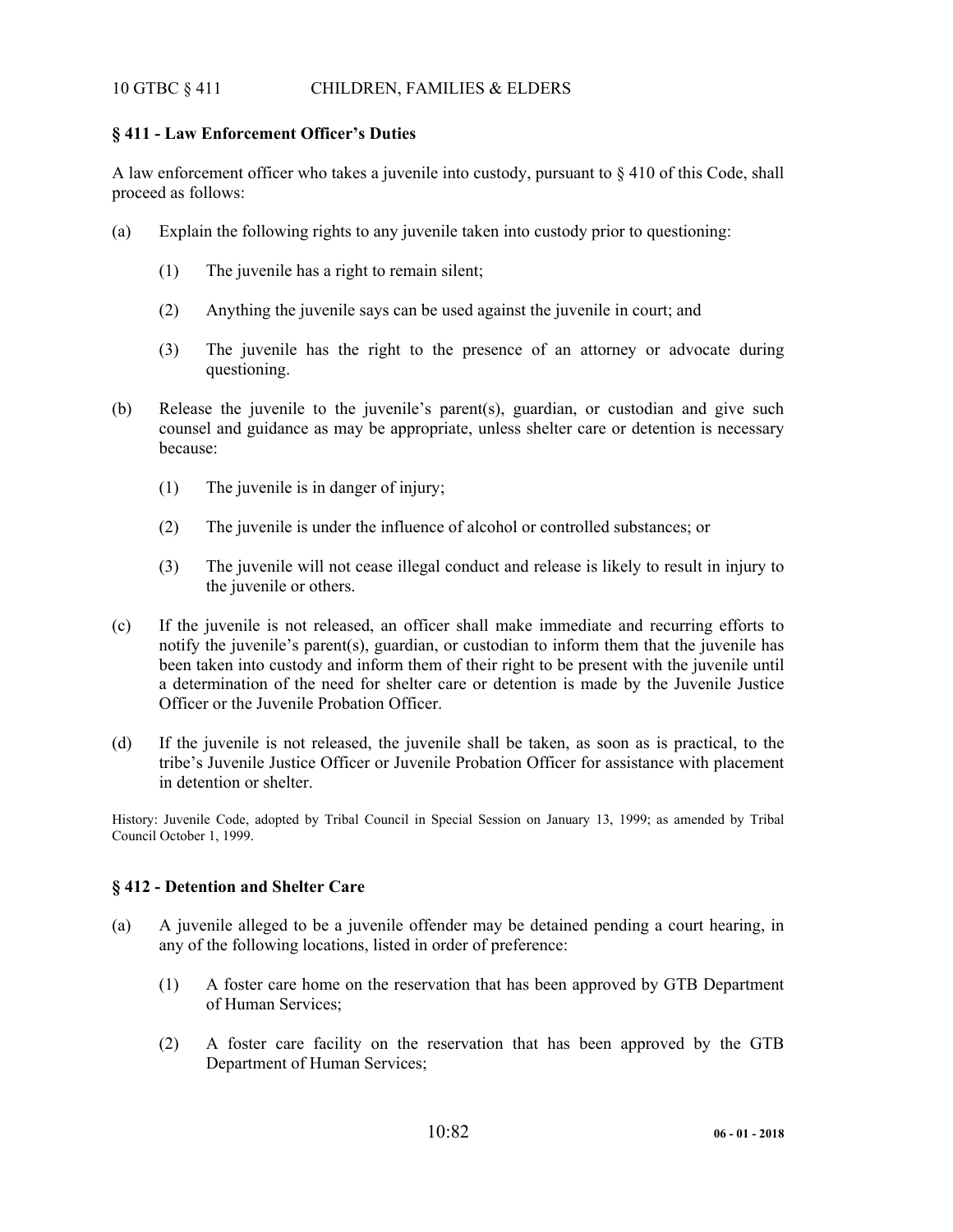- (3) A private family home on the reservation that has been approved by the GTB Department of Human Services;
- (4) A licensed foster care home off the reservation that has been approved by the Tribe;
- (5) A licensed foster care facility off the reservation that has been approved by the Tribe:
- (6) A private family home off the reservation that has been approved by the Tribe; or
- (7) An approved detention facility within the State of Michigan.
- (b) A juvenile who is sixteen (16) years of age or older may be detained in a jail or other licensed detention facility, used for the detention of adults only if:
	- (1) A facility in  $\S 412(a)$  is not available or would not assure adequate supervision of the juvenile;
	- (2) Detention is in a cell separate from adults; and
	- (3) Adequate supervision is provided twenty-four (24) hours a day.
- (c) A juvenile who is sixteen (16) years of age or older may also be detained in a jail or other licensed detention facility used for the detention of adults if that juvenile is intoxicated, provided that:
	- (1) A foster care or juvenile detention facility is not immediately available or is not equipped to hold/supervise the intoxicated juvenile; and
	- (2) Detention is in a cell separate from adults; and
	- (3) The juvenile is released as soon as he or she is sober, unless further detention under § 411(b) is warranted.

History: Juvenile Code, adopted by Tribal Council in Special Session on January 13, 1999; as amended by Tribal Council October 1, 1999; and by Tribal Council motion, enacted December 20, 2017.

#### **§ 413 - Preliminary Hearing**

- (a) If a juvenile has been released to his/her parent(s), guardian, or custodian, the Court shall conduct a preliminary hearing within ten (10) days of the filing of the petition for the sole purpose to determine whether probable cause exists to believe that the juvenile committed the alleged delinquent act(s).
- (b) If a juvenile is placed in custody, detention or shelter care, the Court shall conduct a preliminary hearing within seventy-two (72) hours of the placement for the purpose of determining: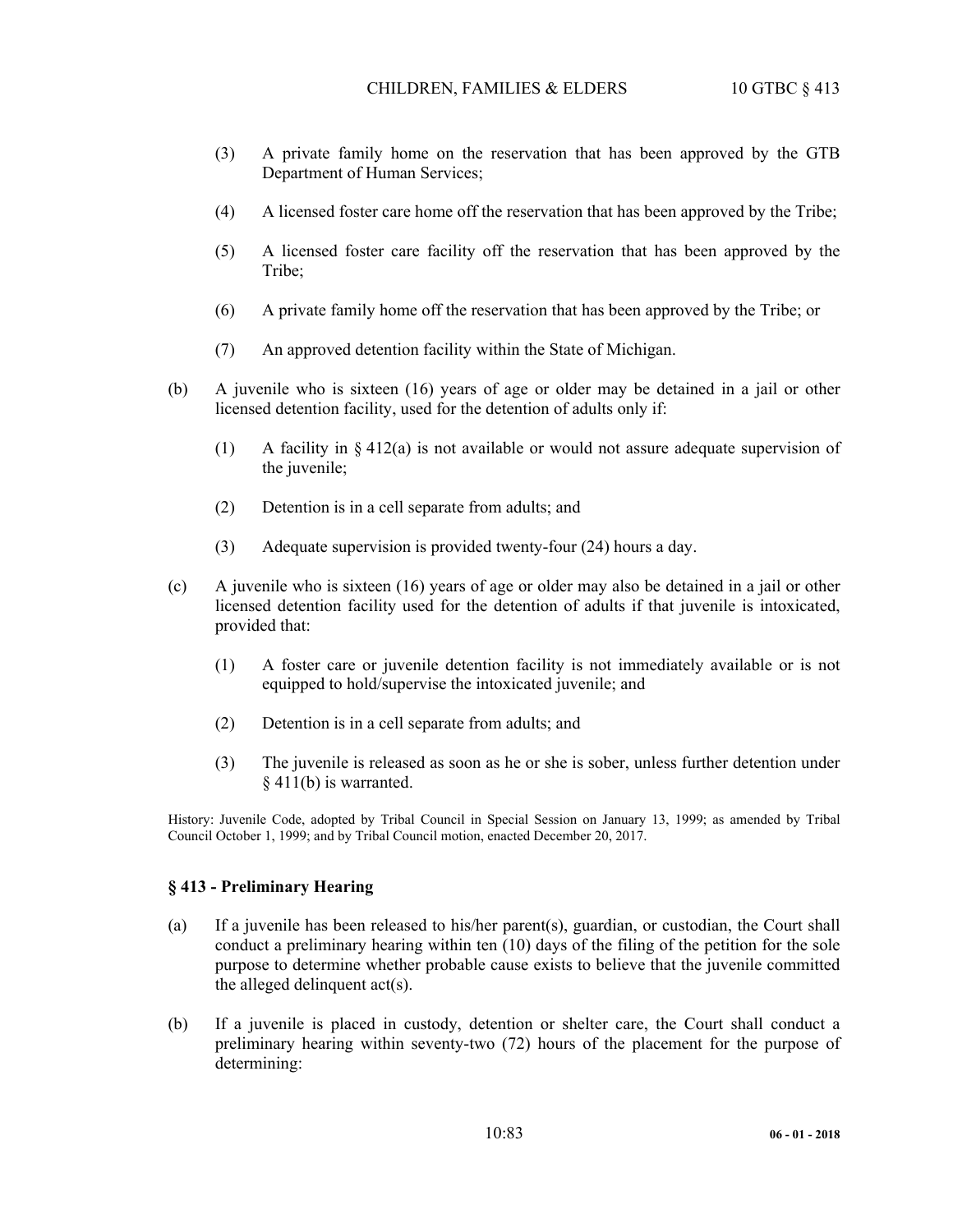- (1) Whether probable cause exists to believe that the juvenile committed the alleged delinquent act; and
- (2) Whether continued detention or shelter care is necessary pending further proceedings.
- (c) If the juvenile's parent(s), guardian, or custodian is not present at the preliminary hearing, the Court shall make an inquiry into what efforts have been made to notify and to obtain the presence of the parent(s), guardian, or custodian. If it appears that further efforts are likely to produce the appearance of the juvenile's parent(s), guardian, or custodian, the Court shall recess for not more than twenty-four (24) hours and direct the tribal prosecutor to make continued efforts to obtain the presence of the juvenile's parent(s), guardian, or custodian. If it does not appear that further efforts are likely to produce the parent(s), guardian, or custodian, or if it appears that the parent(s), guardian, or custodian is/are unable or unwilling to provide effective support or guidance to the juvenile during the pendency of the juvenile offender proceedings, the Court shall appoint legal counsel to serve until adjudication and disposition of the petition.
- (d) The Court shall hear testimony concerning:
	- (1) The circumstances that gave rise to the petition and/or the taking of the juvenile into custody; and
	- (2) The need for detention or shelter care.
- (e) If the Court finds that probable cause exists to believe that the juvenile committed the delinquent act, the juvenile shall be ordered to appear at a trial on a date and at a time set by the Court. The juvenile shall be released to his/her parent(s), guardian, or custodian unless the alleged act is serious enough to warrant detention or shelter care and:
	- (1) There is reasonable cause to believe that the juvenile will run away and/or be unavailable for further proceedings; or
	- (2) There is a reasonable cause to believe that the juvenile will commit a serious act causing damage to person(s) or property.
- (f) If a juvenile is released to his parent(s), guardian, or custodian, the Court may impose conditions on the release which may include but are not limited to: the posting of a bond; electronic monitoring; house arrest; travel restrictions; mandatory attendance at school; no contact with named individuals; banishment from Tribal programs or Tribal property.
- (g) The Court may release a juvenile to a relative or other responsible adult Tribal member, if the parent(s), guardian, or custodian consents to the release. If the juvenile is fourteen  $(14)$ years of age or older, the juvenile and the juvenile's parent(s), guardian, or custodian must consent to the release.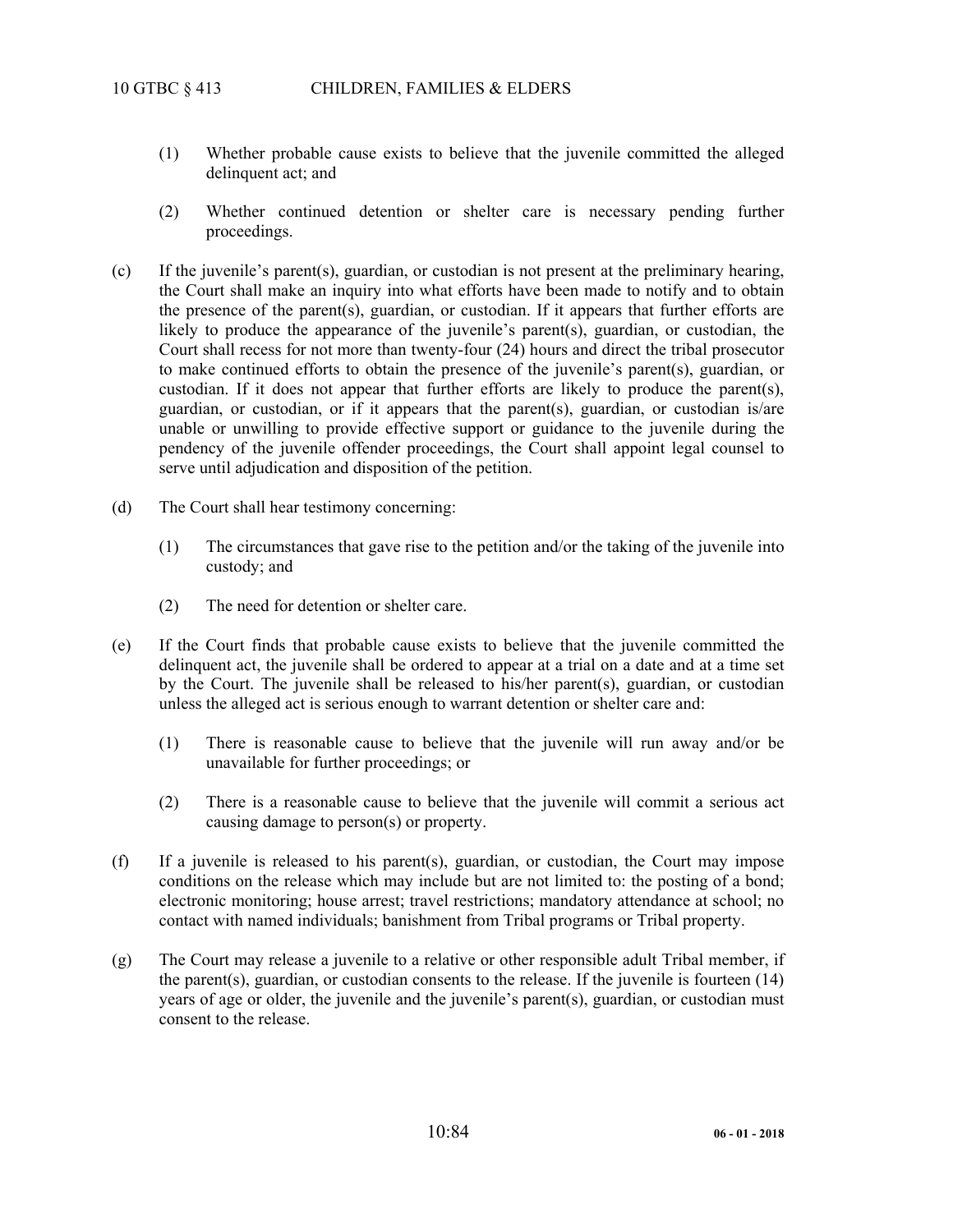## CHILDREN, FAMILIES & ELDERS 10 GTBC § 414

- (h) If the Court finds that probable cause exists to believe that the juvenile committed the alleged delinquent act and there is a need for detention or shelter care, the juvenile's detention or shelter care shall be continued. The Court shall consider recommendations prepared by the Tribe's juvenile justice officer or the Tribe's juvenile probation officer.
- (i) If the Court does not find probable cause to believe that the juvenile committed the alleged delinquent act, the petition shall be dismissed and the juvenile released.

History: Juvenile Code, adopted by Tribal Council in Special Session on January 13, 1999; as amended by Tribal Council October 1, 1999; and by Tribal Council motion, enacted December 20, 2017.

## **§ 414 - Transfer to the Adult Division of Tribal Court**

- (a) If the juvenile is seventeen (17) years of age at the time of the alleged delinquent act, the prosecutor shall have the option of filing the action as a juvenile offender proceeding or as an adult criminal matter. If the juvenile is between the ages of fourteen (14) and sixteen (16) and is alleged to have committed an act that would have been considered a crime if committed by an adult, the prosecutor may file a petition requesting the Court to transfer the juvenile to the Adult Division of the Court.
- (b) The Court shall conduct a hearing to determine whether jurisdiction of the juvenile should be transferred to the Adult Division of the Court.
	- (1) The transfer hearing shall not be held more than ten (10) days after the petition is filed.
	- (2) Written notice of the transfer hearing shall be given to the juvenile and the juvenile's parent(s), guardian, or custodian and legal representative or counsel at least seventy-two (72) hours prior to the hearing.
- (c) Prior to the hearing, the Tribe's juvenile probation officer shall be responsible for an investigation and the preparation of a written report to be submitted to the Court.
- (d) The following factors shall be considered in determining whether to transfer jurisdiction of the juvenile to the Adult Division of the Court:
	- (1) The nature and seriousness of the offense allegedly committed by the juvenile; and
	- (2) The juvenile's age, mental and physical condition, past record of offenses, and responses to previous Court efforts at rehabilitation.
- (e) The Court may transfer jurisdiction of the juvenile to the Adult Division of the Court if the Court finds clear and convincing evidence that both of the following circumstances exist:
	- (1) There are no reasonable prospects for rehabilitating the juvenile through resources available to the Court; and
	- (2) The alleged offense is serious and constitutes a substantial danger to the public.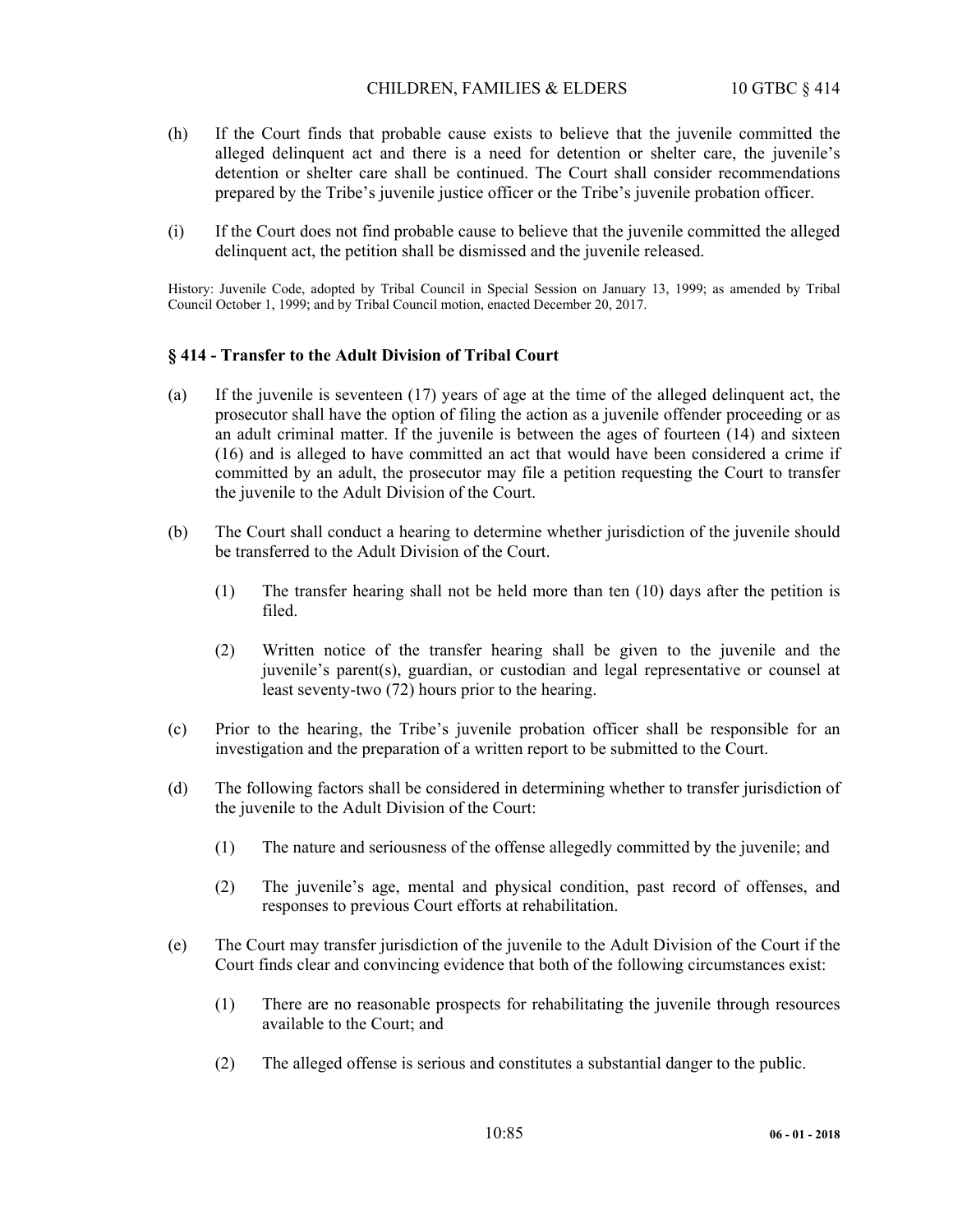(f) When a juvenile is transferred to the Adult Division of the Court, the Court shall issue a written transfer order containing reasons for the order. The transfer order constitutes a final order for purposes of appeal.

History: Juvenile Code, adopted by Tribal Council in Special Session on January 13, 1999; as amended by Tribal Council October 1, 1999; and by Tribal Council motion, enacted December 20, 2017.

## **§ 415 - Diversion**

- (a) The Tribal prosecutor, with the concurrence of the Tribe's juvenile probation officer, and the Peacemaker coordinator, may choose to divert the juvenile rather than initiate a juvenile offender proceeding.
- (b) The Tribal prosecutor, the Tribal juvenile probation officer, and the Peacemaker coordinator may hold an informal conference with the juvenile and the juvenile's parent(s), guardian or custodian to discuss alternatives to the filing of a petition if:
	- (1) The admitted facts bring the case within the jurisdiction of the Court;
	- (2) A diversion of the matter would be in the best interests of the juvenile and the Tribe; and
	- (3) The juvenile's parent(s), guardian or custodian voluntarily consent to the diversion conference after they have received an explanation of their rights.
- (c) This Section does not authorize the Tribal prosecutor to compel involuntary action of the parties involved.
- (d) The Tribal prosecutor, with the concurrence of the juvenile probation officer and the Peacemaker coordinator, shall set forth in writing the conference findings and the disposition agreed to by the parties.
- (e) Any disposition arranged through the diversion procedure of this Section shall be concluded within six (6) months unless an extension is agreed to by all parties.
- (f) The Tribe's juvenile probation officer shall monitor the progress of the juvenile. If at any time after thirty (30) days the juvenile probation officer concludes that positive results are not being achieved, the juvenile probation officer shall recommend that the presenting officer file a petition pursuant to § 408(b) of this Code.
- (g) No statement made during the diversion process may later be admitted into evidence at a trial or any other proceeding against the juvenile under this Code.
- (h) Upon successful completion of the diversion, the Tribe's juvenile probation officer will notify the Tribal prosecutor and no further action will be required.

History: Juvenile Code, adopted by Tribal Council in Special Session on January 13, 1999; as amended by Tribal Council October 1, 1999.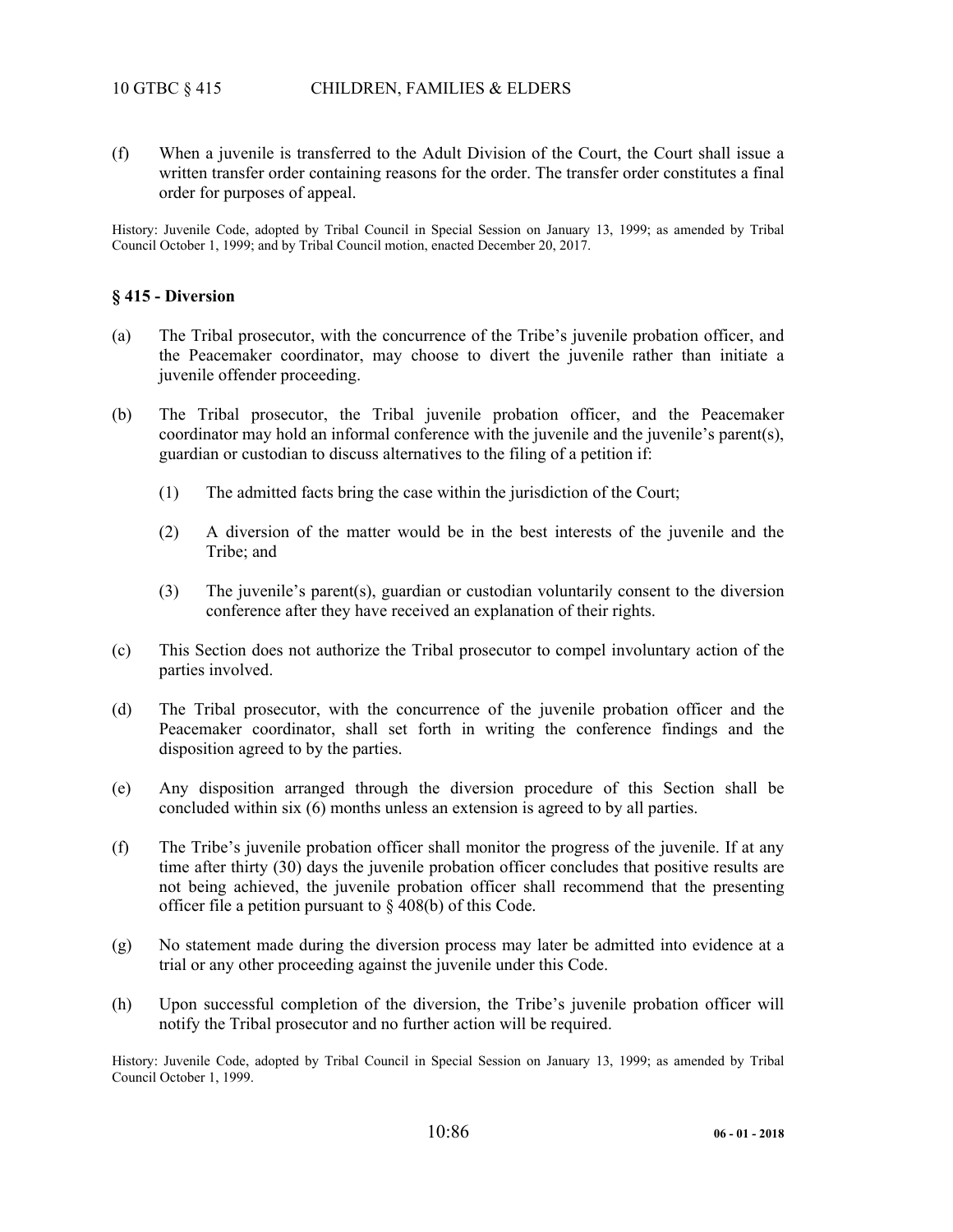## **§ 416 - Trial**

The Court shall conduct a bench trial for the sole purpose of determining the guilt or innocence of a juvenile. Such trial shall be closed to the public.

- (a) If the juvenile admits the allegations of the petition, the Court shall proceed to the disposition hearing only if the Court finds:
	- (1) The juvenile fully understands his/her rights as set forth in § 407 of this Code and fully understands the potential consequences of his/her admission(s);
	- (2) The juvenile voluntarily, knowingly, and intelligently admits to all facts necessary to constitute a basis for Court jurisdiction; and
	- (3) The juvenile has not, in his/her admission to the allegations, set forth facts which, if found to be true, constitute a defense to the allegations.
- (b) The Court shall hear testimony concerning the circumstances which give rise to the petition.
- (c) If the allegations of the petition are sustained by proof beyond a reasonable doubt, the Court shall find that the juvenile is a juvenile offender and schedule a disposition hearing.
- (d) A finding that the juvenile is a juvenile offender shall constitute a final order for purposes of appeal.

History: Juvenile Code, adopted by Tribal Council in Special Session on January 13, 1999; as amended by Tribal Council October 1, 1999; and by Tribal Council motion, enacted December 20, 2017.

## **§ 417 - Trial Continuances**

Continuances of a trial may be granted upon:

- (a) Motion of the juvenile for good cause shown;
- (b) Motion of the Tribal prosecutor that material evidence or witnesses are unavailable, a finding by the Court that the Tribal prosecutor has exercised due diligence to obtain the evidence or appearance of witnesses, and reasonable grounds exist to believe that the evidence will become available or that the witnesses will appear; or
- (c) Order of the Court during a period of diversion under  $\S$  415 of this code.

History: Juvenile Code, adopted by Tribal Council in Special Session on January 13, 1999; as amended by Tribal Council October 1, 1999; and by Tribal Council motion, enacted December 20, 2017.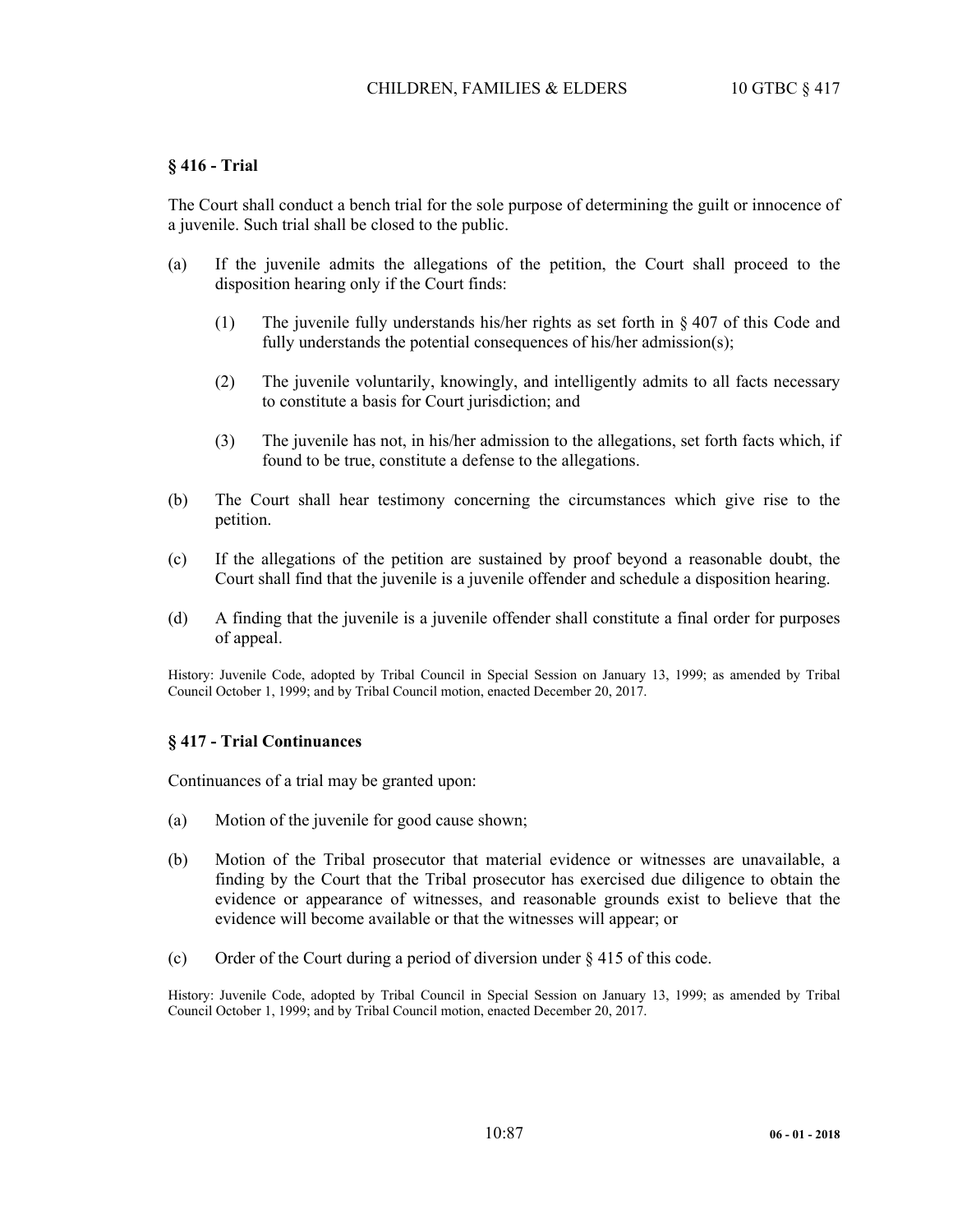# 10 GTBC § 418 CHILDREN, FAMILIES & ELDERS

# **§ 418 - Predisposition Report**

- (a) The juvenile probation officer shall prepare a written report describing all reasonable and appropriate alternative dispositions. The report shall contain a specific plan for the care of, and assistance to the juvenile, designed to resolve the problems presented in the petition.
- (b) The report shall contain a detailed explanation of the necessity for the proposed disposition plan and its benefits to the juvenile.
- (c) Preference shall be given to the disposition alternatives which are listed in  $\S$  420. The alternative least restrictive of the juvenile's freedom, consistent with the interests of the Tribe, shall be selected.
- (d) If the report recommends placement of the juvenile somewhere other than with the juvenile's parent(s), guardian, or custodian, it shall state the specific reasons underlying its placement recommendation.
- (e) The juvenile probation officer shall present the predisposition report to the Court, the juvenile's representative, and the Tribal prosecutor at least three (3) days before the disposition hearing.

History: Juvenile Code, adopted by Tribal Council in Special Session on January 13, 1999; as amended by Tribal Council October 1, 1999.

## **§ 419 - Disposition Hearing**

- (a) A disposition hearing shall take place not more than twenty-one (21) days after the trial or after the admission of responsibility at the preliminary hearing.
- (b) The Court shall take testimony and receive evidence concerning proper disposition at the hearing.
- (c) The Court shall consider the predisposition report submitted by the Tribe's juvenile probation officer. Prior to the hearing, the affected parties shall be given an opportunity to review all reports and supporting documentation. During the hearing, the parties shall have the opportunity to controvert the factual contents and the conclusions of any reports. The Court shall also consider the alternative predisposition report prepared by the juvenile or the juvenile's legal representative.
- (d) The disposition order constitutes a final order for purposes of appeal.

History: Juvenile Code, adopted by Tribal Council in Special Session on January 13, 1999; as amended by Tribal Council October 1, 1999; and by Tribal Council motion, enacted December 20, 2017.

## **§ 420 - Disposition Alternatives**

If a juvenile has been found to be a juvenile offender, the Court may make the following disposition for any term until the juvenile reaches the age of nineteen (19):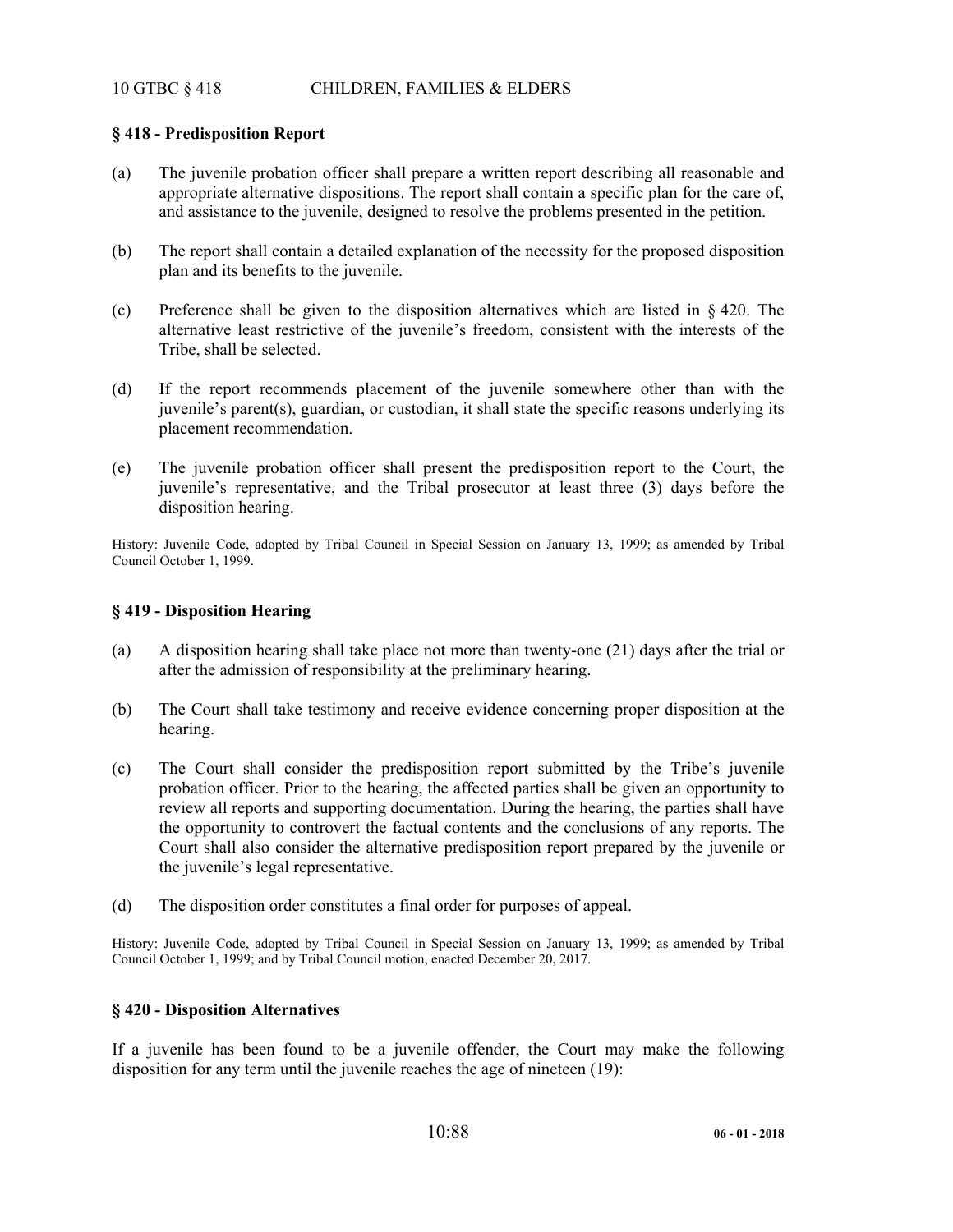- (a) Place the juvenile on probation subject to conditions set by the Court;
- (b) Place the juvenile in a detention and/or a treatment facility with an agency designated by the Court;
- (c) Order the juvenile to perform community service work at the direction of the juvenile probation officer;
- (d) Order the juvenile to pay restitution, including costs related to detention, or to provide restorative services to the injured party or parties. The Court may access the minor's per capita trust to provide restitution upon the motion of the Tribal prosecutor or an aggrieved party based upon proper proofs offered at an evidentiary hearing;
- (e) Order any other measure the Court deems necessary and proper to correct the behavior of the juvenile offender and to insure the safety of the community.

History: Juvenile Code, adopted by Tribal Council in Special Session on January 13, 1999; as amended by Tribal Council October 1, 1999.

#### **§ 421 - Modification of Disposition Order**

- (a) A disposition order of the Court may be modified, for good cause, upon a showing of a change of circumstances. The Court may modify a disposition order at any time, upon motion of the following:
	- (1) The juvenile;
	- (2) The juvenile's parent(s), guardian, or custodian;
	- (3) The Tribal prosecutor; or
	- (4) The Tribal juvenile probation officer.
- (b) If the modification involves a change of custody, the Court shall conduct a hearing to review its disposition order as follows:
	- (1) The Court shall review the performance of the juvenile, the juvenile's parent(s), guardian, or custodian; and review the reports of the prosecutor and other persons providing assistance to the juvenile and the juvenile's family;
	- (2) If the request for review of disposition is based upon an alleged violation of a court order, the Court shall not modify its disposition order unless it finds clear and convincing evidence of the violation.

History: Juvenile Code, adopted by Tribal Council in Special Session on January 13, 1999; as amended by Tribal Council October 1, 1999.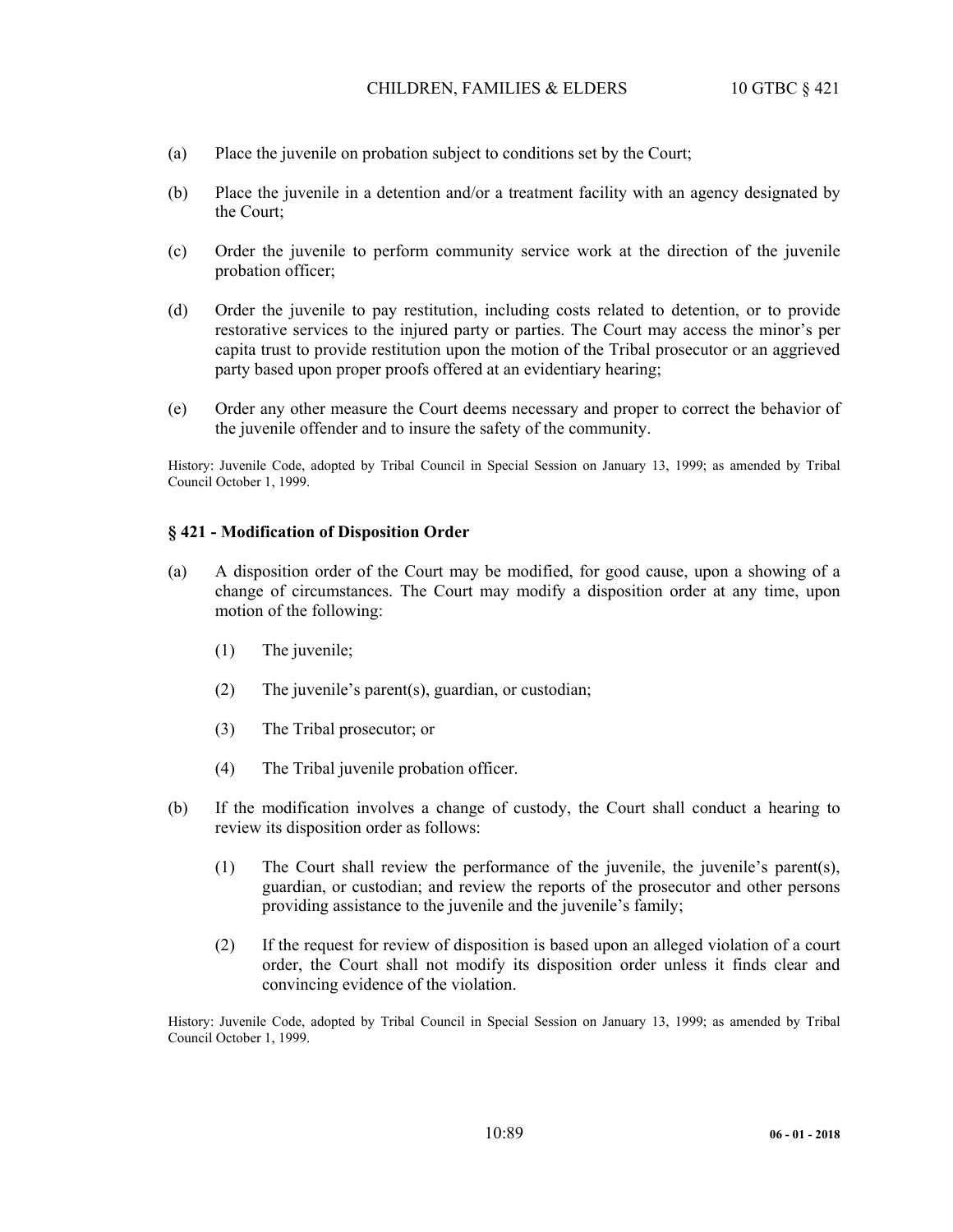# 10 GTBC § 422 CHILDREN, FAMILIES & ELDERS

# **§ 422 - Parental responsibility**

An Indian Tribe, a department of an Indian Tribe, a municipal corporation, county, township, village, school district, a state, a department of a state, person, partnership, corporation, association, or an incorporated or an unincorporated religious organization may recover damages in an amount not to exceed fifteen thousand dollars (\$15,000.00) in a civil action in Tribal Court against the parents or parent of an unemancipated minor, living with his or her parents or parent, who has maliciously or willfully destroyed real, personal, or mixed property which belongs to an Indian Tribe, a department of an Indian Tribe, a municipal corporation, county, township, village, school district, a state, a department of a state, person, partnership, corporation, association, or religious organization, incorporated or unincorporated, or who has maliciously or willfully caused bodily harm or injury to a person, property, or an animal.

History: Juvenile Code, adopted by Tribal Council in Special Session on January 13, 1999; as amended by Tribal Council October 1, 1999; and by Tribal Council motion, enacted December 20, 2017.

# **Chapter 5 - GTB Family Code**

#### **§ 501 - Definitions**

- (a) "Alimony" is monetary support which one (1) spouse pays the other spouse for maintenance while they are separated or after they are divorced.
- (b) "Annulment" means the legal separation of man and wife because it is established that a marital status never existed.
- (c) "Divorce" means the legal separation of man and wife, totally dissolving the marriage relation, effected by the judgment or decree of the court.
- (d) "Emancipation" means termination of the rights of the parents to the custody, control, services and earnings of a minor.
- (e) "Marriage" means the legal union of one (1) man and one (1) woman as husband and wife for life or until divorced.
- (f) "Minor" means a person under the age of eighteen (18) years.
- (g) "Parents" means natural parents, if married prior or subsequent to the minor's birth; adopting parents, if the minor has been legally adopted; the mother, if the minor is illegitimate; the child's reputed blood parent who has expressly acknowledged paternity and makes a meaningful contribution to support the child; or a guardian by judicial decree.
- (h) A "Traditional Indian Marriage" means a marriage performed by an Indian person who claims the authority to solemnize and formalize marriages between Indian persons in accordance with commonly accepted Indian customs and traditions of any recognized Indian Tribe by accepted Indian customs and traditions of any recognized Indian Tribe by virtue of such person's status as a medicine man or Indian spiritual leader.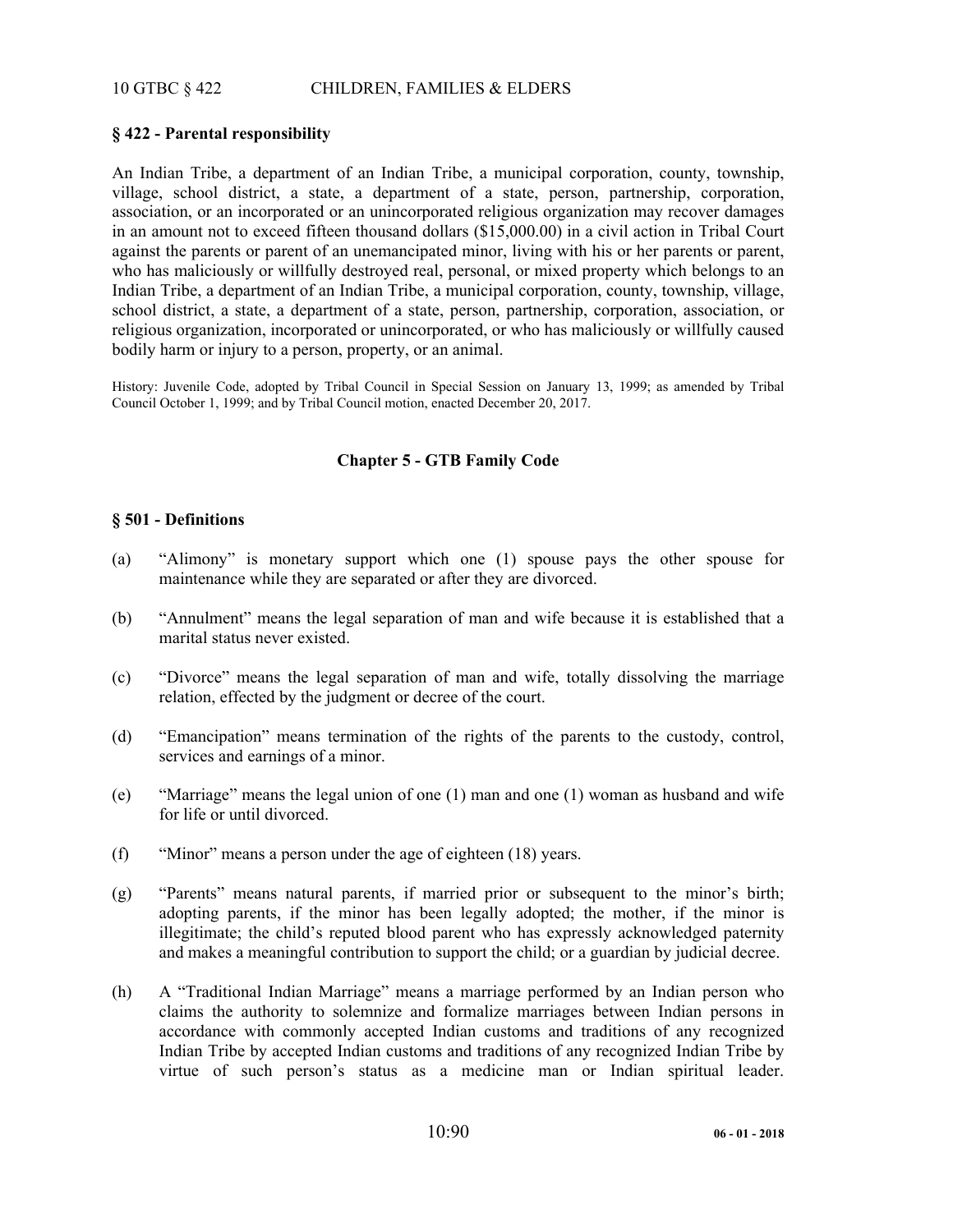History: GTB Family Code, adopted by Tribal Council on March 25, 1998; and as amended by Tribal Council October 19, 1999.

#### **§ 502 - Service of Process; Hearings**

- (a) Service of all process required by this chapter shall be governed by  $\S$   $\equiv$  through  $\S$   $\equiv$  of the GTB Civil Code. A "return" shall be filed with the court in compliance with  $\S$  of the GTB Civil Code.
- (b) When service of papers cannot reasonably be made, a party cannot be found, or for any other good cause, the court, on ex-parte application, may direct the manner and on whom service may be made.
- (c) Once a "return" has been filed with the court evidencing proper service, all further pleadings and notices involving the action may be served by first class mail to the address of the person stated on the pleadings or, if none, to the last known address of the affected person.
- (d) All hearings required by this code shall be held before a Tribal Court Judge sitting without a jury.

History: GTB Family Code, adopted by Tribal Council on March 25, 1998; and as amended by Tribal Council October 19, 1999.

#### **§ 503 - Marriage; Statement of Purpose**

The Grand Traverse Band of Ottawa and Chippewa Indians is committed to the promotion of legal marriages that are deemed to create stable family relationships and promote a positive moral climate on the Reservation.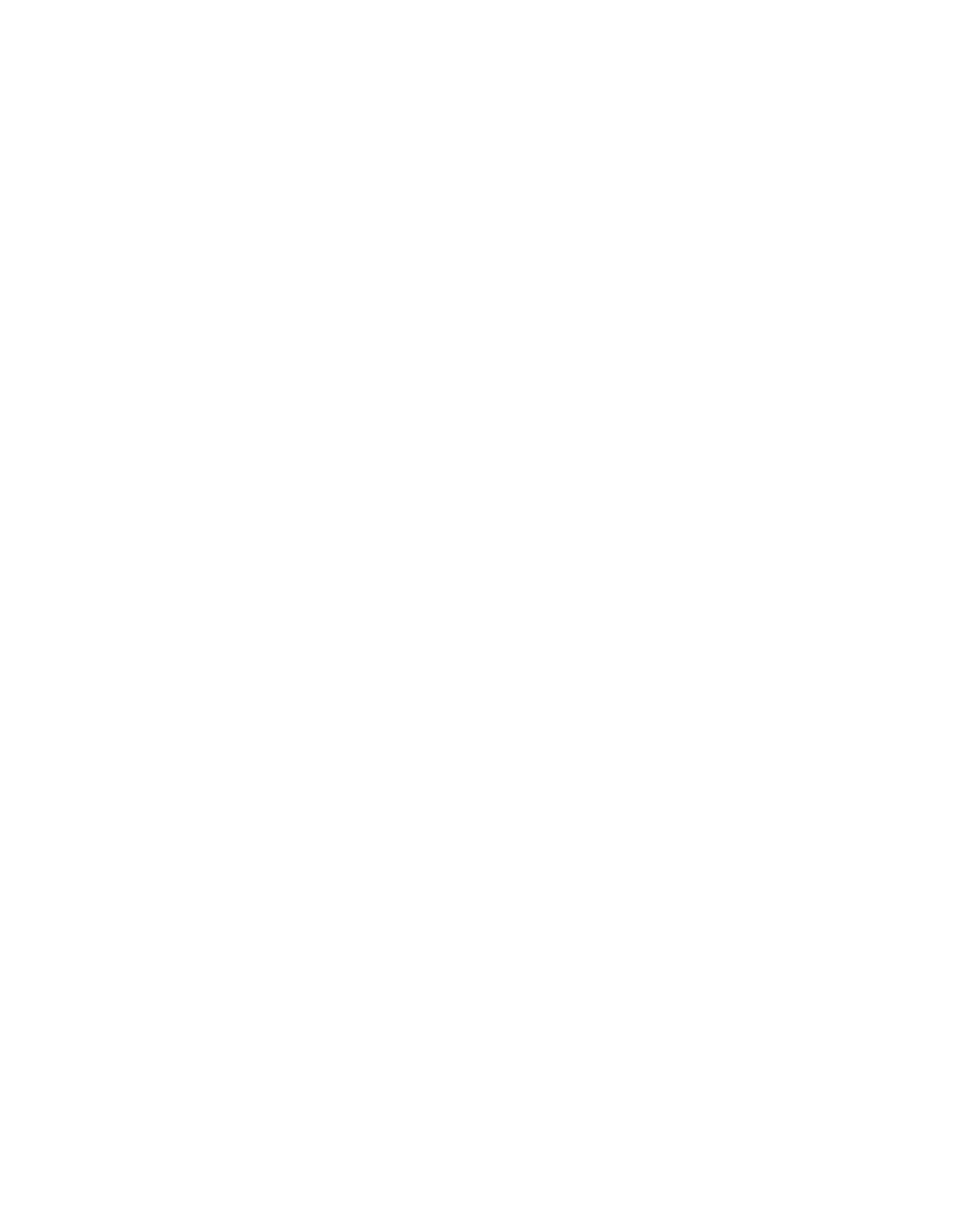History: GTB Family Code, adopted by Tribal Council on March 25, 1998; and as amended by Tribal Council October 19, 1999.

#### **§ 504 - Qualifications to Perform Marriages**

- (a) It is the express policy of the Grand Traverse Band of Ottawa and Chippewa Indians to recognize traditional marriages provided that the person who has been designated to solemnize or formalize the marriage is a member of the Grand Traverse Band recognized as a medicine man or traditional spiritual leader by a significant number of Indian persons and provided further, that such person shall be recognized by resolution of the Grand Traverse Band Tribal Council as being a medicine man or traditional spiritual Indian leader. Other persons recognized as a medicine man, traditional spiritual leader or other such equivalent designation by another governing body of a federally recognized tribe or by order of another tribal court of a federally recognized tribe shall be recognized as such by the Tribal Council. The Tribal Council may maintain a registry of those qualified to perform marriages.
- (b) The following persons shall be qualified to perform marriages under this Code:
	- (1) Any person having the authority to perform marriages under Michigan law;
	- (2) A medicine man or traditional spiritual leader as defined in Subsection (a) above;
	- (3) A Tribal Judge of the Grand Traverse Band of Ottawa and Chippewa Indians Tribal Court; and
	- (4) A Tribal Judge of a Court of another federally recognized Tribe who is authorized by Tribal law to perform marriages; and
	- (5) The Tribal Chairperson of the Grand Traverse Band of Ottawa and Chippewa Indians or other Tribal Chairpersons of federally recognized tribes.
- (c) All persons qualified to perform marriages pursuant to Subsections (a) and (b) of this section must obtain a license to perform marriages from the Tribal Council. A license shall only be valid two (2) years from the date of issuance by the Tribal Council. A license shall be renewable only by motion of the Tribal Council. The Tribal Council reserves the right to charge a fee for each license upon motion of the Tribal Council.

History: GTB Family Code, adopted by Tribal Council on March 25, 1998; amended by Tribal Council on October 19, 1999; amended by Tribal Act #02-20.1137, enacted by Tribal Council in Special Session on July 31, 2002; and amended by Tribal Act #07-25.1838, enacted by Tribal Council on August 15, 2007.

#### **§ 505 - Recognition of Marriages**

(a) The Grand Traverse Band of Ottawa and Chippewa Indians shall recognize as a valid and binding marriage any marriage between a man and a woman, formalized or solemnized in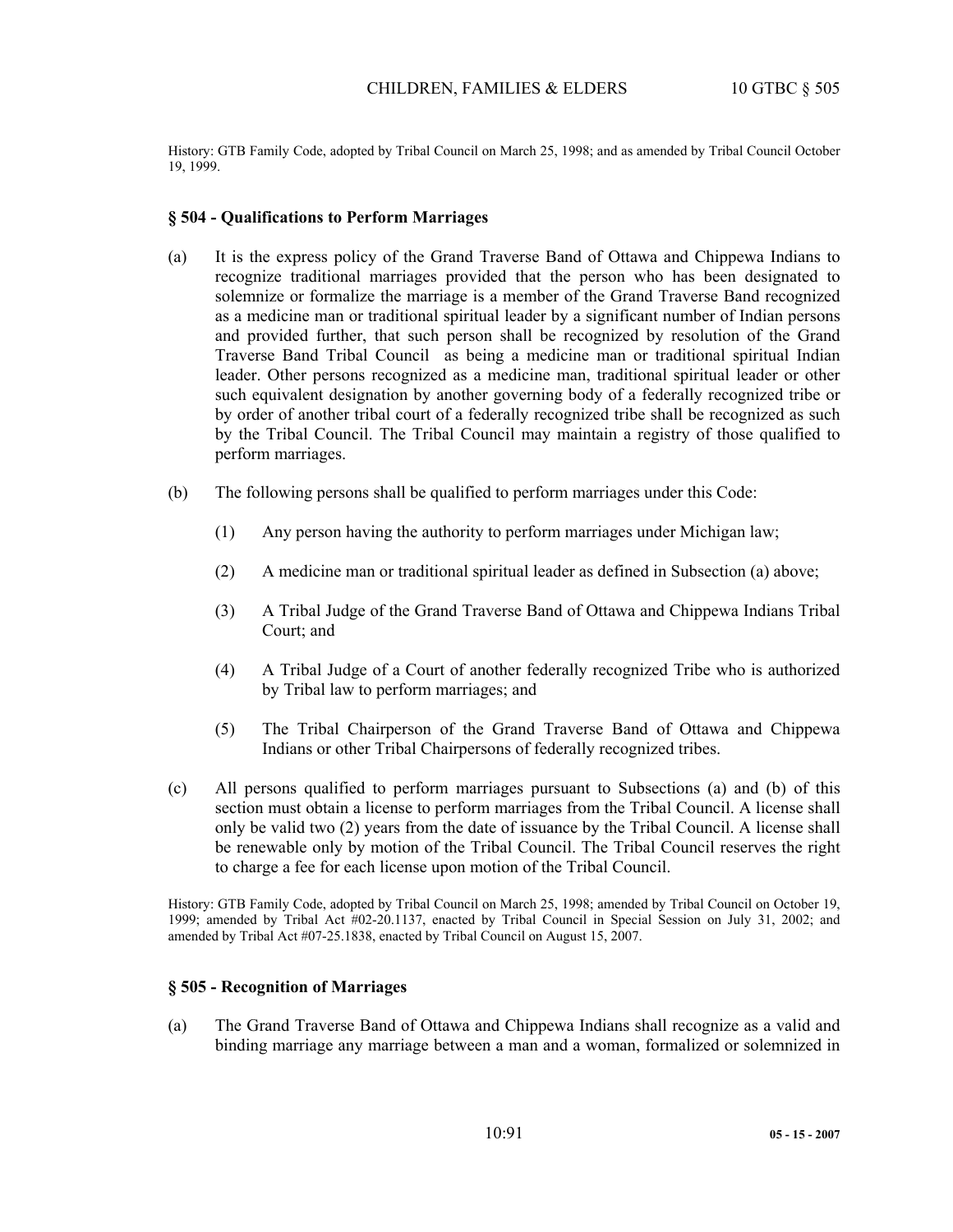compliance with the laws of the jurisdiction in which such marriage was formalized or solemnized.

- (b) Recognition may come about on the Court's own motion or upon the motion of any other person, and such order of recognition shall not be unreasonably withheld.
- (c) An order denying recognition shall be appealable in the same fashion and manner as any other order of the Court.

History: GTB Family Code, adopted by Tribal Council on March 25, 1998; and as amended by Tribal Council October 19, 1999.

#### **§ 506 - Marriage Between Indian Persons; License Required; Qualifications; Location**

- (a) Parties may not be married under this Code unless they obtain a valid marriage license issued by the Tribe or the State of Michigan.
- (b) A Tribal Court Judge or Tribal Court Clerk shall have the power to issue a marriage license where at least one (1) of the parties is a Native American man or woman, whether or not they are enrolled Tribal members.
- (c) Marriage licenses shall be issued within three (3) days of application following:
	- (1) Completion of an application prescribed by the Tribal Court;
	- (2) Payment of a license fee set by the Tribal Court; and
	- (3) Verification that at least one (1) party to the proposed marriage is a Native American.
- (d) Marriage licenses shall be effective for thirty (30) days from the date of issuance.
- (e) All requirements that the State of Michigan imposes on individuals to entitle them to marry within its jurisdiction are hereby adopted. Those seeking to be married:
	- (1) Must be at least eighteen (18) years of age, or be at least sixteen (16) years of age with the consent of their custodial parent(s) or legal guardian(s);
	- (2) Must freely consent to the marriage;
	- (3) Must have the mental capacity to marry;
	- (4) Must not have an existing spouse;
	- (5) Must not be blood relatives to each other in any of the following degrees:
		- (A) Parent and child;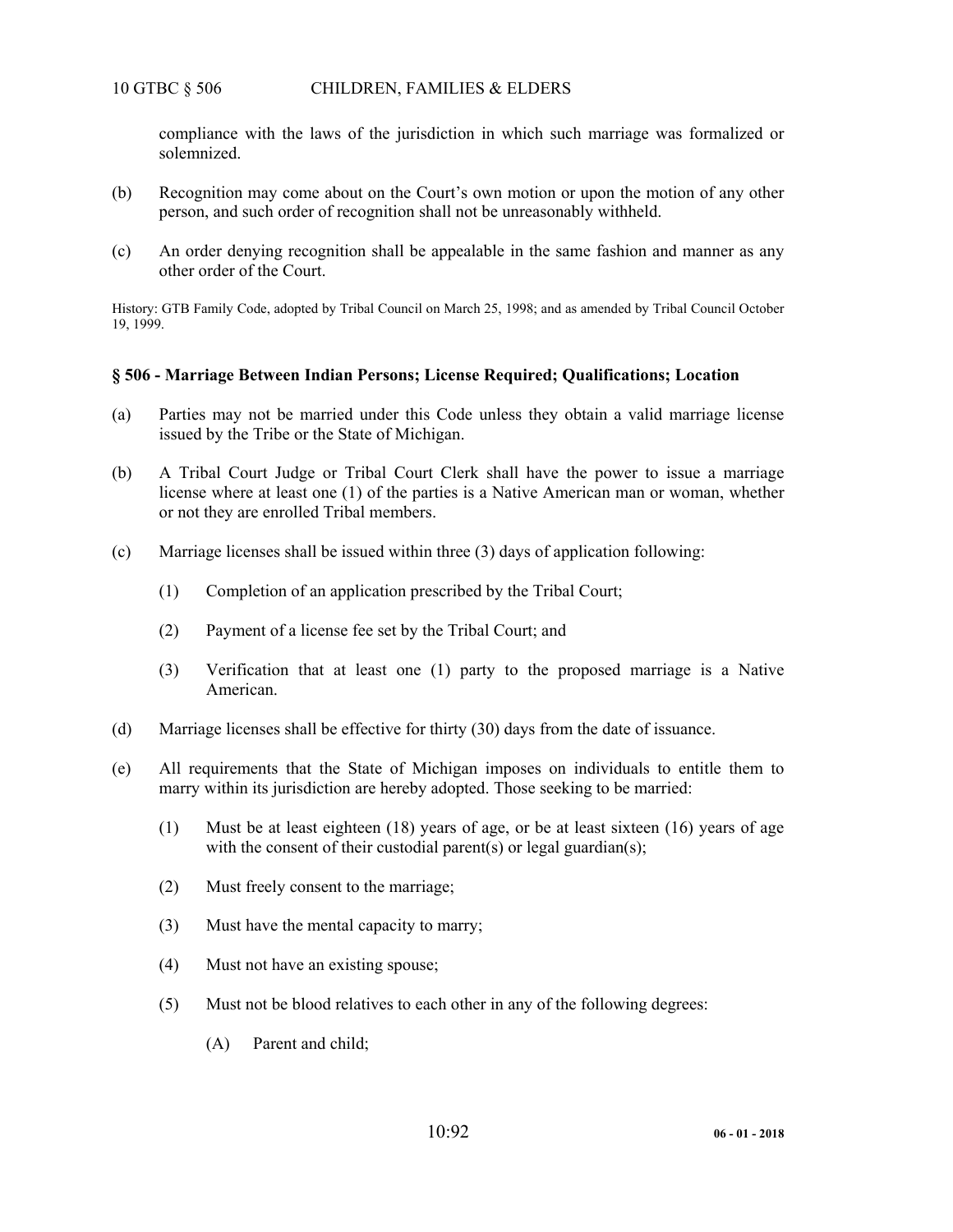- (B) Grandparent and grandchild;
- (C) Brother and sister, or half-brother and half-sister;
- (D) Aunt and nephew, or uncle and niece; or
- (E) Cousins in the first degree; and
- (6) Persons wishing to be married must each undergo a counseling session of AIDS and communicable diseases.
- (f) A marriage performed pursuant to a tribal license by one (1) authorized to solemnize a marriage as herein provided may be performed at any location within the exterior boundaries of the Grand Traverse Band Reservation.

History: GTB Family Code, adopted by Tribal Council on March 25, 1998; and as amended by Tribal Council October 19, 1999.

# **§ 507 - Maintenance of Permanent Records; Procedure for Recognition of Marriage After Solemnization**

- (a) All applications for marriage and copies of all marriage licenses issued shall be filed with the Tribal Court and maintained as permanent records of the Grand Traverse Band. Copies shall also be provided to the Clerk of Leelanau County.
- (b) Following the marriage ceremony, two (2) fully executed and conformed copies of the marriage license, executed by two (2) witnesses and the person who conducted the ceremony, shall be returned to the Tribal Court Clerk within fourteen (14) days.
	- (1) The Clerk of the Court must endorse upon each copy its date of receipt and deliver it to the Judge who authorized the issuance of the license.
	- (2) Upon delivery the Judge must examine the application for a marriage license, the license, and the certificate of the person performing the marriage to ensure that the information appearing is properly completed and that the marriage was performed in accordance with the provisions of the license.
	- (3) Upon a determination that the application, the license, and the certification are in proper form, and that there has been compliance with the terms of the license, the Court shall endorse its approval upon the license and shall cause a Certificate of Marriage to be issued.
- (c) A copy of the Certificate of Marriage shall be maintained in the same file as the related application for marriage license and marriage license.

History: GTB Family Code, adopted by Tribal Council on March 25, 1998; and as amended by Tribal Council October 19, 1999.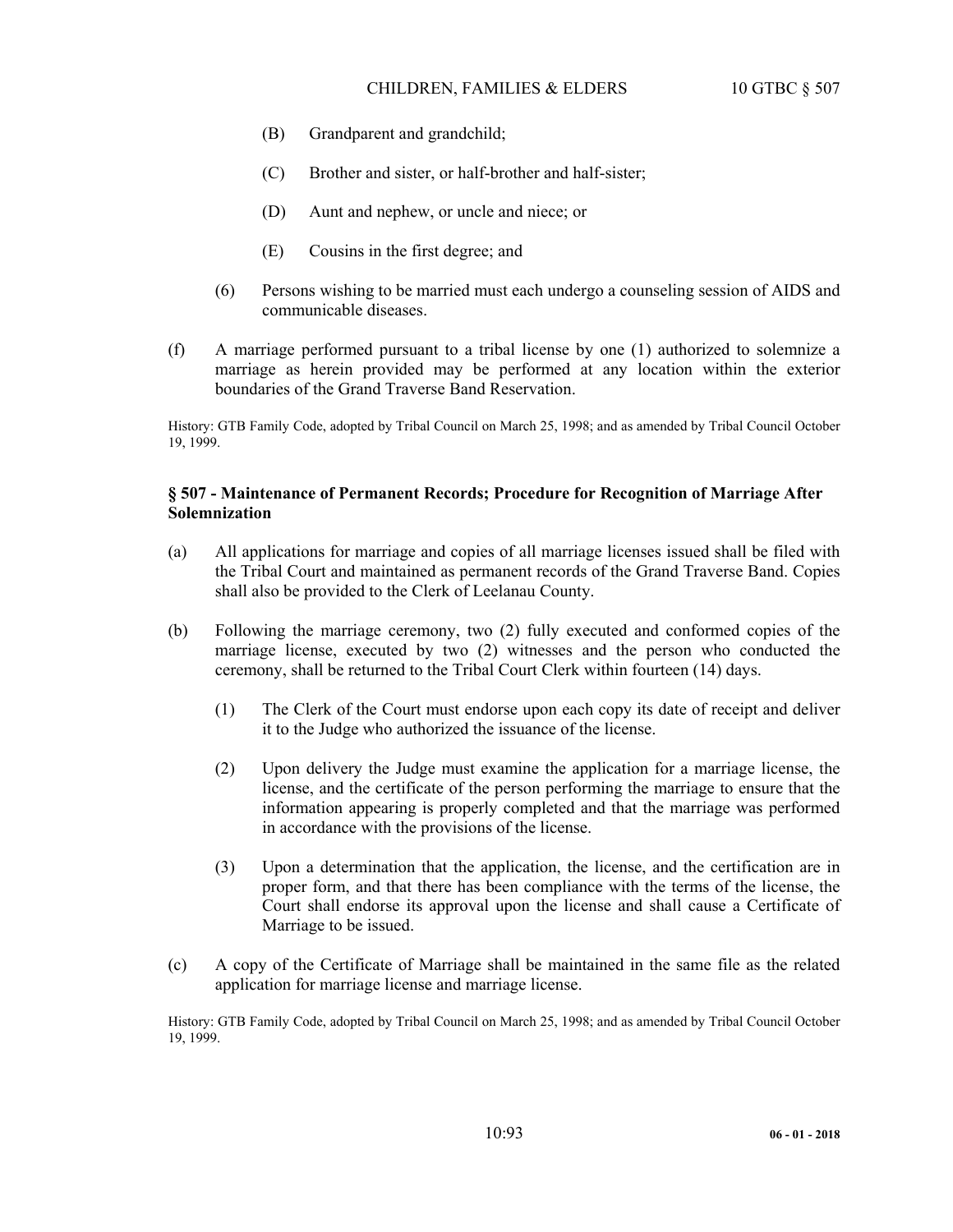# 10 GTBC § 508 CHILDREN, FAMILIES & ELDERS

## **§ 508 - Marriage Certificate; Recording or Filing of the Same**

- (a) The Tribal Court shall file the Certificate of Marriage with the Leelanau County Clerk for statistical purposes.
- (b) Should the parties to any marriage performed under the auspices of these provisions desire that a Marriage Certificate be filed or recorded in another jurisdiction, they may obtain certified copies from the Clerk of the Tribal Court at the normal and customary charge.

History: GTB Family Code, adopted by Tribal Council on March 25, 1998; and as amended by Tribal Council October 19, 1999.

## **§ 509 - Divo**r**ce, Separate Maintenance; Annulment and Jurisdiction**

The Tribal Court shall have jurisdiction over annulment, divorce, separate maintenance, child custody, child support, division of property, or alimony issue where at least one (1) party has been a bona fide resident of the Grand Traverse Band Reservation for a period of at least onehundred eighty (180) days prior to the filing of the action.

When matters relevant to this section of the Children's Code arise wherein concurrent jurisdiction exists between the Tribal Court and the Michigan State Court, and the petitioner attempts to file the initial proceedings with Tribal Court, the Tribal Court shall be required to inform the petitioner of the option to pursue such matter in Michigan State Court.

History: GTB Family Code, adopted by Tribal Council on March 25, 1998; amended by Tribal Council on October 19, 1999; and amended by Tribal Act #07-25.1832, enacted by Tribal Council on August 15, 2007.

## **§ 510 - Annulment**

- (a) Within one (1) year of the date of marriage, following payment of a filing fee prescribed by the Court, one (1) or both parties may submit a petition for annulment to the Court, stating as grounds that:
	- (1) One (1) or both parties to the marriage were under sixteen (16) years of age at the time of the marriage;
	- (2) One (1) or both parties did not freely consent to the marriage;
	- (3) The parties were related to each other in a prohibited manner:
		- (A) Parent and child;
		- (B) Grandparent and grandchild;
		- (C) Brother and sister, or half-brother and half-sister;
		- (D) Aunt and nephew, or uncle and niece;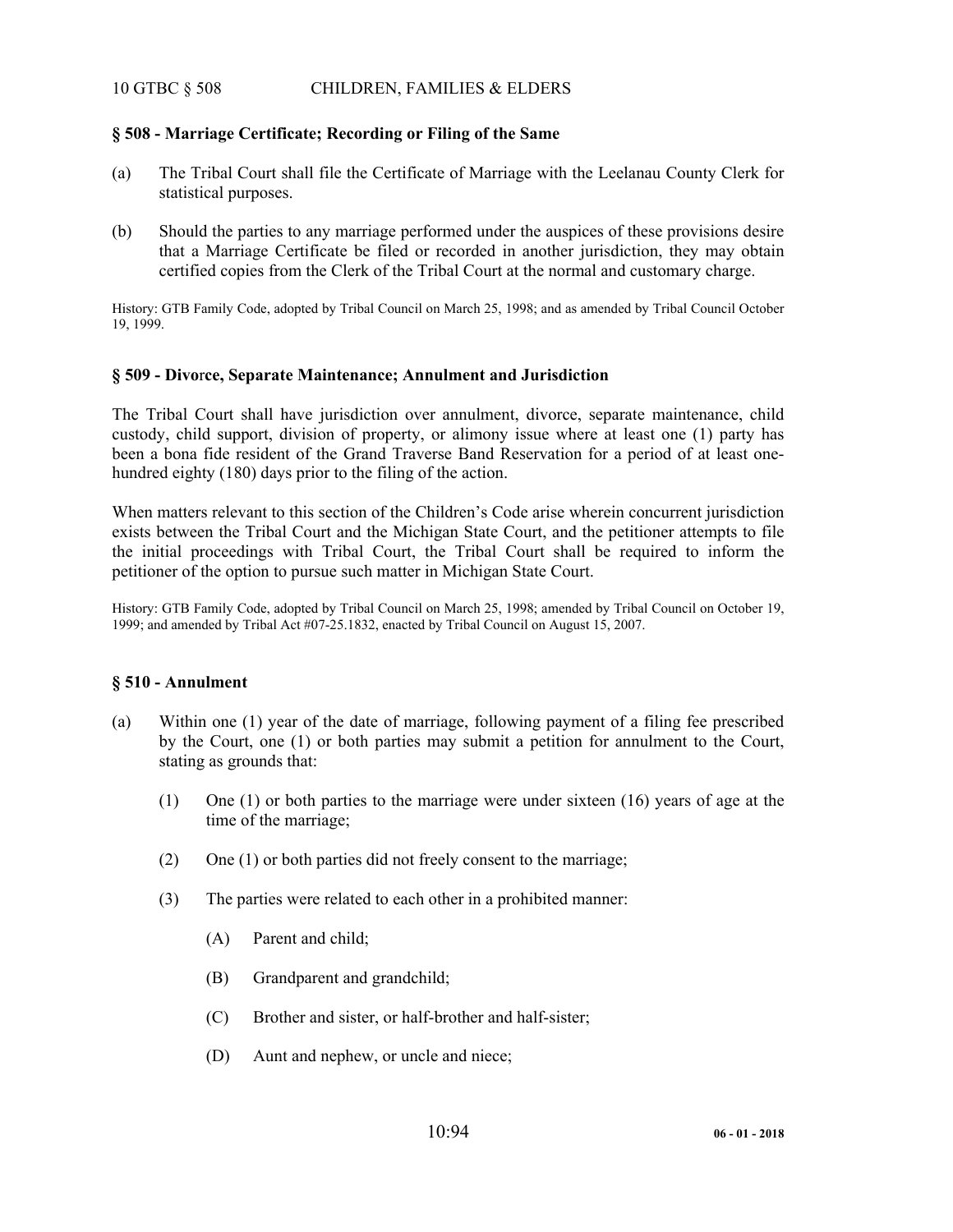- (E) Cousins in the first degree;
- (F) One (1) or both parties had an existing spouse at the time of the marriage; or
- (G) One (1) or both parties lacked the requisite capacity to marry.
- (b) Petitions for annulment must be sworn before a notary public or other official designated to verify signatures, and must contain a proposed division of marital property and debt, and custody of children, if any.
- (c) If the non-petitioning spouse doesn't agree with the petition's allegations as to grounds for annulment, division of property, or custody of children, the non-petitioning spouse must file a response with the Tribal Court within thirty (30) days of receipt of the petition.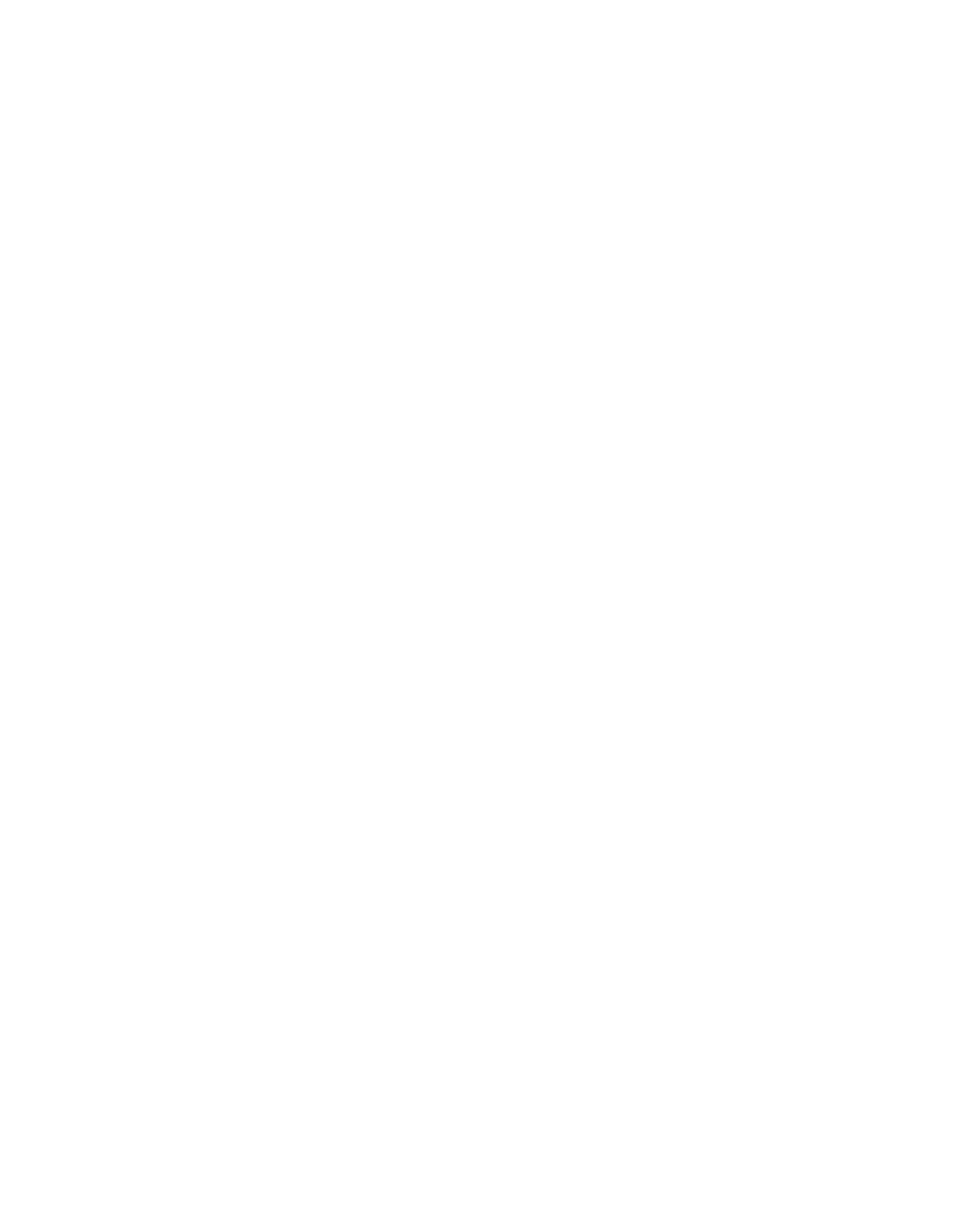- (d) Such response must be sworn before a notary public or other official designated to verify signatures, and must contain an explanation of why there are no grounds for annulment, or why the proposed division of property or grant of custody contained in the petition is not appropriate.
- (e) A copy of the response must be served on the petitioning spouse.
- (f) Where such a response is received, the Tribal Court must hold a hearing to resolve the dispute.
- (g) Failure to respond shall constitute an admission to the allegations contained in the complaint, and shall lead to a default judgment against the defendant.
- (h) If no response is received within thirty (30) days, or, if the Tribal Court determines that there are valid grounds for annulment, then the Court shall enter a decree of annulment which provides for a division of property in an equitable manner and determine custody based on the best interests of the child(ren).

History: GTB Family Code, adopted by Tribal Council on March 25, 1998; and as amended by Tribal Council October 19, 1999.

## **§ 511 - Divorce; Grounds; Commencement of Action**

- (a) Filing for divorce:
	- (1) One (1) or both parties may file a signed complaint with the Tribal Court.
	- (2) Such complaint shall state the grounds for divorce.
- (b) Divorces shall be granted without regard to the fault of the parties. The Tribal Court shall grant a divorce upon finding that there has been a breakdown in the marital relationship to the point that the objects of matrimony have been destroyed, and that there remains no reasonable likelihood that the marriage can be preserved; or
- (c) Commencement of action:
	- (1) An action for divorce shall be commenced by the filing of a complaint, the payment of the applicable fee, and the issuance of a summons.
	- (2) The complaint shall contain the following information, set forth in separately numbered paragraphs:
		- (A) The full legal name, address, social security number, and driver's license number of each party to the marriage;
		- (B) The Tribal affiliation/membership of each party to the marriage;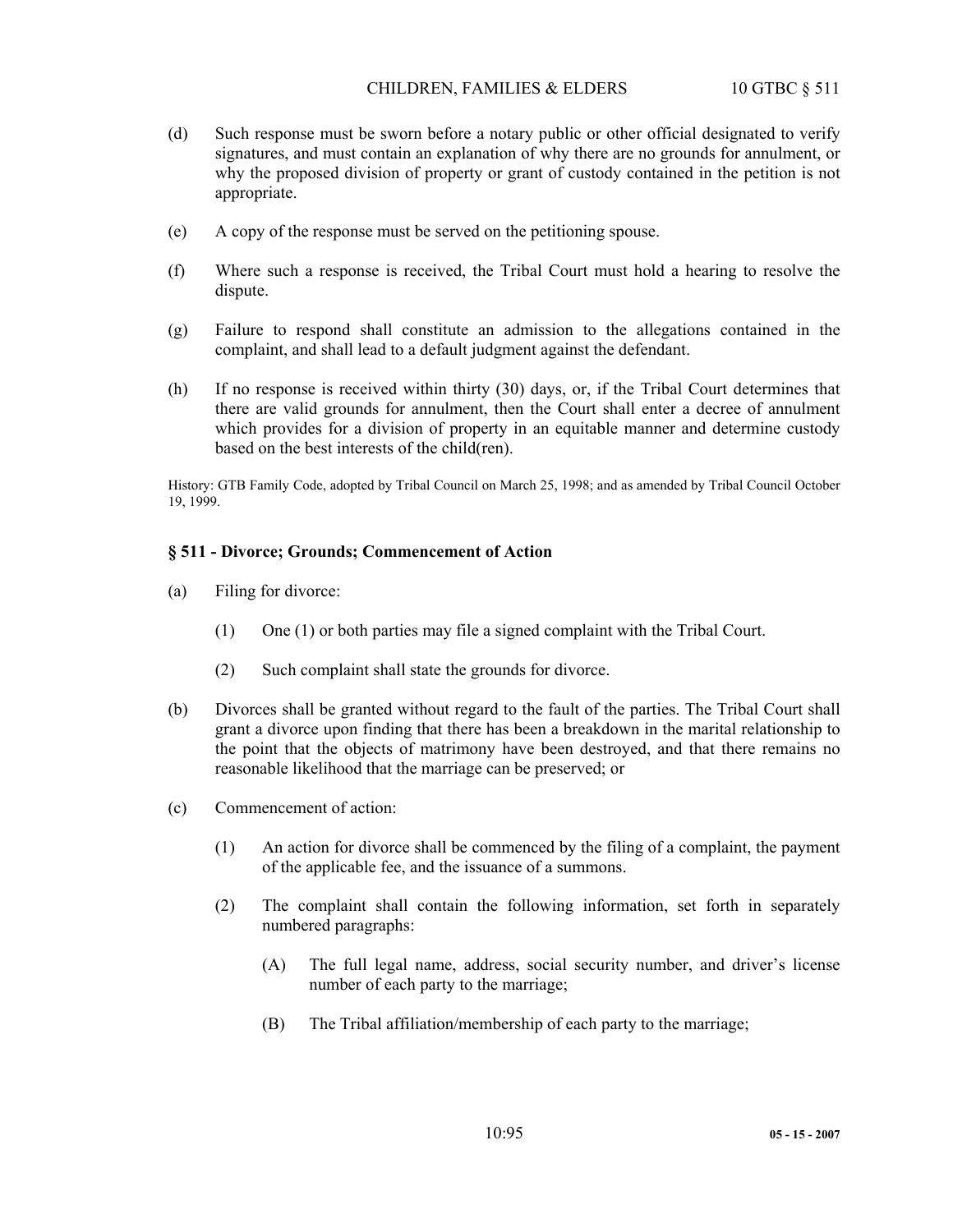- (C) The names, ages, and birth dates of any children born of the marriage between the parties, or of any children born prior to the marriage when the husband is asserted to be the father of the child(ren);
- (D) The Tribal affiliation/membership of each child;
- (E) A statement as to whether or not the wife is pregnant at the time the complaint if filed;
- (F) The maiden name of the wife and/or her name prior to the marriage if different;
- (G) The date and location of the marriage;
- (H) The date and location of the separation of the parties;
- (I) A statement of the assets and liabilities of the parties that need to be allocated between them;
- (J) A statement as to any pending court proceedings in other jurisdictions that could affect the minor child(ren);
- (K) A statement that there has been a breakdown in the marital relationship to the point that the objects of matrimony have been destroyed and there remains no reasonable likelihood that the marriage can be preserved;
- (L) A statement that the Plaintiff desires the Court to enter a judgment of divorce; and
- (M) A statement of the specific relief requested as to child custody, child support, visitation, alimony, proposed property settlement or other such relief.
- (d) Answer to complaint:
	- (1) The defendant spouse shall file an answer to the complaint within twenty-one (21) days of receipt of the complaint if personally served or twenty-eight (28) days if served by mail.
	- (2) Such answer may seek a division of property, child custody arrangement, or other relief different than that proposed by the petitioner.
	- (3) A copy of the answer must be served on the plaintiff spouse.
- (e) Hearing:
	- (1) Following a complaint for divorce, separate maintenance, or annulment, and after the opportunity for the defendant to answer, the Tribal Court shall hold a hearing.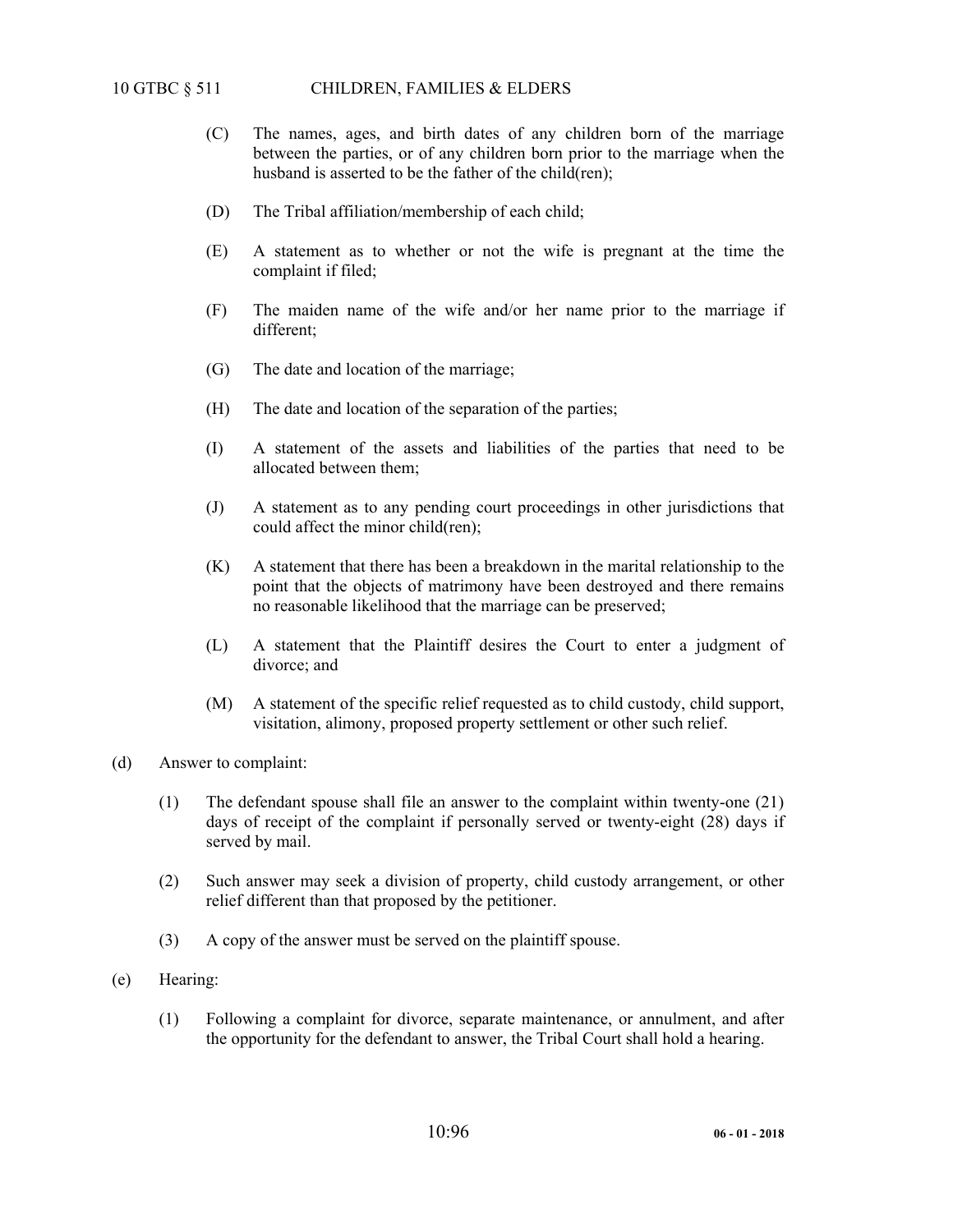## CHILDREN, FAMILIES & ELDERS 10 GTBC § 513

- (2) Final divorce hearings may be held no less than within six (6) months after the filing of the complaint in actions involving the custody/welfare of minor children. Final divorce hearings may be held no less than two (2) months after the filing of the complaint in actions not involving the custody/welfare of minor children.
- (3) Where the custody of minor children is at issue, the Tribal Court may order that a home study be completed by a person appointed by the Court prior to the hearing, to aid the Court in determining the issue.
- (4) In determining who will have custody of the minor child(ren), the best interest(s) of the child(ren) shall control. Visitation shall be ordered to promote a positive parentchild relationship, whenever possible.
- (5) At the hearing, both spouses shall have an opportunity to testify, call witnesses, present evidence, and cross-examine their spouse and any other witnesses.
- (6) Once a final ruling has been made, parties seeking to alter the Court's decision must demonstrate that there has been a significant change in circumstances before the Court shall consider amending it's prior ruling.
- (7) The intentional filing of groundless petitions shall result in the imposition of sanctions.
- (8) A final order of the Tribal Court shall be appealable in the same fashion and manner as any other order of the Court.

History: GTB Family Code, adopted by Tribal Council on March 25, 1998; and as amended by Tribal Council October 19, 1999.

# **§ 512 - Division of Property**

When an annulment or divorce is granted, the Court shall order distribution of all real and personal property in an equitable fashion giving consideration to party fault, and shall allocate the marital financial obligations of the parties, in whole to either party, or partially to each party. History: GTB Family Code, adopted by Tribal Council on March 25, 1998; and as amended by Tribal Council October 19, 1999.

## **§ 513 - Alimony**

- (a) When an annulment or divorce is granted, the Court may order either party to make periodic alimony payments as necessary to provide for the support of the other party.
- (b) Such orders may be modified, on motion of either party, to reflect changes in either party's economic circumstances.
- (c) Groundless filings may result in the imposition of sanctions.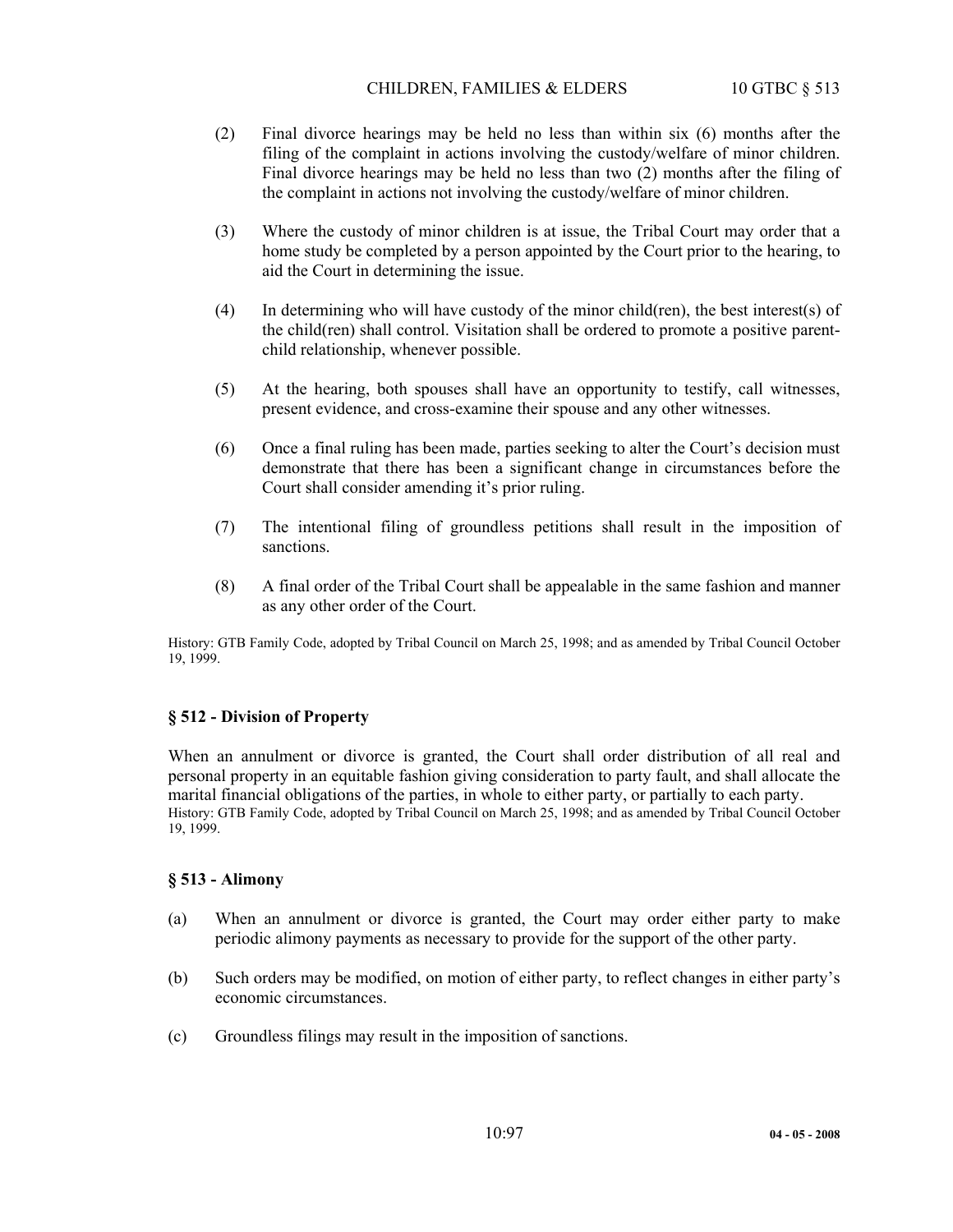# 10 GTBC § 514 CHILDREN, FAMILIES & ELDERS

(d) The Court, upon motion, shall terminate alimony to any spouse who has remarried or upon the death of either party.

History: GTB Family Code, adopted by Tribal Council on March 25, 1998; and as amended by Tribal Council October 19, 1999.

# **§ 514 - Child Custody, Visitation, and Support**

- (a) In any action concerning annulment, divorce, or paternity, the Tribal Court shall have the authority to determine the custody of any children under eighteen (18) years of age.
	- (1) The Court may grant custody to one (1) parent, or may grant joint custody. The Court shall specify the period(s) when each parent shall have custody, and shall determine the visitation rights (if any) of the non-custodial parent.
	- (2) Visitation shall be designed to foster and expand the relationship between the noncustodial parent and the child(ren), whenever possible.
- (b) Child custody shall be based on the best interest of the child(ren) following a custody and home study evaluation and recommendation completed by a person appointed by the Court. There shall be no presumption that one (1) parent is better suited to be a custodial parent because of gender.
- (c) The Tribal Court shall have the authority to require the non-custodial parent to pay such sum as the Court may determine appropriate and proper for the support and maintenance of the child(ren).
- (d) The Tribal Court, upon petition of either party, or any third party to whom custody or visitation of the minor child may be awarded, may revise, amend, or alter any order concerning the care, custody, support, or visitation rights with any minor child(ren) consistent with their best interests.
- (e) In determining the best interests of the child(ren), the Court shall consider the following:
	- (1) The love, affection, and other emotional ties existing between the parties involved and the child.
	- (2) The capacity and disposition of the parties involved to give the child love, affection, and guidance and continue the education and raising of the child in his or her religion or creed, if any.
	- (3) The capacity and disposition of the parties involved to provide the child with food, clothing, medical care or other remedial care recognized and permitted under the laws of this Tribe in place of medical care, and other material needs.
	- (4) The length of time the child has lived in a stable, satisfactory environment, and the desirability of maintaining continuity.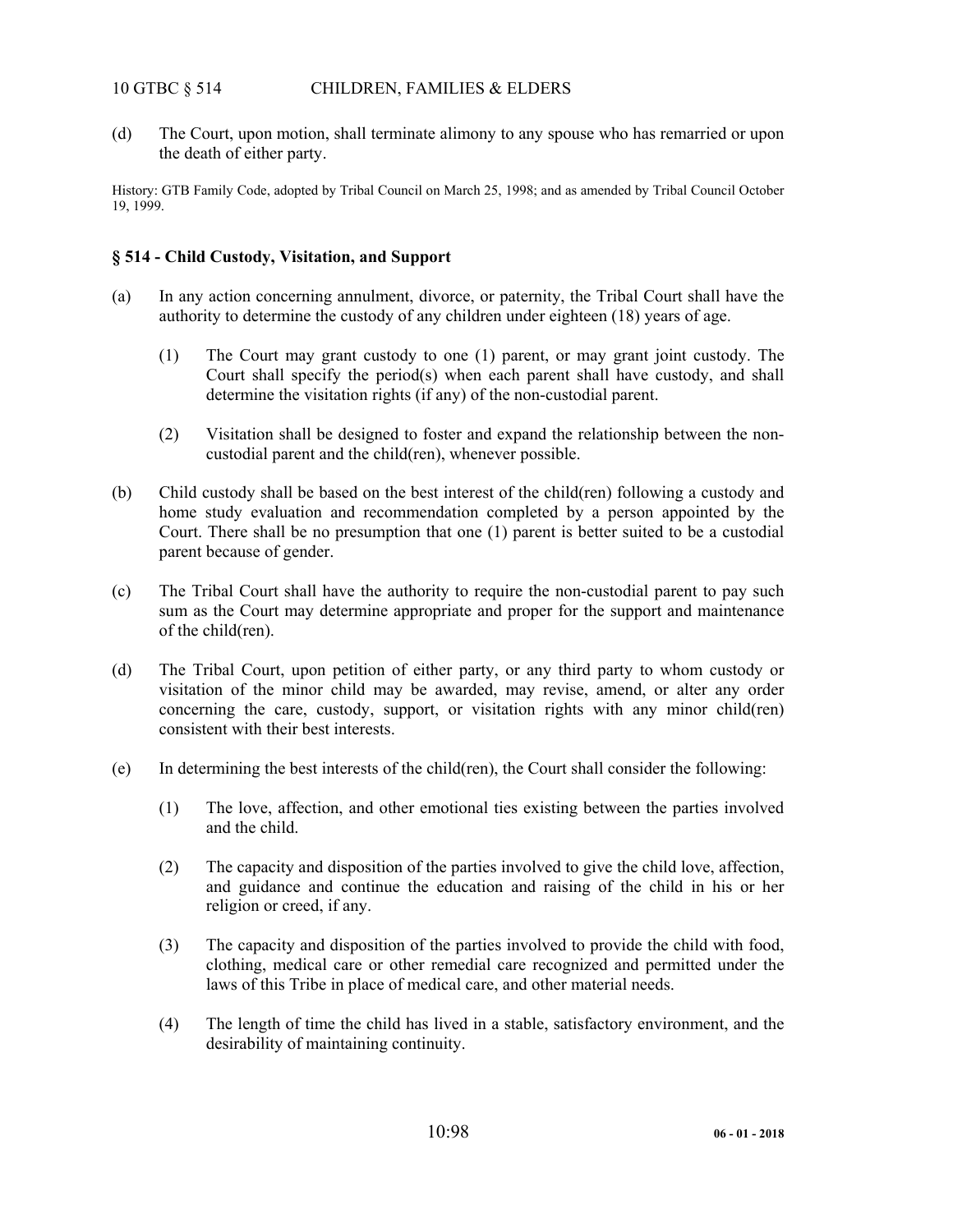- (5) The permanence, as a family unit, of the existing or proposed custodial home or homes.
- (6) The moral fitness of the parties involved.
- (7) The mental and physical health of the parties involved.
- (8) The home, school, and community record of the child.
- (9) The reasonable preference of the child, if the Court considers the child to be of sufficient age to express preference.
- (10) The willingness and ability of each of the parties to facilitate and encourage a close and continuing parent-child relationship between the child and the other parent of the child and the parents.
- (11) Domestic violence, regardless of whether the violence was directed against or witnessed by the child.
- (12) Any other factor considered by the Court to be relevant to a particular child custody dispute.

History: GTB Family Code, adopted by Tribal Council on March 25, 1998; and as amended by Tribal Council October 19, 1999.

## **§ 515 - Child Custody Actions Outside of Divorce and Annulment Proceedings**

- (a) The Tribal Court shall have authority to determine the custody and visitation of children as between parents and legal guardians, or as between parents and legal guardians and anyone who has actual physical custody of the child(ren). The authority shall exist whether or not there is a divorce or annulment proceeding pending.
- (b) Such proceeding shall commence upon the filing of a petition by the parent or legal guardian.
- (c) In ruling on a custody petition, the Court shall employ the standards set forth in § 514 of this Code, and may order periodic support payments as set forth in that section.
- (d) After the Court rules on the petition, neither party may file another petition for six (6) months, unless there has been a substantial change in circumstances, or where abuse, neglect or abandonment of the child is suspected.

History: GTB Family Code, adopted by Tribal Council on March 25, 1998; and as amended by Tribal Council October 19, 1999.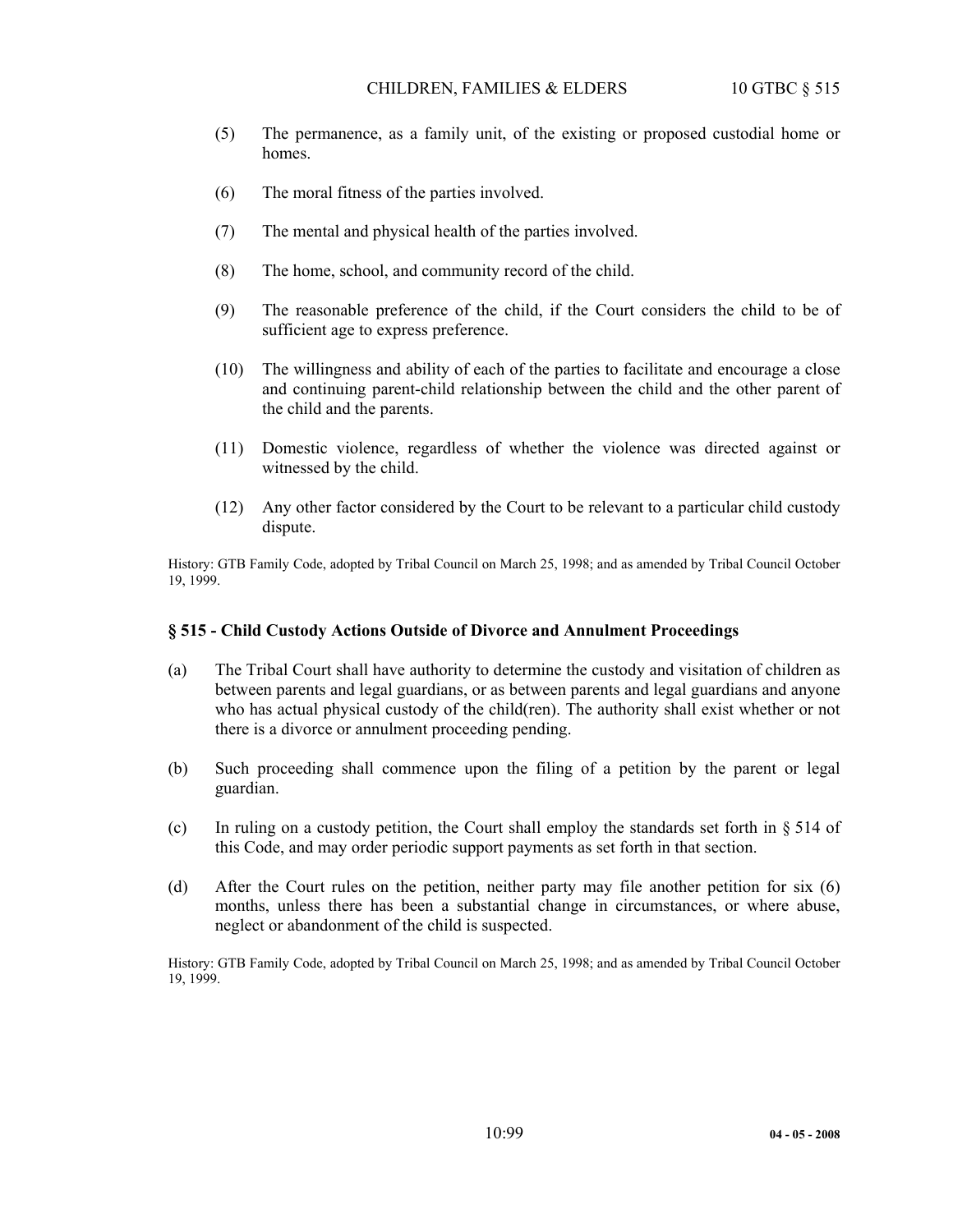# 10 GTBC § 516 CHILDREN, FAMILIES & ELDERS

# **§ 516 - Enforcement of Child Support Orders**

- (a) When the Court has ordered periodic support payments under this Code, and the parent does not pay as ordered, the Court shall use the same methods to collect these payments as it would to enforce any money judgment in a civil action, including contempt.
- (b) If the parent willfully refuses to make support payments as ordered by the Court, and the procedures set forth in Subsection (a) do not result in payment, the Tribe may initiate criminal proceedings.
- (c) A custodial parent who has a valid Tribal Court order for child support and is unable to collect due to non-payment by the other parent shall be informed by Tribal Court of the option to file the support order with Michigan Friend of the Court for purposes of collection and enforcement, consistent with MCR 2.615, Enforcement of Tribal Judgments.

History: GTB Family Code, adopted by Tribal Council on March 25, 1998; amended by Tribal Council on October 19, 1999; and amended by Tribal Act #07-25.1832, enacted by Tribal Council on August 15, 2007.

## **§ 517 - Temporary Interim Orders**

- (a) The Court may issue temporary orders during the pendency of all proceedings involving child custody, child support, visitation, alimony, and the possession of real and personal property.
- (b) Such orders may be granted upon the motion of either party, or on the Court's own motion. A hearing shall be held prior to the issuance of such orders, unless the Court determines that an emergency exists, or a party cannot be found, in which case such orders may be issued ex-parte.
- (c) Emergency may be interpreted to include, but not be limited to:
	- (1) A danger of physical abuse to the spouse or the party's child(ren);
	- (2) Severe emotional abuse;
	- (3) A lack of means for interim subsistence; or
	- (4) The danger that the child(ren) will be removed from the jurisdiction.
- (d) If the initial order is issued ex-parte, a full hearing on the temporary order shall be held within fourteen (14) days.

History: GTB Family Code, adopted by Tribal Council on March 25, 1998; and as amended by Tribal Council October 19, 1999.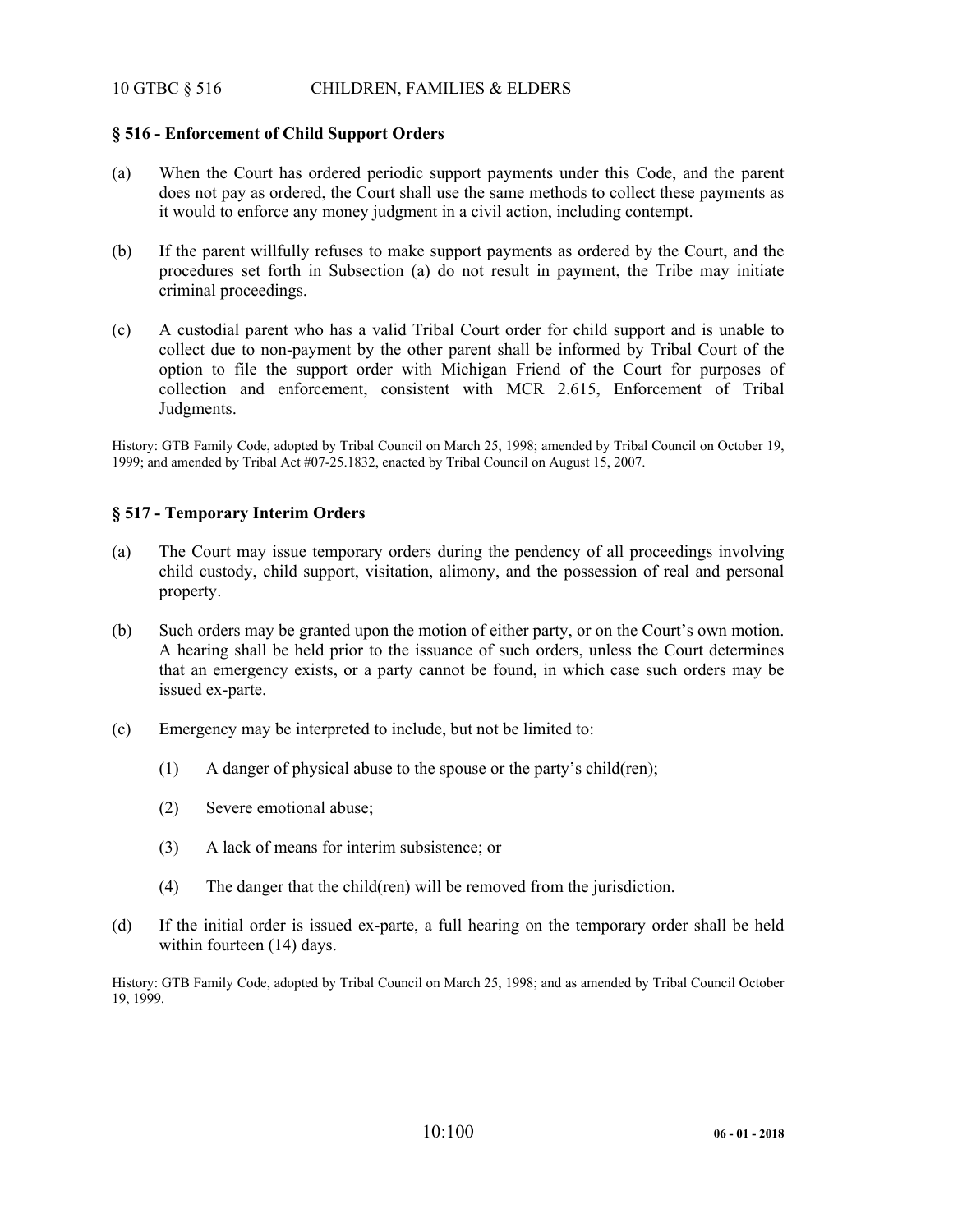# CHILDREN, FAMILIES & ELDERS 10 GTBC § 601

# **Chapter 6 - Tribal Paternity and Putative Parents**

# **§ 601 - Short Title**

This chapter may be referred to as the "Tribal Paternity and Putative Parent Act."

History: Tribal Paternity and Putative Parents, adopted by Tribal Council on October 19, 1999.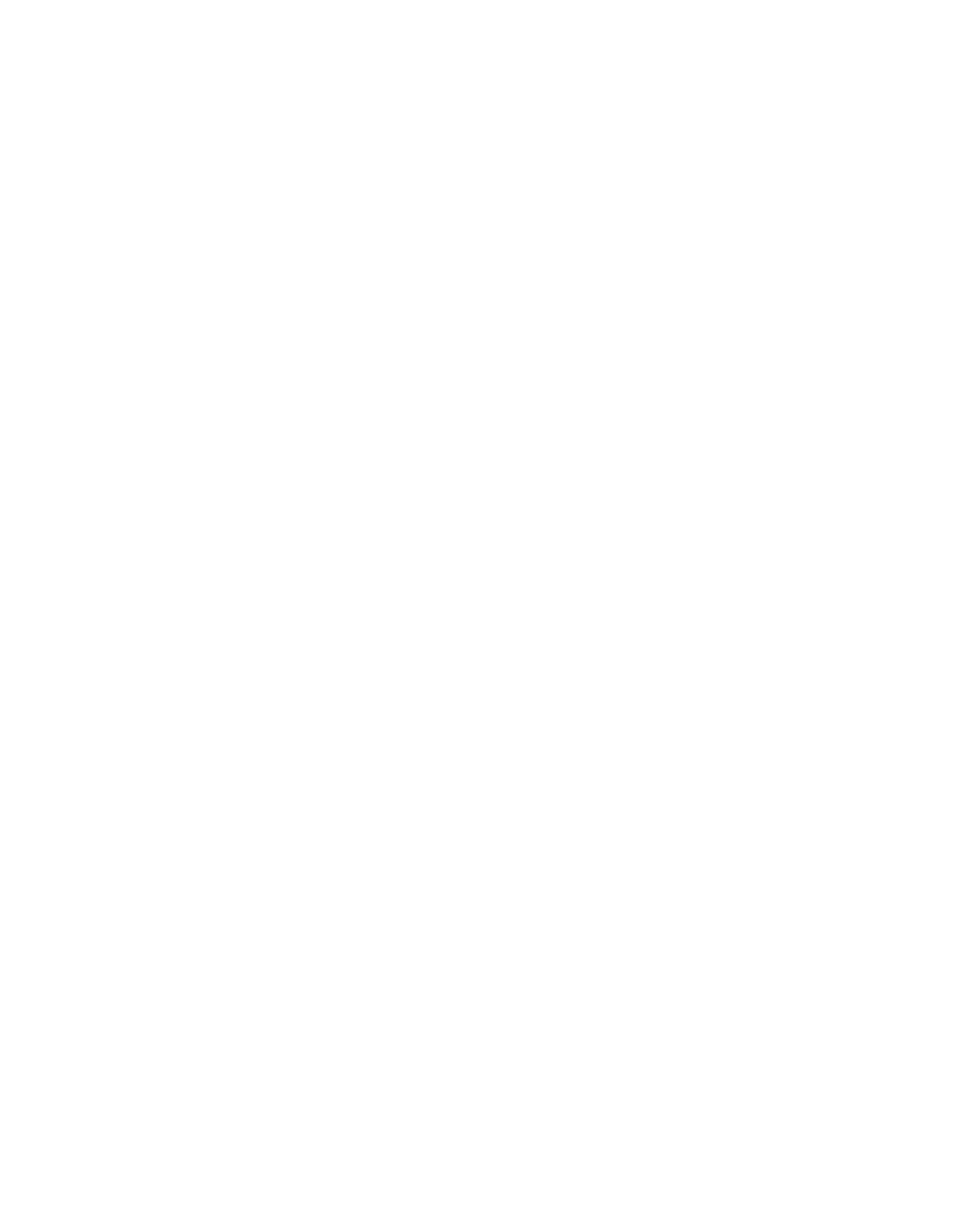## **§ 602 - Purpose**

The purpose of this Act is to determine the natural father of a child. Such a determination may be sought for any reason by parties eligible under this Act [see §§ 606-607], including, but not limited to: financial support and tribal membership eligibility. It is the intent of the Tribal Council that this Act also serve to assist the Tribal Court in determining any rights that a putative parent may have.

History: Tribal Paternity and Putative Parents, adopted by Tribal Council on October 19, 1999.

#### **§ 603 - Definitions**

- (a) "Blood or tissue test" means a test that demonstrates through examination of genetic markers either that an alleged father is not the natural father of a child or that there is a probability that an alleged father is the natural father of a child. The genetic markers may be identified from a person's blood or tissue sample. The blood or tissue sample may be taken by blood drawing, buccal swab, or any other method approved by the American Association of Blood Banks. A blood test may include, but is not limited to, determinations of red cell antigens, red cell isoenzymes, serum proteins, the human leukocyte antigen test, and/or DNA probe technology.
- (b) "Child" means a person under the age of eighteen (18) years old.
- (c) "Court," unless otherwise specified, means the Tribal Court of the Grand Traverse Band of Ottawa and Chippewa Indians.
- (d) "Filiation" means the relation of a child to his or her father.
- (e) "Guardian *ad litem*" means the Court-appointed legal representative for a child. A guardian *ad litem* is only responsible for the child's interests in a Court action under this Act.
- (f) "Informal hearing" means the informal pre-trial proceeding outlined in  $\S 612$  of this Act.
- (g) "Judgment or order" or "support order" means an order of the Court given under  $\S 617$  of this Act.
- (h) "Natural father" means the biological father of a child, except as otherwise provided in § 605 of this Act.
- (i) "Natural mother" means the biological mother of a child.
- (j) "Paternity" means a determination that a man is the natural father of a child.
- (k) "Putative parent" means a person who is alleged or reputed to be the parent of a child.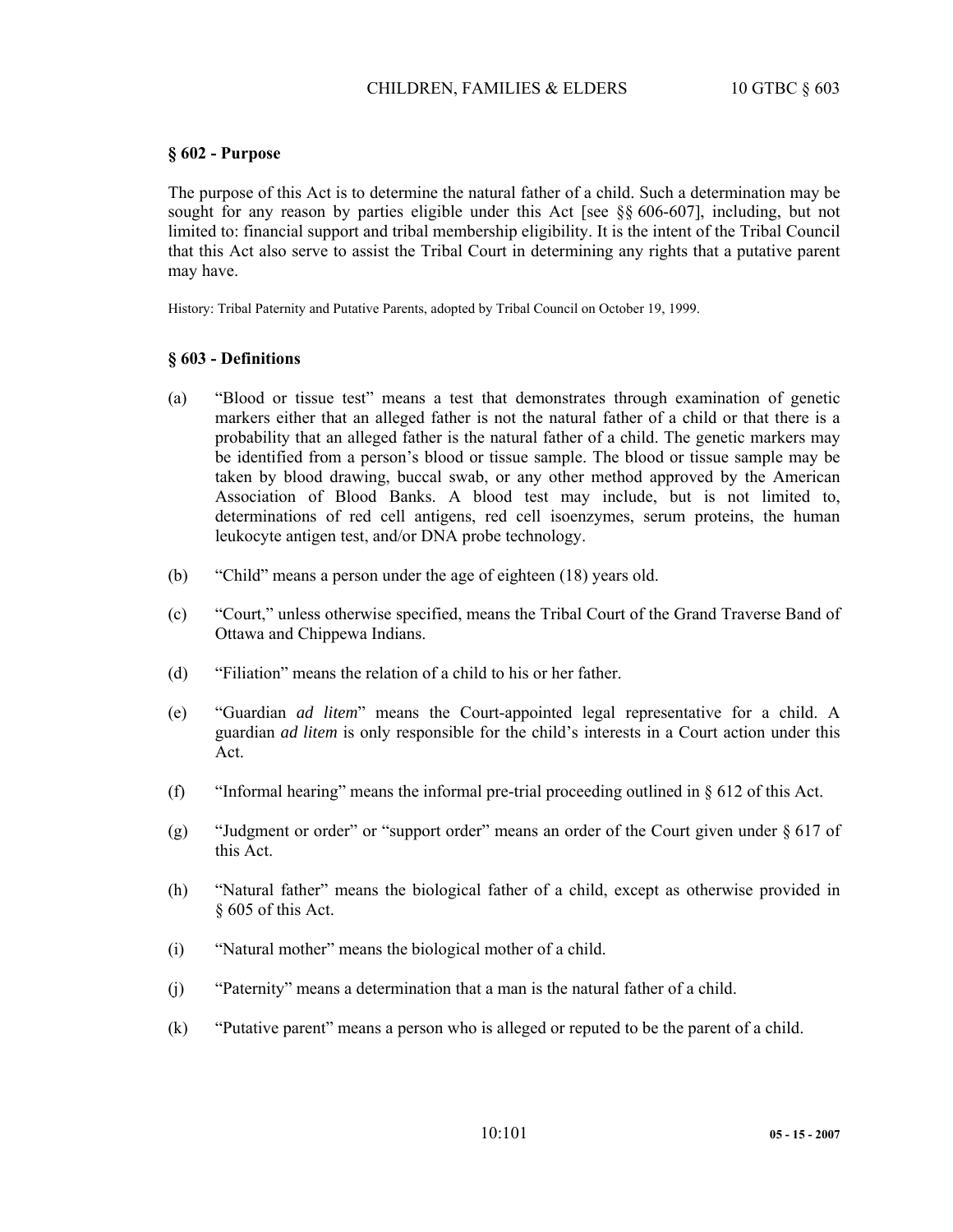# 10 GTBC § 604 CHILDREN, FAMILIES & ELDERS

(l) "Tribal enrollment number" means the enrollment identification number of an individual in an Indian tribe recognized by either the federal government or the Grand Traverse Band of Ottawa and Chippewa Indians.

History: Tribal Paternity and Putative Parents, adopted by Tribal Council on October 19, 1999.

# **§ 604 - Presumption of Paternity**

- (a) A person is presumed to be the natural father of a child under any of the following circumstances:
	- (1) The person and the child's natural mother are, or were, married to each other and the child was born either during the marriage or within ten (10) months after the marriage was terminated for any reason;
	- (2) Prior to the child's birth, the person and the child's natural mother married, or attempted to marry, each other in a legally-recognized marriage - regardless of whether or not that marriage was actually valid;
	- (3) The child's natural mother and the child's alleged father acknowledged the paternity of the alleged father in a notarized or Court-recognized writing;
	- (4) With the alleged father's consent, he is named as the child's father on the child's birth certificate;
	- (5) The alleged father is or has been obligated to support the child under either a voluntary written agreement or a Court Order;
	- (6) Scientific evidence from a blood or tissue test shows a ninety-five percent (95%) or higher statistical probability of paternity; or
	- (7) The alleged father is considered the natural father of the child according to the laws of the Indian reservation, state, or country in which the child was born.
	- (8) The child's natural mother and the child's alleged father acknowledge the alleged father's paternity in a voluntary paternity acknowledgment form issued by a state or tribal government. The Tribal Court shall make available, accept, and file any completed forms submitted to it. As part of this voluntary acknowledgment process, the Tribal Court shall make information available to the parents on rights and responsibilities associated with paternity. If another person is presumed under this section to be the child's natural father, this voluntary acknowledgment shall only be effective with the written consent of the presumed father, or after that, presumption has been rebutted. A presumption of paternity is created when the acknowledgment is filed with the department.
- (b) Any acknowledgment of paternity recognized under this Act is binding upon the parties executing it, regardless of whether or not a party is a minor.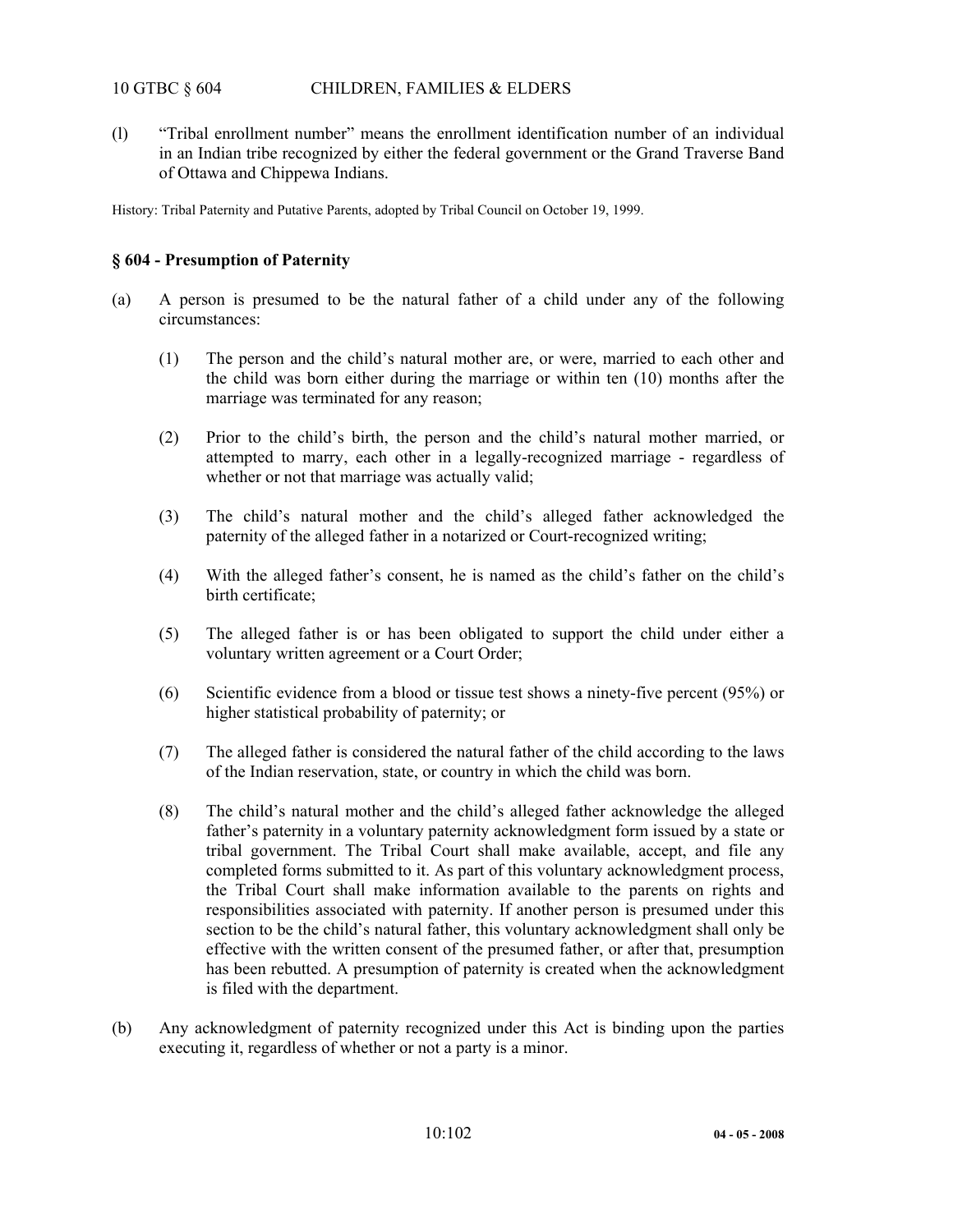- (c) Rebuttals of presumption. Except for presumptions of paternity that are conclusive in the opinion of the Court, or irrebuttable under  $\S 604(d)$ , a presumption under this section may be rebutted by:
	- (1) A preponderance of evidence in a Court action (or administrative action, if available); or
	- (2) Scientific evidence resulting from a blood or tissue test that determines the alleged father is not the child's natural father.
- (d) A voluntary acknowledgment of paternity, as provided in either  $\S 604(a)(3)$  or  $604(a)(8)$  of this Act, is, as a matter of tribal law, an irrebuttable presumption of paternity for the purposes of this Act, provided that:
	- (1) The acknowledgment has not been rescinded under any procedures established by the Court; and
	- (2) No Court has, by order or judgment, recognized any other person as the child's natural father.
- (e) An irrebuttable presumption of paternity under this section has the same force and effect as a Tribal or other Court judgment determining paternity and may only be set aside under a showing of fraud, duress, or material mistake of fact.
	- (1) The burden of proof is on the person seeking to set the presumption aside.
	- (2) Except for good cause, legal responsibilities arising from the paternity acknowledgment may not be stayed pending the outcome of an action to set aside the presumption.

History: Tribal Paternity and Putative Parents, adopted by Tribal Council on October 19, 1999.

## **§ 605 - Artificial Insemination**

- (a) If a woman is inseminated artificially with semen donated by a person who is not her husband, her husband is treated by law as if he were the natural father of the child conceived by artificial insemination as long as he:
	- (1) Knew of the artificial insemination at the time it took place; and
	- (2) Did not file for divorce or otherwise separate from his wife prior to the birth of the child.
- (b) The law treats the donor of semen used in an artificial insemination as if he were not the natural father of a child conceived by artificial insemination, unless there is clear and convincing evidence of an agreement providing otherwise between the donor and the artificially inseminated woman.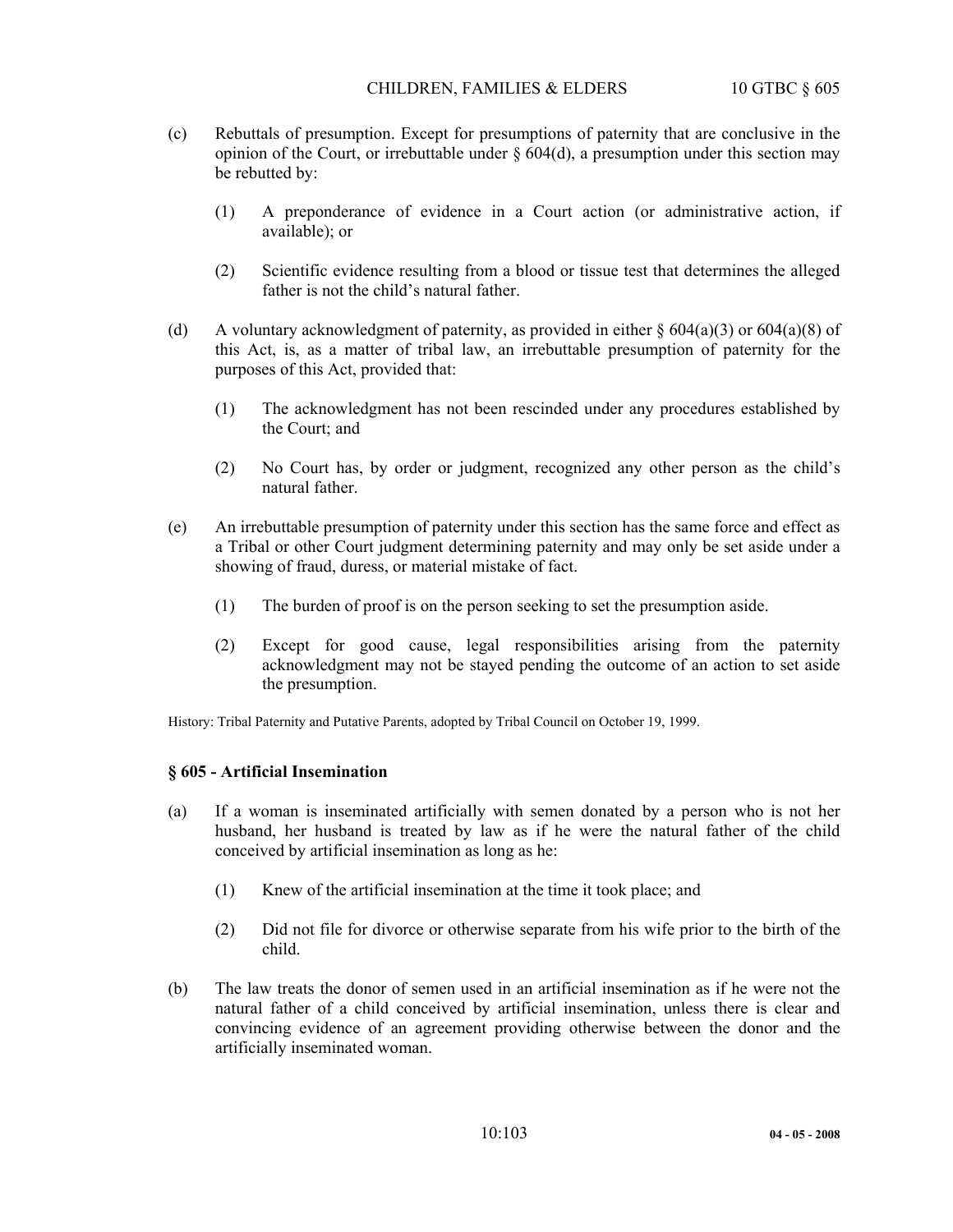# 10 GTBC § 606 CHILDREN, FAMILIES & ELDERS

History: Tribal Paternity and Putative Parents, adopted by Tribal Council on October 19, 1999.

## **§ 606 - Who May Bring Action on Behalf of a Minor**

- (a) An action may be brought under this Act by:
	- (1) A child, or his/her legal representative, legal guardian, or custodian, who wishes to establish the paternity of his or her father;
	- (2) A mother of a child, on behalf of her child;
	- (3) A person alleging, or alleged, to be a child's father;
	- (4) The personal representative, or parent, of an alleged father if the alleged father has died or is a minor; or
	- (5) The Grand Traverse Band of Ottawa and Chippewa Indians, through one of its departments or agencies, in cases where the child has no parent, legal guardian or custodian.
- (b) Judicial determination, or an irrebuttable presumption, of paternity of a father to a child also applies to any full-blood siblings of that child unless another provision of law provides otherwise. Siblings do not need to be a party to a paternity suit in order for the determination of paternity to be applicable to them.
- (c) Regardless of its terms, an agreement between an alleged or presumed father and the mother or child does not bar an action under this Act. This provision does not apply to a Court-approved agreement such as provided for in § 617 of this Act.
- (d) Upon rebuttal of a presumption of paternity, paternity of a child by another man may be determined in the same action if the other man has been made a party to the action.

History: Tribal Paternity and Putative Parents, adopted by Tribal Council on October 19, 1999.

# **§ 607 - Who May Bring Action in Cases Involving Adults**

- (a) In paternity or putative parent cases involving adults who are seeking a paternity declaration for themselves and where the primary object of having filiation or paternity determined is to establish or prove Tribal descendancy and/or Indian blood quantum for Tribal membership purposes, only the following parties may commence an action under this Act:
	- (1) An adult eighteen (18) years of age or older who is trying to enroll with a federallyrecognized Indian tribe (or any tribe that is recognized by the Grand Traverse Band); or
	- (2) Any of an adult's descendants who is eighteen (18) years of age or older and who is trying to enroll with a federally recognized Indian tribe (or any tribe that is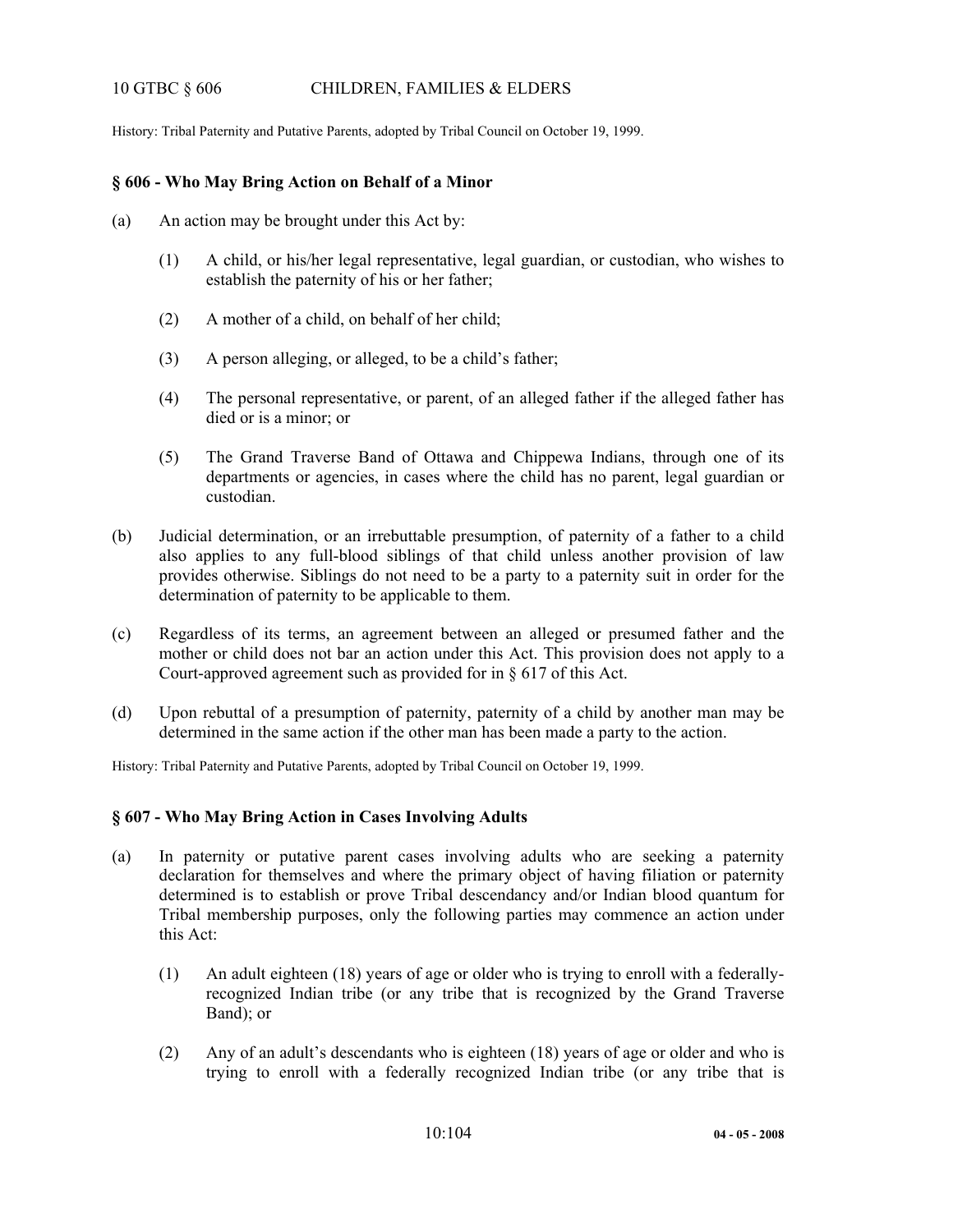recognized by the Grand Traverse Band). In an action by a descendant, the Court is limited to a finding of whether or not the plaintiff is a biological descendant of a Tribal member; no filiation or paternity finding regarding persons not parties to the action may be declared.

- (A) It is the intent of the Tribal Council that this subsection be used simply to allow an individual to request a Court finding that paternity or filiation existed between that individual's parent and a Tribal member.
- (B) Such Court finding of paternity or filiation between a plaintiff's parent and a tribal member shall not be the basis for any legal action other than Tribal enrollment eligibility.
- (b) In paternity or putative parent cases where an adult is seeking to establish paternity or filiation for him or herself for tribal membership purposes, the Court shall not issue any support judgments or orders, nor order any past expenses to be paid, unless unique circumstances dictate such arrangements. Absent unique circumstances, cases involving adults shall be limited only to determinations of paternity or filiation, which the plaintiff adult may then use for enrollment purposes.

History: Tribal Paternity and Putative Parents, adopted by Tribal Council on October 19, 1999.

## **§ 608 - When Action May Be Brought**

- (a) An action under this Act may be commenced at any time by a party listed under § 606(a) or § 607(a). However, if the child has not been born by the time a trial has been scheduled, the case shall be continued until after he or she has been delivered, unless both the mother and the alleged or putative father agree otherwise.
- (b) This section does not extend the time in which a person may claim a right of inheritance or a right to succession under any applicable laws governing distribution, closing of a decedent's estate, or determination of heirship.

History: Tribal Paternity and Putative Parents, adopted by Tribal Council on October 19, 1999.

#### **§ 609 - Jurisdiction; Venue**

- (a) The Grand Traverse Band Tribal Court has exclusive jurisdiction of any action brought under this Act. Such an action may be joined with an action for dissolution, annulment, separate maintenance, support, or adoption.
- (b) Personal jurisdiction over an individual under this Act may be established in Tribal Court if:
	- (1) The child for whom paternity is seeking to be established is or may become, contingent upon paternity, an enrolled member of the Grand Traverse Band of Ottawa and Chippewa Indians;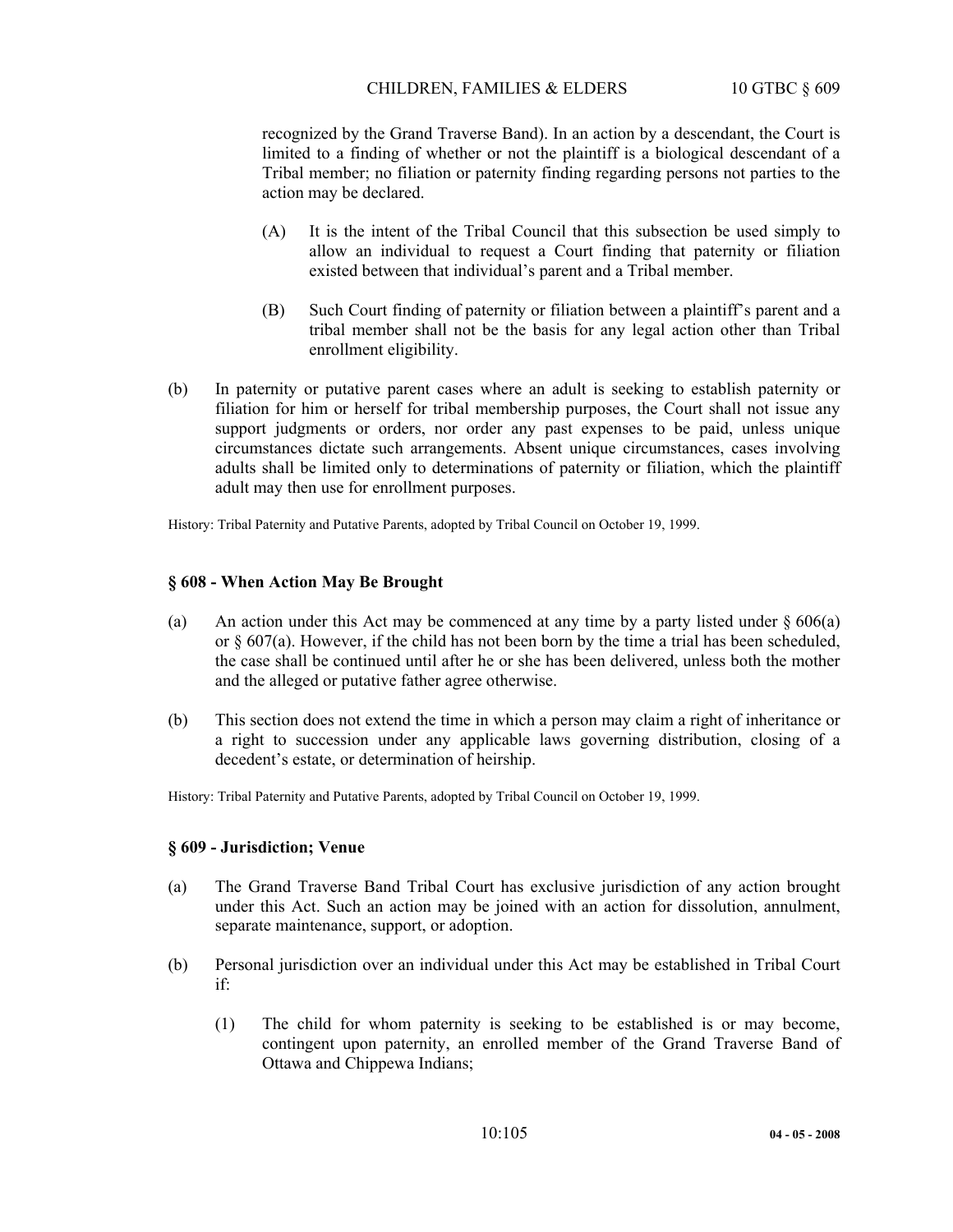- (2) The child for whom paternity is seeking to be established is or may become, contingent upon paternity, a member of any other Indian tribe, band or community;
- (3) The natural mother of the child is a member of any Indian tribe, band or community;
- (4) The alleged father is a member of the Grand Traverse Band;
- (5) The alleged father is a member of any tribe recognized by either the federal government or the Grand Traverse Band and he resides on Grand Traverse Band trust lands;
- (6) The individual submits to the jurisdiction of the Tribal Court by consent, by entering a general appearance, or by filing a responsive document that has the effect of waiving any contest to personal jurisdiction; or
- (7) There is any other basis for personal jurisdiction under the Grand Traverse Band Tribal Constitution or tribal statutes.

History: Tribal Paternity and Putative Parents, adopted by Tribal Council on October 19, 1999.

#### **§ 610 - Parties**

- (a) The child must be made a party to the action.
- (b) A minor must be represented in Court by either the minor's general guardian, a legal representative, or a guardian *ad litem* appointed by the Court. The child's mother or father may represent the child as guardian or otherwise unless the Court determines, upon a showing of good cause, that such representation may not be in the best interests of the child.
- (c) The following parties must be made parties to the action or, if not subject to the jurisdiction of the Tribal Court, must be given notice of the action according to Court guidelines and must be given an opportunity to be heard:
	- (1) The child's natural mother;
	- (2) Any person presumed to be the child's natural father under  $\S$  604 of this Act; and
	- (3) Any person alleged to be the child's natural father.
- (d) Evidence offered by the alleged father concerning a person who is not subject to the jurisdiction of the Grand Traverse Band Court and who may have had sexual intercourse with the mother at or about the probable time of conception is admissible evidence only if the alleged father has undergone, and made available to the Court, blood or tissue tests the results of which do not exclude the possibility of the alleged father's paternity of the child. The burden of proof for evidence under this subsection shall be clear and convincing.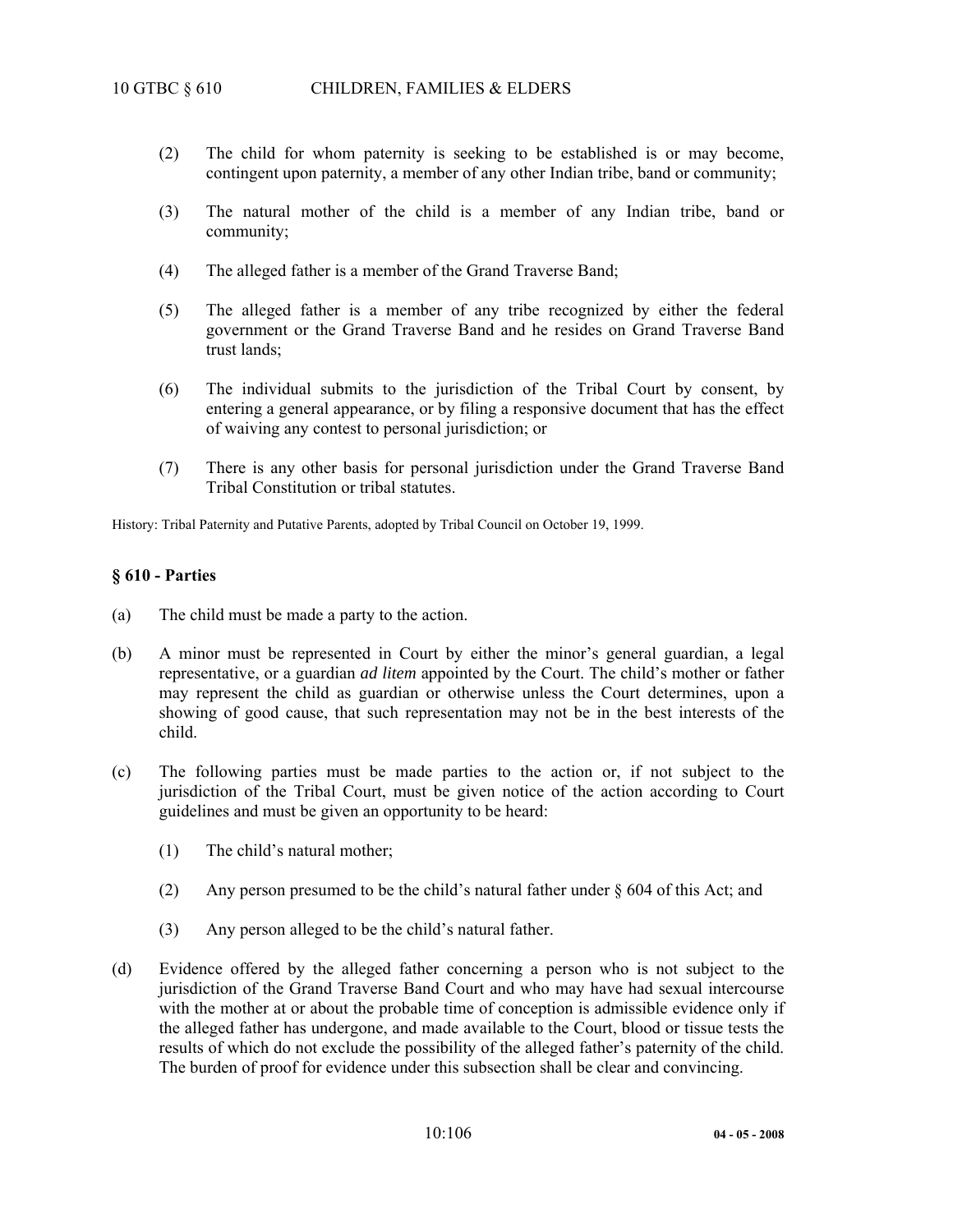- (e) A person who is identified and is subject to the jurisdiction of the Court must be made a defendant in the action.
- (f) The Court may align the parties according to its discretion.

History: Tribal Paternity and Putative Parents, adopted by Tribal Council on October 19, 1999.

#### **§ 611 - Actions Brought by Putative Father; Termination of Parental Rights**

- (a) In cases where a putative father commences an action to establish his paternity or filiation regarding one or more children, the Court must determine both the issue of paternity or filiation as well as whether or not the parental rights of such putative father have been terminated.
- (b) The provision of this Act shall apply to the Court in determining paternity or filiation of a putative father initiating an action.
- (c) In the event that a Court determines paternity or filiation on the part of a putative father, the Court may still find that his parental rights to the child or children in question have been terminated according to the provisions of the following subsections.
- (d) The Court may terminate the parental rights of any putative father who has not established a custodial relationship with the child and who has provided no support for the mother or child prior to the notice of hearing if the Court finds, after examining the father's fitness and ability to properly care for the child, "that it would not be in the best interests of the child to grant custody" to him.
- (e) The Court may not terminate the parental rights of any putative father who has established some kind of custodial or support relationship prior to the notice of hearing, unless the Court finds by clear and convincing evidence, one or more of the following:
	- (1) Abandonment. The child has been abandoned under either of the following circumstances:
		- (A) A parent of a child is unidentifiable and has deserted the child for twentyeight (28) or more days and has not sought custody of the child during that period. For purposes of this section, a parent is unidentifiable if the parent's identity cannot be ascertained after reasonable efforts have been made to locate and identify the parent; or
		- (B) A parent of the child has abandoned the child without provision for his support or without communication for a period of at least six (6) months. The failure to provide support or to communicate for a period of at least six (6) months shall be presumptive evidence of the parent's intent to abandon the child.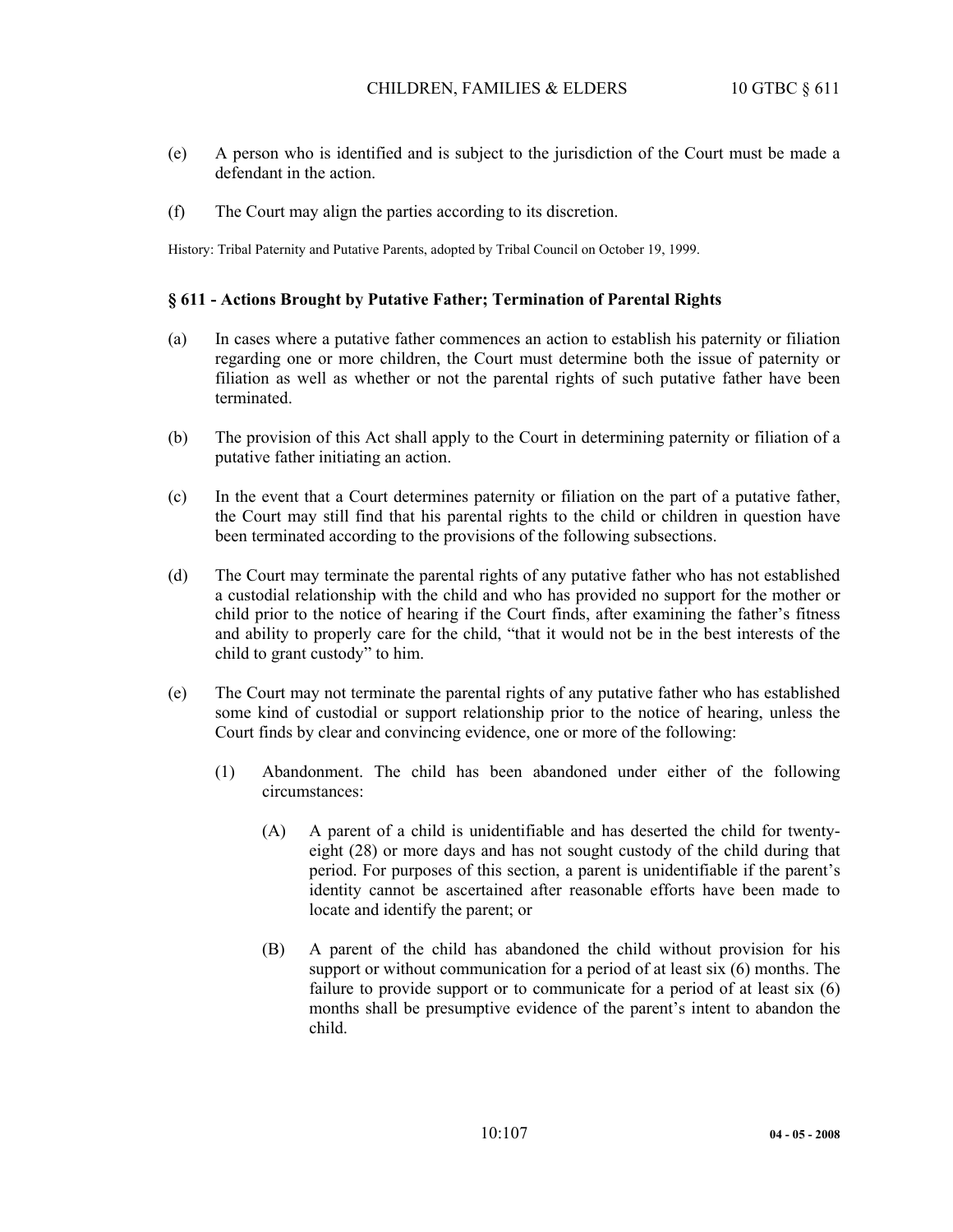- (2) Physical Injury or Sexual Abuse. The child or a sibling of the child has suffered physical injury or physical or sexual abuse under either of the following circumstances:
	- (A) A parent's act caused the physical injury or physical or sexual abuse and the Court finds that there is a reasonable likelihood that the child will suffer from injury or abuse in the foreseeable future if placed in the parent's home; or
	- (B) A parent who had the opportunity to prevent the physical injury or physical or sexual abuse, failed to do so and the Court finds that there is a reasonable likelihood that the child will suffer injury or abuse in the foreseeable future if placed in the parent's home.
- (3) Unrectified Conditions. The parent was a respondent in a proceeding brought under this Children's Code, twelve (12) or more months have elapsed since the issuance of an initial disposition order, and the Court, by clear and convincing evidence, finds either of the following:
	- (A) The conditions that led to the adjudication continue to exist and there is no reasonable likelihood that the conditions will be rectified within a reasonable time considering the age of the child; or
	- (B) Other conditions exist that cause the child to be a child-in-need-of-care. The parent has received recommendations to rectify those conditions, the conditions have not been rectified by the parent after the parent has received notice, a hearing, and been given a reasonable opportunity to rectify the conditions, and there is no reasonable likelihood that the conditions will be rectified within a reasonable time considering the age of the child.
- (4) Failure to Provide Proper Care. The parent, without regards to intent, fails to provide proper care or custody for the child and there is no reasonable expectation that the parent will be able to provide proper care and custody within a reasonable time considering the age of the child.
- (5) Conviction of Violent or Sexual Crime. A parent of the child is convicted of a violent or criminal sexual crime against the other parent or a sibling of the child.
- (6) Conviction of a Felony. A parent of the child is convicted of a felony of a nature as to prove the unfitness of the parent to have future custody of the child.
- (7) Imprisonment for More Than Two (2) Years. The parent is imprisoned for over two (2) years and the parent has not provided for the child's proper care and custody, and there is no reasonable expectation that the parent will be able to provide proper care and custody within a reasonable time considering the age of the child.
- (8) Parental Rights to Sibling Terminated. Parental rights to one (1) or more siblings of the child have been terminated due to serious and chronic neglect or physical or sexual abuse, and prior attempts to rehabilitate the parents have been unsuccessful.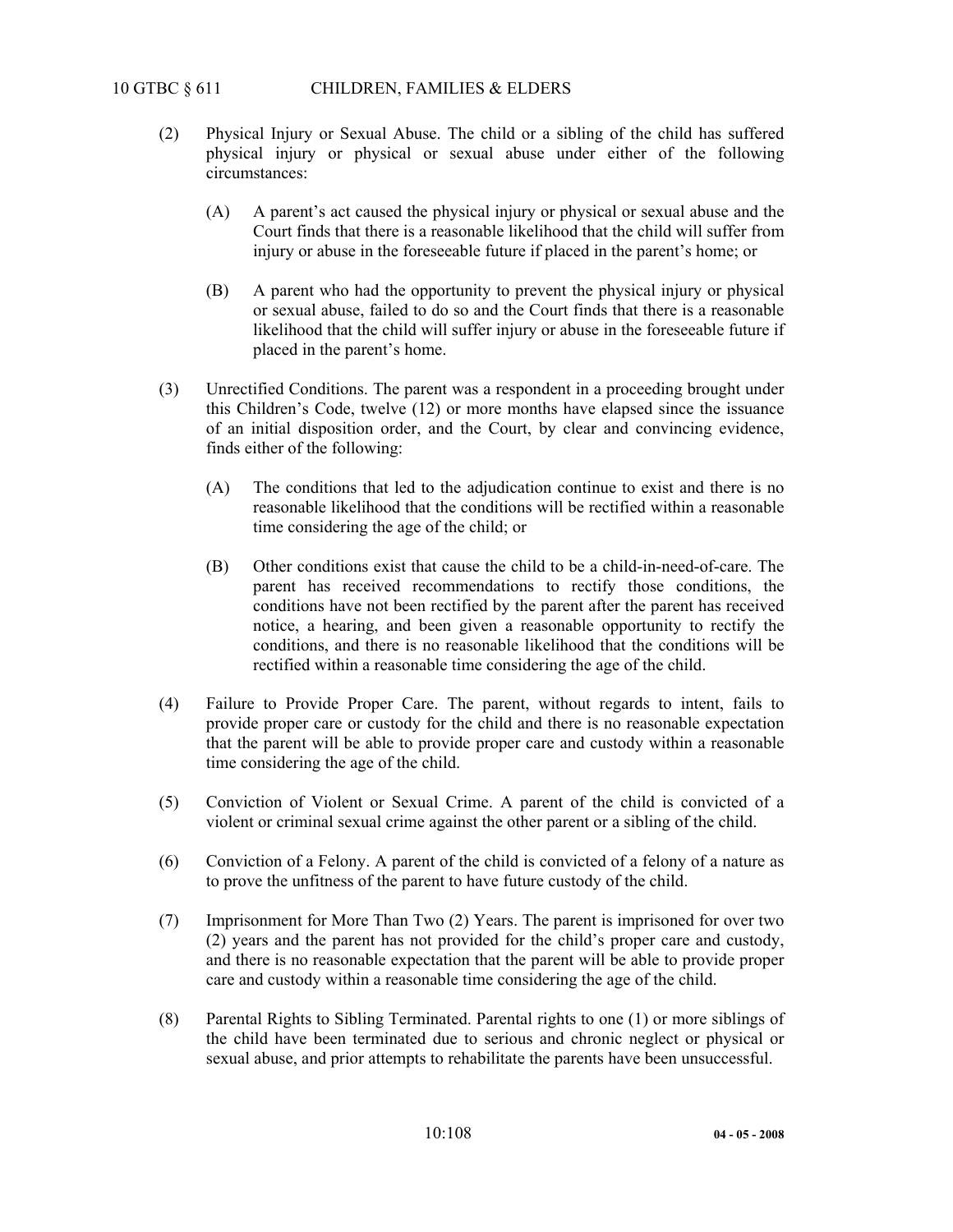(f) An action brought under this section shall be brought within six (6) years of the date of the birth of the child. Failure to bring an action within six (6) years of birth shall constitute an irrefutable presumption of abandonment of parental rights.

History: Tribal Paternity and Putative Parents, adopted by Tribal Council on October 19, 1999.

## **§ 612 - Blood or Tissue Tests**

- (a) The Court may, or upon request of a party shall, require the child, mother, or alleged father to submit to blood or tissue tests.
	- (1) The tests shall be performed by an expert qualified as an examiner of blood types and agreed upon by both parties.
	- (2) If the parties cannot agree upon an expert, the Court shall choose one for the parties.
- (b) The Court, upon reasonable request by a party or under its own discretion, shall order that independent tests be performed by other experts qualified as examiners of blood or tissue types.
- (c) If a party objects to the blood or tissue test results, such objection must be filed with the Court within thirty (30) days after service of the blood or tissue results was made to both parties to the case.
	- (1) Upon a reasonable objection being filed, the Court shall order an additional blood or tissue test. The reasonability of any objection shall be left to the Court's discretion.
	- (2) Such additional test may be conducted by the same experts who administered the test being disputed, unless the objecting party requests that the additional test be conducted by different experts, provided that different experts are available to conduct the test on a timely basis. The definition of "timely" shall be determined by the Court, but shall not be interpreted to mean less than the time which had been required by the test being disputed.
- (d) The costs of any additional testing resulting from objection to the original test shall be the responsibility of the objecting party or parties.
	- (1) If no objection is made, the test results are admissible as evidence of paternity without the need for foundation testimony or other proof of authenticity or accuracy.

History: Tribal Paternity and Putative Parents, adopted by Tribal Council on October 19, 1999.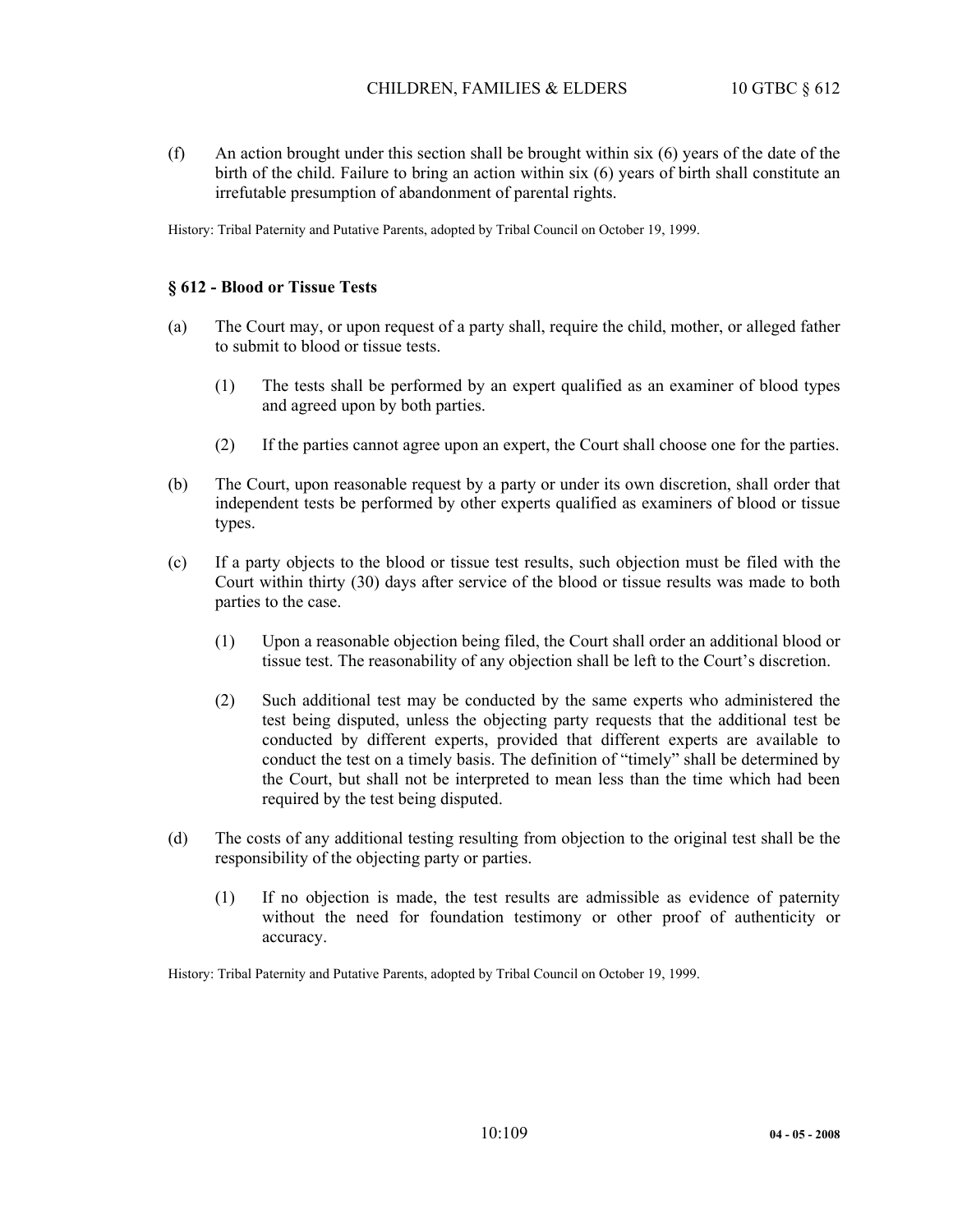# 10 GTBC § 613 CHILDREN, FAMILIES & ELDERS

## **§ 613 - Failure to Answer or Appear**

- (a) Upon an action being commenced regarding paternity or a putative parent, the Court shall issue a summons to the defendant(s) in the action. No proceedings on the action may take place before thirty (30) days after issuance of the summons, unless the defendant(s) agree to an earlier date.
- (b) If the alleged father fails to answer or to appear at a scheduled hearing or for a scheduled blood test, and upon proof that the father was served with the summons, the Court shall send one additional summons which includes a notice to the father informing him that if he fails to answer or appear, he could be declared the legal father of the child in question.
- (c) After service of the second summons, and only upon proof that the father was served with both summonses provided for in this section, the Court may enter an order declaring the alleged father to be the legal father of the child.
	- (1) Such an order declaring paternity, upon failure of the alleged father to appear, may only be made by the Court upon clear and convincing evidence.
	- (2) A Court Order declaring paternity after the failure of the alleged father to appear is not mandatory and the Court, upon good reason, can choose not to enter an order of paternity.
- (d) The Court may not enter an order under this section if there is more than one (1) alleged father unless the default applies to only one of them and all others have been excluded by the results of blood or tissue testing.

History: Tribal Paternity and Putative Parents, adopted by Tribal Council on October 19, 1999.

## **§ 614 - Judgment or Order**

- (a) The judgment or order of the Court determining the existence or nonexistence of the parent-child relationship is determinative for all purposes.
- (b) If the judgment or order of the Court conflicts with the child's birth certificate, the Court shall order a new birth certificate to be issued, which will take the place of the original.
- (c) The judgment or order shall contain any other provision directed against the appropriate party to the proceeding concerning the custody and guardianship of the child, visitation privileges with the child, the furnishing of bond or other security for the payment of the judgment, or any other matter in the best interest of the child.
	- (1) The judgment or order must contain a provision concerning the duty of child support. Such provision may also contain relevant past expenses, such as childbirth, in the discretion of the Court.
	- (2) The Court shall structure support judgments or orders as periodic payments. However, if the best interests of the child or other good reason dictates otherwise,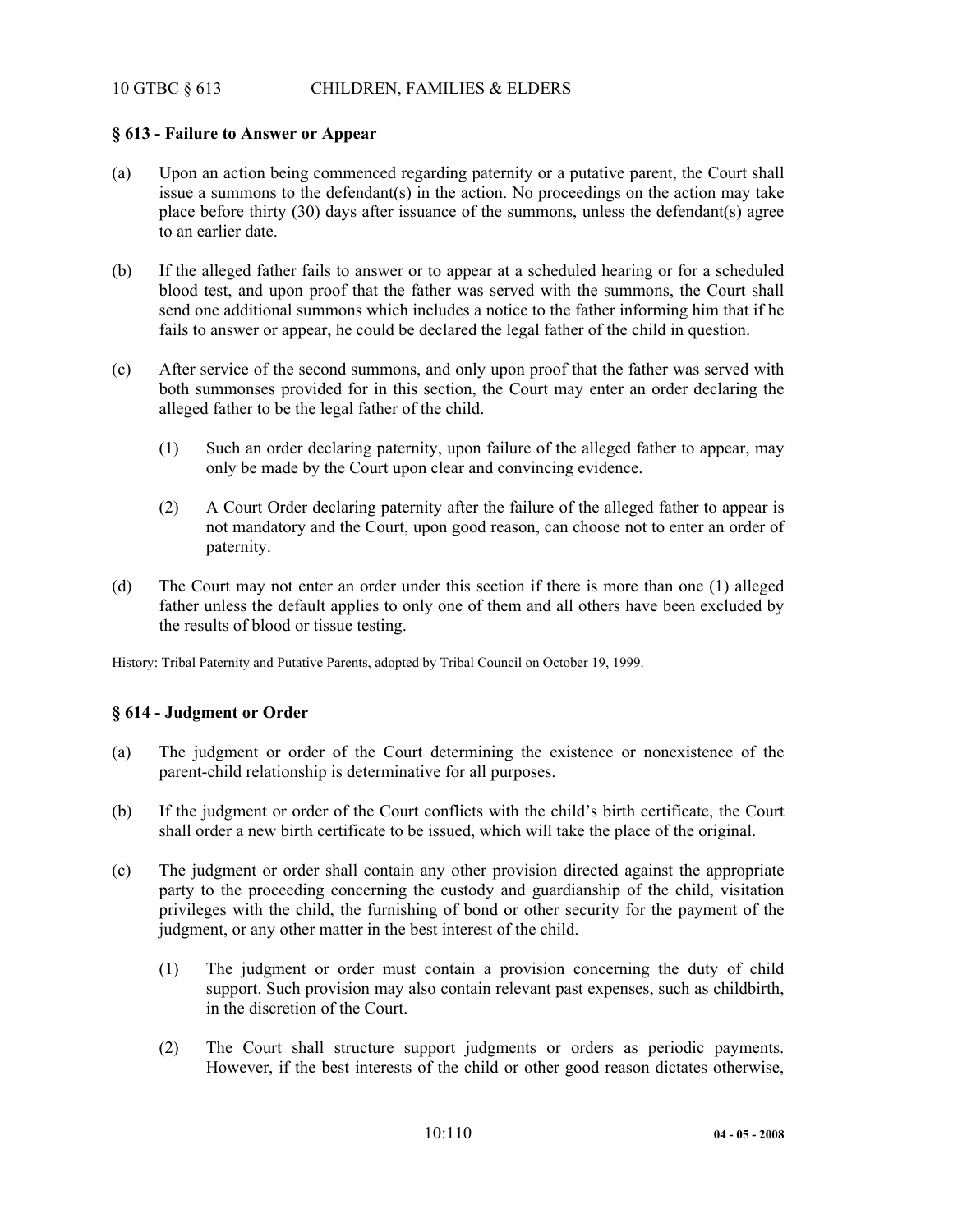the Court may order lump sum support judgments or any other appropriate payment structure.

- (3) The Court may limit the father's liability for past support of the child to any proportion or amount that the Court finds is just.
- (d) To determine a support judgment or order, as well as its length of time, the Court shall take into consideration all relevant facts, which include the following:
	- (1) The child's age;
	- (2) The child's educational needs;
	- (3) The child's medical needs;
	- (4) Standard of living and circumstances of the parents;
	- (5) Earning ability of parents;
	- (6) Financial resources and earning capabilities of the child;
	- (7) Responsibility of parents for support of others, including elders, extended family, or any one else;
	- (8) Cost of day care for the child;
	- (9) Any custody arrangement decided upon by the parties or ordered by the Court; and
	- (10) Any relevant tribal or traditional customs.
- (e) A support judgment or order issued under this section must comply with the provisions of both: the Michigan Child Support Formula Manual, as adopted by the Tribal Council and codified at 10 GTBC § 202; and the Uniform Reciprocal Enforcement of Support Act, codified at 10 GTBC Chapter 3 (§ 301 *et seq.*).
- (f) The provisions and guidelines of this section shall be adhered to in all support judgments or orders handed down by the Court - including those orders which are entered upon default when a party fails to appear.
- (g) If the Court determines that a support order calculated using the guidelines of this section is unjust or inappropriate, it shall state its reasons for its determination. Similarly, if the parties have agreed upon a support amount that varies from the amount which the guidelines would suggest, they must also state the reasons behind their amount.
- (h) If the Court does not order a parent owing a duty of support to a child to pay anything for the child's support, it shall state its reasons for not ordering child support and provide the parties with a written copy of those reasons.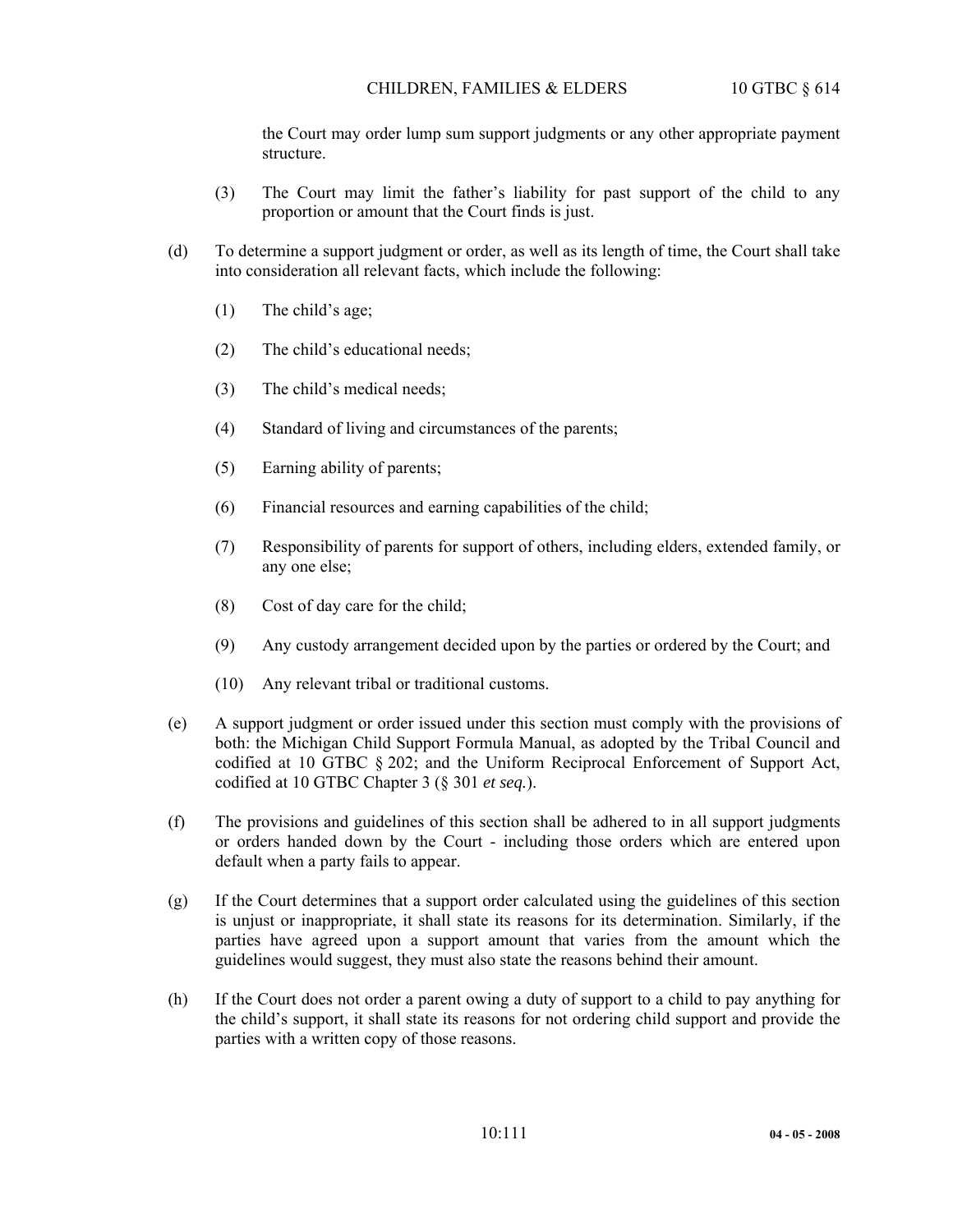# 10 GTBC § 615 CHILDREN, FAMILIES & ELDERS

- (i) Upon a Court finding of paternity, or establishment of a support judgment or order, such judgment or order must include a provision requiring the parties to file with the Court, and update as necessary, the following information:
	- (1) Identity of the party;
	- (2) Tribal identification number;
	- (3) Residential and mailing addresses;
	- (4) Telephone number;
	- (5) Driver's license number; and
	- (6) Name, address and telephone number of the party's employer.
- (j) Upon the failure of a party to supply or properly update the information required in subsection (i) above, the Court may order a fine of no more than fifty dollars (\$50.00).

History: Tribal Paternity and Putative Parents, adopted by Tribal Council on October 19, 1999.

# **§ 615 - Modification of Judgment or Order**

- (a) The Court has continuing jurisdiction to modify or revoke a judgment or order:
	- (1) For future education and support;
	- (2) On the basis of any of the issues contained in § 616; or
	- (3) For any good reason identified by the Court.

History: Tribal Paternity and Putative Parents, adopted by Tribal Council on October 19, 1999.

# **§ 616 - Liens on Tribal Per Capita Accounts**

(a) The Court may create a lien on a tribal member's per capita account in order to satisfy a child support debt under this Act, if such debt has existed for at least six (6) months.

History: Tribal Paternity and Putative Parents, adopted by Tribal Council on October 19, 1999.

CROSS-REFERENCE: See also 18 GTBC § 1607 ("Child Support Obligations").

#### § **617 - Prior Agreements**

An agreement, understanding, or other form of settlement concerning child support or custody between the mother, child or anyone authorized on their behalf and the alleged or putative father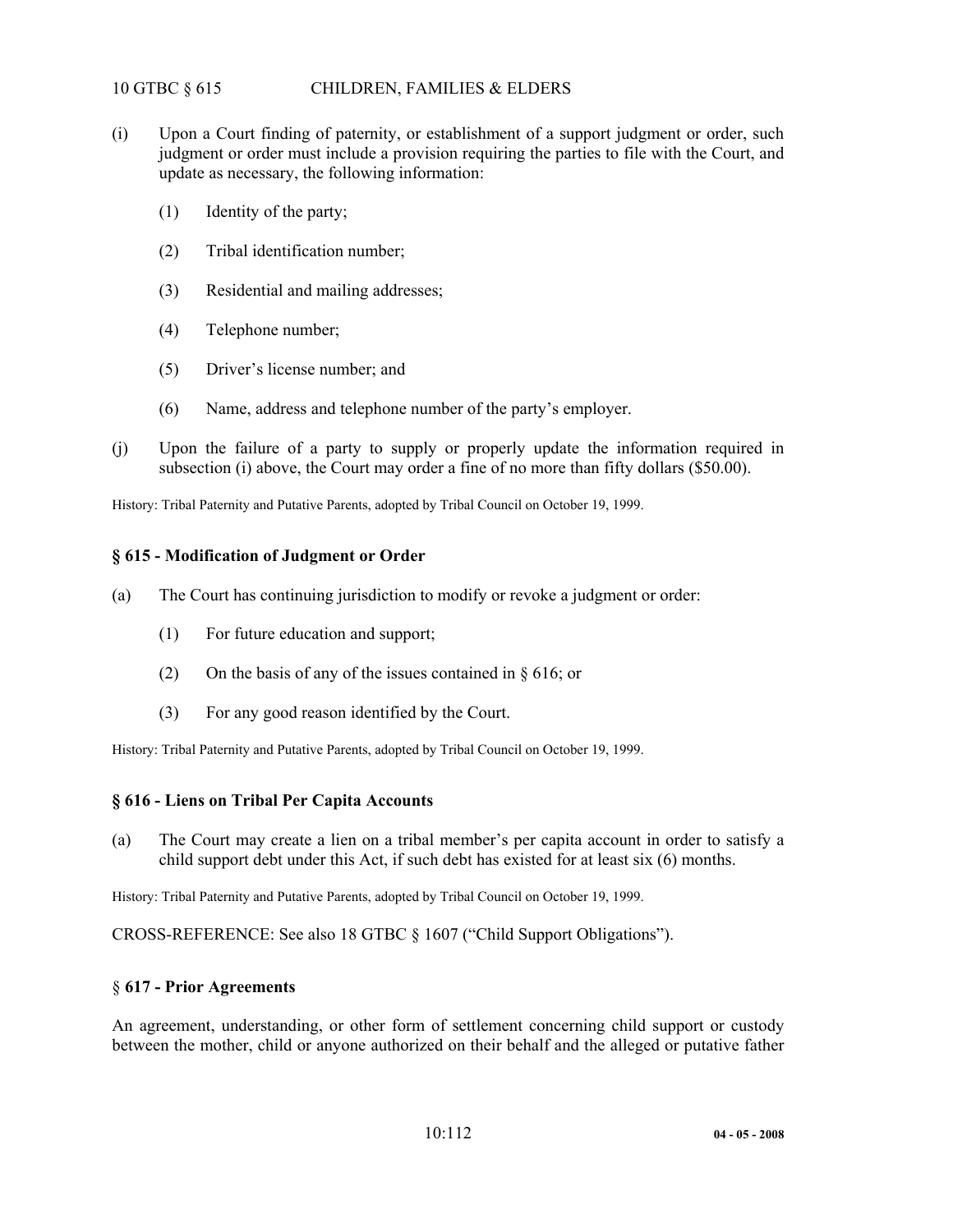shall not be legally binding unless a Court with jurisdiction over the parties has determined that such arrangements are sufficient for the child's support and are in the child's best interests.

History: Tribal Paternity and Putative Parents, adopted by Tribal Council on October 19, 1999.

## **§ 618 - Confidentiality**

Regardless of any other law or regulation concerning public hearings or records, any hearing, trial or other proceeding held under this Act shall take place in closed Court. All papers and records, other than the final judgment, are subject to inspection only upon consent of the Court and all parties - or in unique cases, upon the order of the Court upon a showing of good cause.

History: Tribal Paternity and Putative Parents, adopted by Tribal Council on October 19, 1999.

## **§ 619 - Mother and Child Relationship; Declaration**

- (a) Any interested party may bring an action to determine the existence or nonexistence of a mother and child relationship.
- (b) The provisions of this Act shall also apply to such a maternity action.

History: Tribal Paternity and Putative Parents, adopted by Tribal Council on October 19, 1999.

## **§ 620 - False Actions; Penalty**

Any party who knowingly commences an action against a party who is not the father of the child or children in question, or any party who aids or abets such a false action, shall be guilty of a misdemeanor and subject to a corresponding punishment by the Court.

History: Tribal Paternity and Putative Parents, adopted by Tribal Council on October 19, 1999.

#### **§ 621 - Burden of Proof**

The burden of proof for all proceedings under this Act, unless otherwise indicated, shall be that of a preponderance of evidence.

History: Tribal Paternity and Putative Parents, adopted by Tribal Council on October 19, 1999.

# **Chapter 7 - Elders Trust Fund; Returned or Undeliverable Checks Ordinance**

#### **§ 701 - Returned or Undeliverable Checks**

The Elders Trust Fund and procedures was established pursuant to 1.01 P.L. 105-143 (d)(1)- (7)(e)(1)(2) and GTB Resolution No. 02-20.1110. If an Elders Trust Fund check is returned and/or undeliverable, the following procedures shall apply: